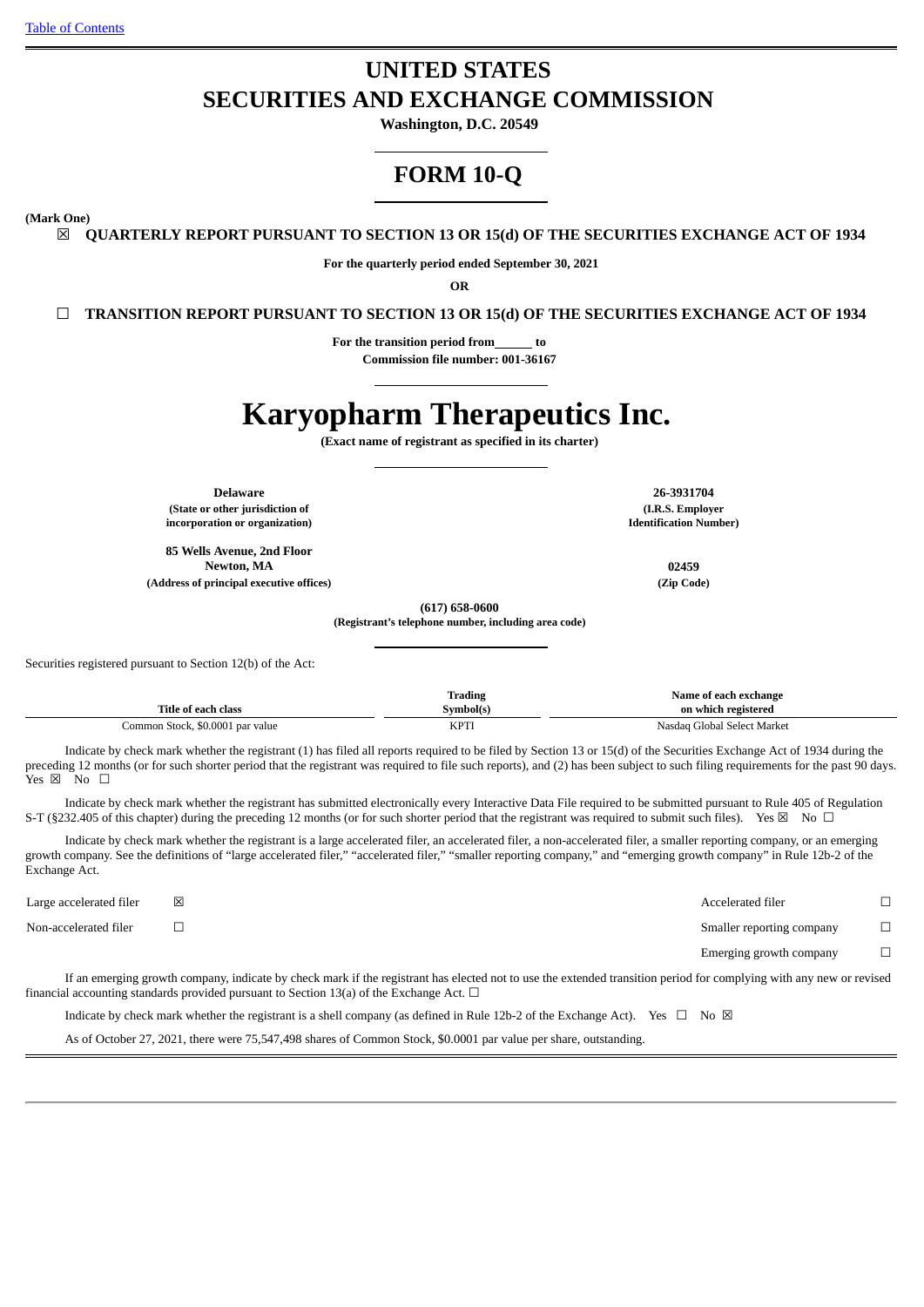## **TABLE OF CONTENTS**

<span id="page-1-0"></span>

|          | <b>PART I - FINANCIAL INFORMATION</b>                                                        | 3  |
|----------|----------------------------------------------------------------------------------------------|----|
| Item 1.  | <b>Condensed Consolidated Financial Statements (Unaudited)</b>                               | 3  |
|          | <b>Condensed Consolidated Balance Sheets</b>                                                 | 3  |
|          | <b>Condensed Consolidated Statements of Operations</b>                                       |    |
|          | <b>Condensed Consolidated Statements of Comprehensive Loss</b>                               | 5  |
|          | <b>Condensed Consolidated Statements of Cash Flows</b>                                       | 6  |
|          | <b>Condensed Consolidated Statements of Stockholders' (Deficit) Equity</b>                   | 7  |
|          | <b>Notes to Condensed Consolidated Financial Statements</b>                                  | 9  |
| Item 2.  | <b>Management's Discussion and Analysis of Financial Condition and Results of Operations</b> | 20 |
| Item 3.  | <b>Quantitative and Qualitative Disclosures About Market Risk</b>                            | 28 |
| Item 4.  | <b>Controls and Procedures</b>                                                               | 28 |
|          | <b>PART II - OTHER INFORMATION</b>                                                           | 29 |
| Item 1.  | <b>Legal Proceedings</b>                                                                     | 29 |
| Item 1A. | <b>Risk Factors</b>                                                                          | 29 |
| Item 6.  | <b>Exhibits</b>                                                                              | 68 |
|          | <b>Signatures</b>                                                                            | 69 |
|          |                                                                                              |    |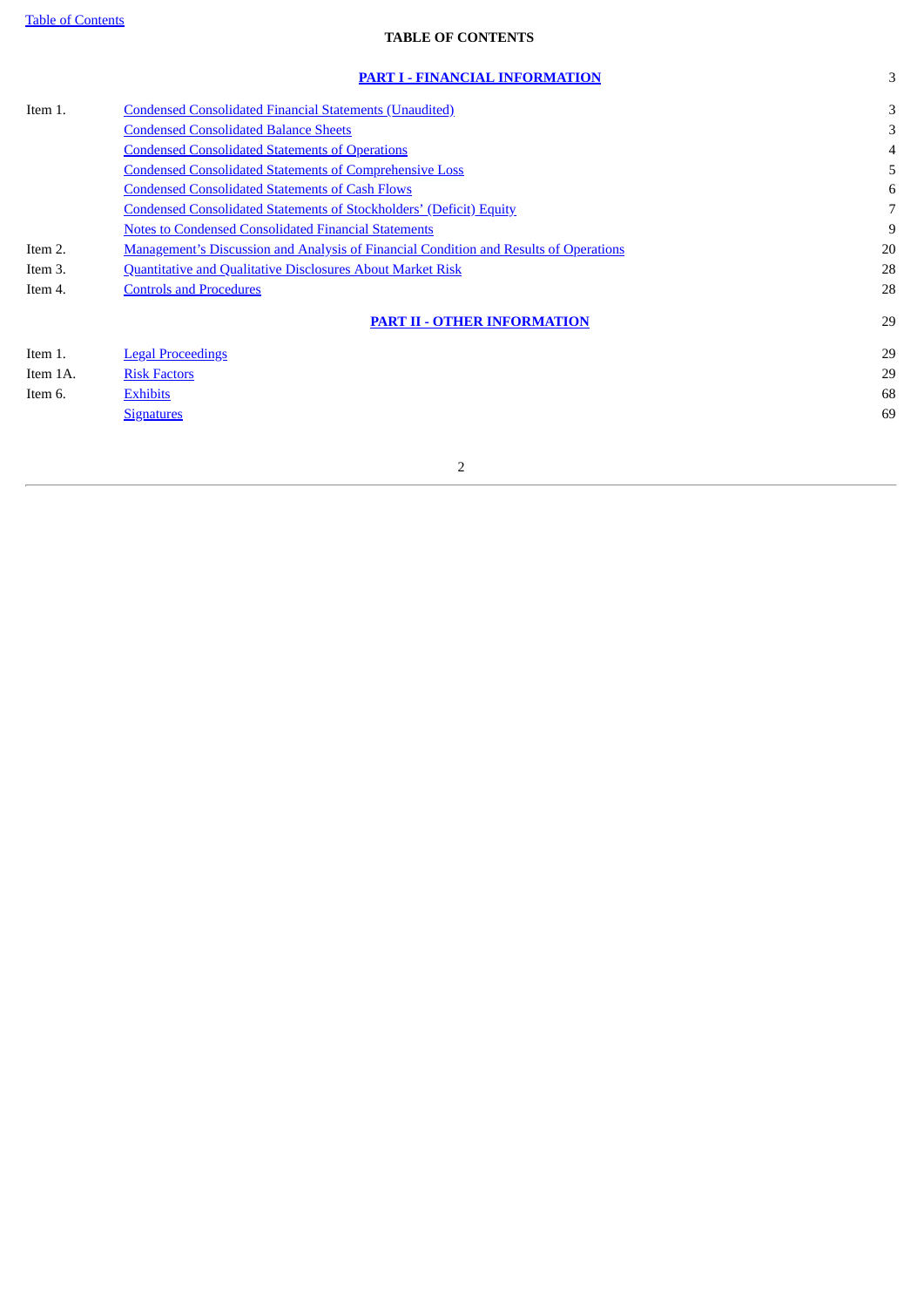## <span id="page-2-2"></span><span id="page-2-1"></span><span id="page-2-0"></span>**Item 1. Condensed Consolidated Financial Statements (Unaudited).**

## **KARYOPHARM THERAPEUTICS INC. CONDENSED CONSOLIDATED BALANCE SHEETS (unaudited) (in thousands, except per share amounts)**

|                                                                                                                                                                              | September 30,<br>2021 | December 31,<br>2020 |
|------------------------------------------------------------------------------------------------------------------------------------------------------------------------------|-----------------------|----------------------|
| <b>Assets</b>                                                                                                                                                                |                       |                      |
| Current assets:                                                                                                                                                              |                       |                      |
| Cash and cash equivalents                                                                                                                                                    | \$<br>137,400         | \$<br>85,918         |
| Short-term investments                                                                                                                                                       | 66,812                | 163,322              |
| Accounts receivable                                                                                                                                                          | 18,752                | 12,881               |
| Inventory                                                                                                                                                                    | 3,943                 | 2,644                |
| Prepaid expenses and other current assets                                                                                                                                    | 12,272                | 9,285                |
| Restricted cash                                                                                                                                                              | 2,400                 | 2,481                |
| Total current assets                                                                                                                                                         | 241,579               | 276,531              |
| Property and equipment, net                                                                                                                                                  | 1,574                 | 2,219                |
| Operating lease right-of-use assets                                                                                                                                          | 8,297                 | 9,363                |
| Long-term investments                                                                                                                                                        | 2,005                 | 24,215               |
| Restricted cash                                                                                                                                                              | 639                   | 722                  |
| <b>Total assets</b>                                                                                                                                                          | \$<br>254,094         | \$<br>313,050        |
| Liabilities and stockholders' (deficit) equity                                                                                                                               |                       |                      |
| Current liabilities:                                                                                                                                                         |                       |                      |
| Accounts payable                                                                                                                                                             | \$<br>881             | \$<br>4,450          |
| Accrued expenses                                                                                                                                                             | 64,698                | 52,930               |
| Deferred revenue                                                                                                                                                             |                       | 297                  |
| <b>Operating lease liabilities</b>                                                                                                                                           | 2,163                 | 1,917                |
| Other current liabilities                                                                                                                                                    | 1,124                 | 609                  |
| Total current liabilities                                                                                                                                                    | 68,866                | 60,203               |
| Convertible senior notes                                                                                                                                                     | 169,094               | 117,928              |
| Deferred royalty obligation                                                                                                                                                  | 132,478               | 73,088               |
| Operating lease liabilities, net of current portion                                                                                                                          | 9,633                 | 11,285               |
| <b>Total liabilities</b>                                                                                                                                                     | 380,071               | 262,504              |
| Stockholders' (deficit) equity:                                                                                                                                              |                       |                      |
| Preferred stock, \$0.0001 par value; 5,000 shares authorized; none issued and<br>outstanding                                                                                 |                       |                      |
| Common stock, \$0.0001 par value; 200,000 shares authorized; 75,502 and<br>73,923 shares issued and outstanding at September 30, 2021 and December 31, 2020,<br>respectively | 8                     | 7                    |
| Additional paid-in capital                                                                                                                                                   | 1,091,011             | 1,119,632            |
| Accumulated other comprehensive income                                                                                                                                       | 372                   | 518                  |
| Accumulated deficit                                                                                                                                                          | (1,217,368)           | (1,069,611)          |
| Total stockholders' (deficit) equity                                                                                                                                         | (125, 977)            | 50,546               |
| Total liabilities and stockholders' (deficit) equity                                                                                                                         | \$<br>254,094         | \$<br>313,050        |

See accompanying notes to condensed consolidated financial statements.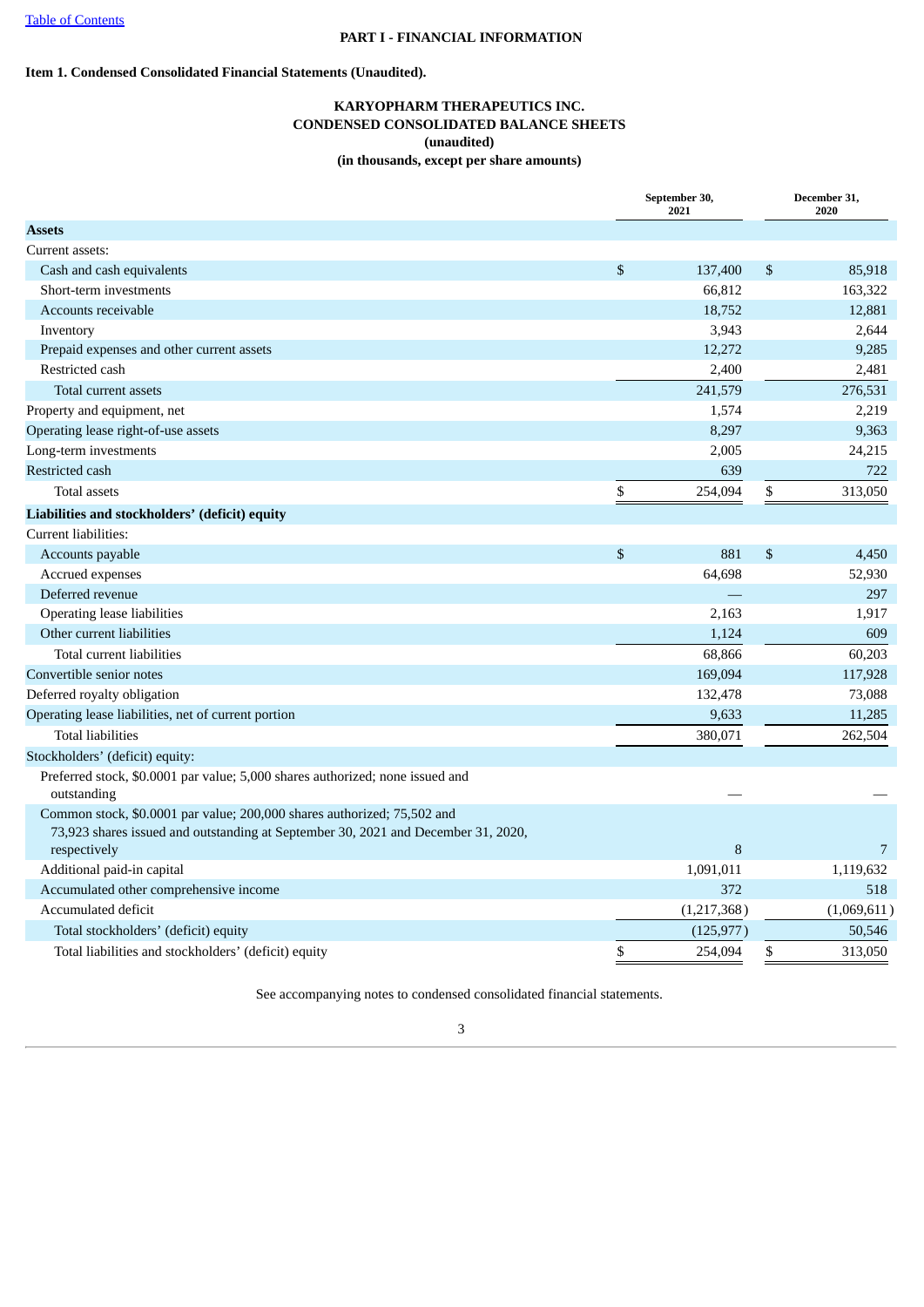## **KARYOPHARM THERAPEUTICS INC. CONDENSED CONSOLIDATED STATEMENTS OF OPERATIONS (unaudited) (in thousands, except per share amounts)**

<span id="page-3-0"></span>

|                                                                                                      | <b>Three Months Ended</b><br>September 30, |    |           | <b>Nine Months Ended</b><br>September 30, |            |    |            |
|------------------------------------------------------------------------------------------------------|--------------------------------------------|----|-----------|-------------------------------------------|------------|----|------------|
|                                                                                                      | 2021                                       |    | 2020      |                                           | 2021       |    | 2020       |
| Revenues:                                                                                            |                                            |    |           |                                           |            |    |            |
| Product revenue, net                                                                                 | \$<br>26,723                               | \$ | 21,330    | \$                                        | 68,633     | \$ | 55,992     |
| License and other revenue                                                                            | 10,966                                     |    | 3         |                                           | 14,917     |    | 16,993     |
| Total revenues                                                                                       | 37,689                                     |    | 21,333    |                                           | 83,550     |    | 72,985     |
| Operating expenses:                                                                                  |                                            |    |           |                                           |            |    |            |
| Cost of sales                                                                                        | 589                                        |    | 438       |                                           | 2,660      |    | 1,653      |
| Research and development                                                                             | 45,808                                     |    | 37,037    |                                           | 116,839    |    | 113,628    |
| Selling, general and administrative                                                                  | 35,104                                     |    | 30,967    |                                           | 109,284    |    | 92,488     |
| Total operating expenses                                                                             | 81,501                                     |    | 68,442    |                                           | 228,783    |    | 207,769    |
| Loss from operations                                                                                 | (43, 812)                                  |    | (47, 109) |                                           | (145, 233) |    | (134, 784) |
| Other income (expense):                                                                              |                                            |    |           |                                           |            |    |            |
| Interest income                                                                                      | 98                                         |    | 600       |                                           | 527        |    | 2,424      |
| Interest expense                                                                                     | (8,010)                                    |    | (6,801)   |                                           | (18, 106)  |    | (20,068)   |
| Other income (expense), net                                                                          | 18                                         |    | (141)     |                                           | 393        |    | (177)      |
| Total other expense, net                                                                             | (7,894)                                    |    | (6,342)   |                                           | (17, 186)  |    | (17, 821)  |
| Loss before income taxes                                                                             | (51,706)                                   |    | (53, 451) |                                           | (162, 419) |    | (152, 605) |
| Income tax provision                                                                                 | (106)                                      |    | (44)      |                                           | (389)      |    | (247)      |
| Net loss                                                                                             | \$<br>(51, 812)                            | \$ | (53, 495) | \$                                        | (162, 808) | \$ | (152, 852) |
| Net loss per share—basic and diluted                                                                 | \$<br>(0.69)                               | \$ | (0.73)    | \$                                        | (2.17)     | \$ | (2.14)     |
| Weighted-average number of common shares outstanding used in<br>net loss per share—basic and diluted | 75,461                                     |    | 73,466    |                                           | 75,065     |    | 71,479     |

See accompanying notes to condensed consolidated financial statements.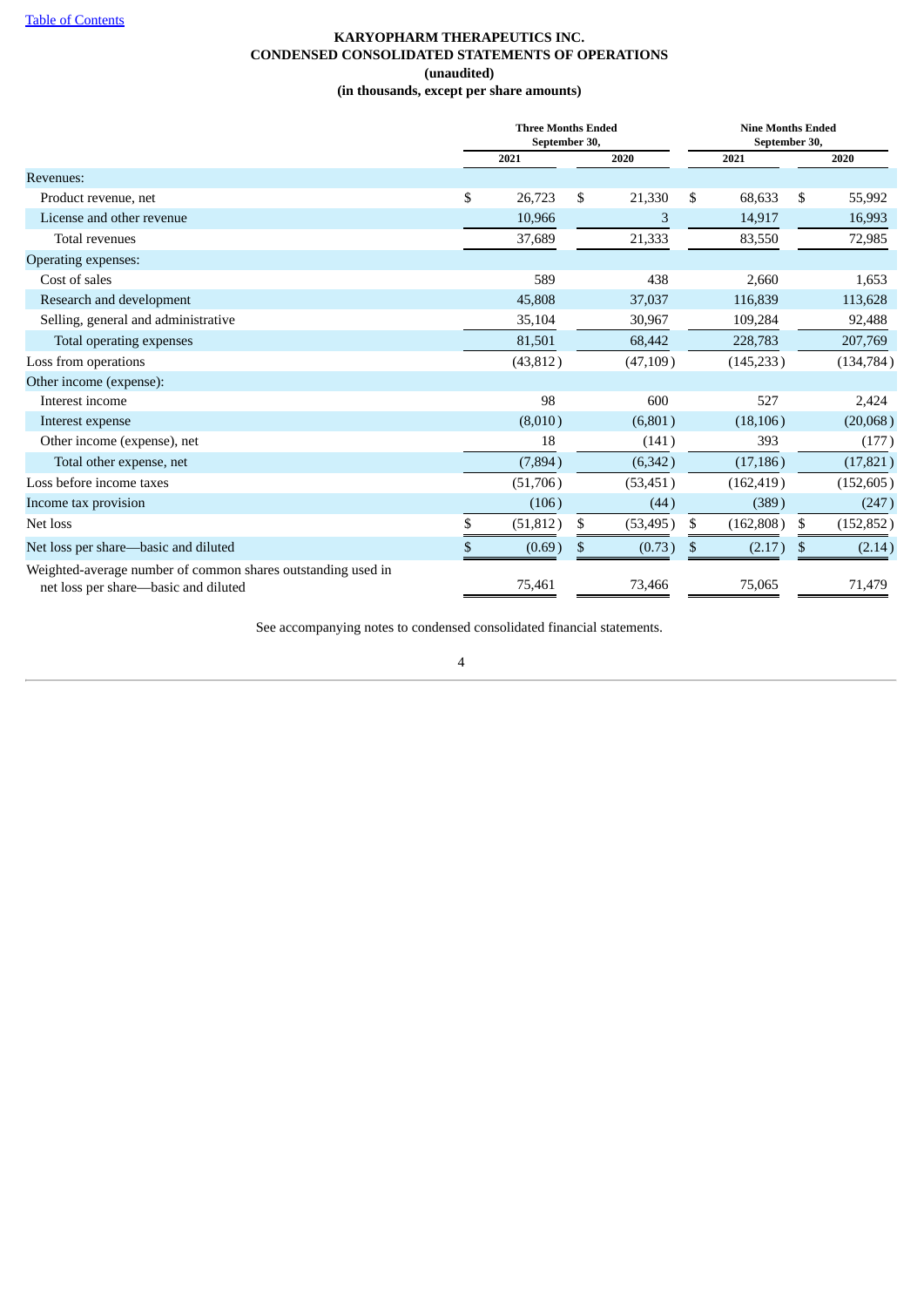## **KARYOPHARM THERAPEUTICS INC. CONDENSED CONSOLIDATED STATEMENTS OF COMPREHENSIVE LOSS (unaudited) (in thousands)**

<span id="page-4-0"></span>

|                                         | <b>Three Months Ended</b><br>September 30, |  |           | <b>Nine Months Ended</b><br>September 30, |            |  |            |
|-----------------------------------------|--------------------------------------------|--|-----------|-------------------------------------------|------------|--|------------|
|                                         | 2021                                       |  | 2020      |                                           | 2021       |  | 2020       |
| Net loss                                | (51, 812)                                  |  | (53, 495) |                                           | (162,808)  |  | (152, 852) |
| Other comprehensive loss                |                                            |  |           |                                           |            |  |            |
| Unrealized (loss) gain on investments   | (67)                                       |  | (319)     |                                           | (240)      |  | 640        |
| Foreign currency translation adjustment | 243                                        |  | 31        |                                           | 94         |  |            |
| Comprehensive loss                      | (51, 636)                                  |  | (53,783)  |                                           | (162, 954) |  | (152, 212) |

See accompanying notes to condensed consolidated financial statements.

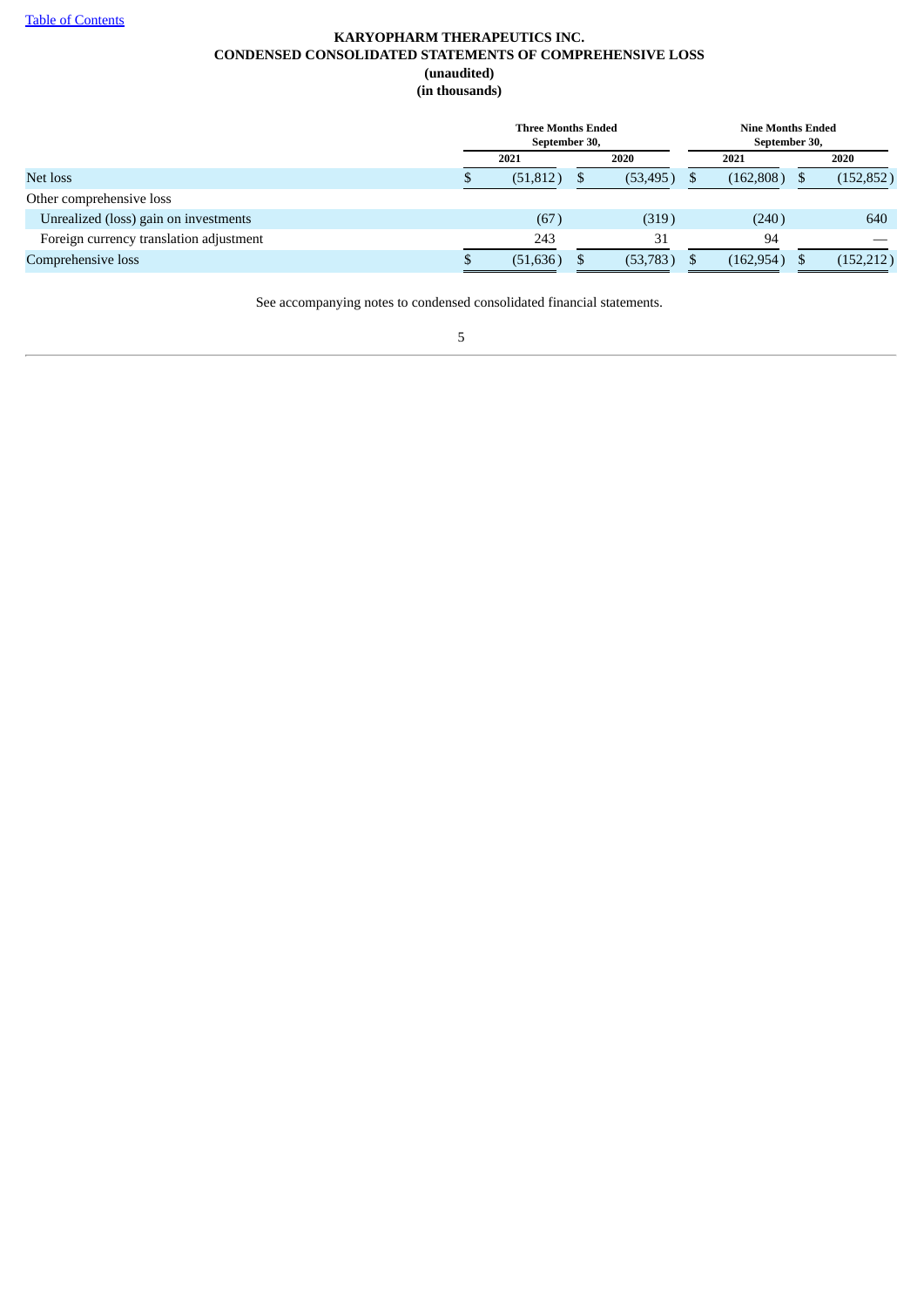## **KARYOPHARM THERAPEUTICS INC. CONDENSED CONSOLIDATED STATEMENTS OF CASH FLOWS (unaudited) (in thousands)**

<span id="page-5-0"></span>

|                                                                                                                           | <b>Nine Months Ended</b><br>September 30, |              |            |  |  |
|---------------------------------------------------------------------------------------------------------------------------|-------------------------------------------|--------------|------------|--|--|
|                                                                                                                           | 2021                                      |              | 2020       |  |  |
| <b>Operating activities</b>                                                                                               |                                           |              |            |  |  |
| Net loss                                                                                                                  | \$<br>(162, 808)                          | \$           | (152, 852) |  |  |
| Adjustments to reconcile net loss to net cash used in operating activities:                                               |                                           |              |            |  |  |
| Acquired in-process research and development                                                                              | 7,355                                     |              |            |  |  |
| Depreciation and amortization                                                                                             | 650                                       |              | 715        |  |  |
| Net amortization of premiums and discounts on investments                                                                 | 1,422                                     |              | 710        |  |  |
| Amortization of debt discount and issuance costs                                                                          | 581                                       |              | 5,945      |  |  |
| Stock-based compensation expense                                                                                          | 22,914                                    |              | 18,093     |  |  |
| Realized and unrealized gains on marketable equity securities                                                             | (15)                                      |              |            |  |  |
| Inventory obsolescence charge                                                                                             | 86                                        |              |            |  |  |
| Change in fair value of embedded derivative liability                                                                     | (610)                                     |              |            |  |  |
| Changes in operating assets and liabilities:                                                                              |                                           |              |            |  |  |
| Accounts receivable                                                                                                       | (5,871)                                   |              | (3,200)    |  |  |
| Inventory                                                                                                                 | (1,385)                                   |              | (1,665)    |  |  |
| Prepaid expenses and other current assets                                                                                 | (2,987)                                   |              | (953)      |  |  |
| Operating lease right-of-use assets                                                                                       | 1,066                                     |              | 924        |  |  |
| Accounts payable                                                                                                          | (3,569)                                   |              | 1,437      |  |  |
| Accrued expenses and other liabilities                                                                                    | 12,283                                    |              | 6,686      |  |  |
| Deferred revenue                                                                                                          | (297)                                     |              | (4,236)    |  |  |
| Operating lease liabilities                                                                                               | (1, 406)                                  |              | (1,204)    |  |  |
| Net cash used in operating activities                                                                                     | (132, 591)                                |              | (129,600)  |  |  |
| <b>Investing activities</b>                                                                                               |                                           |              |            |  |  |
| Purchases of property and equipment                                                                                       | (5)                                       |              | (26)       |  |  |
| Proceeds from sales and maturities of investments                                                                         | 162,303                                   |              | 162,855    |  |  |
| Purchases of investments                                                                                                  | (45, 228)                                 |              | (247, 911) |  |  |
| Acquired in-process research and development                                                                              | (6,000)                                   |              |            |  |  |
| Net cash provided by (used in) investing activities                                                                       | 111,070                                   |              | (85,082)   |  |  |
| <b>Financing activities</b>                                                                                               |                                           |              |            |  |  |
| Proceeds from issuance of common stock, net of issuance costs                                                             | 9,903                                     |              | 161,802    |  |  |
| Proceeds from the exercise of stock options and shares issued under employee                                              |                                           |              |            |  |  |
| stock purchase plan                                                                                                       | 2,849                                     |              | 6,313      |  |  |
| Proceeds from Amended Revenue Interest Agreement                                                                          | 60,000                                    |              |            |  |  |
| Net cash provided by financing activities                                                                                 | 72,752                                    |              | 168,115    |  |  |
| Effect of exchange rate on cash, cash equivalents and restricted cash                                                     | 87                                        |              | (15)       |  |  |
| Net increase (decrease) in cash, cash equivalents and restricted cash                                                     | 51,318                                    |              | (46, 582)  |  |  |
| Cash, cash equivalents and restricted cash at beginning of period                                                         | 89,121                                    |              | 130,689    |  |  |
| Cash, cash equivalents and restricted cash at end of period                                                               | \$<br>140,439                             | \$           | 84,107     |  |  |
| Reconciliation of cash, cash equivalents and restricted cash reported within the<br>condensed consolidated balance sheets |                                           |              |            |  |  |
| Cash and cash equivalents                                                                                                 | \$<br>137,400                             | \$           | 82,301     |  |  |
| Short-term restricted cash                                                                                                | 2,400                                     |              | 1,088      |  |  |
| Long-term restricted cash                                                                                                 | 639                                       |              | 718        |  |  |
| Total cash, cash equivalents and restricted cash                                                                          | \$<br>140,439                             | $\mathbb{S}$ | 84,107     |  |  |
| Supplemental disclosures:                                                                                                 |                                           |              |            |  |  |
| Cash paid for interest on convertible debt                                                                                | \$<br>2,588                               | \$           | 2,588      |  |  |
| Cash paid for amounts included in the measurement of operating lease liabilities                                          | \$<br>2,444                               | \$           | 2,388      |  |  |
| Cash paid for interest on deferred royalty obligation                                                                     | \$<br>5,650                               | \$           | 4,521      |  |  |

See accompanying notes to condensed consolidated financial statements.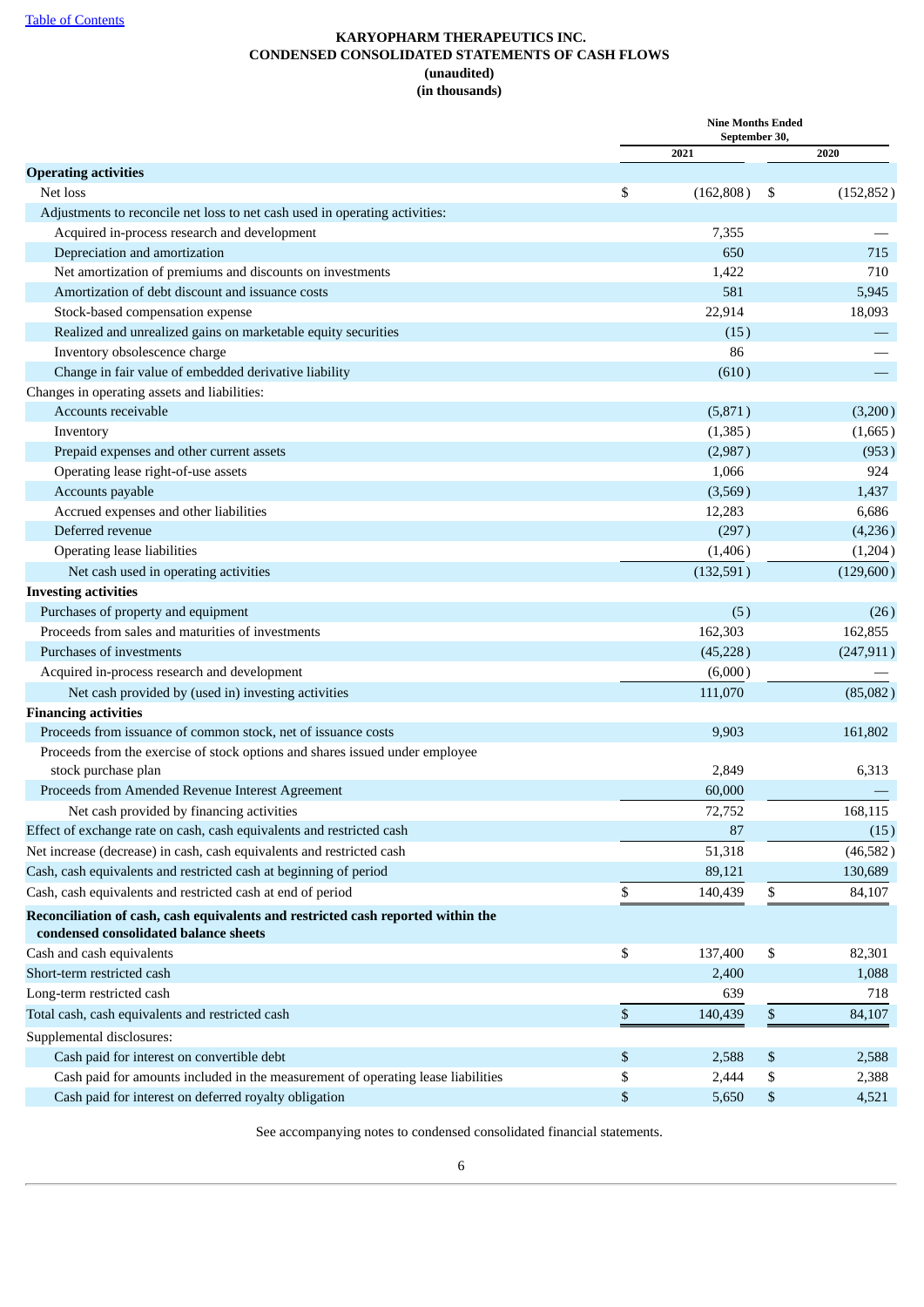## **KARYOPHARM THERAPEUTICS INC. CONDENSED CONSOLIDATED STATEMENTS OF STOCKHOLDERS' (DEFICIT) EQUITY (unaudited) (in thousands)**

<span id="page-6-0"></span>

|                                                                                                           | <b>Common Shares</b> |                      |                | <b>Additional</b><br>Paid-In<br>Capital |                | <b>Accumulated</b><br>Other<br>Comprehensive<br><b>Income (Loss)</b> | Accumulated<br><b>Deficit</b> |                  | <b>Total</b><br>Stockholders'<br>(Deficit) Equity |
|-----------------------------------------------------------------------------------------------------------|----------------------|----------------------|----------------|-----------------------------------------|----------------|----------------------------------------------------------------------|-------------------------------|------------------|---------------------------------------------------|
|                                                                                                           | <b>Shares</b>        | Amount               |                |                                         |                |                                                                      |                               |                  |                                                   |
| <b>Balance at June 30, 2021</b>                                                                           | 75,334               | \$<br>8              | $\mathfrak{S}$ | 1,082,220                               | $\mathfrak{S}$ | 196                                                                  | $\mathfrak{S}$                | $(1,165,556)$ \$ | (83, 132)                                         |
| Vesting of restricted stock                                                                               | 15                   |                      |                |                                         |                |                                                                      |                               |                  |                                                   |
| Exercise of stock options and shares<br>issued<br>under the employee stock purchase<br>plan               | 3                    |                      |                | 16                                      |                |                                                                      |                               |                  | 16                                                |
| Stock-based compensation expense                                                                          |                      |                      |                | 7,420                                   |                |                                                                      |                               |                  | 7,420                                             |
| Issuance of common stock for asset<br>purchase                                                            | 150                  |                      |                | 1,355                                   |                |                                                                      |                               |                  | 1,355                                             |
| Unrealized loss on investments                                                                            |                      |                      |                |                                         |                | (67)                                                                 |                               |                  | (67)                                              |
| Foreign currency cumulative translation<br>adjustment                                                     |                      |                      |                |                                         |                | 243                                                                  |                               |                  | 243                                               |
| Net loss                                                                                                  |                      |                      |                |                                         |                |                                                                      |                               | (51, 812)        | (51, 812)                                         |
| <b>Balance at September 30, 2021</b>                                                                      | 75,502               | \$<br>8              | \$             | 1,091,011                               | \$             | 372                                                                  | ${\mathbb S}$                 | $(1,217,368)$ \$ | (125, 977)                                        |
|                                                                                                           |                      |                      |                |                                         |                |                                                                      |                               |                  |                                                   |
| <b>Balance at June 30, 2020</b>                                                                           | 73,366               | $\overline{7}$       |                | 1,101,596                               |                | 891                                                                  |                               | (972, 695)       | 129,799                                           |
| Vesting of restricted stock                                                                               | 10                   |                      |                |                                         |                |                                                                      |                               |                  |                                                   |
| Exercise of stock options and shares<br>issued<br>under the employee stock purchase<br>plan               | 152                  |                      |                | 1,241                                   |                |                                                                      |                               |                  | 1,241                                             |
| Stock-based compensation expense                                                                          |                      |                      |                | 6,513                                   |                |                                                                      |                               |                  | 6,513                                             |
| Unrealized loss on investments                                                                            |                      |                      |                |                                         |                | (319)                                                                |                               |                  | (319)                                             |
| Foreign currency translation adjustment                                                                   |                      |                      |                |                                         |                | 31                                                                   |                               |                  | 31                                                |
| Net loss                                                                                                  |                      |                      |                |                                         |                |                                                                      |                               | (53, 495)        | (53, 495)                                         |
| <b>Balance at September 30, 2020</b>                                                                      | 73,528               | \$<br>$\overline{7}$ | \$             | 1,109,350                               | \$             | 603                                                                  | \$                            | $(1,026,190)$ \$ | 83,770                                            |
|                                                                                                           |                      |                      |                |                                         |                |                                                                      |                               |                  |                                                   |
| <b>Balance at December 31, 2020</b>                                                                       | 73,923               | \$<br>7              | \$             | 1,119,632                               | \$             | 518                                                                  | \$                            | $(1,069,611)$ \$ | 50,546                                            |
| Vesting of restricted stock                                                                               | 426                  |                      |                |                                         |                |                                                                      |                               |                  |                                                   |
| Exercise of stock options and shares<br>issued<br>under the employee stock purchase                       | 365                  |                      |                | 2,849                                   |                |                                                                      |                               |                  | 2,849                                             |
| plan<br>Stock-based compensation expense                                                                  |                      |                      |                | 22,914                                  |                |                                                                      |                               |                  | 22,914                                            |
| Issuance of common stock for asset                                                                        |                      |                      |                |                                         |                |                                                                      |                               |                  |                                                   |
| purchase                                                                                                  | 150                  |                      |                | 1,355                                   |                |                                                                      |                               |                  | 1,355                                             |
| Issuance of common stock, net of<br>issuance                                                              |                      |                      |                |                                         |                |                                                                      |                               |                  |                                                   |
| costs                                                                                                     | 638                  | $\mathbf{1}$         |                | 9,902                                   |                |                                                                      |                               |                  | 9,903                                             |
| Cumulative effect adjustment for<br>adoption of new accounting guidance<br>Unrealized loss on investments |                      |                      |                | (65, 641)                               |                | (240)                                                                |                               | 15,051           | (50, 590)<br>(240)                                |
| Foreign currency cumulative translation<br>adjustment                                                     |                      |                      |                |                                         |                | 94                                                                   |                               |                  | 94                                                |
| Net loss                                                                                                  |                      |                      |                |                                         |                | $\overline{\phantom{a}}$                                             |                               | $(162,808)$ \$   | (162, 808)                                        |
| <b>Balance at September 30, 2021</b>                                                                      | 75,502               | \$<br>8              | \$             | 1,091,011                               | \$             | 372                                                                  | \$                            | $(1,217,368)$ \$ | (125, 977)                                        |
|                                                                                                           |                      |                      |                |                                         |                |                                                                      |                               |                  |                                                   |
| <b>Balance at December 31, 2019</b><br>Vesting of restricted stock                                        | 65,370<br>199        | \$<br>7              | \$             | 923,142                                 | \$             | $(37)$ \$                                                            |                               | $(873,338)$ \$   | 49,774                                            |
| Exercise of stock options and shares<br>issued<br>under the employee stock purchase<br>plan               | 771                  |                      |                | 6,313                                   |                |                                                                      |                               |                  | 6,313                                             |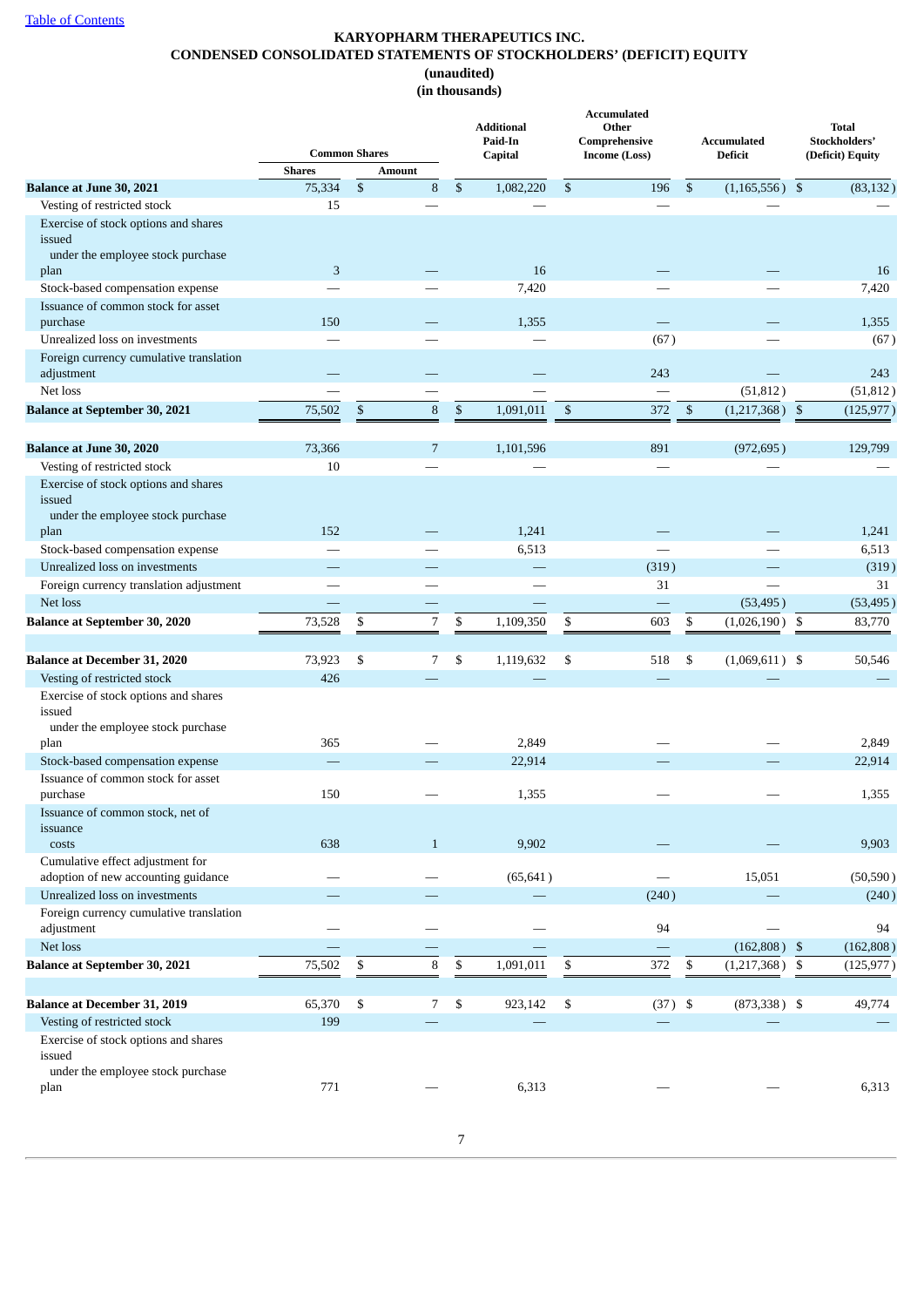| <b>Table of Contents</b>             |        |    |   |           |   |        |             |      |            |
|--------------------------------------|--------|----|---|-----------|---|--------|-------------|------|------------|
| Issuance of common stock, net of     |        |    |   |           |   |        |             |      |            |
| issuance                             |        |    |   |           |   |        |             |      |            |
| costs                                | 7,188  |    |   | 161,802   |   |        |             |      | 161,802    |
| Stock-based compensation expense     | ---    | __ |   | 18,093    |   | $\sim$ | ---         |      | 18,093     |
| Unrealized gain on investments       | --     |    |   |           |   | 640    |             |      | 640        |
| Net loss                             |        |    |   |           |   | __     | (152, 852)  |      | (152, 852) |
| <b>Balance at September 30, 2020</b> | 73,528 |    | Ð | 1,109,350 | S | 603    | (1,026,190) | - \$ | 83,770     |
|                                      |        |    |   |           |   |        |             |      |            |

See accompanying notes to condensed consolidated financial statements.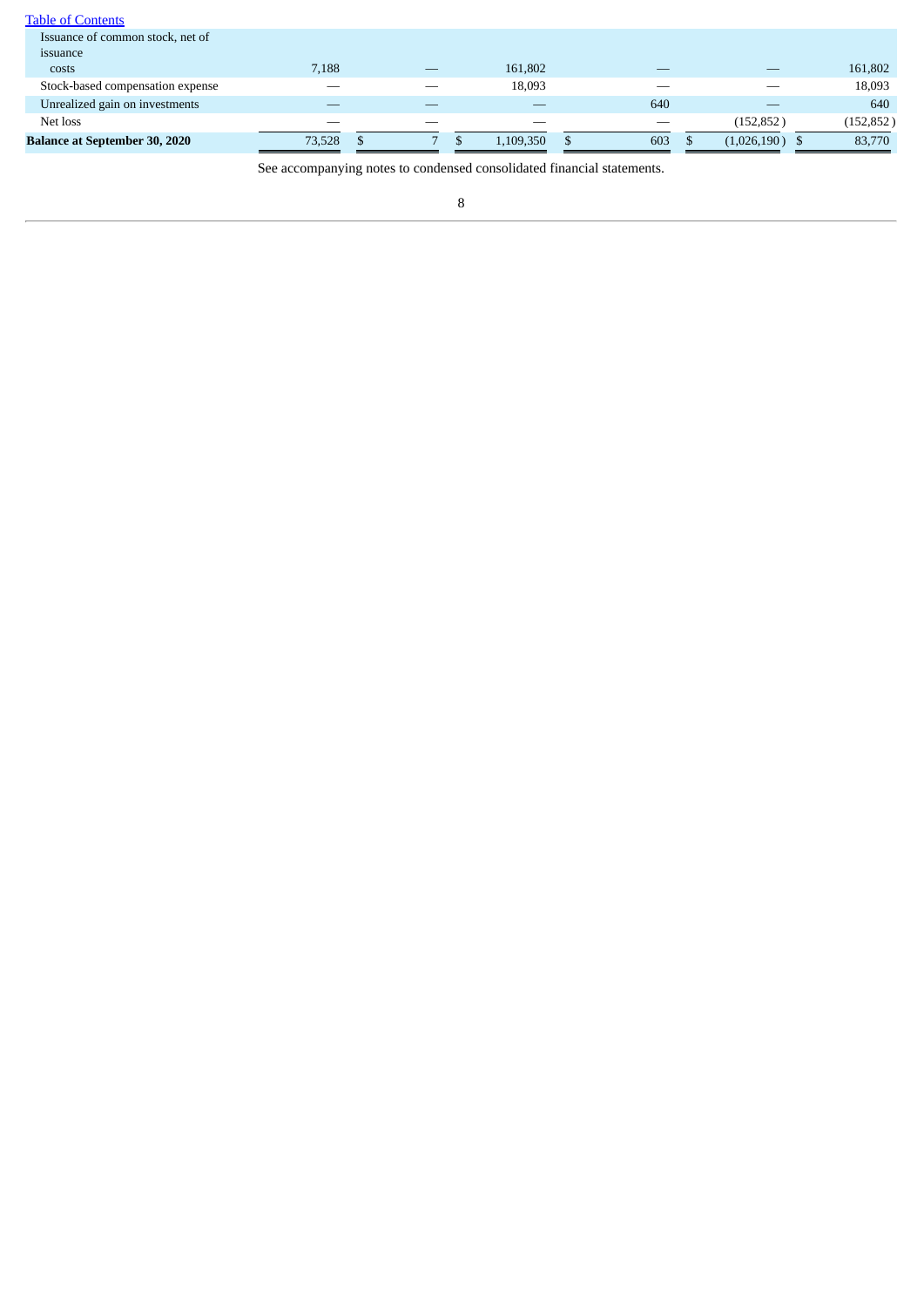## **KARYOPHARM THERAPEUTICS INC. NOTES TO CONDENSED CONSOLIDATED FINANCIAL STATEMENTS**

#### <span id="page-8-0"></span>**1. Nature of Business and Basis of Presentation**

#### *Nature of Business*

Karyopharm Therapeutics Inc., a Delaware corporation (collectively with its subsidiaries, the "Company," "we," "us," or "our"), is a commercialstage pharmaceutical company pioneering novel cancer therapies and dedicated to the discovery, development and commercialization of first-in-class drugs directed against nuclear export for the treatment of cancer and other diseases. We were incorporated in Delaware on December 22, 2008 and have a principal place of business in Newton, Massachusetts.

Our **S**elective **I**nhibitor of **N**uclear **E**xport ("SINE") compounds function by binding with and inhibiting the nuclear export protein exportin 1 ("XPO1"). Our initial focus has been on seeking the regulatory approval and commercialization of our lead SINE compound, selinexor, as an oral agent in cancer indications with significant unmet clinical need. XPOVIO® (selinexor) received its initial U.S. approval from the U.S. Food and Drug Administration in July 2019 and is currently approved and marketed for the following indications: (i) in combination with bortezomib and dexamethasone for the treatment of adult patients with multiple myeloma who have received at least one prior therapy; (ii) in combination with dexamethasone for the treatment of adult patients with relapsed or refractory multiple myeloma who have received at least four prior therapies and whose disease is refractory to at least two proteasome inhibitors, at least two immunomodulatory agents, and an anti-CD38 monoclonal antibody; and (iii) for the treatment of adult patients with relapsed or refractory diffuse large B-cell lymphoma ("DLBCL"), not otherwise specified, including DLBCL arising from follicular lymphoma, after at least two lines of systemic therapy. In addition, in March 2021 and May 2021, the European Commission and the United Kingdom's Medicines & Healthcare Products Regulatory Agency granted conditional approval, respectively, of NEXPOVIO® (selinexor), the brand name for selinexor in Europe and the United Kingdom, in combination with dexamethasone, to treat adult patients with multiple myeloma who have received at least four prior therapies and whose disease is refractory to at least two proteasome inhibitors, two immunomodulatory agents, and an anti-CD38 monoclonal antibody, and who have demonstrated disease progression on the last therapy.

#### *Basis of Presentation*

The accompanying unaudited condensed consolidated financial statements of the Company have been prepared in accordance with accounting principles generally accepted in the United States of America ("GAAP") for interim financial reporting and as required by Regulation S-X, Rule 10-01. Accordingly, they do not include all of the information and footnotes required by GAAP for complete financial statements. In the opinion of management, all adjustments (including those which are normal and recurring) considered necessary for a fair presentation of the interim financial information have been included. When preparing financial statements in conformity with GAAP, we must make estimates and assumptions that affect the reported amounts of assets, liabilities, revenues, expenses and related disclosures at the date of the financial statements. Actual results could differ from those estimates. Additionally, operating results for the three and nine months ended September 30, 2021 are not necessarily indicative of the results that may be expected for any other interim period or for the fiscal year ending December 31, 2021. For further information, refer to the financial statements and footnotes included in our Annual Report on Form 10-K for the year ended December 31, 2020 as filed with the Securities and Exchange Commission ("SEC") on February 24, 2021 ("Annual Report").

#### *Basis of Consolidation*

The condensed consolidated financial statements at September 30, 2021 include the accounts of Karyopharm Therapeutics Inc. and its whollyowned subsidiaries. All intercompany balances and transactions have been eliminated in consolidation.

The significant accounting policies used in preparation of these condensed consolidated financial statements on Form 10-Q are consistent with those discussed in Note 2, "*Summary of Significant Accounting Policies*," in our Annual Report.

#### **2. Recent Accounting Pronouncements and CARES Act Provisions**

#### *Recently Adopted Accounting Standards*

In August 2020, the Financial Accounting Standards Board issued Accounting Standards Update ("ASU") No. 2020-06, *Debt—Debt with* Conversion and Other Options (Subtopic 470-20) and Derivatives and Hedging—Contracts in Entity's Own Equity (Subtopic 815-40) ("ASU 2020-06"). ASU 2020-06 reduces complexity of accounting for convertible debt and other equity-linked instruments. The new standard is effective for companies that are SEC filers (excluding smaller reporting companies) for fiscal years beginning after December 15, 2021 and interim periods within that year. Companies can early adopt the standard at the start of a fiscal year beginning after December 15, 2020. The standard can either be adopted on a modified retrospective or a full retrospective basis.

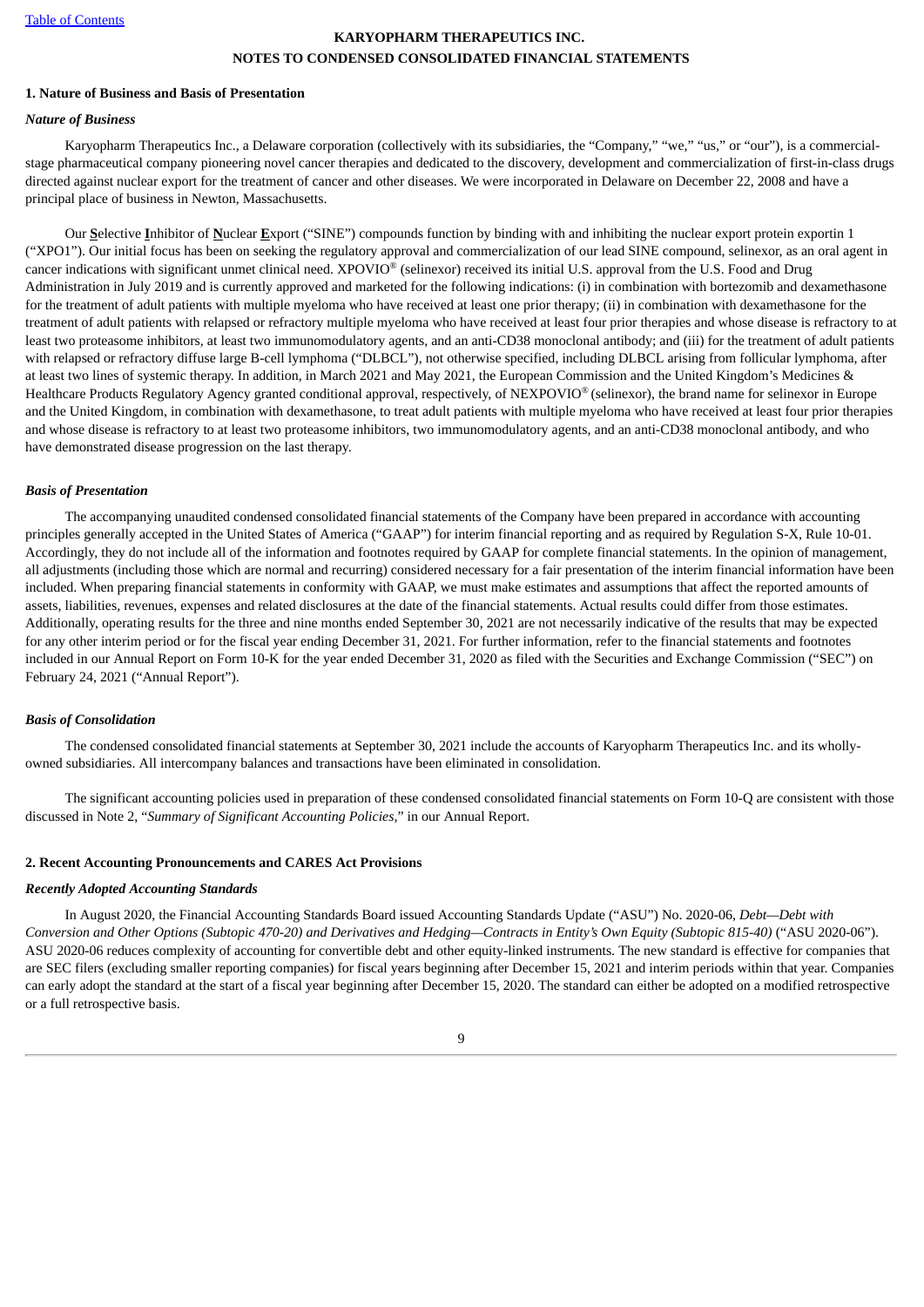We early adopted the standard on January 1, 2021 using the modified retrospective basis. Upon adoption of ASU 2020-06, the carrying value of our convertible debt increased by approximately \$50.6 million with a corresponding decrease to additional paid-in capital of \$65.6 million and accumulated deficit of \$15.0 million. Our deferred tax liability also decreased by approximately \$11.8 million with a corresponding increase in the income tax valuation allowance. While the adoption does not have a material impact to our condensed consolidated statements of operations or condensed consolidated statements of cash flows, non-cash interest expense associated with the amortization of the debt discount will be significantly reduced in periods subsequent to adoption.

#### *CARES Act*

In March 2020, the Coronavirus Aid, Relief, and Economic Security ("CARES") Act was signed into law and provided an estimated \$2.2 trillion to fight the COVID-19 pandemic and stimulate the U.S. economy. The business tax provisions of the CARES Act include temporary changes to income and non-income-based tax laws. Some of the key income tax provisions include (1) eliminating 80% of taxable income limitations by allowing corporate entities to fully utilize net operating loss ("NOL") carryforwards to offset taxable income in 2020, 2019 or 2018 and reinstating it for tax years after 2020; (2) allowing NOLs generated in 2020, 2019 or 2018 to be carried back five years; (3) increasing the net interest expense deduction limit to 50% of adjusted taxable income from 30% for the 2020 and 2019 tax years; (4) allowing taxpayers with alternative minimum tax credits to claim a refund for the entire amount of the credit instead of recovering the credit through refunds over a period of years, as required by the 2017 Tax Cut and Jobs Act; and (5) allowing entities to deduct more of their charitable cash contributions made during calendar year 2020 by increasing the taxable income limitation to 25% from 10%. Companies are required to account for these provisions in the period that includes the March 2020 enactment date (i.e., the first quarter for calendar yearend entities). We have assessed the impact of these provisions and they are not material to our condensed consolidated financial statements or related disclosures.

Measures not related to income-based taxes within the CARES Act include (1) allowing an employer to pay its share of Social Security payroll taxes that would otherwise be due from the date of enactment through December 31, 2020 over the following two years and (2) allowing eligible employers subject to closure due to the COVID-19 pandemic to receive a 50% credit on qualified wages against their employment taxes each quarter, with any excess credits eligible for refunds. These measures of the CARES Act also are not material to our condensed consolidated financial statements or related disclosures.

#### **3. Product Revenue**

To date, our only source of product revenue has been from the U.S. sales of XPOVIO. Net product revenue, including provisions primarily consisting of distribution fees and cash discounts, as well as reserves for chargebacks, rebates and returns, were as follows (in thousands):

|                                | <b>For the Three Months</b><br><b>Ended September 30,</b> |  |         | <b>For the Nine Months</b><br><b>Ended September 30,</b> |          |  |           |
|--------------------------------|-----------------------------------------------------------|--|---------|----------------------------------------------------------|----------|--|-----------|
|                                | 2021                                                      |  | 2020    |                                                          | 2021     |  | 2020      |
| Gross product revenue          | 31,293                                                    |  | 25,322  |                                                          | 84,411   |  | 66,440    |
| Provisions for product revenue | (4,570)                                                   |  | (3,992) |                                                          | (15,778) |  | (10, 448) |
| Total product revenue, net     | 26,723                                                    |  | 21,330  |                                                          | 68,633   |  | 55,992    |

As of September 30, 2021 and December 31, 2020, net product revenue of \$17.1 million and \$12.9 million, respectively, were included in accounts receivable. To date, we have had no bad debt write-offs and we do not currently have credit issues with any customers. There were no credit losses associated with our accounts receivables as of September 30, 2021 and December 31, 2020.

#### **4. Inventory**

The following table presents our inventory of XPOVIO (in thousands):

|                 |   | September 30,<br>2021 | December 31,<br>2020 |       |  |
|-----------------|---|-----------------------|----------------------|-------|--|
| Raw materials   | D | 1,711                 |                      | 1,919 |  |
| Work in process |   | 1,834                 |                      | 646   |  |
| Finished goods  |   | 398                   |                      | 79    |  |
| Total inventory |   | 3,943                 |                      | 2,644 |  |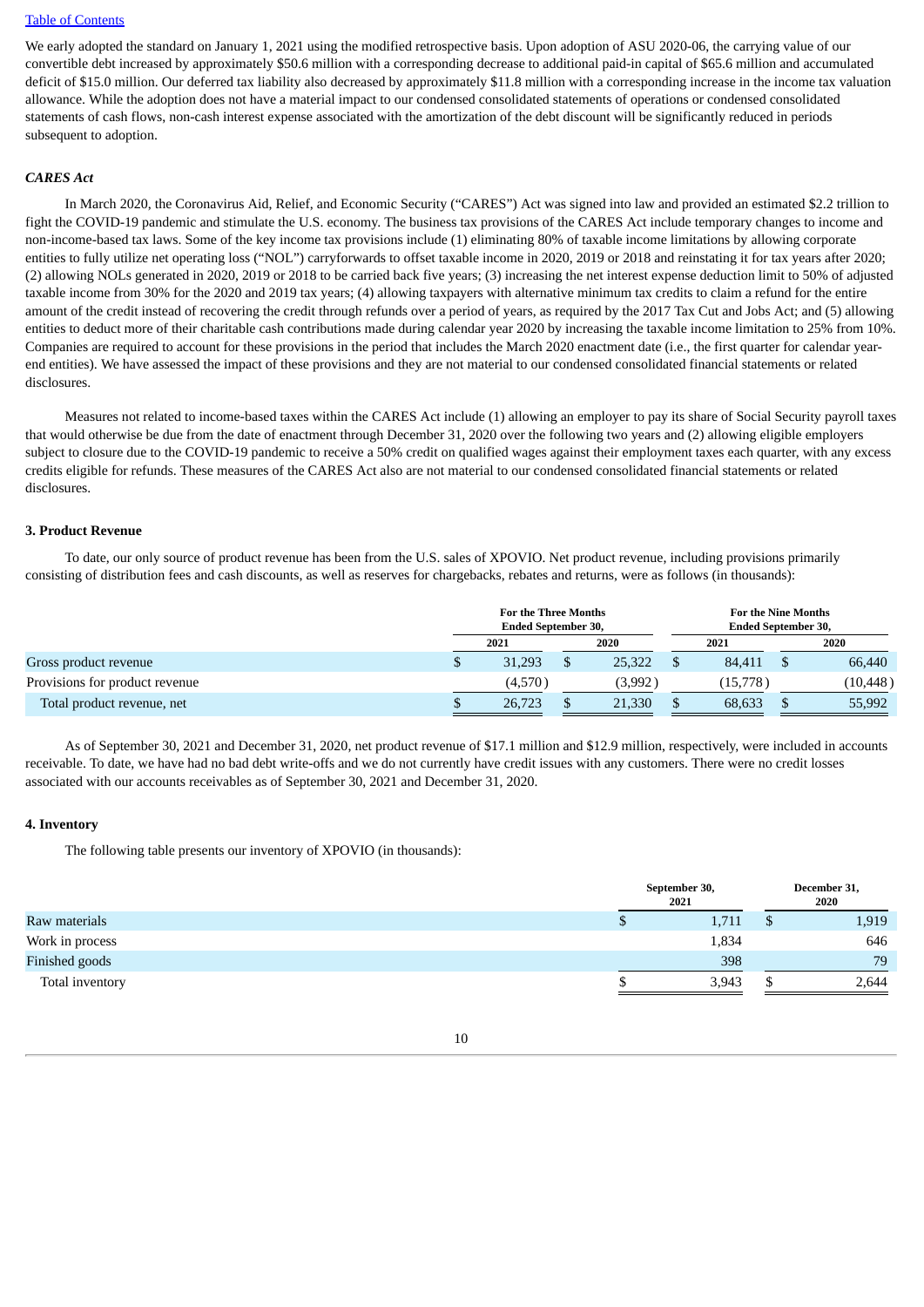As of September 30, 2021 and December 31, 2020, all of our inventory was related to XPOVIO, which was initially approved by the FDA in July 2019 and at which time we began to capitalize costs to manufacture XPOVIO. Prior to FDA approval of XPOVIO, all costs related to the manufacturing of XPOVIO and related material were charged to research and development expense in the period incurred.

Inventory is stated net of inventory reserves of \$0.4 million and \$0.3 million, as of September 30, 2021 and December 31, 2020, respectively.

For the three months ended September 30, 2021, we reduced the excess and obsolescence provision by \$0.2 million. For the nine months ended September 30, 2021, we recorded an excess and obsolescence provision of \$0.1 million. We did not record an excess and obsolescence provision for both the three and nine months ended September 30, 2020.

#### **5. License and Asset Purchase Agreements**

In prior periods, we entered into out-licensing and asset purchase agreements with Anivive Lifesciences, Inc. ("Anivive"), Biogen MA Inc. ("Biogen"), Antengene Therapeutics Limited ("Antengene"), and FORUS Therapeutics Inc. ("FORUS"), all of which are accounted for within the scope of Accounting Standards Codification 606, *Revenue from Contracts with Customers* ("ASC 606"). For further details on the terms and accounting treatment considerations for these contracts, please refer to Note 11, "*License and Asset Purchase Agreements*," to our consolidated financial statements contained in Item 8 of our Annual Report.

On July 30, 2021, Antengene announced that the South Korean Ministry of Food and Drug Safety approved its New Drug Application for selinexor (i) in combination with dexamethasone for the treatment of adult patients with relapsed or refractory multiple myeloma who have received at least four prior therapies and whose disease is refractory to at least two proteasome inhibitors, at least two immunomodulatory agents, and an anti-CD38 monoclonal antibody and (ii) for the treatment of adult patients with relapsed or refractory DLBCL who have received at least two prior lines of treatment. Under the terms of our license agreement with Antengene, the regulatory approval of these two indications triggered \$10.0 million in regulatory milestone payments. Accordingly, during the three months ended September 30, 2021, we received and recognized \$9.8 million, net of tax, as license revenue.

We recognized \$9.8 million and \$11.6 million in license revenue for the three and nine months ended September 30, 2021, respectively, related to our license agreements with Anivive and Antengene. We recognized \$14.9 million in license revenue for the nine months ended September 30, 2020 related to our license agreements with Antengene and Ono Pharmaceutical Co., Ltd.

#### **6. Asset Acquisition**

On November 24, 2020, we entered into an asset purchase agreement (the "Asset Purchase Agreement") with Neumedicines Inc. ("Neumedicines"). Pursuant to the Asset Purchase Agreement, we agreed to acquire certain clinical-stage assets from Neumedicines, including HemaMax™, a proprietary recombinant human interleukin 12 ("IL-12"). The acquisition closed on July 22, 2021 (the "Closing"), at which time we paid \$6.0 million in cash and issued 150,000 shares of our common stock to Neumedicines, having a total value of approximately \$7.4 million. Further, we will owe Neumedicines up to \$65.0 million in royalty payments on net product sales of IL-12 products and an additional 75,000 shares of our common stock as well as other contingent and variable cash payments upon the satisfaction of certain development and regulatory milestones. The \$7.4 million of consideration was recorded as research and development expense on the condensed consolidated statement of operations for the three months ended September 30, 2021. The \$6.0 million cash portion of the consideration was recorded as an investing activity in the condensed consolidated statement of cash flows for the nine months ended September 30, 2021. Contemporaneously with the Closing, we entered into a license agreement with Libo Pharma Corp. ("Libo") under which we granted to Libo an exclusive license to manufacture, develop and commercialize IL-12 products in certain countries in Asia, Africa and Oceania.

#### **7. Fair Value of Financial Instruments**

Financial instruments, including cash, restricted cash, prepaid expenses and other current assets, accounts payable and accrued expenses, are presented at amounts that approximate fair value at September 30, 2021 and December 31, 2020.

We are required to disclose information on all assets and liabilities reported at fair value that enables an assessment of the inputs used in determining the reported fair values. The fair value hierarchy prioritizes valuation inputs based on the observable nature of those inputs. The fair value hierarchy applies only to the valuation inputs used in determining the reported fair value of the investments and is not a measure of the investment credit quality. The hierarchy defines three levels of valuation inputs:

Level 1 inputs - Quoted prices in active markets for identical assets or liabilities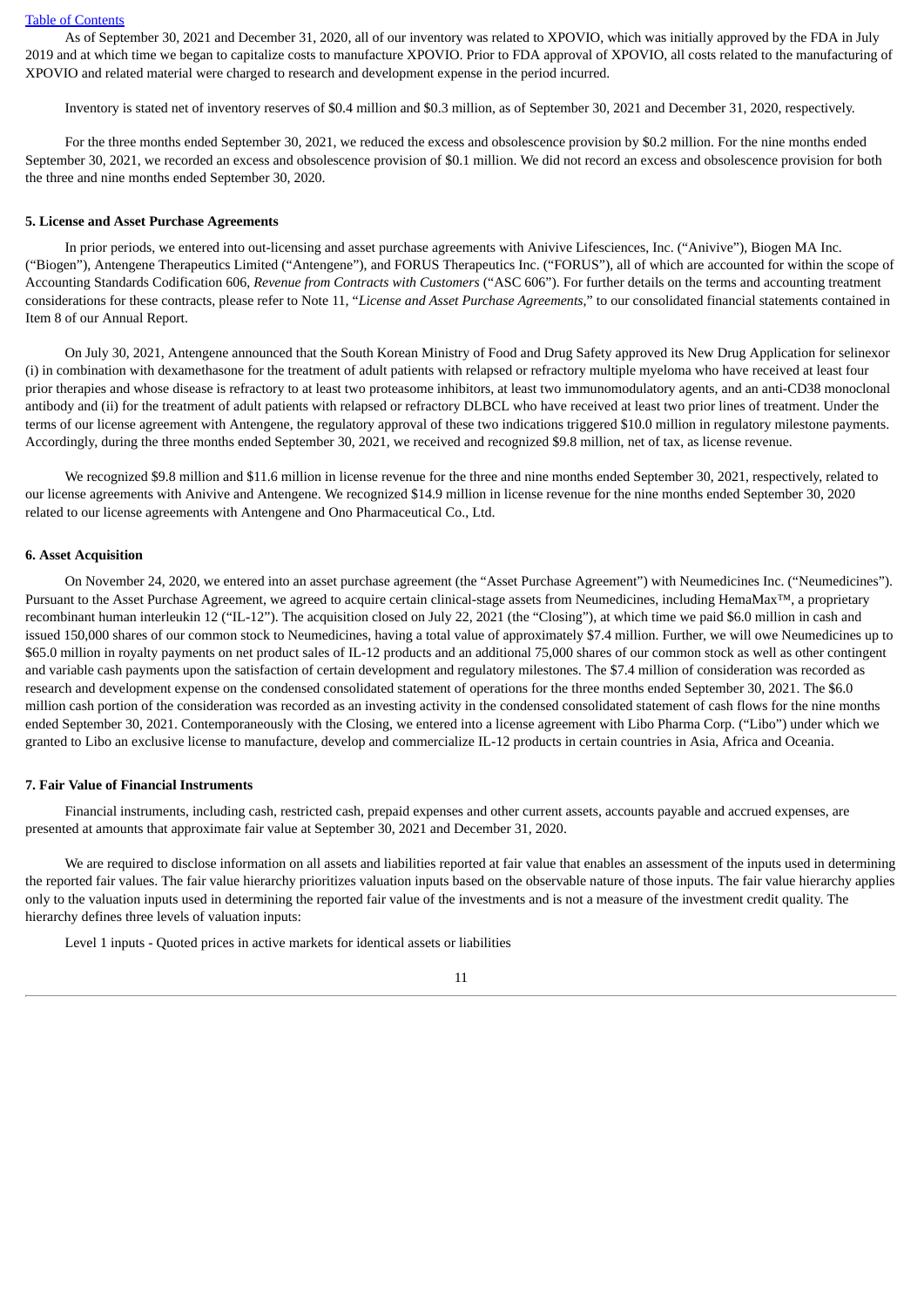Level 2 inputs - Inputs other than quoted prices included within Level 1 that are observable for the asset or liability, either directly or indirectly

Level 3 inputs - Unobservable inputs that reflect our own assumptions about the assumptions market participants would use in pricing the asset or liability

Our cash equivalents are comprised of money market funds, U.S. government and agency securities, commercial paper and corporate debt securities as presented in the tables below. We measure these investments at fair value. The fair value of cash equivalents is determined based on "Level 1" or "Level 2" inputs.

Items classified as Level 2 within the valuation hierarchy consist of corporate debt securities, commercial paper and U.S. government and agency securities. We estimate the fair values of these marketable securities by taking into consideration valuations obtained from third-party pricing sources. These pricing sources utilize industry standard valuation models, including both income and market-based approaches, for which all significant inputs are observable, either directly or indirectly, to estimate fair value. These inputs include market pricing based on real-time trade data for the same or similar securities, issuer credit spreads, benchmark yields, and other observable inputs. We validate the prices provided by our third-party pricing sources by understanding the models used, obtaining market values from other pricing sources and analyzing pricing data in certain instances.

In certain cases where there is limited activity or less transparency around inputs to valuation, the related assets or liabilities are classified as Level 3. The embedded derivative liability associated with our deferred royalty obligation, as discussed further in Note 12, "*Long-Term Obligations*", is measured at fair value using an option pricing Monte Carlo simulation model and is included as a component of the deferred royalty obligation. The embedded derivative liability is subject to remeasurement at the end of each reporting period, with changes in fair value recognized as a component of other income (expense), net. The assumptions used in the option pricing Monte Carlo simulation model include: (1) our estimates of the probability and timing of related events; (2) the probability-weighted net sales of XPOVIO and any of our other future products, including worldwide net product sales, upfront payments, milestones and royalties; (3) our risk-adjusted discount rate that includes a company specific risk premium; (4) our cost of debt; (5) volatility; and (6) the probability of a change in control occurring during the term of the instrument. Our embedded derivative liability, as well as the estimated fair value of the deferred royalty obligation, is described in Note 2, "*Summary of Significant Accounting Policies*," and Note 15, "*Long-Term Obligations*" to our consolidated financial statements contained in Item 8 of our Annual Report.

The following table presents information about our financial assets and liability that have been measured at fair value at September 30, 2021 and indicates the fair value hierarchy of the valuation inputs utilized to determine such fair value (in thousands):

| <b>Description</b><br><b>Financial assets</b>        |              | <b>Total</b> |              | <b>Quoted</b><br><b>Prices</b><br>in Active<br><b>Markets</b> for<br><b>Identical Assets</b><br>(Level 1) |      | Significant<br>Other<br><b>Observable</b><br><b>Inputs</b><br>(Level 2) |    | Significant<br><b>Unobservable</b><br>Inputs<br>(Level 3) |
|------------------------------------------------------|--------------|--------------|--------------|-----------------------------------------------------------------------------------------------------------|------|-------------------------------------------------------------------------|----|-----------------------------------------------------------|
| Cash equivalents:                                    |              |              |              |                                                                                                           |      |                                                                         |    |                                                           |
| Money market funds                                   | $\mathbb{S}$ | 76,132       | $\mathbb{S}$ | 76,132                                                                                                    | - \$ |                                                                         | \$ |                                                           |
| Investments:                                         |              |              |              |                                                                                                           |      |                                                                         |    |                                                           |
| Short-term:                                          |              |              |              |                                                                                                           |      |                                                                         |    |                                                           |
| Corporate debt securities                            |              | 44,425       |              |                                                                                                           |      | 44,425                                                                  |    |                                                           |
| Commercial paper                                     |              | 21,491       |              |                                                                                                           |      | 21,491                                                                  |    |                                                           |
| U.S. government and agency securities                |              | 896          |              |                                                                                                           |      | 896                                                                     |    |                                                           |
| Long-term:                                           |              |              |              |                                                                                                           |      |                                                                         |    |                                                           |
| Corporate debt securities (one to two-year maturity) |              | 2,005        |              |                                                                                                           |      | 2,005                                                                   |    |                                                           |
|                                                      |              | 144,949      | $\mathbb{S}$ | 76,132                                                                                                    | \$   | 68,817                                                                  | \$ |                                                           |
| <b>Financial liability</b>                           |              |              |              |                                                                                                           |      |                                                                         |    |                                                           |
| Embedded derivative liability                        | $\mathbb{S}$ | 3,080        |              |                                                                                                           | \$   |                                                                         | \$ | 3,080                                                     |
|                                                      |              |              |              |                                                                                                           |      |                                                                         |    |                                                           |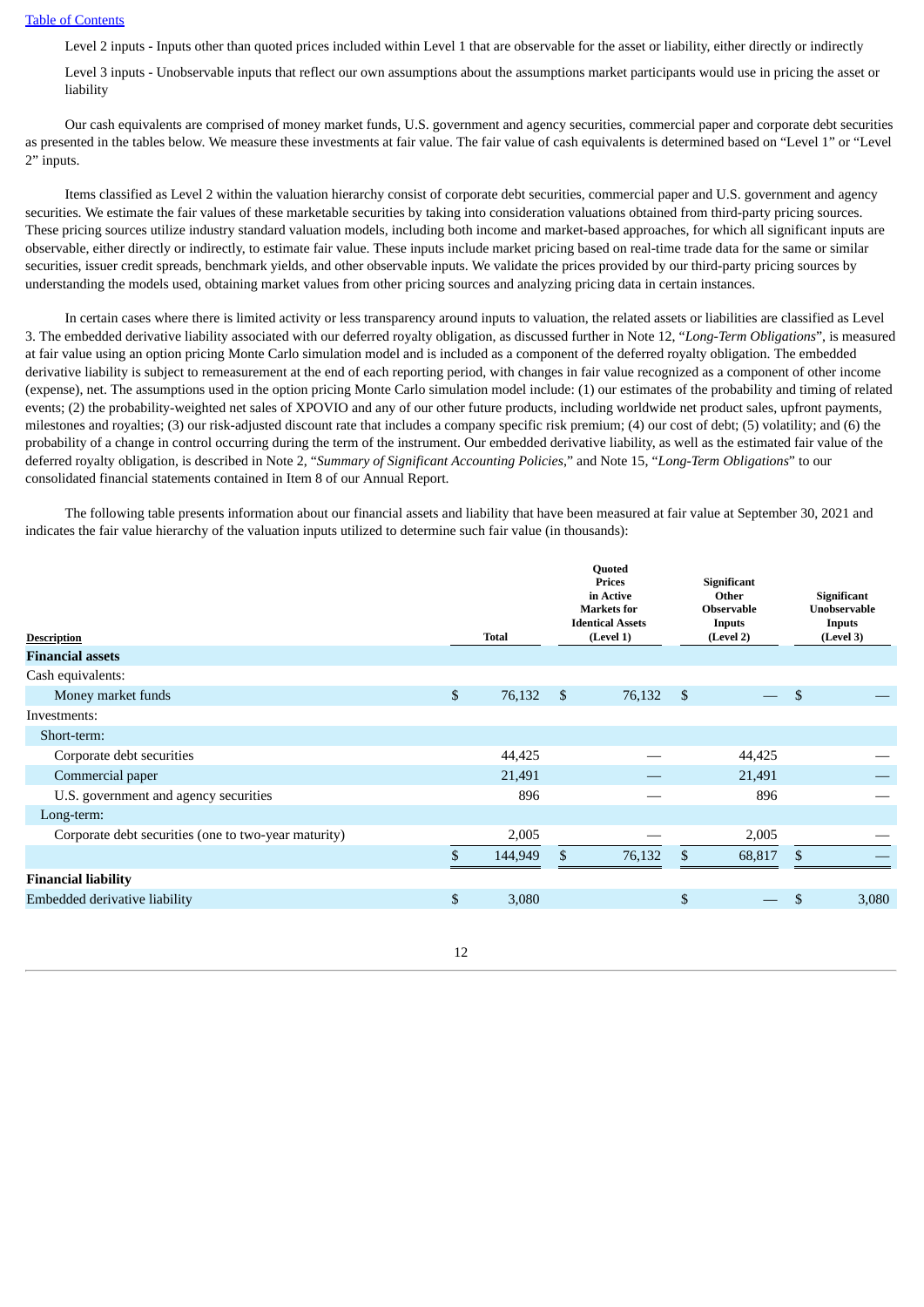The following table presents information about our financial assets and liability that have been measured at fair value at December 31, 2020 and indicates the fair value hierarchy of the valuation inputs utilized to determine such fair value (in thousands):

| <b>Description</b><br><b>Financial assets</b>                       | <b>Total</b> |         |                | <b>Quoted</b><br><b>Prices</b><br>in Active<br><b>Markets</b> for<br><b>Identical Assets</b><br>(Level 1) |            | <b>Significant</b><br>Other<br><b>Observable</b><br><b>Inputs</b><br>(Level 2) | <b>Significant</b><br><b>Unobservable</b><br><b>Inputs</b><br>(Level 3) |
|---------------------------------------------------------------------|--------------|---------|----------------|-----------------------------------------------------------------------------------------------------------|------------|--------------------------------------------------------------------------------|-------------------------------------------------------------------------|
| Cash equivalents:                                                   |              |         |                |                                                                                                           |            |                                                                                |                                                                         |
| Money market funds                                                  | \$           | 3,586   | $\mathfrak{S}$ | 3,586                                                                                                     | \$         |                                                                                | \$                                                                      |
| U.S. government and agency securities                               |              | 16,000  |                | 16,000                                                                                                    |            |                                                                                |                                                                         |
| Commercial paper                                                    |              | 8,999   |                |                                                                                                           |            | 8,999                                                                          |                                                                         |
| Corporate debt securities                                           |              | 2,755   |                |                                                                                                           |            | 2,755                                                                          |                                                                         |
| Investments:                                                        |              |         |                |                                                                                                           |            |                                                                                |                                                                         |
| Short-term:                                                         |              |         |                |                                                                                                           |            |                                                                                |                                                                         |
| Corporate debt securities                                           |              | 136,833 |                |                                                                                                           |            | 136,833                                                                        |                                                                         |
| Commercial paper                                                    |              | 23,487  |                |                                                                                                           |            | 23,487                                                                         |                                                                         |
| U.S. government and agency securities                               |              | 3,002   |                |                                                                                                           |            | 3,002                                                                          |                                                                         |
| Long-term:                                                          |              |         |                |                                                                                                           |            |                                                                                |                                                                         |
| Corporate debt securities (one to two-year maturity)                |              | 23,309  |                |                                                                                                           |            | 23,309                                                                         |                                                                         |
| U.S. government and agency securities (one<br>to two-year maturity) |              | 906     |                |                                                                                                           |            | 906                                                                            |                                                                         |
|                                                                     | \$           | 218,877 | \$             | 19,586                                                                                                    | $\sqrt{3}$ | 199,291                                                                        | \$                                                                      |
| <b>Financial liability</b>                                          |              |         |                |                                                                                                           |            |                                                                                |                                                                         |
| Embedded derivative liability                                       | \$           | 1,800   |                |                                                                                                           | \$         |                                                                                | \$<br>1,800                                                             |
|                                                                     |              |         |                |                                                                                                           |            |                                                                                |                                                                         |

The following table sets forth a summary of the changes in the estimated fair value of our embedded derivative liability during the nine months ended September 30, 2021 (in thousands):

|                                                                     | <b>Embedded</b><br><b>Derivative</b><br>Liability |       |
|---------------------------------------------------------------------|---------------------------------------------------|-------|
| Balance as of December 31, 2020                                     |                                                   | 1,800 |
| Change in fair value since issuance                                 |                                                   | (610) |
| Addition of value as a result of Amended Revenue Interest Agreement |                                                   | 1,890 |
| Balance as of September 30, 2021                                    |                                                   | 3.080 |

#### **8. Investments**

The following table summarizes our investments in debt securities, classified as available-for-sale, as of September 30, 2021 (in thousands):

|                                                      | Amortized<br>Cost |    | <b>Total</b><br>Unrealized<br>Gains |      | <b>Total</b><br>Unrealized<br>Loss |    | <b>Aggregate Fair</b><br>Value |
|------------------------------------------------------|-------------------|----|-------------------------------------|------|------------------------------------|----|--------------------------------|
| Short-term:                                          |                   |    |                                     |      |                                    |    |                                |
| Corporate debt securities                            | \$<br>44,384      | S  | 44                                  | - \$ | $(3)$ \$                           |    | 44,425                         |
| Commercial paper                                     | 21,494            |    |                                     |      | (4)                                |    | 21,491                         |
| U.S. government and agency securities                | 892               |    | 4                                   |      |                                    |    | 896                            |
| Long-term:                                           |                   |    |                                     |      |                                    |    |                                |
| Corporate debt securities (one to two-year maturity) | 2,005             |    |                                     |      |                                    |    | 2,005                          |
|                                                      | 68,775            | .S | 49                                  |      | (7)                                | Ъ, | 68,817                         |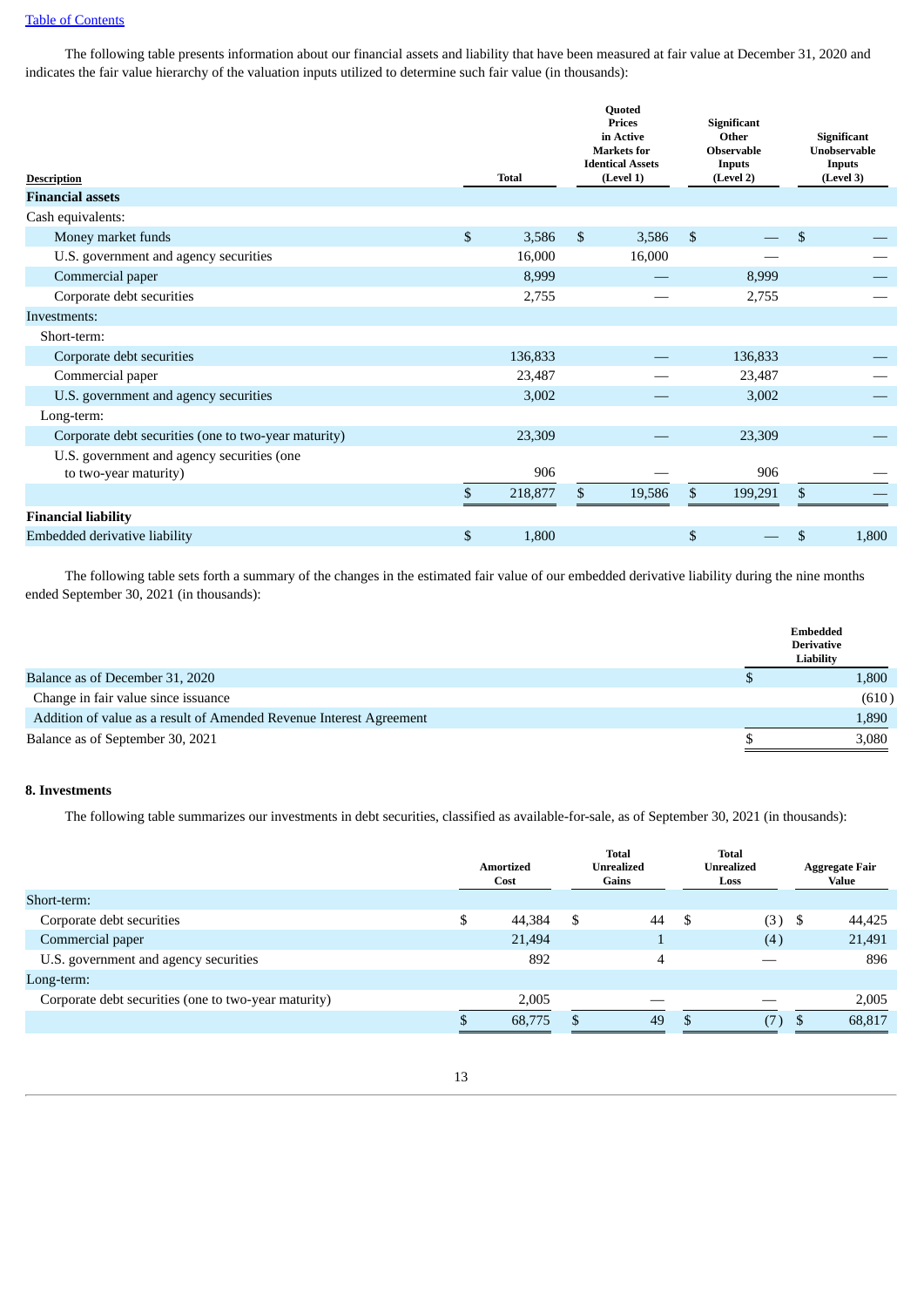The following table summarizes our investments in debt securities, classified as available-for-sale, as of December 31, 2020 (in thousands):

|                                                         | <b>Amortized</b><br>Cost |         | <b>Total</b><br><b>Unrealized</b><br>Gains |     | <b>Total</b><br><b>Unrealized</b><br>Loss |           | <b>Aggregate Fair</b><br><b>Value</b> |
|---------------------------------------------------------|--------------------------|---------|--------------------------------------------|-----|-------------------------------------------|-----------|---------------------------------------|
| Short-term:                                             |                          |         |                                            |     |                                           |           |                                       |
| Corporate debt securities                               | \$                       | 136,677 | \$                                         | 189 | S.                                        | $(33)$ \$ | 136,833                               |
| Commercial paper                                        |                          | 23,485  |                                            | 3   |                                           | (1)       | 23,487                                |
| U.S. government and agency securities                   |                          | 3,002   |                                            |     |                                           |           | 3,002                                 |
| Long-term:                                              |                          |         |                                            |     |                                           |           |                                       |
| Corporate debt securities (one to two-year<br>maturity) |                          | 23,195  |                                            | 126 |                                           | (12)      | 23,309                                |
| U.S. government and agency securities (one              |                          |         |                                            |     |                                           |           |                                       |
| to two-year maturity)                                   |                          | 897     |                                            | 9   |                                           |           | 906                                   |
|                                                         |                          | 187,256 |                                            | 327 |                                           | (46)      | 187,537                               |

We determine the appropriate classification of our investments in debt securities at the time of purchase. All of our securities are classified as available-for-sale and are reported as short-term investments or long-term investments based on maturity dates and whether such assets are reasonably expected to be realized in cash or sold or consumed during the normal cycle of business. Available-for-sale investments are recorded at fair value. Shortterm and long-term investments are composed of corporate debt securities, commercial paper and U.S. government and agency securities. We review investments whenever the fair value of an investment is less than the amortized cost and evidence indicates that an investment's carrying amount is not recoverable within a reasonable period of time. We evaluate whether the decline in fair value has resulted from credit losses or other factors. In making this assessment, we consider the extent to which fair value is less than amortized cost, any changes to the rating of the security by a rating agency, and adverse conditions specifically related to the security, among other factors. If this assessment indicates that a credit loss exists, the present value of cash flows expected to be collected from the security is compared to the amortized cost basis of the security. If the present value of cash flows expected to be collected is less than the amortized cost basis, a credit loss exists and an allowance for credit losses is recorded on our condensed consolidated balance sheet, limited by the amount that the fair value is less than the amortized cost basis. Any impairment that is not related to a credit loss is recognized in other comprehensive income.

Changes in the allowance for credit losses are recorded as a provision for (or reversal of) credit loss expense. Losses are charged against the allowance when we believe the uncollectability of an available-for-sale security is confirmed or when either of the criteria regarding intent or requirement to sell is met. The unrealized losses at September 30, 2021 and December 31, 2020 were attributable to changes in interest rates, and we do not believe any unrealized losses represent credit losses.

We held 13 and 37 commercial paper and corporate debt securities at September 30, 2021 and December 31, 2020, respectively, that were in an unrealized loss position. We do not intend to sell the investments before recovery of their amortized cost bases, which may be maturity. The following table summarizes these available-for-sale securities in an unrealized loss position for which an allowance for credit losses has not been recorded at September 30, 2021, aggregated by major security type and length of time in a continuous unrealized loss position (in thousands):

|                           | <b>Less than 12 Months</b>                |  |                      | <b>12 Months or Longer</b> |                                           |  |                      | <b>Total</b> |                                           |  |                      |
|---------------------------|-------------------------------------------|--|----------------------|----------------------------|-------------------------------------------|--|----------------------|--------------|-------------------------------------------|--|----------------------|
|                           | Aggregate<br><b>Related Fair</b><br>Value |  | Unrealized<br>Losses |                            | Aggregate<br><b>Related Fair</b><br>Value |  | Unrealized<br>Losses |              | Aggregate<br><b>Related Fair</b><br>Value |  | Unrealized<br>Losses |
| Corporate debt securities | 19,396                                    |  | (3)                  |                            |                                           |  |                      |              | 19,396                                    |  | (3)                  |
| Commercial paper          | 13.492                                    |  | (4)                  |                            |                                           |  |                      |              | 13.492                                    |  | (4)                  |
| <b>Total</b>              | 32,888                                    |  | (7)                  |                            |                                           |  |                      |              | 32,888                                    |  |                      |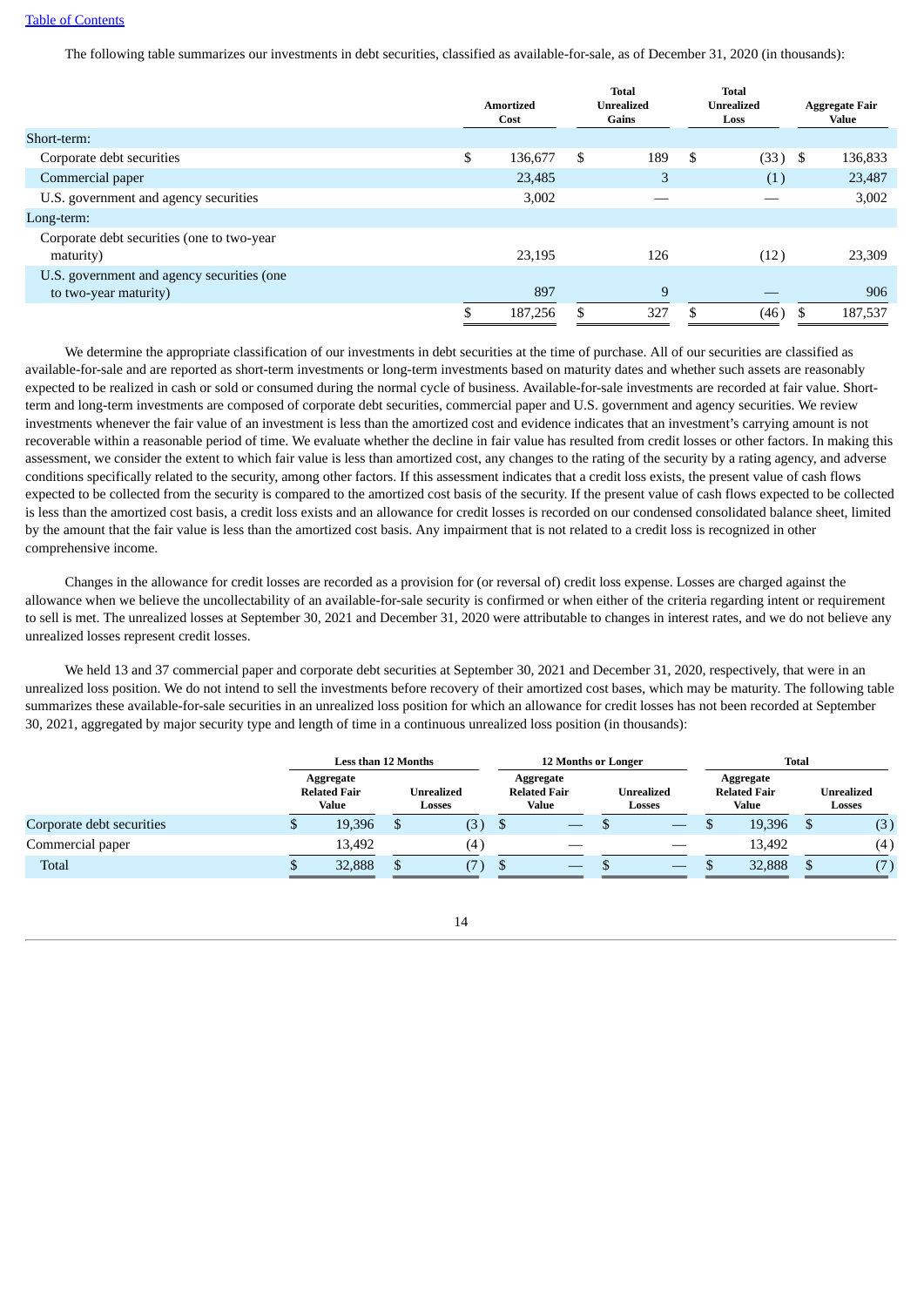The following table summarizes our debt securities in an unrealized loss position for which an allowance for credit losses has not been recorded at December 31, 2020, aggregated by major security type and length of time in a continuous unrealized loss position (in thousands):

|                           | <b>Less than 12 Months</b>                |   |                             | <b>12 Months or Longer</b> |                                           |  |                      | <b>Total</b> |                                                  |     |                      |
|---------------------------|-------------------------------------------|---|-----------------------------|----------------------------|-------------------------------------------|--|----------------------|--------------|--------------------------------------------------|-----|----------------------|
|                           | Aggregate<br><b>Related Fair</b><br>Value |   | <b>Unrealized</b><br>Losses |                            | Aggregate<br><b>Related Fair</b><br>Value |  | Unrealized<br>Losses |              | Aggregate<br><b>Related Fair</b><br><b>Value</b> |     | Unrealized<br>Losses |
| Corporate debt securities | 85,984                                    |   | (45)                        |                            |                                           |  |                      |              | 85,984                                           |     | (45)                 |
| Commercial paper          | 2,496                                     |   |                             |                            | __                                        |  |                      |              | 2.496                                            |     | (1)                  |
| <b>Total</b>              | 88,480                                    | D | (46)                        |                            |                                           |  |                      |              | 88,480                                           | \$. | (46)                 |

#### **9. Net Loss Per Share**

Basic and diluted net loss per common share is calculated by dividing net loss by the weighted-average number of common shares outstanding for the period, without consideration for common stock equivalents. Our potentially dilutive shares, including stock options, unvested restricted stock and restricted stock units, are considered to be common stock equivalents and are only included in the calculation of diluted net loss per share when their effect is dilutive.

The following potentially dilutive securities were excluded from the calculation of diluted net loss per share due to their anti-dilutive effect (in thousands):

|                                 |        | As of September 30, |
|---------------------------------|--------|---------------------|
|                                 | 2021   | 2020                |
| Outstanding stock options       | 12,467 | 11,180              |
| Unvested restricted stock units | 2,522  | 1,631               |

We have the option to settle the conversion obligation for our 3.00% convertible senior notes due 2025 (the "Notes") in cash, shares or any combination of the two. Based on our net loss position, there was no impact on the calculation of dilutive loss per share during the three and nine months ended September 30, 2021 and 2020.

#### **10. Stock-based Compensation Expense**

The following table summarizes stock-based compensation expense included in operating expenses (in thousands):

|                                        | <b>For the Three Months</b><br><b>Ended September 30,</b> |       |  |       | <b>For the Nine Months</b><br><b>Ended September 30,</b> |        |  |        |
|----------------------------------------|-----------------------------------------------------------|-------|--|-------|----------------------------------------------------------|--------|--|--------|
|                                        |                                                           | 2021  |  | 2020  |                                                          | 2021   |  | 2020   |
| Cost of sales                          |                                                           | 33    |  | 29    |                                                          | 113    |  | 91     |
| Research and development               |                                                           | 2,906 |  | 2,687 |                                                          | 8,952  |  | 7,668  |
| Selling, general and administrative    |                                                           | 4,481 |  | 3.797 |                                                          | 13,849 |  | 10,334 |
| Total stock-based compensation expense |                                                           | 7.420 |  | 6.513 |                                                          | 22,914 |  | 18,093 |

## **11. Equity**

#### *Underwritten Offerings*

On March 6, 2020, we completed a follow-on offering under our shelf registration statement on Form S-3 pursuant to which we issued an aggregate of 7,187,500 shares of common stock, which included the full exercise of the underwriters' option to purchase additional shares, at a public offering price of \$24.00 per share. We received aggregate net proceeds of approximately \$161.8 million from the offering after deducting the underwriting discounts and commissions and other offering expenses.

#### *Open Market Sale Agreement*

On August 17, 2018, we entered into an Open Market Sale Agreement (the "Open Market Sale Agreement") with Jefferies LLC, as agent ("Jefferies"), pursuant to which we may issue and sell shares of our common stock having an aggregate offering price of up to \$75.0 million from time to time through Jefferies (the "Open Market Offering"). On May 5, 2020, we entered into Amendment No. 1 to the Open Market Sale Agreement, pursuant to which we increased the maximum aggregate offering price of shares of our common stock that we may issue and sell from time to time through Jefferies, by \$100.0 million, from \$75.0 million to up to \$175.0 million (the "Open Market Shares").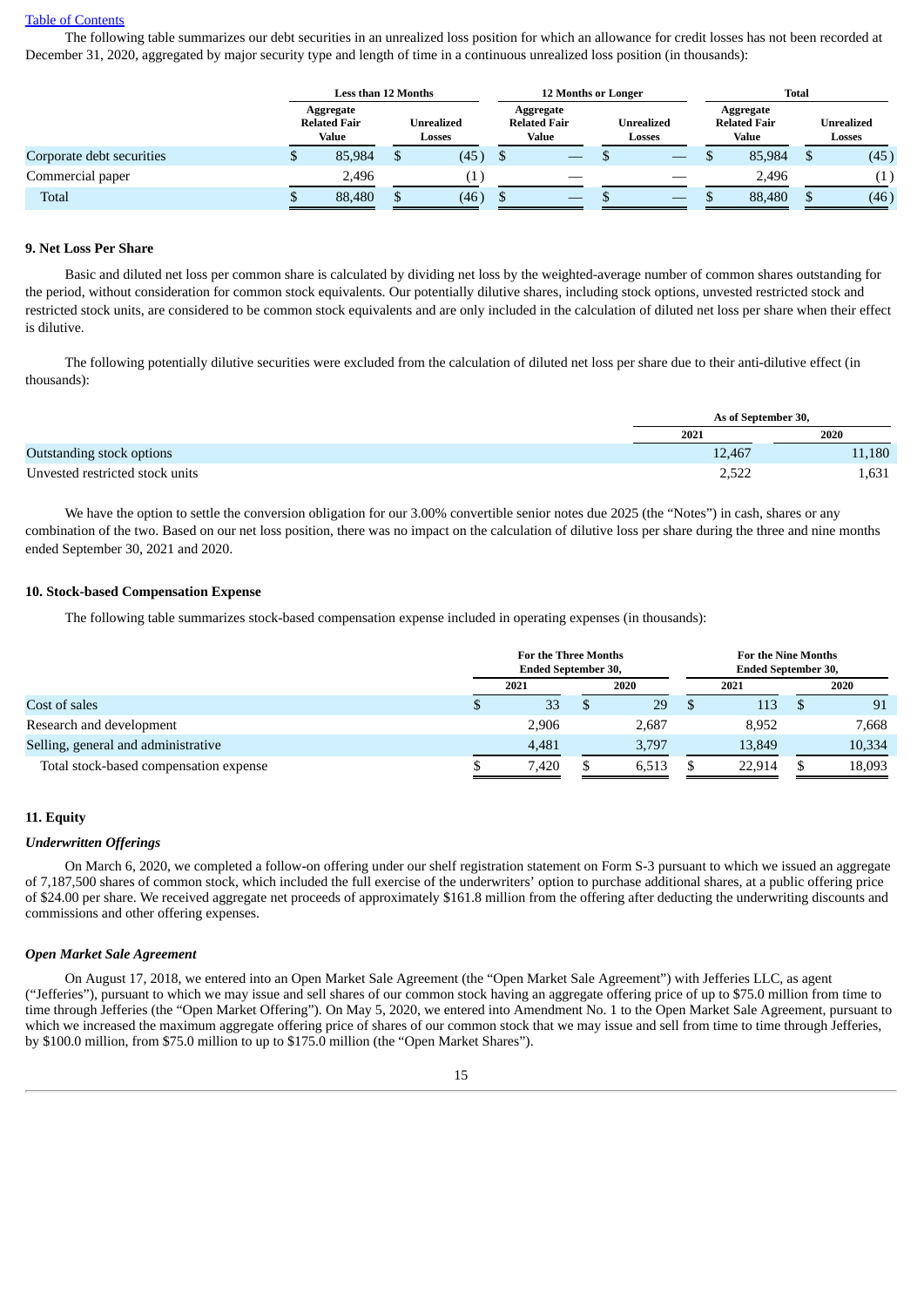Under the Open Market Sale Agreement, Jefferies may sell the Open Market Shares by methods deemed to be an "at the market offering" as defined in Rule 415(a)(4) promulgated under the Securities Act of 1933, as amended (the "Securities Act"). We may sell the Open Market Shares in amounts and at times to be determined by us from time to time subject to the terms and conditions of the Open Market Sale Agreement, but we have no obligation to sell any of the Open Market Shares in an Open Market Offering.

We or Jefferies may suspend or terminate the offering of Open Market Shares upon notice to the other party and subject to other conditions. We have agreed to pay Jefferies commissions for its services in acting as agent in the sale of the Open Market Shares in the amount of up to 3.0% of gross proceeds from the sale of the Open Market Shares pursuant to the Open Market Sale Agreement. We have also agreed to provide Jefferies with customary indemnification and contribution rights.

We did not sell Open Market Shares under the Open Market Sale Agreement during the three months ended September 30, 2021. We sold an aggregate of 638,341 Open Market Shares under the Open Market Sale Agreement, for net proceeds of approximately \$9.9 million, during the nine months ended September 30, 2021. As of September 30, 2021, \$100.0 million of Open Market Shares may be issued and sold under the Open Market Sale Agreement.

#### **12. Long-Term Obligations**

#### *3.00% Convertible Senior Notes due 2025*

On October 16, 2018, we completed an offering of \$150.0 million aggregate principal amount of the Notes. In addition, on October 26, 2018, we issued an additional \$22.5 million aggregate principal amount of the Notes pursuant to the full exercise of the option to purchase additional Notes granted to the initial purchasers in the offering. The Notes were sold in a private offering to qualified institutional buyers in reliance on Rule 144A under the Securities Act. In accordance with accounting guidance in effect at the time of the offering, for debt with conversion and other options, we separately accounted for the liability component ("Liability Component") and the embedded conversion option ("Equity Component") of the Notes by allocating the proceeds between the Liability Component and the Equity Component, due to our ability to settle the Notes in cash, shares of our common stock or a combination of cash and shares of our common stock, at our option. In connection with the issuance of the Notes, we incurred approximately \$5.6 million of debt issuance costs, which primarily consisted of underwriting, legal and other professional fees, and allocated these costs between the Liability Component and the Equity Component based on the allocation of the proceeds. Of the total debt issuance costs, \$2.2 million was allocated to the Equity Component and recorded as a reduction to additional paid-in capital and \$3.4 million was allocated to the Liability Component and recorded as a reduction of the Notes. The portion allocated to the Liability Component is amortized to interest expense using the effective interest method over seven years.

In 2021, upon adoption of ASU 2020-06, we reclassified the Equity Component as of January 1, 2021 and combined it with the Liability Component of the Notes, increasing the carrying value of our convertible debt by approximately \$50.6 million, with a corresponding decrease to additional paid-in capital of \$65.6 million and accumulated deficit of \$15.0 million. Our deferred tax liability related to the Notes also decreased by approximately \$11.8 million, with a corresponding increase in the income tax valuation allowance.

The Notes are senior unsecured obligations and bear interest at a rate of 3.00% per year payable semiannually in arrears on April 15 and October 15 of each year, beginning on April 15, 2019. Upon conversion, the Notes will be converted into cash, shares of our common stock, or a combination of cash and shares of our common stock, at our election. The Notes will be subject to redemption at our option, on or after October 15, 2022, in whole or in part, if the conditions described below are satisfied. The Notes will mature on October 15, 2025, unless earlier converted, redeemed or repurchased in accordance with their terms. Subject to satisfaction of certain conditions and during the periods described below, the Notes may be converted at an initial conversion rate of 63.0731 shares of common stock per \$1 principal amount of the Notes (equivalent to an initial conversion price of approximately \$15.85 per share of common stock).

Holders of the Notes may convert all or any portion of their Notes, in multiples of \$1 principal amount, at their option at any time prior to the close of business on the business day immediately preceding June 15, 2025 only under the following circumstances:

- (1) during any calendar quarter commencing after the calendar quarter ending on December 31, 2018 (and only during such calendar quarter), if the last reported sale price of our common stock for at least 20 trading days (whether or not consecutive) during the period of 30 consecutive trading days ending on, and including, the last trading day of the immediately preceding calendar quarter is greater than or equal to 130% of the conversion price for the Notes on each applicable trading day;
- (2) during the five business day period immediately after any five consecutive trading day period (the "Measurement Period") in which the trading price per \$1,000 principal amount of Notes for each trading day of the Measurement Period was less than 98% of the product of the last reported sale price of our common stock and the conversion rate on each such trading day;
- (3) if we call the Notes for redemption, until the close of business on the business day immediately preceding the redemption date; or

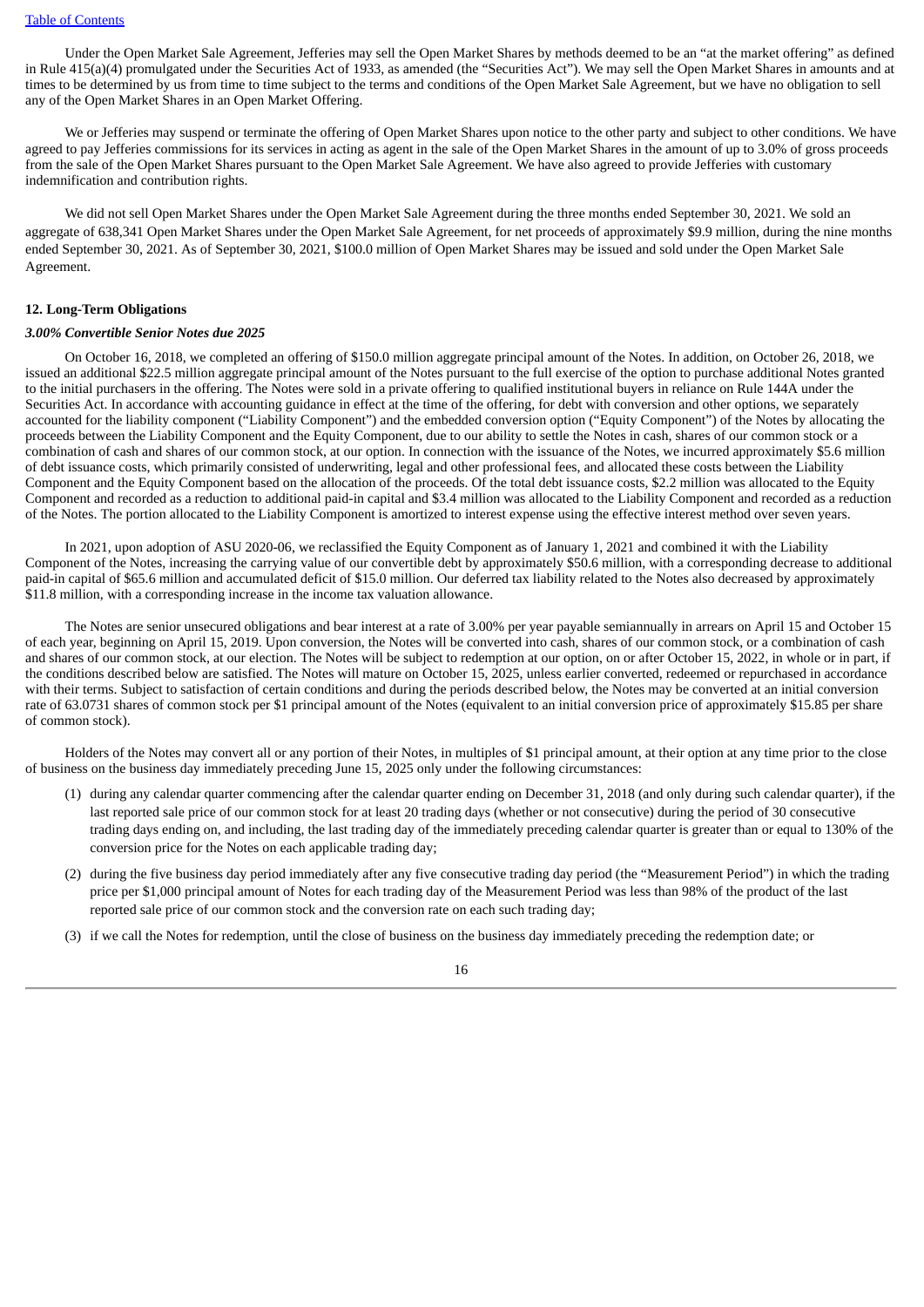(4) upon the occurrence of specified corporate events as described within the indenture governing the Notes.

As of September 30, 2021, none of the above circumstances had occurred and as such, the Notes could not have been converted.

We may not redeem the Notes prior to October 15, 2022. On or after October 15, 2022, we may redeem for cash all or part of the Notes at our option if the last reported sale price of our common stock equals or exceeds 130% of the conversion price then in effect for at least 20 trading days (whether or not consecutive) during any 30 consecutive trading day period ending within five trading days prior to the date on which we send any notice of redemption. The redemption price will be 100% of the principal amount of the Notes to be redeemed, plus accrued and unpaid interest, if any. In addition, calling any convertible note for redemption will constitute a make-whole fundamental change with respect to that convertible note, in which case the conversion rate applicable to the conversion of that convertible note, if it is converted in connection with the redemption, will be increased in certain circumstances.

The outstanding balance of the Notes consisted of the following (in thousands):

|                                             | September 30,<br>2021 | December 31,<br>2020 |    |           |
|---------------------------------------------|-----------------------|----------------------|----|-----------|
| Liability component                         |                       |                      |    |           |
| Principal                                   |                       | 172,500              | \$ | 172,500   |
| Less: debt discount and issuance costs, net |                       | (3,406)              |    | (54, 572) |
| Net carrying amount                         |                       | 169.094              |    | 117,928   |
| Equity component                            |                       | $-$                  |    | 65,641    |

We determined the expected life of the Notes was equal to its seven-year term. The effective interest rate on the Liability Component of the Notes was 11.85%. As of September 30, 2021, the "if-converted value" did not exceed the remaining principal amount of the Notes. The fair value of the Notes was determined based on data points other than quoted prices that are observable, either directly or indirectly, and has been classified as Level 2 within the fair value hierarchy. The fair value of the Notes, which differs from their carrying value, is influenced by market interest rates, our stock price and stock price volatility. The estimated fair value of the Notes as of September 30, 2021 and December 31, 2020 was approximately \$129.5 million and \$215.8 million, respectively.

The following table sets forth total interest expense recognized related to the Notes for the periods indicated (in thousands):

|                                     | <b>For the Three Months</b><br><b>Ended September 30,</b> |  |       |  | <b>For the Nine Months</b><br><b>Ended September 30,</b> |  |       |  |
|-------------------------------------|-----------------------------------------------------------|--|-------|--|----------------------------------------------------------|--|-------|--|
|                                     | 2021                                                      |  | 2020  |  | 2021                                                     |  | 2020  |  |
| Contractual interest expense        | 1.293                                                     |  | 1,293 |  | 3,881                                                    |  | 3,881 |  |
| Amortization of debt discount       |                                                           |  | 1,929 |  |                                                          |  | 5,661 |  |
| Amortization of debt issuance costs | 195                                                       |  | 97    |  | 581                                                      |  | 284   |  |
| Total interest expense              | 1,488                                                     |  | 3,319 |  | 4,462                                                    |  | 9,826 |  |

Future minimum payments on the Notes as of September 30, 2021 were as follows (in thousands):

| <b>Years ended December 31,</b>   |   | <b>Future Minimum</b><br><b>Payments</b> |
|-----------------------------------|---|------------------------------------------|
| 2021                              |   | 2,588                                    |
| 2022                              |   | 5,175                                    |
| 2023                              |   | 5,175                                    |
| 2024                              |   | 5,175                                    |
| 2025                              |   | 177,675                                  |
| Total minimum payments            | S | 195,788                                  |
| Less: interest and issuance costs |   | (26, 694)                                |
| Convertible senior notes          |   | 169,094                                  |

#### *Deferred Royalty Obligation*

In September 2019, we entered into a Revenue Interest Financing Agreement ("the Revenue Interest Agreement") with HealthCare Royalty Partners III, L.P. and HealthCare Royalty Partners IV, L.P. ("HCR"). In June 2021, we, and certain of our subsidiaries, entered into an amendment of the Revenue Interest Agreement (the "Amended Revenue Interest Agreement") with, among others, HCR.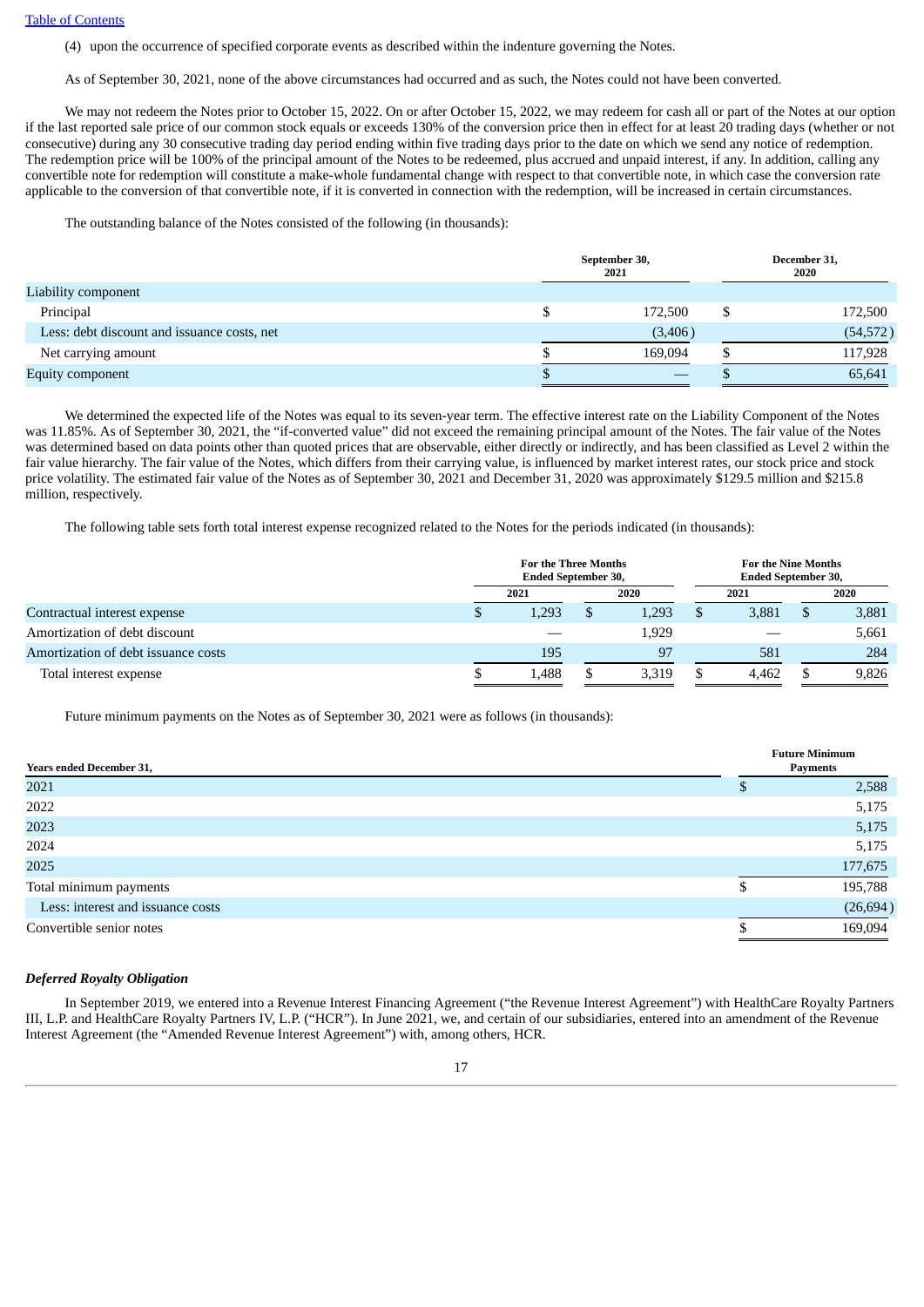We received \$75.0 million, less certain transaction expenses, upon closing of the Revenue Interest Agreement (the "First Investment Amount") and \$60.0 million upon closing of the Amended Revenue Interest Agreement (the "Second Investment Amount" and together with the First Investment Amount, the "deferred royalty obligation"). The Amended Revenue Interest Agreement provides that we will also receive an additional \$20.0 million (the "Third Investment Amount") and an additional \$20.0 million (the "Fourth Investment Amount" and together with the First Investment Amount, the Second Investment Amount and the Third Investment Amount, the "Investment Amount") upon the achievement of certain prespecified development and commercial milestones.

In exchange for the above payments, HCR will receive payments from us at a tiered percentage (the "Applicable Tiered Percentage") of net revenues of selinexor and any of our other future products, including worldwide net product sales and upfront payments, milestones, and royalties. The Applicable Tiered Percentage is subject to reduction in the future if a target based on cumulative U.S. net sales of selinexor is met. Total payments to HCR are capped at 185% of the Investment Amount.

If HCR has not received 65% of the First Investment Amount by December 31, 2022, 100% of the First Investment Amount and 65% of the Second Investment amount by December 31, 2024, or 100% of both the First Investment Amount and the Second Investment Amount by September 30, 2026, we must make a cash payment sufficient to gross up the payments to such minimum amounts. In the event that the Third Investment Amount is funded and HCR has not received 65% of the First Investment Amount by December 31, 2022, 100% of the First Investment Amount and 65% of each of the Second Investment Amount and the Third Investment Amount by December 31, 2024, or 100% of each of the First Investment Amount, Second Investment Amount and Third Investment Amount by September 30, 2026, we must make a cash payment sufficient to gross up the payments to such minimum amounts. Further, in the event that both the Third Investment Amount and Fourth Investment Amount are funded and HCR has not received 65% of the First Investment Amount by December 31, 2022, 100% of the First Investment Amount and 65% of each of the Second Investment Amount, Third Investment Amount and Fourth Investment Amount by December 31, 2024, or 100% of the Investment Amount by September 30, 2026, we must make a cash payment sufficient to gross up the payments to such minimum amounts.

As the repayment of the funded amount is contingent upon worldwide net product sales and upfront payments, milestones, and royalties, the repayment term may be shortened or extended depending on actual worldwide net product sales and upfront payments, milestones, and royalties. The repayment period commenced on October 1, 2019 for the First Investment Amount and on July 1, 2021 for the Second Investment Amount, and expires on the earlier of (i) the date in which HCR has received cash payments totaling an aggregate of 185% of the Investment Amount or (ii) the legal maturity date of October 1, 2031. If HCR has not received payments equal to 185% of the Investment Amount by the twelve-year anniversary of the initial closing date, we will be required to pay an amount equal to the Investment Amount plus a specific annual rate of return less payments previously received by HCR. In the event of a change of control, we are obligated to pay HCR an amount equal to 185% of the Investment Amount less payments previously received by HCR. In addition, upon the occurrence of an event of default, including, among others, our failure to pay any amounts due to HCR under the deferred royalty obligation, insolvency, our failure to pay indebtedness when due, the revocation of regulatory approval of XPOVIO in the U.S. or our breach of any covenant contained in the Amended Revenue Interest Agreement and our failure to cure the breach within the prescribed time frame, we are obligated to pay HCR an amount equal to 185% of the Investment Amount less payments previously received by HCR. In addition, upon an event of default, HCR may exercise all other rights and remedies available under the Amended Revenue Interest Agreement, including foreclosing on the collateral that was pledged to HCR, which consists of all of our present and future assets relating to XPOVIO. As of September 30, 2021, we have made \$11.7 million in payments to HCR.

We have evaluated the terms of the deferred royalty obligation and concluded that the features of both the First Investment Amount and Second Investment Amount are similar to those of a debt instrument. Accordingly, we have accounted for the transaction as long-term debt and presented it as a deferred royalty obligation on our condensed consolidated balance sheet. We have accounted for the Amended Revenue Interest Agreement as a debt modification under ASC 740-50, *Debt - Modifications and Extinguishments*.

We have further evaluated the terms of the debt and determined that the repayment of 185% of the Investment Amount, less any payments made to date, upon a change of control is an embedded derivative that requires bifurcation from the debt instrument and fair value recognition. We determined the fair value of the derivative using an option pricing Monte Carlo simulation model taking into account the probability of change of control occurring and potential repayment amounts and timing of such payments that would result under various scenarios, as further described in Note 7, "*Fair Value of Financial Instruments"* to our condensed consolidated financial statements. The aggregate fair value of the embedded derivative liability was \$3.1 million as of September 30, 2021 and \$1.8 million as of December 31, 2020. We recorded a gain on the embedded derivative associated with the First Investment Amount in other (income) expense, net of zero and \$0.6 million during the three and nine months ended September 30, 2021, respectively, and did not incur a gain or loss on the embedded derivative during the three and nine months ended September 30, 2020. We will remeasure the embedded derivative to fair value each reporting period until the time the features lapse and/or termination of the deferred royalty obligation.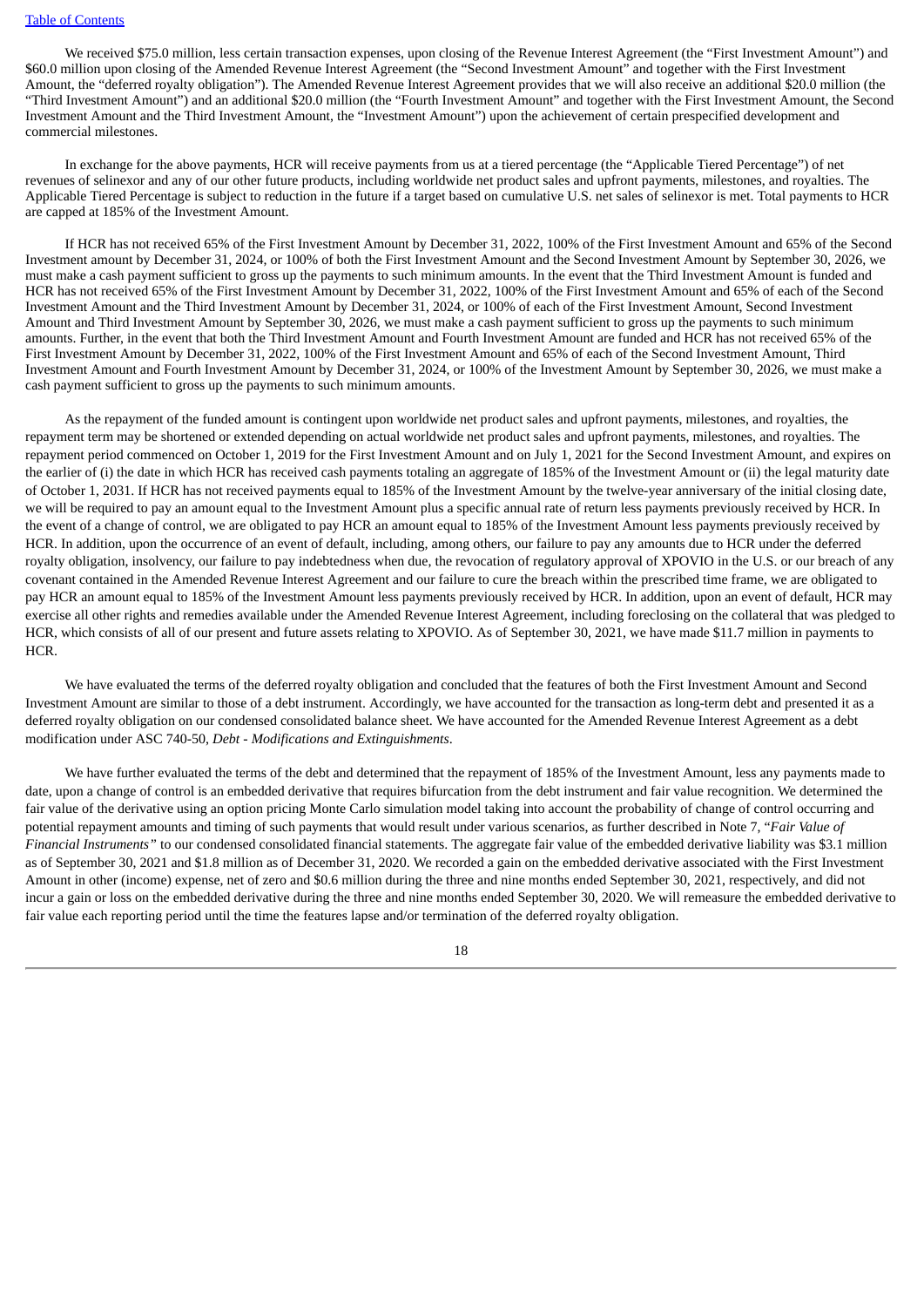The effective interest rate as of September 30, 2021 was approximately 18.4%. In connection with the First Investment Amount, we incurred debt issuance costs totaling \$1.4 million. Debt issuance costs have been netted against the debt and are being amortized over the estimated term of the debt using the effective interest method, adjusted on a prospective basis for changes in the underlying assumptions and inputs. The assumptions used in determining the expected repayment term of the debt and amortization period of the issuance costs requires that we make estimates that could impact the short and longterm classification of these costs, as well as the period over which these costs will be amortized.

The carrying value of the deferred royalty obligation at September 30, 2021 was \$129.4 million based on \$135.0 million of proceeds, net of the fair value of the bifurcated embedded derivative liability upon execution of the Revenue Interest Agreement and the Amended Revenue Interest Agreement, and debt issuance costs incurred. The carrying value of the deferred royalty obligation at December 31, 2020 was \$71.3 million based on \$75.0 million of proceeds, net of the fair value of the bifurcated embedded derivative liability upon execution of the Revenue Interest Financing Agreement, and debt issuance costs incurred. The carrying value of the deferred royalty obligation approximated fair value at September 30, 2021 and December 31, 2020 and was measured using Level 3 inputs. The estimated fair market value was calculated using an option pricing Monte Carlo simulation model with inputs consistent with those used in determining the embedded derivative values as described in Note 7, "*Fair Value of Financial Instruments"* to our condensed consolidated financial statements.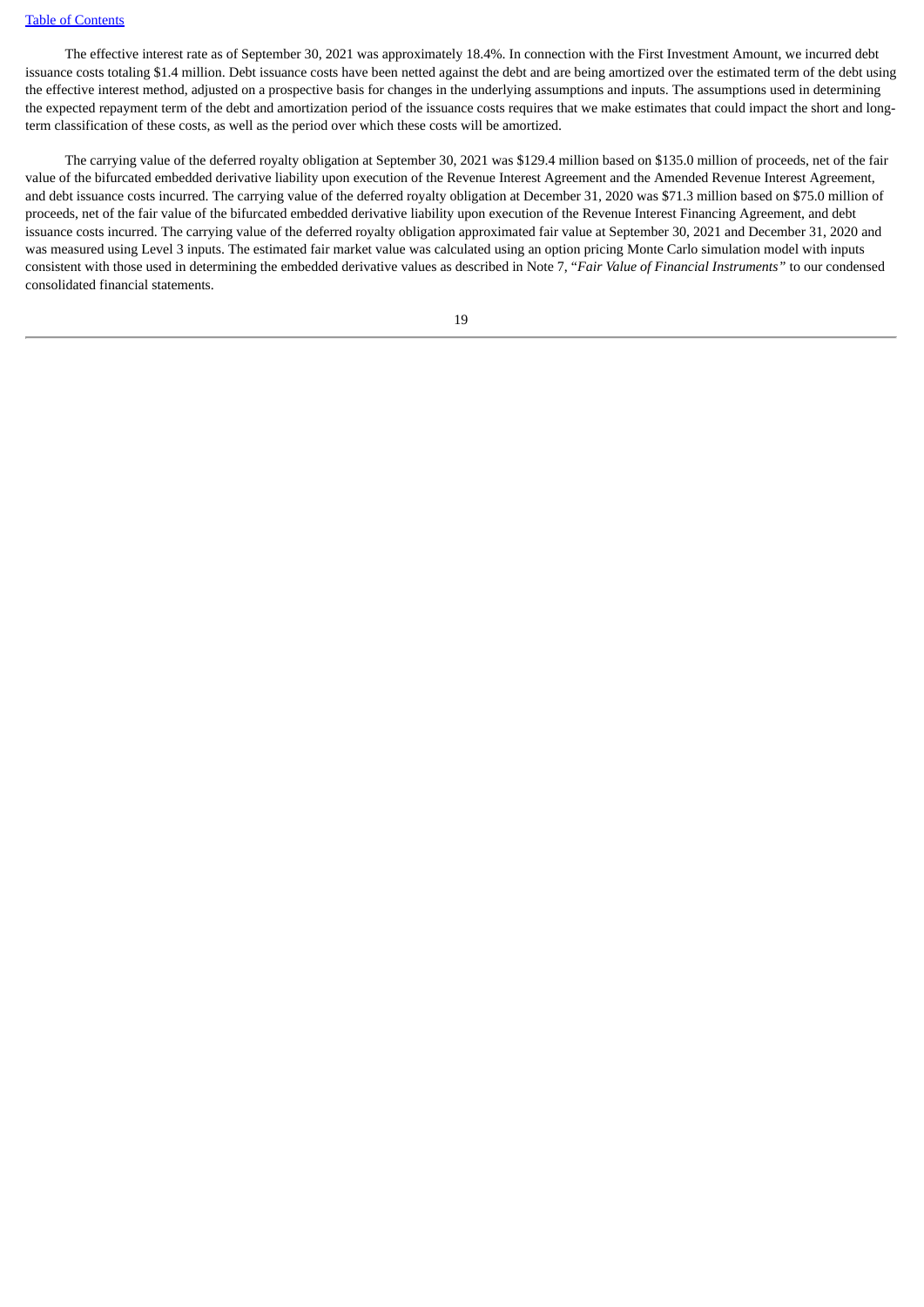#### <span id="page-19-0"></span>**Item 2. Management's Discussion and Analysis of Financial Condition and Results of Operations.**

You should read the following discussion and analysis of our financial condition and results of operations together with our financial statements and related notes appearing elsewhere in this quarterly report and the audited financial information and the notes thereto included in our Annual Report on Form 10-K for the vear ended December 31, 2020, as filed with the Securities and Exchange Commission ("SEC") on February 24, 2021 ("Annual *Report*"*).*

#### **FORWARD-LOOKING STATEMENTS**

This Quarterly Report on Form 10-Q, including the following discussion, contains forward-looking statements that involve substantial risks and uncertainties. All statements, other than statements of historical facts, contained in this Quarterly Report on Form 10-Q, including statements regarding possible achievement of discovery and development milestones, including regulatory submissions and approvals, our future discovery and development efforts, our commercialization efforts, our collaborations and partnering agreements with third parties, our strategy, our future operations, financial position and revenues, projected costs, prospects, plans and objectives of management, are forward looking statements. The words "anticipate," "believe," "estimate," "expect," "intend," "may," "plan," "predict," "project," "target," "potential," "will," "would," "could," "should," "continue" and similar expressions are intended to identify forward-looking statements, although not all forward-looking statements contain these identifying words. You also can identify these forward-looking statements by the fact that they do not relate strictly to historical or current facts. Forward-looking statements are not guarantees of future performance and our actual results could differ materially from the plans, intentions, expectations or results discussed in the forwardlooking statements. There are a number of important risks and uncertainties that could cause actual results or events to differ materially from those indicated by forward-looking statements. These risks and uncertainties include, but are not limited to, those described in Part II, Item 1A - Risk Factors of this Quarterly Report on Form 10-Q. As a result of these and other factors, we may not actually achieve the plans, intentions, expectations or results disclosed in our forward-looking statements, and you should not place undue reliance on our forward-looking statements. Our forward-looking statements do not reflect the potential impact of any future acquisitions, mergers, dispositions, joint ventures or investments we may make. We do not assume any obligation to update any forward-looking statements, whether as a result of new information, future events or otherwise, except as required by law.

#### **OVERVIEW**

We are a commercial-stage pharmaceutical company pioneering novel cancer therapies and dedicated to the discovery, development and commercialization of first-in-class drugs directed against nuclear transport for the treatment of cancer and other diseases. Our scientific expertise is based upon an understanding of the regulation of intracellular communication between the nucleus and the cytoplasm. We have discovered and are developing and commercializing novel, small molecule **S**elective **I**nhibitor of **N**uclear **E**xport ("SINE") compounds that inhibit the nuclear export protein exportin 1 ("XPO1"). These SINE compounds, representing a new class of drug candidates with a novel mechanism of action that have the potential to treat a variety of diseases with high unmet medical need, were the first oral XPO1 inhibitors to receive marketing approval. Our lead asset, XPOVIO® (selinexor), received its initial U.S. approval from the U.S. Food and Drug Administration ("FDA") in July 2019 and is currently approved and marketed for the following indications:

- $\Box$  In combination with bortezomib and dexamethasone for the treatment of adult patients with multiple myeloma who have received at least one prior therapy. Approval in this indication was supported by data from the BOSTON (**Bo**rtezomib, **S**elinexor and Dexame**t**has**on**e) study (the "BOSTON Study").
- In combination with dexamethasone for the treatment of adult patients with relapsed or refractory multiple myeloma who have received at least four prior therapies and whose disease is refractory to at least two proteasome inhibitors ("Pls"), at least two immunomodulatory agents ("IMiDs"), and an anti-CD38 monoclonal antibody. We refer to myeloma that is refractory to these five agents as penta-refractory. Approval in this indication was supported by data from the STORM (**S**elinexor **T**reatment of **R**efractory **M**yeloma) study (the "STORM Study").
- For the treatment of adult patients with relapsed or refractory diffuse large B-cell lymphoma ("DLBCL"), not otherwise specified, including DLBCL arising from follicular lymphoma, after at least two lines of systemic therapy. This indication was approved under accelerated approval based on response rate and was supported by data from the SADAL (**S**elinexor **A**gainst **D**iffuse **A**ggressive **L**ymphoma) study (the "SADAL Study"). Continued approval for this indication may be contingent upon verification and description of clinical benefit in confirmatory trial(s).

The commercialization of XPOVIO, for both the multiple myeloma and DLBCL indications, is currently supported by sales representatives and nurse liaisons, and a market access team as well as KaryForward™, an extensive patient and healthcare provider support program. Our commercial efforts are also supplemented by patient support initiatives coordinated by our dedicated network of participating specialty pharmacy providers. We plan to continue to educate physicians, other healthcare providers and patients about XPOVIO's clinical profile and unique mechanism of action as we continue to expand XPOVIO into the second-line plus multiple myeloma market and penetrate the third-line DLBCL market.

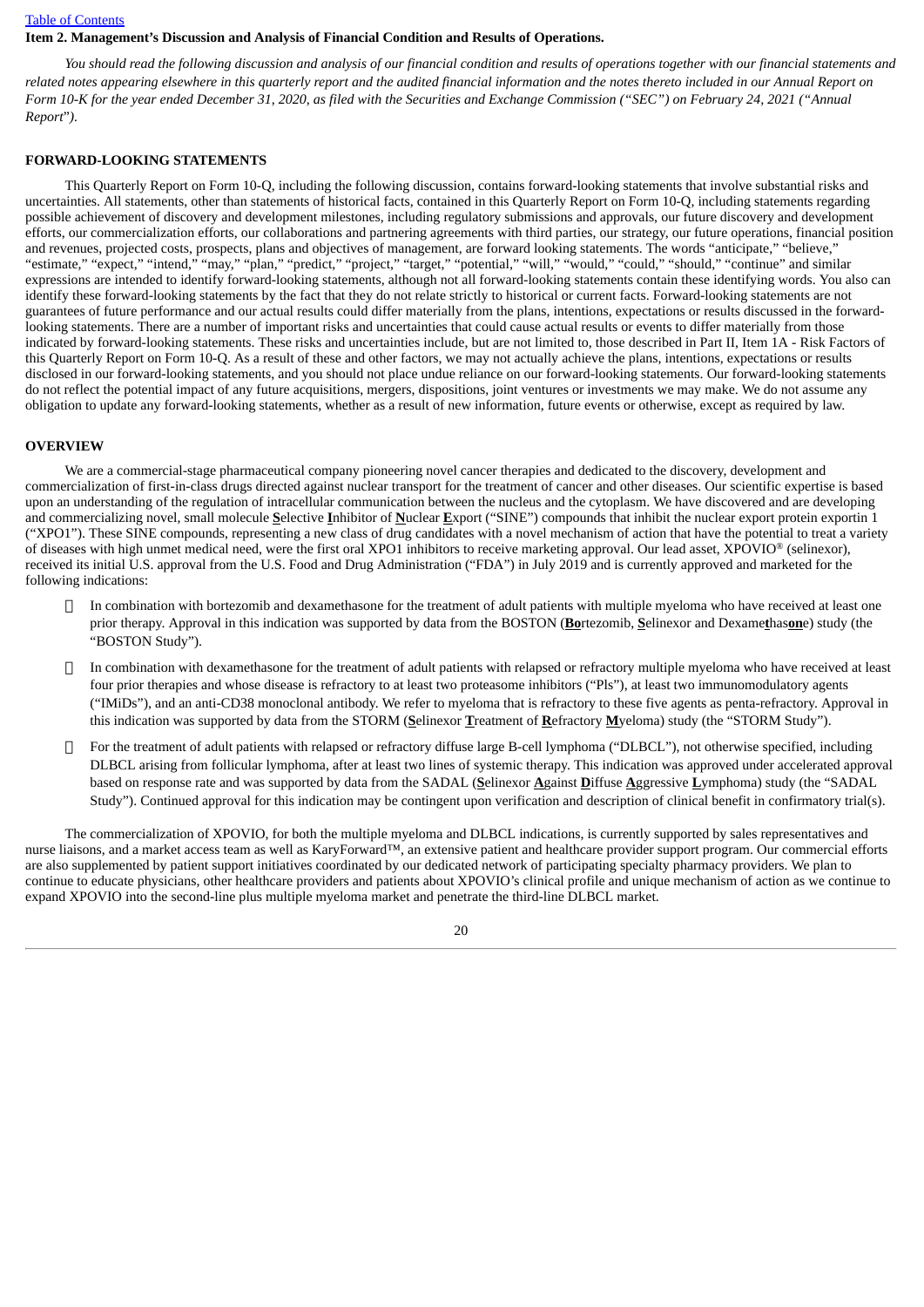XPOVIO also received its first regulatory approval outside the U.S. in February 2021 with an approval in Israel received by our partner Promedico Ltd., a member of the Neopharm Group, for the treatment of patients with multiple myeloma and DLBCL. In addition, in March 2021 and May 2021, the European Commission and the United Kingdom's Medicines & Healthcare Products Regulatory Agency granted conditional approval, respectively, of NEXPOVIO®(selinexor), the brand name for selinexor in Europe and the United Kingdom, based on the results of the Phase 2b STORM Study, which evaluated selinexor in combination with dexamethasone for the treatment of multiple myeloma in adult patients who have received at least four prior therapies and whose disease is refractory to at least two PIs, two IMiDs and an anti-CD38 monoclonal antibody, and who have demonstrated disease progression on the last therapy. Based on our submission through the centralized procedure, the European Commission's marketing authorization is valid in all 27 European Union member countries as well as the European Economic Area countries of Iceland, Liechtenstein and Norway. In addition, in April 2021, the European Medicines Agency validated our Type II variation marketing authorization application based on the data from the Phase 3 BOSTON Study, which evaluated once-weekly selinexor in combination with once-weekly Velcade®(bortezomib) and low-dose dexamethasone compared to standard twice-weekly Velcade® plus low-dose dexamethasone in patients with multiple myeloma who have received one to three prior lines of therapy. We expect that the review of our application will be completed in the first half of 2022. Most recently, on July 30, 2021 our partner, Antengene Therapeutics Limited ("Antengene"), announced that the South Korean Ministry of Food and Drug Safety approved its New Drug Application for selinexor for the treatment of patients with multiple myeloma and DLBCL. Under the terms of our license agreement with Antengene, the regulatory approval of these two indications triggered \$10.0 million in regulatory milestone payments. Accordingly, we received and recognized \$9.8 million, net of tax, as license revenue in the third quarter of 2021.

Our focus is on marketing XPOVIO in its currently approved indications as well as seeking the regulatory approval and potential commercialization of selinexor as an oral agent in additional cancer indications with significant unmet medical need. We plan to continue to conduct clinical trials and to seek additional approvals for the use of selinexor as a single agent or in combination with other oncology therapies to expand the patient populations that are eligible for treatment with selinexor. Thus, we are advancing our clinical development program for selinexor in the areas of multiple hematological malignancies and solid tumors, among others, including our SIENDO study evaluating once weekly selinexor versus placebo as maintenance therapy in patients with endometrial cancer after first- or second-line chemotherapy. Additionally, we have initiated and expect to initiate a number of key clinical trials in 2021, including a Phase 3 study evaluating selinexor in combination with pomalidomide in patients with relapsed or refractory multiple myeloma as well as new or expanded Phase 1 and 2 studies evaluating (i) selinexor in patients with a variety of hematologic and solid tumor indications, including myelofibrosis, metastatic melanoma and colorectal cancer and (ii) eltanexor in patients with myelodysplastic syndrome. A number of these studies will be investigating the treatment of selinexor in combination with other standard of care anti-cancer drugs.

On November 24, 2020, we entered in an asset purchase agreement (the "Asset Purchase Agreement") with Neumedicines Inc. ("Neumedicines"). Pursuant to the Asset Purchase Agreement, we agreed to acquire certain assets from Neumedicines, including HemaMax™, a proprietary recombinant human interleukin 12 ("IL-12"). The acquisition of the acquired assets closed on July 22, 2021 (the "Closing"), at which time we paid \$6.0 million in cash and issued 150,000 shares of our common stock to Neumedicines for the acquired assets under the Asset Purchase Agreement. Further, we will owe Neumedicines up to \$65.0 million in royalty payments on net product sales of IL-12 products and an additional 75,000 shares of our common stock as well as other contingent cash payments upon the satisfaction of certain development milestones. Contemporaneously with the Closing, we entered into a license agreement with Libo Pharma Corp. ("Libo") under which we granted to Libo an exclusive license to manufacture, develop and commercialize IL-12 products in certain countries in Asia, Africa and Oceania.

In June 2021, we, and certain of our subsidiaries, entered into an amendment of the September 2019 Revenue Interest Financing Agreement ("Revenue Interest Agreement" and as amended, the "Amended Revenue Interest Agreement") with, among others, HealthCare Royalty Partners III, L.P. and HealthCare Royalty Partners IV, L.P. ("HCR"). We received \$60.0 million, less certain transaction expenses, upon closing of the Amended Revenue Interest Agreement on June 23, 2021. For additional information on the Amended Revenue Interest Agreement, see Note 12, "*Long-Term Obligations*", to the condensed consolidated financial statements included under Part I, Item I of this Quarterly Report on Form 10-Q.

As of September 30, 2021, we had an accumulated deficit of \$1.2 billion. We had net losses of \$162.8 million and \$152.9 million for the nine months ended September 30, 2021 and 2020, respectively. We anticipate that our expenses will remain consistent as we continue to market XPOVIO in the U.S. and engage in activities to prepare for the potential commercialization of additional indications for selinexor and the potential approval of our other product candidates.

#### **Uncertainty Relating to the COVID-19 Pandemic**

The COVID-19 pandemic has and will continue to affect economies and businesses around the world. We continue to closely monitor the impact of the COVID-19 pandemic on all aspects of our business, including the impact on our employees, patients and business operations. We have and may continue to experience disruptions in the future that could impact our results of operations, including product revenue and our financial condition. Although we do not currently expect that the ongoing COVID-19 pandemic will have a material impact on our business plans or results of operations, we are unable to predict the impact that the COVID-19 pandemic will have on our operating results and financial condition due to numerous uncertainties. These uncertainties include the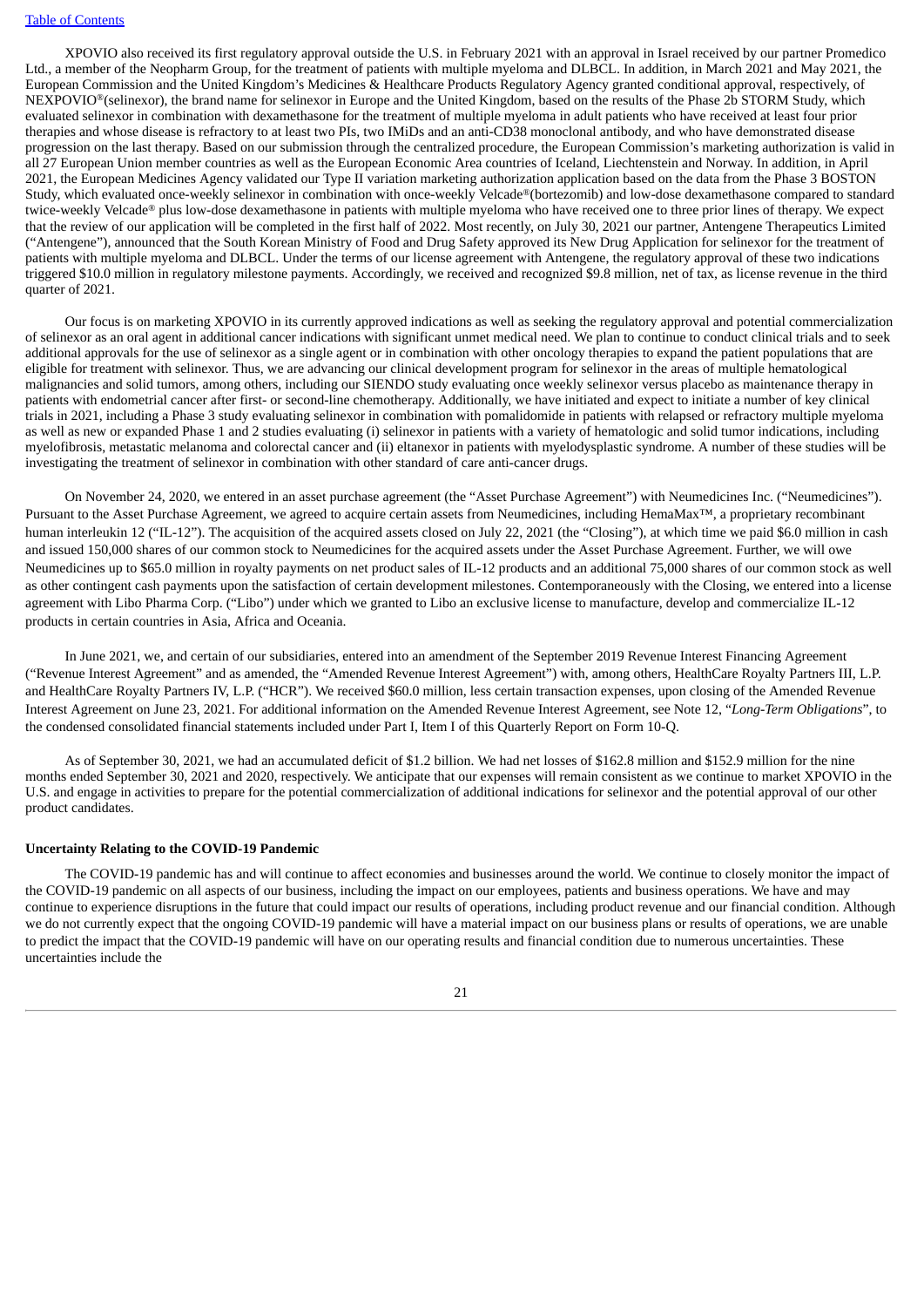availability, administration rates and effectiveness of vaccines and therapeutics against the Delta variant or any other variants as new strains of the virus evolve, the duration and scope of the pandemic, governmental, business or other actions, travel restrictions and social distancing, business closures or business disruptions, or changes to our operations, among others. We will continue to monitor the COVID-19 situation closely and intend to follow health and safety guidelines as they evolve. Further, the impacts of a potential worsening of global economic conditions and the continued disruptions to, and volatility in, the credit and financial markets, as well as other unanticipated consequences remain unknown. The situation surrounding the COVID-19 pandemic remains fluid and continues to rapidly evolve, and we are actively managing our response and assessing potential impacts to our operating results and financial condition, as well as adverse developments in our business. For further information regarding the impact of the COVID-19 pandemic on us, see Item 1A - Risk Factors included in this Quarterly Report on Form 10-Q.

#### **CRITICAL ACCOUNTING POLICIES AND SIGNIFICANT JUDGMENTS AND ESTIMATES**

We believe that several accounting policies are important to understanding our historical and future performance. We refer to these policies as "critical" because these specific areas generally require us to make judgments and estimates about matters that are uncertain at the time we make the estimate, and different estimates - which also would have been reasonable - could have been used, which would have resulted in different financial results.

There were no changes to the critical accounting policies we identified in our Annual Report. It is important that the discussion of our operating results that follows be read in conjunction with the critical accounting policies disclosed in our Annual Report.

#### **RESULTS OF OPERATIONS**

#### **Comparison of the Three Months Ended September 30, 2021 and September 30, 2020**

|                                     |                | <b>Three Months Ended September 30,</b> |      |           |           |         |            |
|-------------------------------------|----------------|-----------------------------------------|------|-----------|-----------|---------|------------|
|                                     |                | 2021                                    | 2020 |           | \$ Change |         | % Change   |
|                                     | (in thousands) |                                         |      |           |           |         |            |
| Product revenue, net                | \$             | 26,723                                  | \$   | 21,330    | S         | 5,393   | 25%        |
| License and other revenue           |                | 10,966                                  |      | 3         |           | 10,963  | $>100\%$   |
| <b>Operating expenses:</b>          |                |                                         |      |           |           |         |            |
| Cost of sales                       |                | 589                                     |      | 438       |           | 151     | 34%        |
| Research and development            |                | 45,808                                  |      | 37,037    |           | 8,771   | 24%        |
| Selling, general and administrative |                | 35,104                                  |      | 30,967    |           | 4,137   | 13%        |
| Loss from operations                |                | (43, 812)                               |      | (47, 109) |           | 3,297   | (7)%       |
| Other expense, net                  |                | (7,894)                                 |      | (6,342)   |           | (1,552) | 24%        |
| Loss before income taxes            |                | (51,706)                                |      | (53, 451) |           | 1,745   | (3)%       |
| Income tax provision                |                | (106)                                   |      | (44)      |           | (62)    | $<$ (100)% |
| Net loss                            | S              | (51, 812)                               | S    | (53, 495) | \$        | 1,683   | (3)%       |

*Product revenue, net.* We recognized \$26.7 million and \$21.3 million of net product revenue in the three months ended September 30, 2021 and 2020, respectively, from U.S. commercial sales of XPOVIO.

*License and other revenue.* We recognized \$11.0 million of license and other revenue for the three months ended September 30, 2021, consisting of \$9.8 million in milestone payments from Antengene following the July 2021 approval of selinexor for the treatment of patients with multiple myeloma and DLBCL in South Korea and \$1.2 million of revenue associated with named patient programs. We expect license and other revenue will decrease in the fourth quarter of 2021, as compared to the third quarter of 2021, due primarily to the recognition of \$9.8 million from milestone payments received from Antengene in the third quarter of 2021 following the South Korean approval of selinexor in two indications.

*Cost of sales.* During the three months ended September 30, 2021 and 2020, we recorded \$0.6 million and \$0.4 million, respectively, of cost of sales, including \$0.2 million and \$0.1 million, respectively, related to royalties. The cost of sales during the three months ended September 30, 2021 and 2020 only reflects a portion of the costs related to the manufacturing of XPOVIO and related materials, since, prior to FDA approval, these costs were expensed. The manufacturing costs of XPOVIO on-hand upon FDA approval amounted to approximately \$2.8 million. At September 30, 2021, we had \$2.1 million of this previously expensed XPOVIO and related material on-hand. We expect to utilize zero cost inventory with respect to XPOVIO for an extended period of time. We expect cost of sales to remain relatively consistent in the fourth quarter of 2021 as compared to the third quarter of 2021.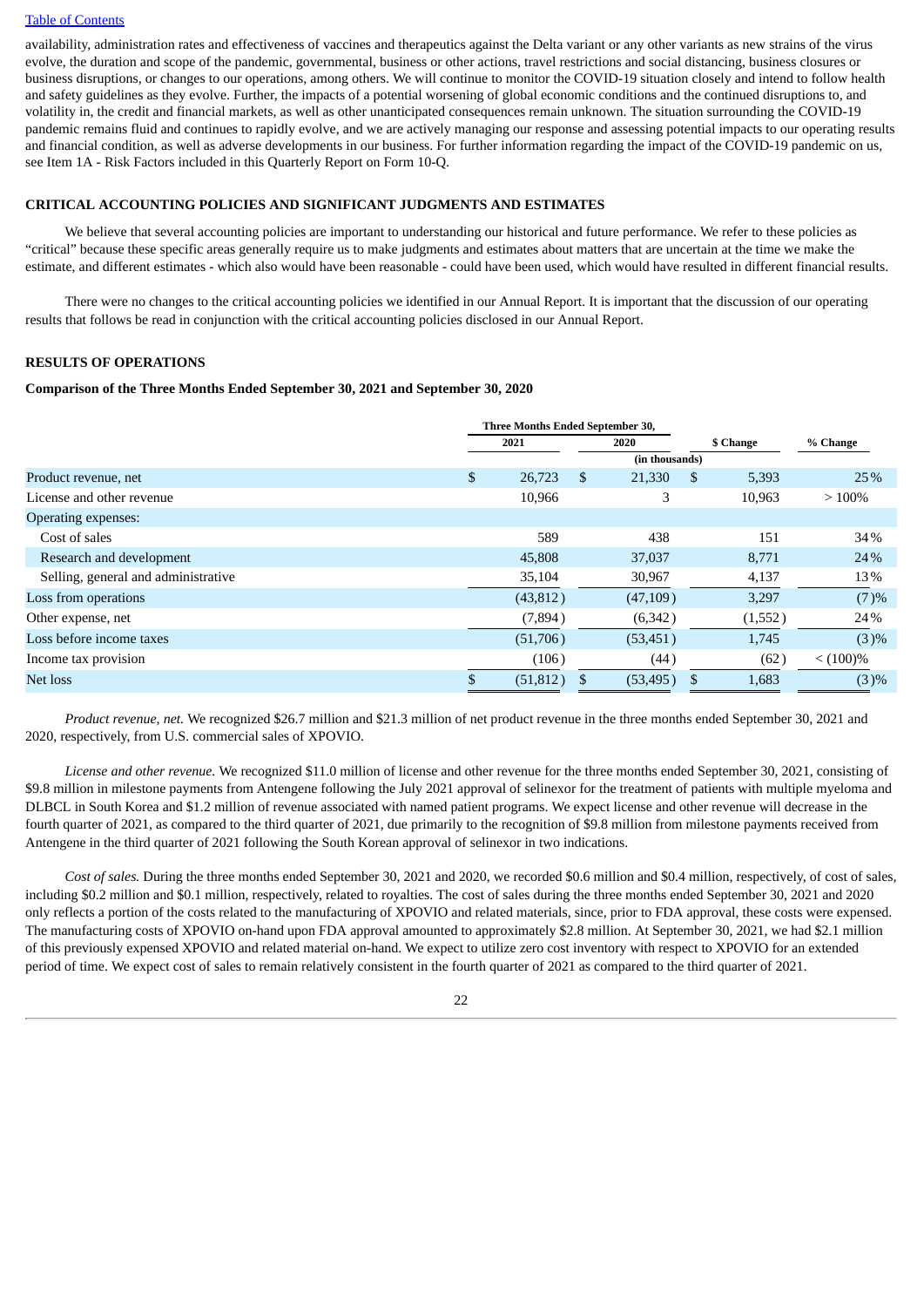*Research and development expense.* Research and development expense increased by approximately \$8.8 million to \$45.8 million for the three months ended September 30, 2021 from approximately \$37.0 million for the three months ended September 30, 2020. The increase was primarily related to:

- $\Box$  an increase of \$7.4 million in costs in connection with the acquisition of certain assets from Neumedicines in the third quarter of 2021;
- $\Box$  an increase of \$2.0 million in personnel costs, primarily related to an increase in headcount and compensation costs; and
- $\Box$  an increase of \$1.1 million in travel, consulting and professional costs; partially offset by
- a decrease of \$1.2 million in clinical trial costs, primarily related to the COVID-19 trial activity in the third quarter of 2020 that did not occur in 2021; and
- $\Box$  a decrease of \$0.5 million in facility and information technology infrastructure costs.

We expect our research and development expense to decrease in the fourth quarter of 2021 as compared to the third quarter of 2021 due to the onetime costs incurred related to the acquisition of certain assets from Neumedicines in the third quarter of 2021.

*Selling, general and administrative expense.* Selling, general and administrative expense increased by approximately \$4.1 million to \$35.1 million for the three months ended September 30, 2021 from approximately \$31.0 million for the three months ended September 30, 2020. The increase was primarily related to:

- $\Box$  an increase of \$2.6 million in personnel costs, primarily related to an increase in headcount and compensation costs;
- an increase of \$0.7 million in travel, consulting and professional costs;
- $\Box$  an increase of \$0.5 million in facility and information technology infrastructure costs; and
- an increase of \$0.3 million in commercial-related activities.

We expect our selling, general and administrative expenses to remain relatively consistent in the fourth quarter of 2021 as compared to the third quarter of 2021.

*Other Expense, net.* Other expense, net increased from \$6.3 million for the three months ended September 30, 2020 to \$7.9 million for the three months ended September 30, 2021. The net increase of approximately \$1.6 million was primarily due to an increase in interest expense of \$1.2 million, coupled with a decrease in interest income of \$0.5 million. Interest expense related to our Amended Revenue Interest Agreement increased \$3.0 million in the third quarter of 2021 compared to the third quarter of 2020 due to the increased deferred royalty obligation following the June 2021 amendment of our Revenue Interest Agreement, and interest expense related to our 3.00% senior convertible notes due 2025 (the "Notes") decreased by \$1.8 million, as a result of the adoption of ASU No. 2020-06, Debt-Debt with Conversion and Other Options and Derivatives and Hedging-Contracts in Entity's Own *Equity* ("ASU 2020-06"), on January 1, 2021. Post adoption of ASU 2020-06, we are no longer amortizing the debt discount to non-cash interest expense, and therefore, interest expense in the three months ended September 30, 2021, related to the Notes, decreased as compared to the three months ended September 30, 2020. We expect other expense, net to increase in the fourth quarter of 2021 as compared to the third quarter of 2021 due to the increased royalty rates and related balance under the Amended Revenue Interest Agreement.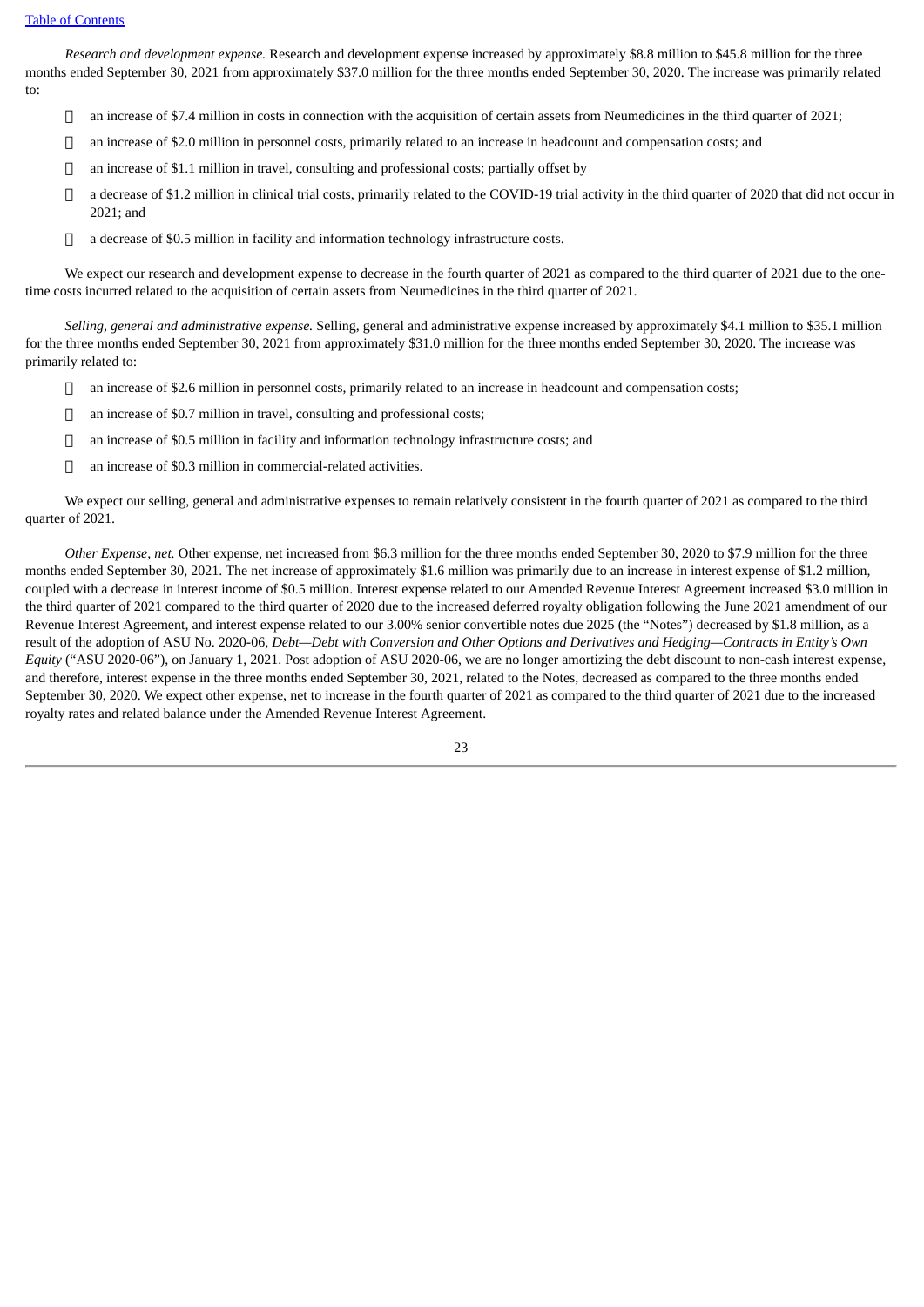#### **Comparison of the Nine Months Ended September 30, 2021 and September 30, 2020**

|                                     | Nine Months Ended September 30, |            |      |                |               |           |          |
|-------------------------------------|---------------------------------|------------|------|----------------|---------------|-----------|----------|
|                                     | 2021                            |            | 2020 |                | \$ Change     |           | % Change |
|                                     |                                 |            |      | (in thousands) |               |           |          |
| Product revenue, net                | \$                              | 68,633     | \$   | 55,992         | <sup>\$</sup> | 12,641    | 23%      |
| License and other revenue           |                                 | 14,917     |      | 16,993         |               | (2,076)   | $(12)\%$ |
| <b>Operating expenses:</b>          |                                 |            |      |                |               |           |          |
| Cost of sales                       |                                 | 2,660      |      | 1,653          |               | 1,007     | 61%      |
| Research and development            |                                 | 116,839    |      | 113,628        |               | 3,211     | 3%       |
| Selling, general and administrative |                                 | 109,284    |      | 92,488         |               | 16,796    | 18%      |
| Loss from operations                |                                 | (145, 233) |      | (134, 784)     |               | (10, 449) | 8%       |
| Other expense, net                  |                                 | (17, 186)  |      | (17, 821)      |               | 635       | (4)%     |
| Loss before income taxes            |                                 | (162, 419) |      | (152, 605)     |               | (9,814)   | 6%       |
| Income tax provision                |                                 | (389)      |      | (247)          |               | (142)     | 57%      |
| Net loss                            |                                 | (162, 808) |      | (152, 852)     |               | (9,956)   | 7%       |

*Product revenue, net.* We recognized \$68.6 million and \$56.0 million of net product revenue in the nine months ended September 30, 2021 and 2020, respectively, from U.S. commercial sales of XPOVIO.

*License and other revenue.* We recognized \$14.9 million and \$17.0 million of license and other revenue for the nine months ended September 30, 2021 and 2020, respectively. During the nine months ended September 30, 2021, we recognized \$10.1 million pursuant to our license agreement with Antengene, \$3.3 million of revenue associated with named patient programs, and \$1.5 million pursuant to our license agreement with Anivive Lifesciences, Inc. During the nine months ended September 30, 2020, we recognized \$13.8 million pursuant to the license agreement with Antengene, \$2.2 million upon reacquisition of the exclusive development and commercial rights from Ono Pharmaceutical Co., Ltd., and \$1.0 million related to clinical supply provided to various partners, as well as grant revenue pursuant to a government grant arrangement.

*Cost of sales.* During the nine months ended September 30, 2021 and 2020, we recorded \$2.7 million and \$1.7 million, respectively, of cost of sales, including \$0.4 million and \$1.0 million, respectively, related to royalties.

*Research and development expense.* Research and development expense increased approximately \$3.2 million to \$116.8 million for the nine months ended September 30, 2021 from approximately \$113.6 million for the nine months ended September 30, 2020. The increase was primarily related to:

- an increase of \$7.4 million in costs in connection with the acquisition of certain assets from Neumedicines in the third quarter of 2021; and
- $\Box$  an increase of \$5.4 million in personnel costs, primarily related to an increase in headcount and compensation costs; partially offset by
- a decrease of \$5.3 million in clinical trial costs, primarily related to the COVID-19 trial activity in 2020 that did not occur in 2021;
- $\Box$  a decrease of \$3.4 million in travel, consulting and professional costs; and
- a decrease of \$0.9 million in facility and information technology infrastructure costs.

*Selling, general and administrative expense.* Selling, general and administrative expense increased approximately \$16.8 million to \$109.3 million for the nine months ended September 30, 2021 from approximately \$92.5 million for the nine months ended September 30, 2020. The increase was primarily related to:

- $\Box$  an increase of \$10.0 million in personnel costs, primarily related to an increase in headcount and compensation costs;
- $\Box$  an increase of \$5.1 million in commercial-related activities;
- an increase of \$1.5 million in travel, consulting and professional costs; and
- $\Box$  an increase of \$0.2 million in facility and information technology infrastructure costs.

*Other Expense, net.* Other expense, net decreased slightly from \$17.8 million for the nine months ended September 30, 2020 to \$17.2 million for the nine months ended September 30, 2021. The net decrease of approximately \$0.6 million was primarily due to a decrease in interest expense of \$2.0 million, a \$0.6 million realized gain resulting from the mark-to-market adjustment on our

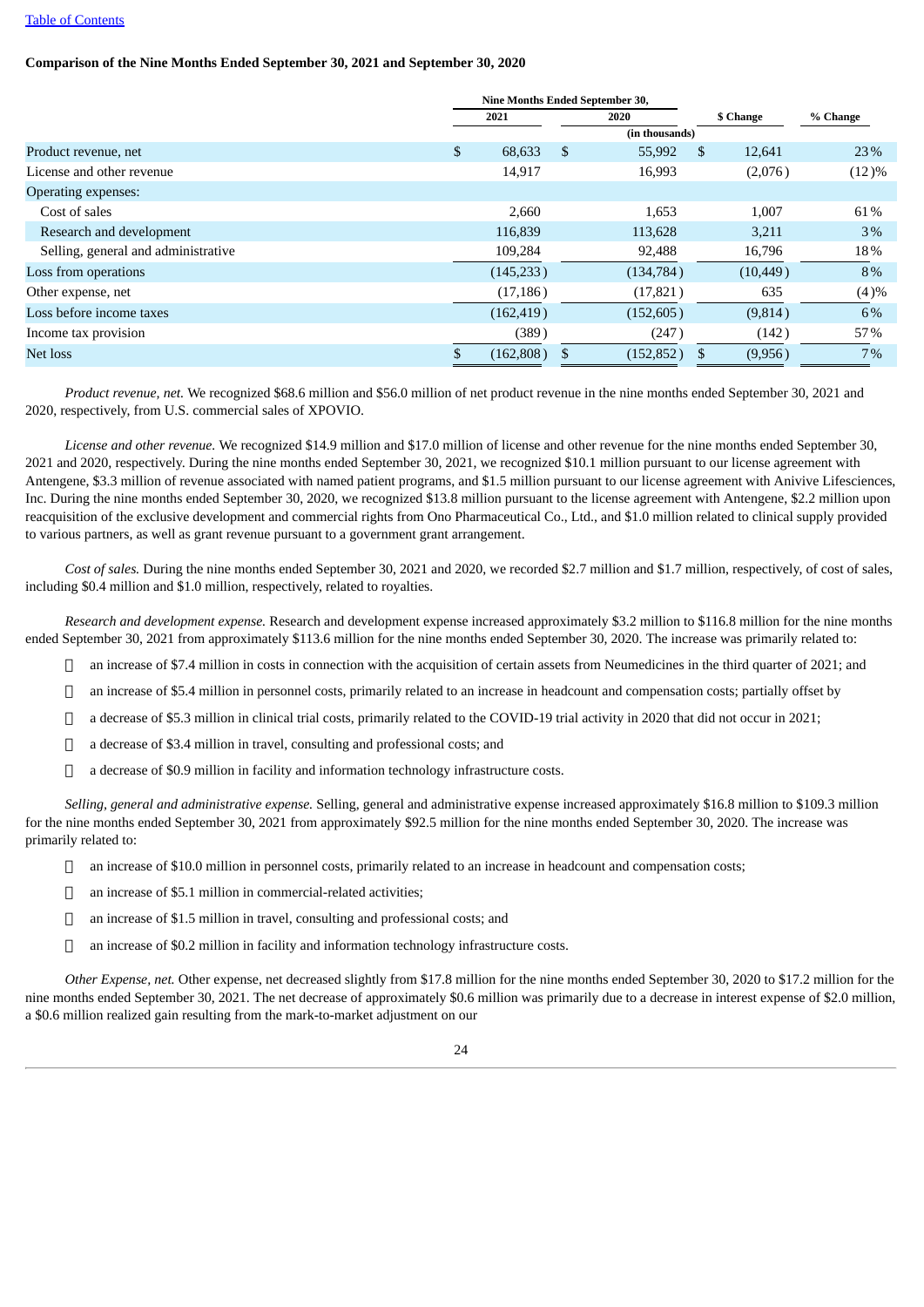embedded derivative liability related to our deferred royalty obligation, offset by an increase in interest income of \$1.9 million. Interest expense related to our Amended Revenue Interest Agreement increased \$3.4 million and interest expense related to the Notes decreased \$5.4 million, as a result of the adoption of ASU 2020-06 on January 1, 2021. Post adoption of ASU 2020-06, we are no longer amortizing the debt discount to non-cash interest expense, and therefore, interest expense in the nine months ended September 30, 2021, related to the Notes, decreased as compared to the nine months ended September 30, 2020.

#### **LIQUIDITY AND CAPITAL RESOURCES**

#### **Sources of Liquidity**

During the third quarter of 2019, we began generating revenues from product sales, as XPOVIO first became commercially available in the U.S. in July 2019. To date, we have financed our operations through a combination of product revenue sales, private placements of our preferred stock, proceeds from our initial public offering and follow-on offerings of common stock, proceeds from the issuance of convertible debt, proceeds pursuant to the deferred royalty obligation and related amendment, and cash generated from our business development activities.

As of September 30, 2021, our principal source of liquidity was \$206.2 million of cash, cash equivalents and investments. We have had recurring losses and incurred a loss of \$162.8 million for the nine months ended September 30, 2021. Net cash used in operations for the nine months ended September 30, 2021 was \$132.6 million. We expect that our cash, cash equivalents and investments at September 30, 2021 will be sufficient to fund our current operating plans and capital expenditure requirements for at least twelve months from the date of issuance of the financial statements contained in this Quarterly Report on Form 10-Q.

On June 23, 2021, we and certain of our subsidiaries entered into an amendment to the Revenue Interest Agreement. Pursuant to the Revenue Interest Agreement, HCR paid us \$75.0 million, less certain transaction expenses, on September 27, 2019 and pursuant to the Amended Revenue Interest Agreement, HCR paid us \$60.0 million, less certain transaction expenses, on June 23, 2021. The Amended Revenue Interest Agreement also provides that we will be entitled to receive two additional payments of \$20.0 million each upon the achievement of certain prespecified development and commercial milestones and subject to certain conditions. For additional information on the Amended Revenue Interest Agreement, see Note 12, "*Long-Term Obligations*", to the condensed consolidated financial statements included under Part I, Item I of this Quarterly Report on Form 10-Q.

On May 5, 2020, we entered into Amendment No. 1 to the Open Market Sale Agreement, dated August 17, 2018 (the "Open Market Sale Agreement") with Jefferies LLC, as agent ("Jefferies") pursuant to which we increased the maximum aggregate offering price of shares of our common stock that we may issue and sell from time to time through Jefferies, by \$100.0 million from \$75.0 million to up to \$175.0 million. As of September 30, 2021, \$100.0 million of shares of our common stock may be issued and sold under the Open Market Sale Agreement. We did not sell shares under the Open Market Sale Agreement during the three months ended September 30, 2021. We sold an aggregate of 638,341 shares under the Open Market Sale Agreement, for net proceeds of approximately \$9.9 million, during the nine months ended September 30, 2021.

On March 6, 2020, we completed a follow-on offering under our shelf registration statement on Form S-3 pursuant to which we issued an aggregate of 7,187,500 shares of common stock, which included the full exercise of the underwriters' option to purchase additional shares, at a public offering price of \$24.00 per share. We received aggregate net proceeds of approximately \$161.8 million from the offering after deducting the underwriting discounts and commissions and other offering expenses.

#### **Cash Flows**

The following table provides information regarding our cash flows (in thousands):

|                                                                          |  | <b>Nine Months Ended</b><br>September 30, |      |           |  |  |
|--------------------------------------------------------------------------|--|-------------------------------------------|------|-----------|--|--|
|                                                                          |  | 2021                                      | 2020 |           |  |  |
| Net cash used in operating activities                                    |  | (132,591)                                 |      | (129,600) |  |  |
| Net cash provided by (used in) investing activities                      |  | 111,070                                   |      | (85,082)  |  |  |
| Net cash provided by financing activities                                |  | 72,752                                    |      | 168,115   |  |  |
| Effect of exchange rate                                                  |  | 87                                        |      | (15)      |  |  |
| Net increase (decrease) in cash, cash equivalents and<br>restricted cash |  | 51,318                                    |      | (46, 582) |  |  |

*Operating activities.* The net cash used in operating activities in both periods resulted primarily from our net losses adjusted for non-cash charges and changes in the components of working capital. The increase in cash used in operating activities during the nine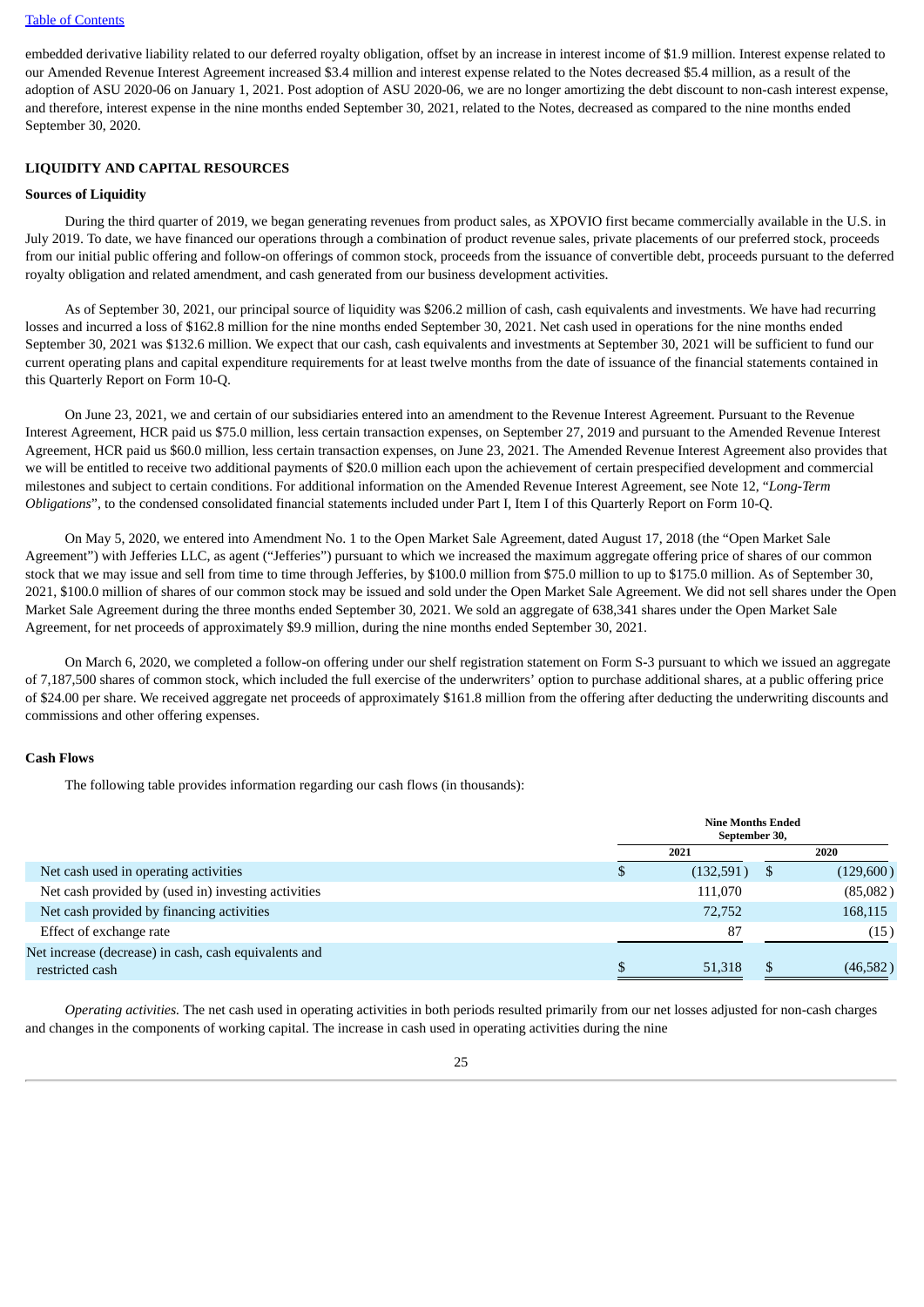months ended September 30, 2021, compared to the nine months ended September 30, 2020, was primarily driven by our increased loss from operations during that period as well as the acquisition of certain assets from Neumedicines.

*Investing activities.* The net cash provided by (used in) investing activities during the nine months ended September 30, 2021, compared to the nine months ended September 30, 2020, primarily reflects a \$202.7 million decrease in the purchases of investments, offset by a \$6.0 million increase in acquired in-process research and development related to the acquisition of certain assets from Neumedicines and a \$0.6 million decrease in proceeds from the sales and maturities of investments.

*Financing activities.* The net cash provided by financing activities for the nine months ended September 30, 2021 compared to the nine months ended September 30, 2020, reflects a decrease of \$95.4 million. The decrease was primarily due to our \$60.0 million cash inflow from the Amended Revenue Interest Agreement, coupled with \$9.9 million in net cash proceeds from the sale of shares of our common stock under our Open Market Sale Agreement in the first nine months of 2021, compared to net cash proceeds of \$161.8 million from the sale of shares of our common stock from the followon offering under our shelf registration statement on Form S-3 during the first nine months of 2020. There was also a decrease in proceeds from the exercise of stock options in the first nine months of 2021 compared to the first nine months of 2020, of \$3.5 million.

#### **Commitments, Contingencies and Contractual Obligations**

#### *Operating Leases*

We are party to an operating lease of 98,502 square feet of office and research space in Newton, Massachusetts with a term through September 30, 2025 (the "Newton, MA Lease"). Pursuant to the Newton, MA Lease, we have provided a security deposit in the form of a cash-collateralized letter of credit in the amount of \$0.6 million. The amount is classified within long-term restricted cash. We expect lease costs under this commitment to total \$3.3 million in 2021 and increase annually; we expect total lease costs of approximately \$17.2 million.

In addition, we are party to certain short-term leases having a term of twelve months or less at the commencement date. We recognize short-term lease expense on a straight-line basis and do not record a related right-of use asset or lease liability for such leases. These costs were insignificant for the three and nine months ended September 30, 2021 and September 30, 2020.

#### *Contractual Obligations*

We have contractual obligations under our Notes and under our Amended Revenue Interest Agreement as disclosed in Note 12, "*Long-Term Obligations*", to the condensed consolidated financial statements included under Part I, Item 1 of this Quarterly Report on Form 10-Q.

#### **Funding Requirements**

We expect our expenses to continue to increase in connection with our ongoing activities, particularly as we continue the clinical trials of, and as we seek marketing approval for, our product candidates. We also anticipate that we will continue to incur substantial expenses as we commercialize XPOVIO, both within the U.S. and on a global basis, and engage in activities to prepare for the potential approval and commercialization of additional indications for selinexor as well as our other product candidates, if approved, to the extent that such expenses are not the responsibility of any current or future partner. For a description of these expenses, please refer the risk factor entitled "We have incurred significant losses since inception, expect to continue to incur *significant losses, and may never achieve or maintain profitability*." in Part II, Item 1A - Risk Factors of this Quarterly Report on Form 10-Q.

Accordingly, we will need to obtain substantial additional funding in connection with our continuing operations. If we are unable to raise capital when needed or on attractive terms, we would be forced to delay, reduce or eliminate our research and development programs or commercialization efforts. Our future capital requirements will depend on many factors, including:

- $\Box$  the scope, progress, results and costs of current and planned drug discovery, preclinical development, laboratory testing and clinical trials for selinexor and our other product candidates;
- the amount and timing of revenue generated from commercial sales of XPOVIO;
- $\Box$  the costs, timing and outcome of regulatory review of our product candidates;
- $\Box$  the costs of our current or future commercialization activities, including product sales, marketing, manufacturing and distribution, for any of our product candidates for which we receive marketing approval, to the extent that such sales, marketing, manufacturing and distribution are not the responsibility of any collaborator that we may have at such time;

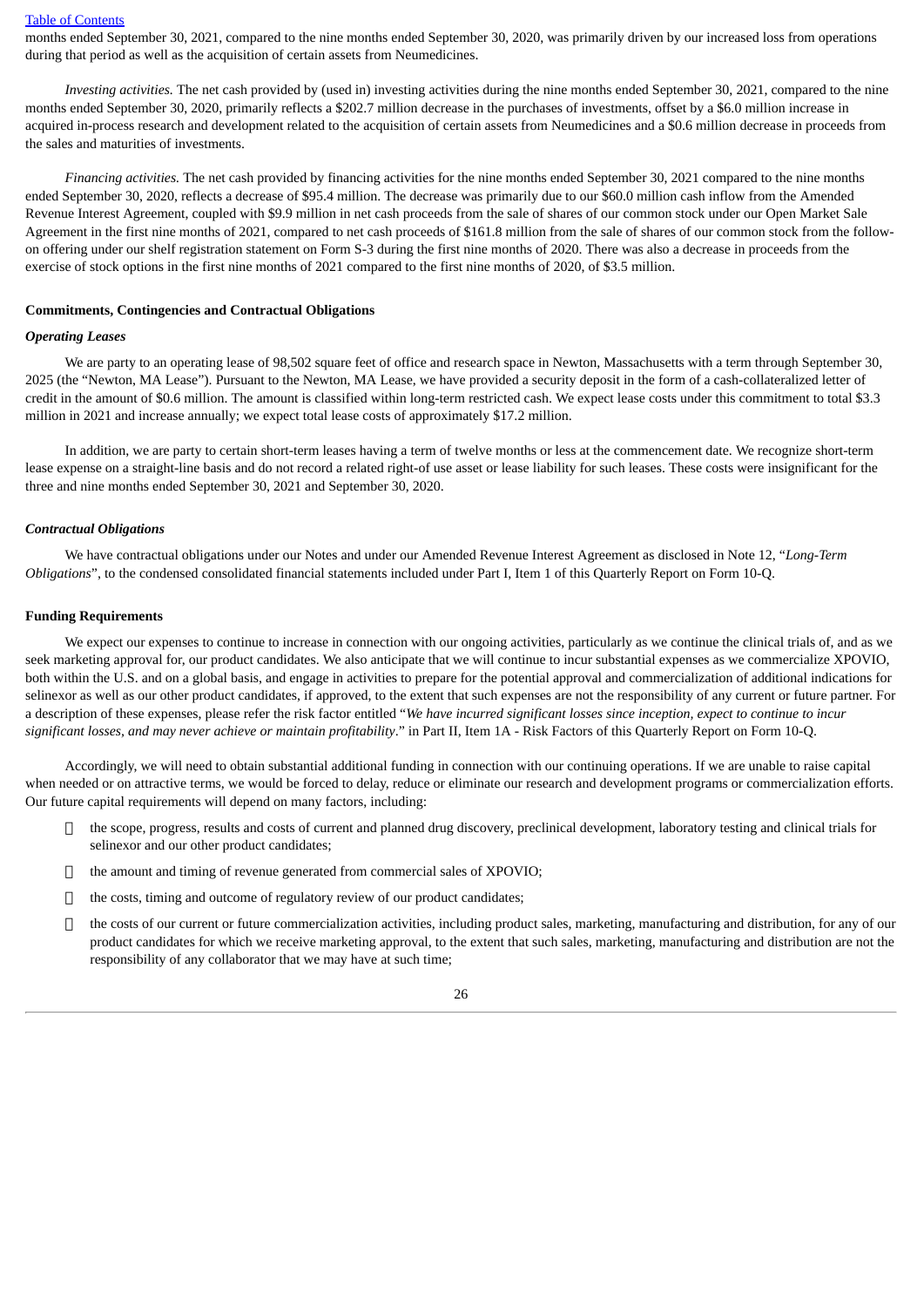- our ability to establish and maintain collaborations on favorable terms, if at all;
- $\Box$  the success of any collaborations that we may enter into with third parties;
- □ the extent to which we acquire or in-license other products or technologies;
- $\Box$  the costs associated with legal activities, including litigation, arising in the course of business activities and our ability to prevail in any such legal disputes; and
- $\Box$  the costs of preparing, filing and prosecuting patent applications, maintaining and enforcing our intellectual property rights and defending intellectual property-related claims.

Identifying potential product candidates and conducting preclinical studies and clinical trials is a time-consuming, expensive and uncertain process that takes years to complete. In addition, our product candidates for which we receive marketing approval may not achieve commercial success. Our ability to become and remain profitable depends on our ability to generate revenue. While we began to generate revenue from the sales of XPOVIO in July 2019, there can be no assurance as to the amount or timing of any such revenue, and we may not achieve profitability for several years, if at all. Accordingly, we will need to continue to rely on additional financing to achieve our business objectives. Adequate additional financing may not be available to us on acceptable terms, or at all. We may seek additional capital due to favorable market conditions or strategic considerations, even if we believe we have sufficient funds for our current or future operating plans.

## **OFF-BALANCE SHEET ARRANGEMENTS**

We did not have during the periods presented, and we do not currently have, any off-balance sheet arrangements, as defined under SEC rules.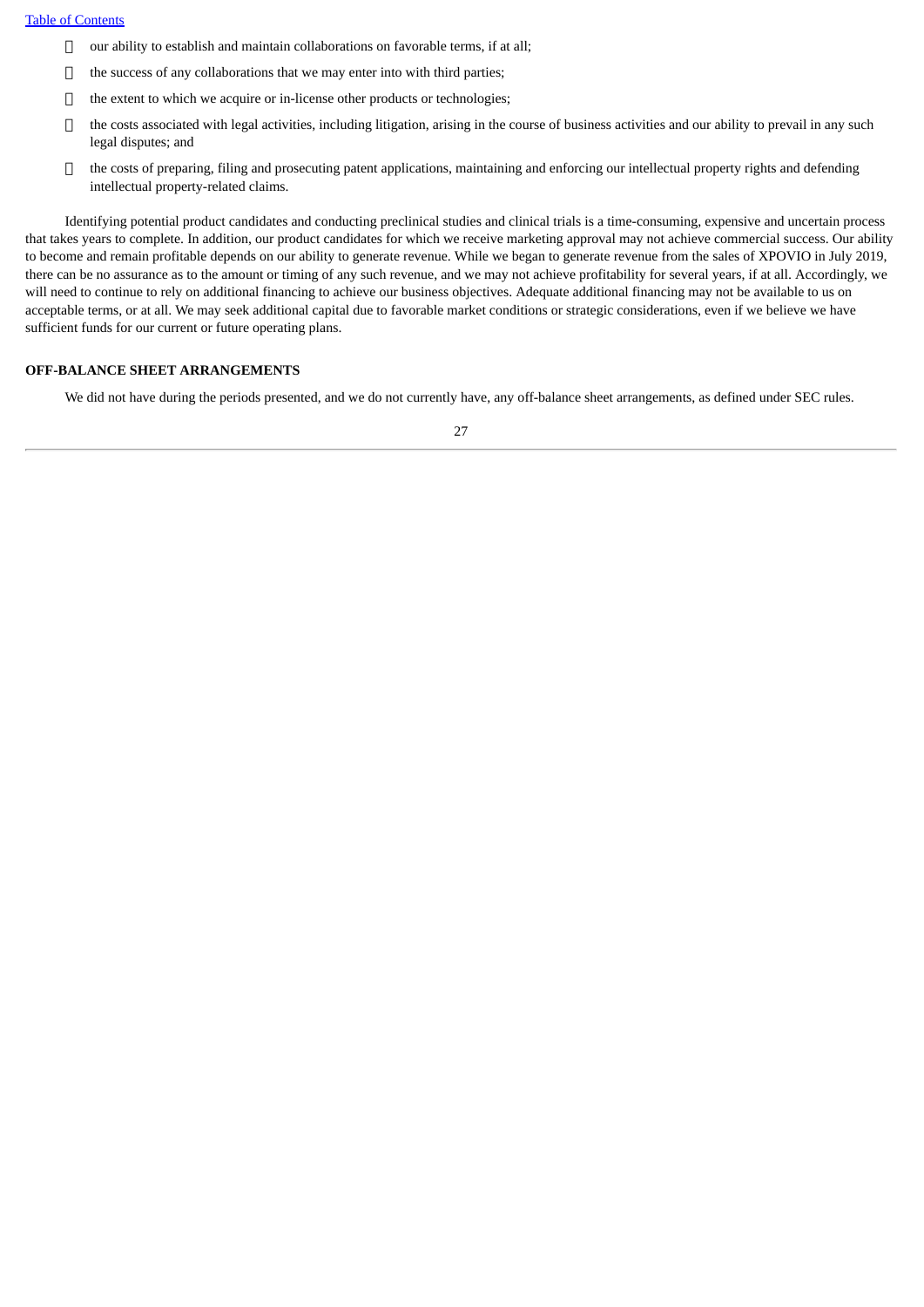#### <span id="page-27-0"></span>**Item 3. Quantitative and Qualitative Disclosures About Market Risk.**

We are exposed to market risk related to changes in interest rates. We had cash, cash equivalents and investments of \$206.2 million as of September 30, 2021. Our primary exposure to market risk is interest rate sensitivity, which is affected by changes in the general level of U.S. interest rates, particularly because the majority of our investments are in short-term securities. Due to the short-term duration of our investment portfolio and the low risk profile of our investments, an immediate 100 basis point shift in interest rates would not have a material effect on the fair market value of our investment portfolio.

We do not believe our cash, cash equivalents, restricted cash and investments have significant risk of default or illiquidity. While we believe our cash, cash equivalents and investments do not contain excessive risk, we cannot provide absolute assurance that in the future our investments will not be subject to adverse changes in securities at one or more financial institutions that are in excess of federally insured limits. Given the potential instability of financial institutions, we cannot provide assurance that we will not experience losses on these deposits and investments.

We are also exposed to market risk related to changes in foreign currency exchange rates. We contract with contract research organizations and contract manufacturing organizations that are located in Canada and Europe, which are denominated in foreign currencies. We also contract with a number of clinical trial sites outside of the U.S., and our budgets for those studies are frequently denominated in foreign currencies. We are subject to fluctuations in foreign currency rates in connection with these agreements. We do not currently hedge our foreign currency exchange rate risk.

#### <span id="page-27-1"></span>**Item 4. Controls and Procedures.**

#### **Evaluation of Disclosure Controls and Procedures**

Our management, with the participation of our President and Chief Executive Officer (principal executive officer) and Executive Vice President, Chief Financial Officer and Treasurer (principal financial officer), evaluated the effectiveness of our disclosure controls and procedures as of September 30, 2021. The term "disclosure controls and procedures," as defined in Rules 13a-15(e) and 15d-15(e) under the Securities Exchange Act of 1934, as amended (the "Exchange Act"), means controls and other procedures of a company that are designed to ensure that information required to be disclosed by a company in the reports that it files or submits under the Exchange Act is recorded, processed, summarized and reported, within the time periods specified in the SEC's rules and forms. Disclosure controls and procedures include, without limitation, controls and procedures designed to ensure that information required to be disclosed by a company in the reports that it files or submits under the Exchange Act is accumulated and communicated to our management, including our principal executive and principal financial officers, as appropriate to allow timely decisions regarding required disclosure. Management recognizes that any controls and procedures, no matter how well designed and operated, can provide only reasonable assurance of achieving their objectives and management necessarily applies our judgment in evaluating the cost-benefit relationship of possible controls and procedures. Based on the evaluation of our disclosure controls and procedures as of September 30, 2021, our President and Chief Executive Officer and our Executive Vice President, Chief Financial Officer and Treasurer concluded that, as of such date, our disclosure controls and procedures were effective at the reasonable assurance level.

#### **Changes in Internal Control Over Financial Reporting**

There were no changes in our internal control over financial reporting identified in connection with the evaluation required by Rule 13a-15(d) and 15d-15(d) of the Exchange Act that occurred during the fiscal quarter ended September 30, 2021 that have materially affected, or are reasonably likely to materially affect, our internal control over financial reporting.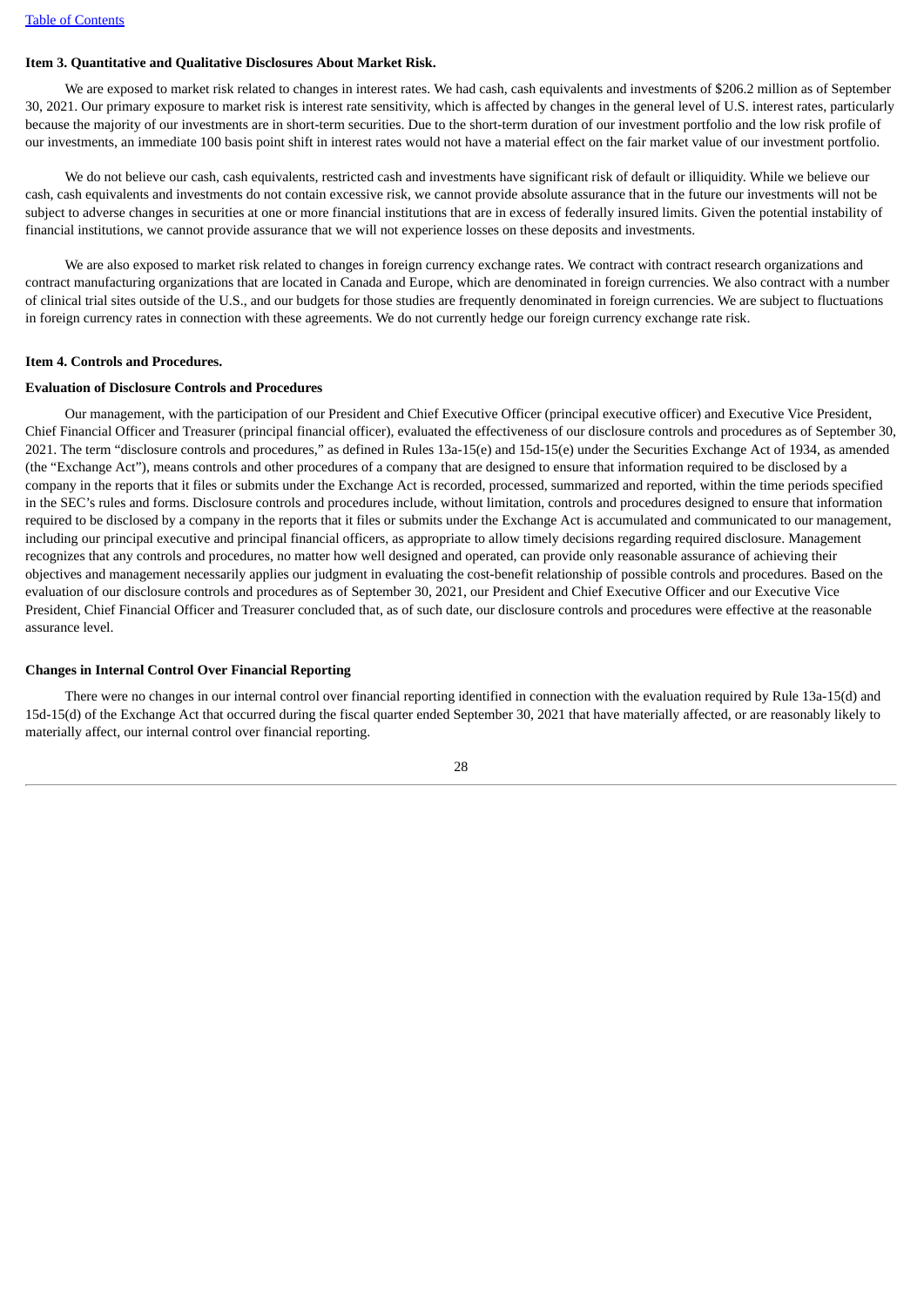#### **PART II - OTHER INFORMATION**

#### <span id="page-28-1"></span><span id="page-28-0"></span>**Item 1. Legal Proceedings.**

From time to time we may face legal claims or actions in the normal course of business. We were named as a defendant in a securities class action litigation filed on July 23, 2019 in the U.S. District Court for the District of Massachusetts. The complaint was filed by the Allegheny County Employees' Retirement System, against us and certain of our current and former executive officers and directors as well as the underwriters of our public offerings of common stock conducted in April 2017 and May 2018. This complaint was voluntarily dismissed on March 12, 2020. A second complaint was filed by Heather Mehdi on September 17, 2019, in the same court and against the same defendants with the exception of the underwriters. In April 2020, the court appointed a lead plaintiff, Myo Thant ("Plaintiff"), who filed an amended complaint on June 29, 2020. The amended complaint alleges violations of federal securities laws based on our disclosures related to the results from the Phase 2 SOPRA study and Part 2 of the Phase 2b STORM study, and seeks unspecified compensatory damages, including interest; reasonable costs and expenses, including attorneys' and expert fees; and such equitable/injunctive relief or other relief as the court may deem just and proper. We reviewed the allegations and believe they are without merit. We moved to dismiss the complaint on July 31, 2020 and concluded related briefing in September 2020. Before the court ruled on this motion to dismiss, Plaintiff filed a second amended complaint. We moved to dismiss the second amended complaint on November 2, 2020. On December 14, 2020, we were named as a defendant in a shareholder derivative suit based on allegations substantially similar to those in the class action litigation. The suit was filed in the U.S. District Court for the District of Massachusetts, by Plaintiff Vladimir Gusinsky Revocable Trust, against us and certain of our current and former executive officers and directors. On January 12, 2021, the shareholder derivative suit was stayed pending the outcome of further proceedings in the securities class action.

On July 21, 2021, the court issued a decision dismissing the securities class action complaint, and an order of dismissal was issued on the same date. On August 20, 2021, Plaintiff filed a Notice of Appeal. On October 19, 2021, Plaintiff/Appellant filed his opening brief with the United States Court of Appeals for the First Circuit. While we cannot predict the outcome of the appeal, we believe the appeal is without merit and intend to defend vigorously against this litigation. The shareholder derivative suit remains stayed.

#### <span id="page-28-2"></span>**Item 1A. Risk Factors.**

Careful consideration should be given to the following material risk factors, in addition to the other information set forth in this Quarterly Report on Form 10-O and in other documents that we file with the U.S. Securities and Exchange Commission ("SEC") in evaluating us and our business. Investing in our common stock involves a high degree of risk. If any of the following risks and uncertainties actually occurs, our business, prospects, financial condition and results of operations could be materially and adversely affected. The risks described below are not intended to be exhaustive and are not the only risks we face. New risk factors can emerge from time to time, and it is not possible to predict the impact that any factor or combination of *factors may have on our business, prospects, financial condition and results of operations.*

References to XPOVIO® (selinexor) also refer to NEXPOVIO® (selinexor) when discussing its approval outside of the U.S.

#### **Risks Related to Commercialization and Product Development**

Our business is substantially dependent on the commercial success of XPOVIO. If we, either alone or with our collaborators, are unable to successfully commercialize current and future indications of XPOVIO or other products or product candidates on a timely basis, including achieving widespread market acceptance by physicians, patients, third-party payors and others in the medical community, our business, financial condition and future *profitability will be materially harmed.*

Our business and our ability to generate product revenue from the sales of drugs that treat cancer and other diseases in humans depend heavily on our and our collaborators' ability to successfully commercialize our lead drug, XPOVIO® (selinexor) on a global basis, in currently approved and future indications and the level of market adoption for, and the continued use of, our products and product candidates, if approved. XPOVIO is currently approved and marketed in the U.S. in multiple hematologic malignancy indications, including in combination with Velcade® (bortezomib) and dexamethasone for the treatment of patients with multiple myeloma after at least one prior therapy, in combination with dexamethasone for the treatment of patients with heavily pretreated multiple myeloma and as a monotherapy for the treatment of patients with relapsed or refractory diffuse large B-cell lymphoma ("DLBCL"). Efforts to drive adoption within the medical community and third-party payors based on the benefits of our products and product candidates require significant resources and may not be successful. The success of XPOVIO and any current or future product

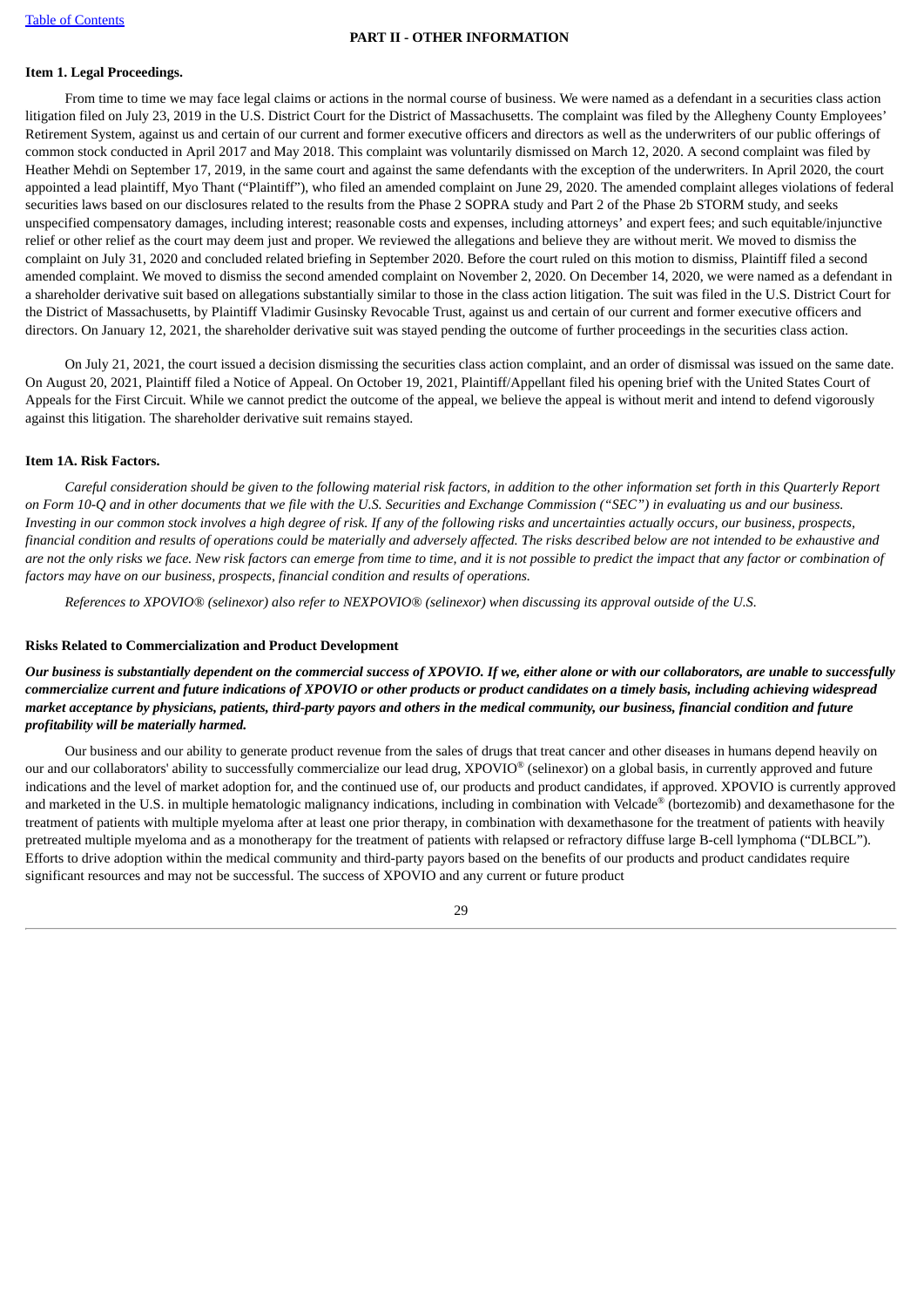candidates, whether alone or in collaboration with third-parties, including achieving and maintaining an adequate level of market adoption, depends on several factors, including:

- $\Box$  our ability to successfully launch and achieve broad adoption of our approved products, such as the expanded XPOVIO indication based on the results from our Phase 3 BOSTON study or in any future indications for which XPOVIO may be approved, or any product candidates for which we obtain marketing approval;
- $\Box$  actual or perceived advantages or disadvantages of our products or product candidates as compared to alternative treatments, including their respective safety, tolerability and efficacy profiles, the potential convenience and ease of administration or cost effectiveness;
- $\Box$  the competitive landscape for our products, including the timing of new competing products entering the market and the level and speed at which these products achieve market acceptance;
- $\Box$  the consistency of any new data we collect and analyses we conduct with prior results, whether they support a favorable safety, efficacy and effectiveness profile of XPOVIO and any potential impact on our U.S. Food and Drug Administration ("FDA") accelerated approval and/or FDA package insert for XPOVIO;
- $\Box$  our ability to comply with FDA and comparable foreign regulatory authorities and post-marketing requirements and commitments, including through successfully conducting, on a timely basis, additional studies that confirm clinical efficacy, effectiveness and safety of XPOVIO and acceptance of the same by the FDA, such as requirements in connection with the FDA's June 2020 approval of XPOVIO based on the results of the SADAL study to treat patients with DLBCL, which was approved under the FDA's Accelerated Approval Program;
- acceptance of current and future indications of XPOVIO and, if approved, our product candidates, by patients, the medical community and third-party payors;
- obtaining and maintaining coverage, adequate pricing and reimbursement by third-party payors, including government payors, for XPOVIO and our product candidates, if approved;
- $\Box$  the willingness of patients to pay out-of-pocket in the absence of third-party coverage or as co-pay amounts under third-party coverage;
- $\Box$  our ability to enforce intellectual property rights in and to our products to prohibit a third-party from marketing a competing product and our ability to avoid third-party patent interference or intellectual property infringement claims;
- $\Box$  current and future restrictions or limitations on our approved or future indications and patient populations or other adverse regulatory actions;
- the performance of our manufacturers, license partners, distributors, providers and other business partners, over which we have limited control;
- $\Box$  any significant misestimations of the size of the market and market potential for any of our products or product candidates;
- $\Box$  establishing and maintaining commercial manufacturing capabilities or making arrangements with third-party manufacturers;
- $\Box$  the willingness of the target patient population to try new therapies and of physicians to prescribe these therapies, based, in part, on their perception of our clinical trial data and/or the actual or perceived safety, tolerability and effectiveness profile;
- $\Box$  the effectiveness of our sales, marketing, manufacturing and distribution strategies and operations;
- maintaining an acceptable safety and tolerability profile of our approved products, including the prevalence and severity of any side effects;
- $\Box$  the ability to offer our products for sale at competitive prices:
- $\Box$  adverse publicity about our products or favorable publicity about competitive products;
- $\Box$  our ability to maintain compliance with existing and new health care laws and regulations, including government pricing, price reporting and other disclosure requirements related to such laws and regulations and the potential impact of such requirements on physician prescribing practices and payor coverage; and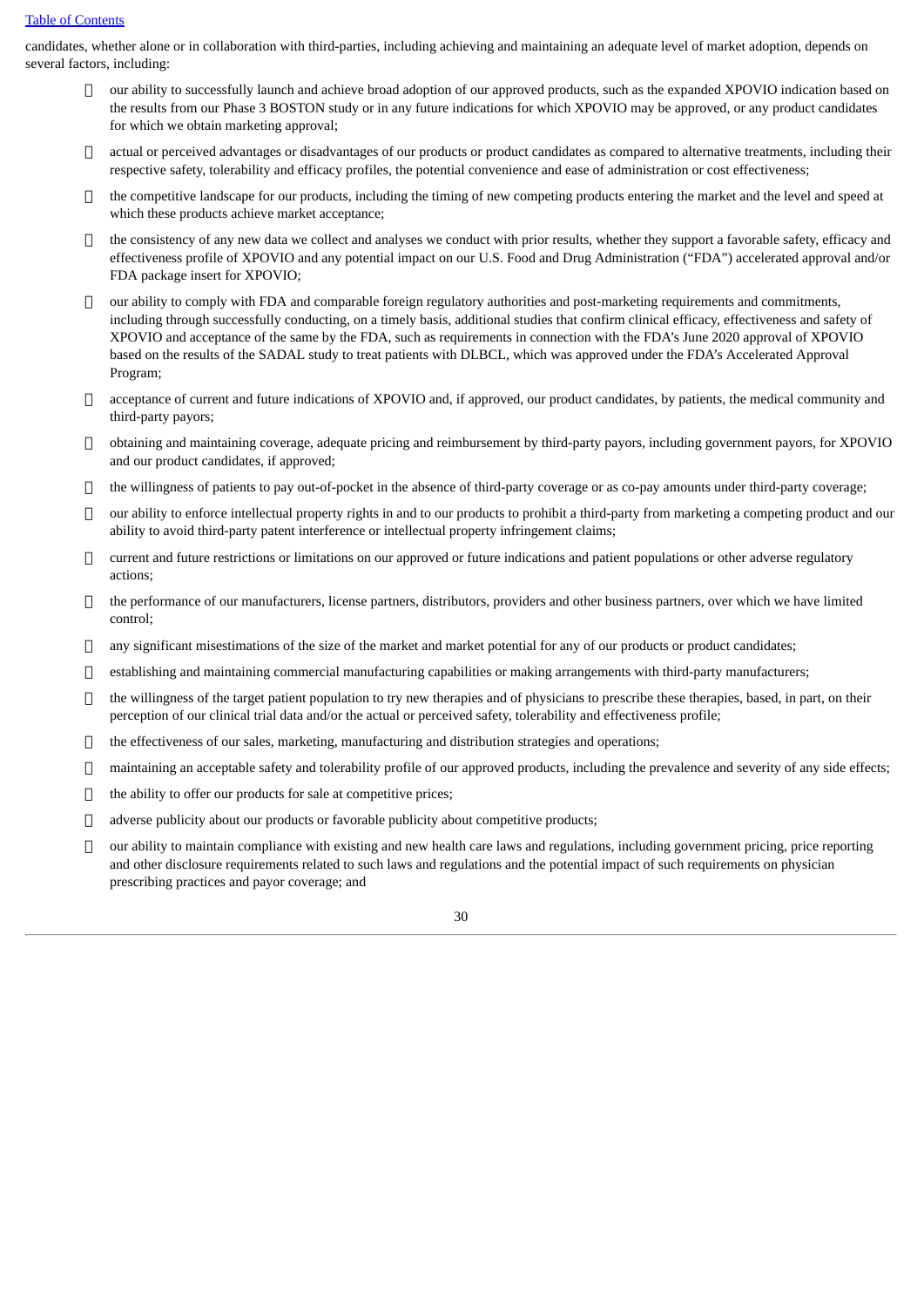$\Box$  the impact of the novel coronavirus disease ("COVID-19") pandemic on the above factors, including the limitation of our sales professionals to meet in person with healthcare professionals as the result of travel restrictions or limitations on access for non-patients.

If we do not achieve one or more of these factors in a timely manner, or at all, either on our own or with our collaborators, we could experience significant delays or an inability to successfully commercialize XPOVIO or our product candidates, if approved, which would materially harm our business.

#### We face substantial competition, which may result in others discovering, developing or commercializing drugs before or more successfully than we do.

The discovery, development and commercialization of new drugs is highly competitive, particularly in the cancer field. We and our collaborators face competition with respect to XPOVIO and will face competition with respect to any product candidates that we may seek to discover and develop or commercialize in the future, from major pharmaceutical companies, specialty pharmaceutical companies, biotechnology companies, academic institutions and governmental agencies as well as public and private research institutions worldwide, many of which have significantly greater financial resources and expertise in research and development, manufacturing, preclinical studies, conducting clinical trials, obtaining regulatory approvals and marketing approved products than we do. There are a number of major pharmaceutical, specialty pharmaceutical and biotechnology companies that currently market and sell drugs and/or are pursuing the development of drugs for the treatment of cancer and the other disease indications for which we, and our collaborators, are developing our product candidates. For example, BLENREP (belantamab mafodotin) and ABECMA ® (idecabtagene vicleucel) were approved for the treatment of multiple myeloma by the FDA in 2020 and 2021, respectively. In addition, several new mechanism of actions are in clinical development and may be introduced into the multiple myeloma market, which may have a significant impact on the therapeutic landscape and our product revenues. See Item 1 under the heading B*usiness—Competition* in our Annual Report on Form 10-K for the year ended December 31, 2020 as filed with the SEC on February 24, 2021 ("Annual Report") for more information on competition.

We are initially focused on developing and commercializing our current products and product candidates for the treatment of cancer and there are a variety of available therapies marketed for cancer. In many cases, cancer drugs are administered in combination to enhance efficacy. Some of these drugs are branded and subject to patent protection, and others are available on a generic basis. Many of these approved drugs are well-established therapies and are widely accepted by physicians, patients and third-party payors. Insurers and other third-party payors may also encourage the use of generic drugs. Our products are priced at a significant premium over competitive generic drugs, which may make it difficult for us to achieve our business strategy of using our products in combination with existing therapies or replacing existing therapies with our products.

Further, our commercial opportunity could be reduced or eliminated if our competitors develop and commercialize drugs that are or are perceived to be more effective, safer, more tolerable, more convenient and/or less costly than any of our currently approved products or product candidates or that would render our products obsolete or non-competitive. Our competitors may also obtain marketing approval from the FDA or other regulatory authorities for their products more rapidly than we, or our collaborators, may obtain approval for ours, which could result in our competitors establishing a stronger market position before we, or our collaborators, are able to enter the market or preventing us, or our collaborators, from entering into a particular indication at all.

Mergers and acquisitions in the pharmaceutical and biotechnology industries may result in even more resources being concentrated among a smaller number of our competitors. Smaller and other early-stage companies may also prove to be significant competitors, particularly through collaborative arrangements with large and established companies. These third parties compete with us in recruiting and retaining qualified scientific and management personnel, establishing clinical trial sites and patient registration for clinical trials, as well as in acquiring technologies complementary to, or that may be necessary for, our programs.

If we are not able to compete effectively against current or potential competitors, our business will not grow and our financial condition and operations will suffer.

### Clinical development is a lengthy and expensive process, with uncertain timelines and outcomes. If clinical trials of our product candidates fail to demonstrate safety and efficacy to the satisfaction of regulatory authorities or do not otherwise produce positive results, we, or our collaborators, may incur additional costs or experience delays in completing, or ultimately be unable to complete, the development and commercialization of such product *candidates.*

Our long-term success depends in a large part on our ability to continue to successfully develop new indications of XPOVIO, our product candidates or any new product candidates we may develop or acquire. Clinical testing is expensive, time consuming, difficult to design and implement, inherently uncertain as to outcome and can fail at any stage of testing. Furthermore, the failure of any product candidates to demonstrate safety and efficacy in any clinical trial could negatively impact the perception of XPOVIO or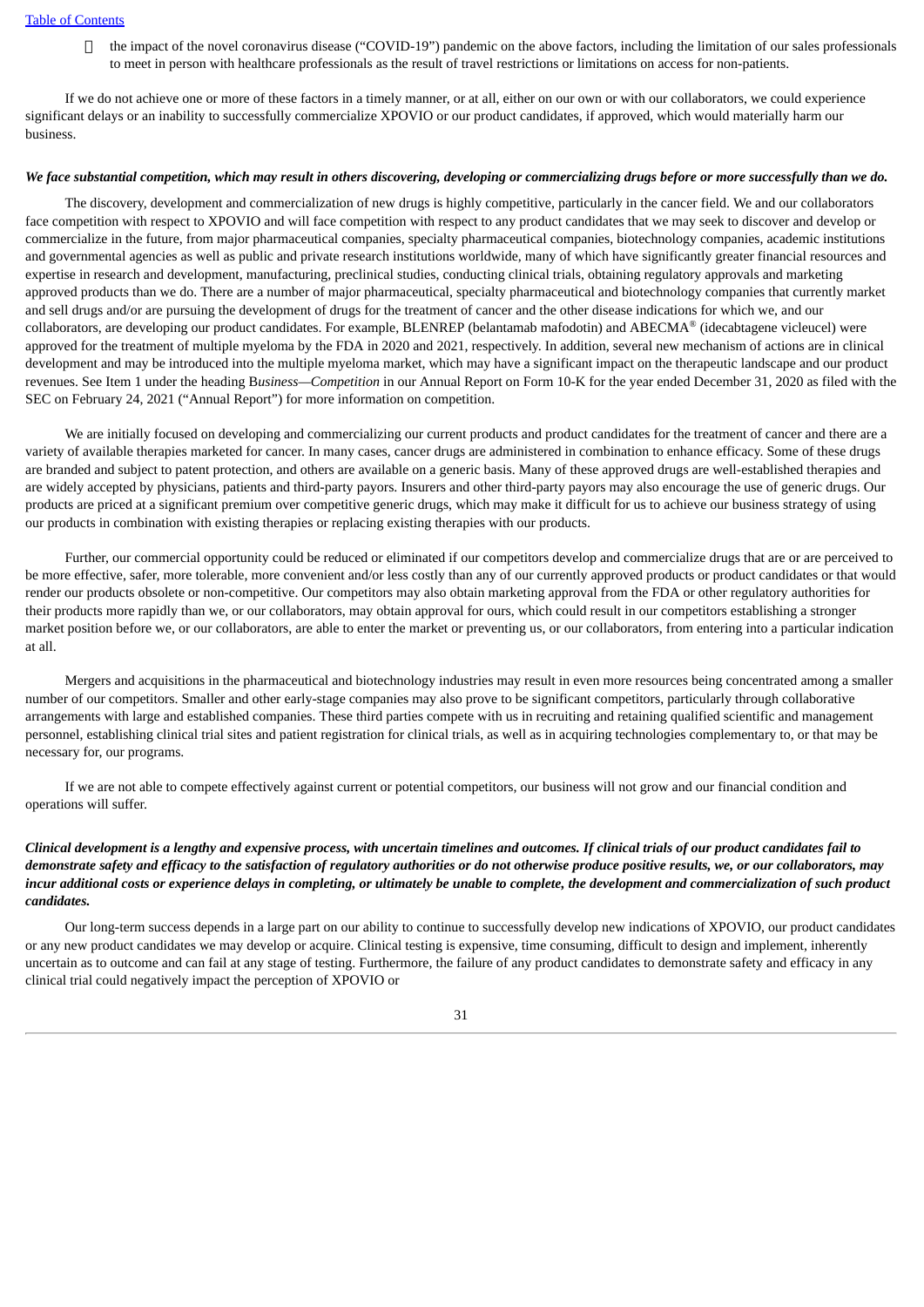our product candidates and/or cause the FDA or other regulatory authorities to require additional testing before any of our product candidates are approved.

We may experience numerous unforeseen events during, or as a result of, clinical trials that could delay or prevent our or our collaborators' ability to receive marketing approval of our product candidates, including, but not limited to, the following:

- $\Box$  delays or failure to reach agreement with regulatory authorities on a trial design or the receipt of feedback requiring us to modify the design of our clinical trials, perform additional or unanticipated clinical trials to obtain approval or alter our regulatory strategy;
- clinical trials of our product candidates may produce negative or inconclusive results or other patient safety concerns, including undesirable side effects or other unexpected characteristics, and we may decide, or regulatory authorities may require us, to conduct additional clinical trials, suspend ongoing clinical trials or abandon drug development programs, including as a result of a finding that the participants are being exposed to unacceptable health risks;
- $\Box$  enrollment in our clinical trials may be slower than we anticipate, including as a result of competition with other ongoing clinical trials for the same indications as our product candidates;
- $\Box$  regulators may revise the requirements for approving our product candidates, even after providing a positive opinion on or otherwise reviewing and providing comments to a clinical trial protocol, or such requirements may not be as we anticipate;
- $\Box$  delays or failure in obtaining the necessary authorization from regulatory authorities or institutional review boards ("IRBs") to permit us or our investigators to commence a clinical trial, conduct a clinical trial at a prospective trial site, or the suspension or termination of a clinical trial once commenced;
- delays or failure to reach agreement on acceptable terms with prospective clinical trial sites or contract research organizations ("CROs");
- the number of patients required for clinical trials of our product candidates may be larger than we anticipate or participants may drop out of these clinical trials at a higher rate than we anticipate;
- $\Box$  our third-party contractors, including manufacturers or CROs, may fail to comply with regulatory requirements, perform effectively, or meet their contractual obligations to us in a timely manner, or at all;
- $\Box$  we or our investigators might be found to be non-compliant with regulatory requirements;
- $\Box$  the cost of clinical trials of our product candidates may be greater than we anticipate;
- $\Box$  the supply or quality of our product candidates or other materials necessary to conduct clinical trials may be insufficient or inadequate;
- $\Box$  any partners or collaborators that help us conduct clinical trials may face any of the above issues, and may conduct clinical trials in ways they view as advantageous to them but that are suboptimal for us; and
- negative impacts resulting from the ongoing COVID-19 pandemic, including impacts to healthcare systems and our trial sites' ability to conduct trials.

The COVID-19 pandemic may continue to have an impact on our clinical trials. At this time, however, we cannot fully forecast the scope of the impact that the COVID-19 pandemic may have on our ability to, among other things, initiate trial sites, enroll and assess patients, supply study drug and report trial results. In addition, we have and may continue to experience delays in the regulatory process as a result of the COVID-19 pandemic, which may impact our approval timelines, such as delays we encountered related to our reduced access to clinical trial sites in order to complete remonitoring activities associated with our Marketing Authorization Application ("MAA") for selinexor in multiple myeloma based on the results on the STORM study.

Further, in response to the COVID-19 pandemic, the FDA issued guidance on March 18, 2020, and updated it on July 2, 2020, January 27, 2021 and August 30, 2021, to address the conduct of clinical trials during the pandemic. The guidance sets out a number of considerations for sponsors of clinical trials impacted by the pandemic, including the requirement to include in the clinical study report (or as a separate document) contingency measures implemented to manage the study, and any disruption of the study as a result of COVID-19; a list of all study participants affected by COVID-19-related study disruptions by a unique subject identifier and by investigational site, and a description of how the individual's participation was altered; and analyses and corresponding discussions that address the impact of implemented contingency measures (e.g., participant discontinuation from investigational product and/or study, alternative procedures used to collect critical safety and/or efficacy data) on the safety and efficacy results reported for the study. In its most recent update to this guidance, the FDA addresses questions received during the past year from clinical practitioners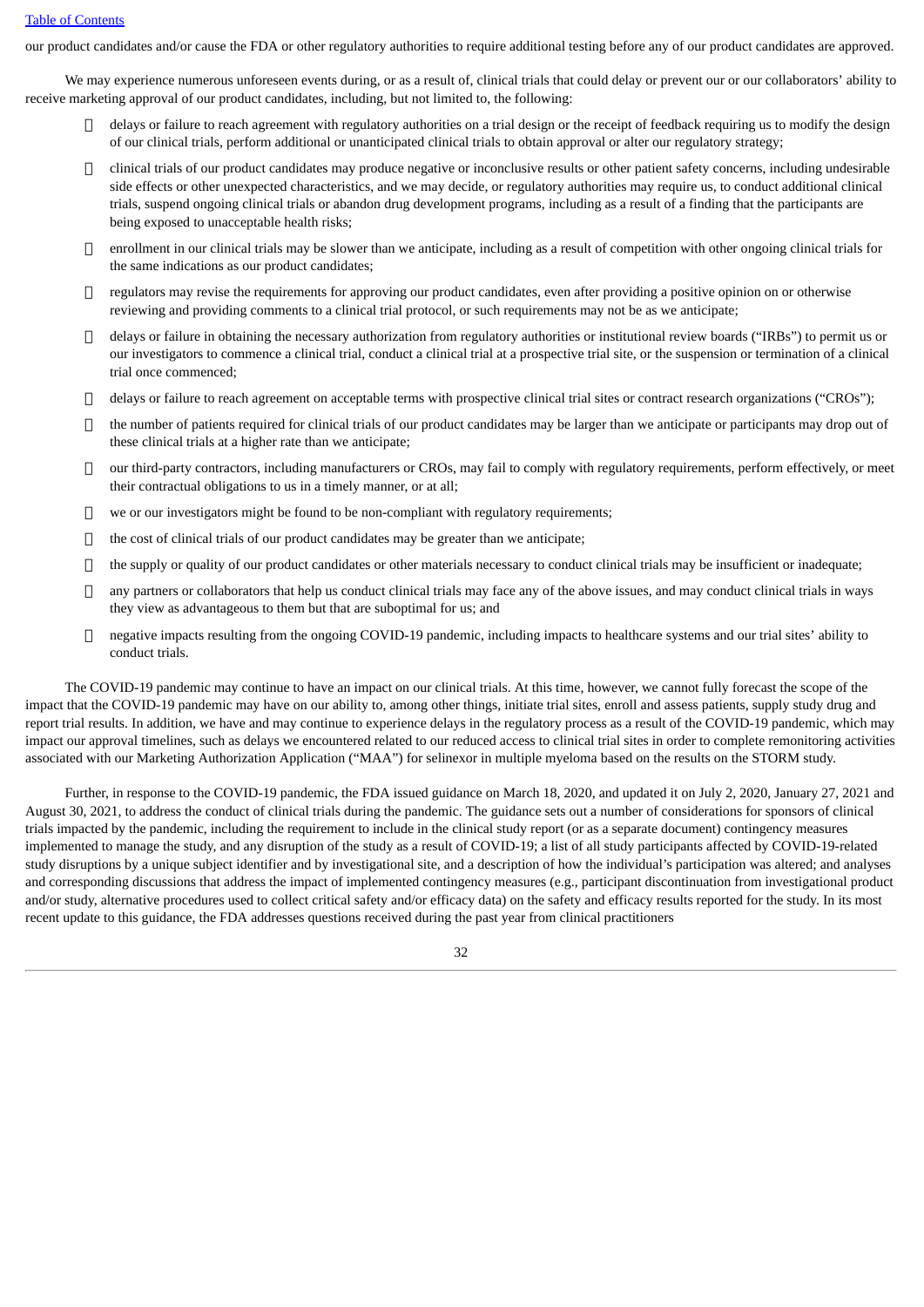who are adapting their operations in a pandemic environment. These questions focused on, among other things, when to suspend, continue or initiate a trial and how to submit changes to protocols for investigational new drug applications and handle remote site monitoring visits.

If we, or our collaborators, are required to conduct additional clinical trials or other testing of our product candidates beyond those that we currently contemplate, if we, or our collaborators, are unable to successfully complete clinical trials of our product candidates or other testing, on a timely basis or at all, and/or if the results of these trials or tests are not positive or are only modestly positive or if there are safety concerns, we, or our collaborators, may:

- not obtain marketing approval at all for the indication or product candidate;
- $\Box$  be delayed in obtaining marketing approval;
- $\Box$  obtain marketing approval in some countries and not in others;
- obtain approval for indications or patient populations that are not as broad as intended or desired;
- $\Box$  obtain approval with labeling that includes significant use or distribution restrictions or safety warnings, including boxed warnings;
- $\Box$  be subject to additional post-marketing testing requirements;
- not receive royalty or milestone revenue under our collaboration agreements for several years, or at all; or
- $\Box$  have the product removed from the market after obtaining marketing approval.

Further, we do not know whether clinical trials will begin as planned, will need to be restructured or will be completed on schedule, or at all, particularly as a result of the COVID-19 pandemic. Significant clinical trial delays also could shorten any periods during which we may have the exclusive right to commercialize our products, allow our competitors to bring products to market before we do or impair our ability to successfully commercialize our products, which would harm our business and results of operations. In addition, many of the factors that cause, or lead to, clinical trial delays may ultimately lead to the denial of regulatory approval of our product candidates.

## Even if we, or our collaborators, complete the necessary preclinical studies and clinical trials for our product candidates, the marketing approval process is expensive, time-consuming and uncertain and we or they may not receive approvals for the commercialization of some or all of our or their *product candidates in a timely manner, or at all.*

Our long-term success and ability to sustain and grow revenue depends on our and our collaborators' ability to continue to successfully develop our product candidates and obtain regulatory approval to market our or their products both in and outside of the U.S. The FDA and comparable foreign regulatory authorities, whose laws and regulations may differ from country to country, impose substantial requirements on the development of product candidates to become eligible for marketing approval and have substantial discretion in the process and may refuse to accept any application or may decide that the data are insufficient for approval and require additional preclinical studies, clinical trials or other studies and testing. In addition, the FDA and foreign regulatory authorities retain broad discretion in evaluating the results of our clinical trials and in determining whether the results demonstrate that selinexor or any of our product candidates is safe and effective. If we are required to conduct additional clinical trials of selinexor or our product candidates prior to approval of additional indications in earlier lines of therapy or in combination with other drugs, including additional earlier phase clinical trials that may be required prior to commencing any later phase clinical trials, or additional clinical trials following completion of our current and planned later phase clinical trials, we may need substantial additional funds, and there is no assurance that the results of any such additional clinical trials will be sufficient for approval.

The process of obtaining marketing approvals, both in the U.S. and abroad, is lengthy, expensive and uncertain. We have limited experience in conducting and managing the clinical trials necessary to obtain marketing approvals. The approval of our and our collaborators' current or future product candidates for commercial sale could be delayed, limited or denied or we or they may be required to conduct additional studies for a number of reasons, including, but not limited to, the following:

- regulatory authorities may determine that our or our collaborators' product candidates do not demonstrate safety and efficacy in accordance with regulatory agency standards based on a number of considerations, including adverse events ("AEs") that are reported during clinical trials;
- regulatory authorities could analyze and/or interpret data from clinical trials and preclinical testing in different ways than we, or our collaborators, interpret them and determine that our data is insufficient for approval;
- $\Box$  regulatory authorities may require more information, including additional preclinical or clinical data or trials, to support approval;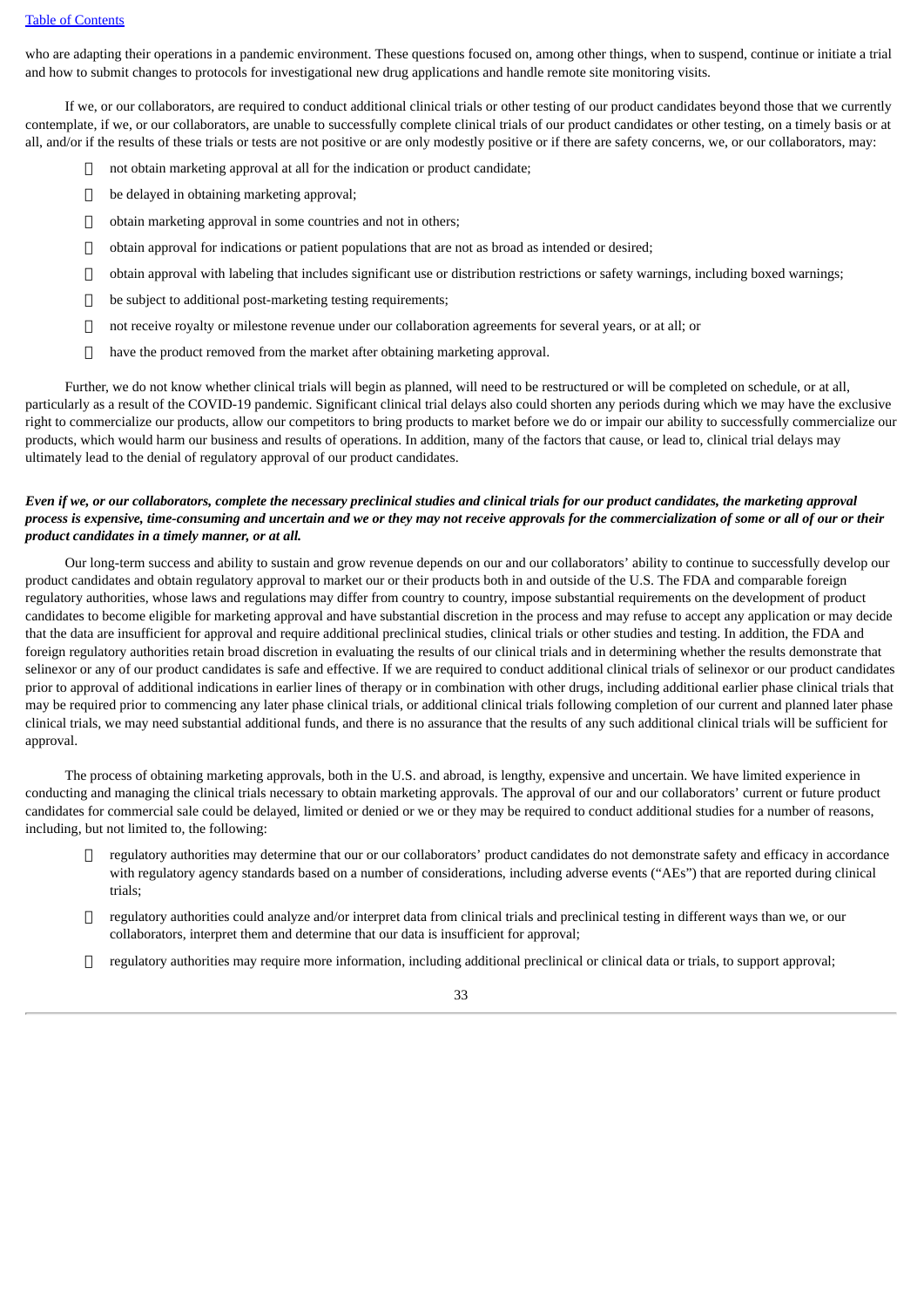- $\Box$  regulatory authorities could determine that our manufacturing processes are not properly designed, are not conducted in accordance with federal or other laws or otherwise not properly managed and we may be unable to obtain regulatory approval for a commercially viable manufacturing process for our product candidates in a timely manner, or at all;
- the supply or quality of our or our collaborators' product candidates for our clinical trials may be insufficient, inadequate or delayed;
- $\Box$  the size of the patient population required to establish the efficacy of our or our collaborators' product candidates to the satisfaction of regulatory agencies may be larger than we or they anticipated;
- $\Box$  the failure of clinical investigational sites and the records kept at such sites, including the clinical trial data, to be in compliance with the FDA's current good clinical practices regulations ("GCP") or comparable regulations outside of the U.S., including the failure to pass inspections of clinical trial sites, such as a March 2019 European Medicines Agency ("EMA") GCP inspection at our corporate headquarters and two clinical sites that participated in Part 2 of the STORM study, which resulted in certain findings that, although ultimately addressed, caused a delay in the approval process;
- regulatory authorities may change their approval policies or adopt new regulations;
- $\Box$  regulatory authorities may not be able to undertake reviews or approval processes in a timely manner, including delays as a result of the ongoing COVID-19 pandemic, such as with the EMA review of the MAA for selinexor in multiple myeloma based on the results of the STORM study and the resulting impact to the timing of our submission of an MAA for selinexor in multiple myeloma supported by the results of the BOSTON study or any future MAA;
- $\Box$  the results of our earlier clinical trials may not be representative of our future, larger trials;
- $\Box$  regulatory authorities may not agree with our or our collaborators' regulatory approval strategies or components of our or their regulatory filings, such as the design or implementation of the relevant clinical trials; or
- $\Box$  a product may not be approved for the indications that we, or our collaborators, request or may be limited or subject to restrictions or postapproval commitments that render the approved drug not commercially viable.

Finally, disruptions at the FDA and other agencies may prolong the time necessary for new drugs to be reviewed and/or approved by necessary government agencies, which would adversely affect our business. For example, over the last several years, the U.S. government has shut down several times and certain regulatory agencies, such as the FDA, have had to furlough critical employees and stop critical activities. If a prolonged government shutdown occurs, it could significantly impact the ability of the FDA to timely review and process our regulatory submissions, which could have a material adverse effect on our business.

Any failure, delay or setback in obtaining regulatory approval for our or our collaborators' product candidates could materially adversely affect our or our collaborators' ability to generate revenue from a particular product candidate, which could result in significant harm to our financial position and adversely impact our stock price.

## Serious adverse or unacceptable side effects related to XPOVIO or future products or product candidates may delay or prevent their regulatory approval, cause us or our collaborators to suspend or discontinue clinical trials, limit the commercial value of approved indications or result in *significant negative financial consequences following any marketing approval.*

We currently have four product candidates in clinical development for the treatment of human diseases: selinexor, eltanexor, verdinexor and KPT-9274. Their risk of failure is high. If our current or future indications of XPOVIO or any of our product candidates are associated with undesirable side effects or have characteristics that are unexpected in clinical trials or following approval and/or commercialization, we may need to abandon or limit their development or limit marketing to certain uses or subpopulations in which the undesirable side effects or other characteristics are less prevalent, less severe or more acceptable from a risk-benefit perspective.

AEs in our clinical trials to date have been generally predictable and typically manageable, including through prophylactic care or dose reductions, although some patients have experienced more serious AEs. The most common drug-related AEs in our clinical trials for XPOVIO were fatigue, nausea, anorexia, diarrhea, peripheral neuropathy, upper respiratory tract infection, vomiting, cytopenias, hyponatremia, weight loss, decreased appetite, cataract, dizziness, syncope, depressed level of consciousness, and mental status changes. These side effects were generally mild or moderate in severity. The most common AEs that were Grade 3 or Grade 4, meaning they were more than mild or moderate in severity, included thrombocytopenia, lymphopenia, hypophosphatemia, anemia, hyponatremia and neutropenia. To date, the most common AEs in the multiple myeloma patient population have been managed with supportive care and dose modifications. However, a number of patients have withdrawn from our clinical trials as a result of AEs and some patients across our clinical trials have experienced serious AEs deemed by us and the clinical investigator to be related to selinexor. Serious AEs generally refer to AEs that result in death, are life threatening, require hospitalization or prolonging of

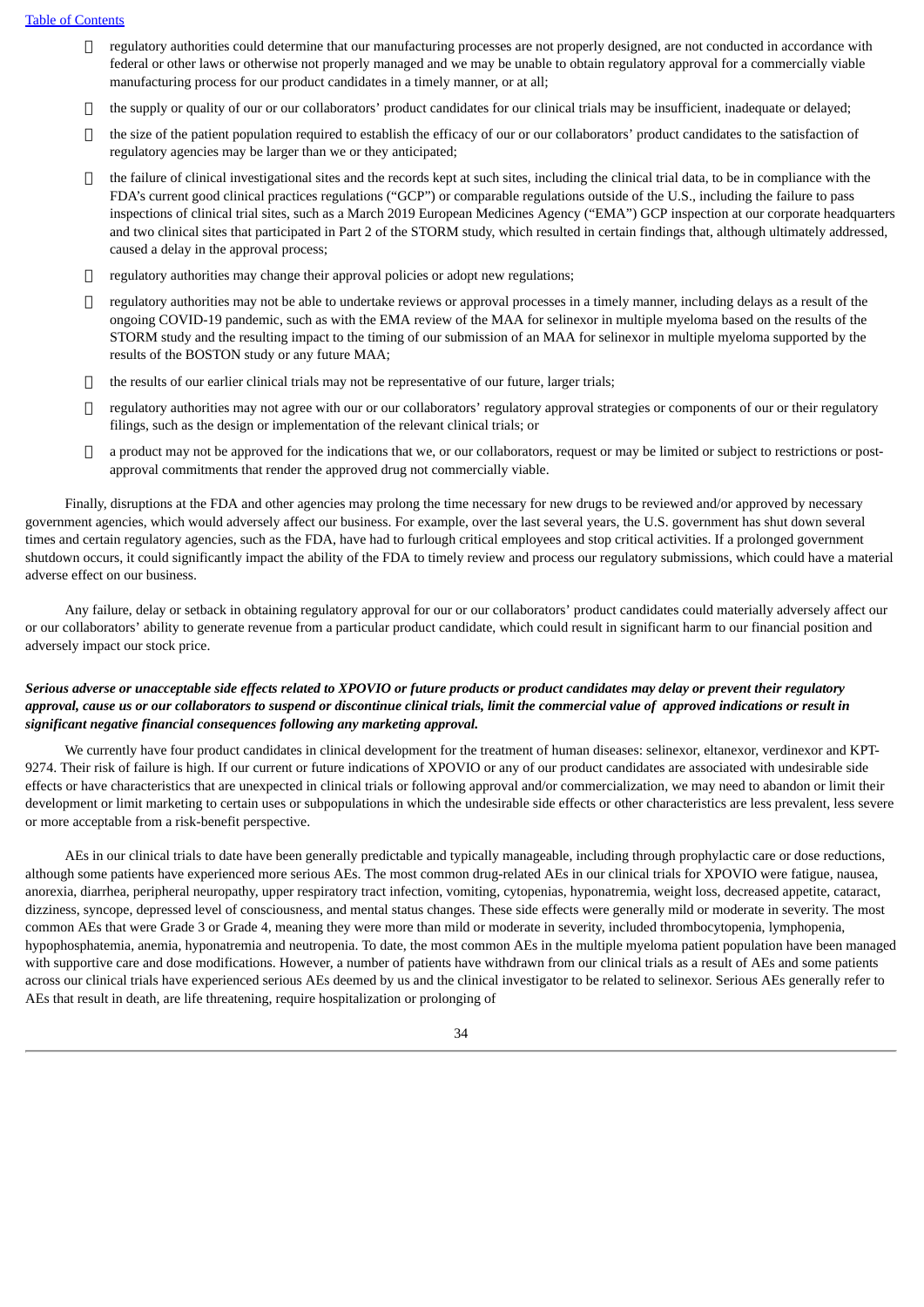hospitalization, or cause a significant and permanent disruption of normal life functions, congenital anomalies or birth defects, or require intervention to prevent such an outcome.

The occurrence of AEs in either our clinical trials or following regulatory approval could result in a more restrictive label for any product candidates approved for marketing or could result in the delay or denial of approval to market any product candidates by the FDA or comparable foreign regulatory authorities, which could prevent us from generating sufficient revenue from product sales or ultimately achieving profitability. Treatment-related side effects could also affect patient recruitment or the ability of enrolled patients to complete the trial, result in potential product liability claims or cause patients and/or healthcare providers to elect alternative courses of treatment. In addition, these side effects may not be appropriately recognized or managed by the treating medical staff. We engage in training programs for medical personnel using selinexor to help them understand and manage the side effect profiles for our clinical trials and following commercialization of any of our product candidates. Inadequate training in recognizing or managing the potential side effects of XPOVIO or our product candidates, if approved, could result in increased treatment-related side effects and cause patients to discontinue treatment. Any of these occurrences may harm our business, financial condition and prospects significantly.

Results of our trials could reveal an unacceptably high severity and prevalence of side effects. In such an event, our trials could be suspended or terminated and the FDA or comparable foreign regulatory authorities could order us or our collaborators to cease further development of or deny approval of our product candidates for any or all targeted indications. Many compounds that initially showed promise in early-stage trials for treating cancer or other diseases have later been found to cause side effects that prevented further development of the compound. If such an event occurs after any of our or our collaborators' product candidates are approved and/or commercialized, a number of potentially significant negative consequences may result, including:

- regulatory authorities may withdraw the approval of such drug;
- $\Box$  regulatory authorities may require additional warnings on the label or impose distribution or use restrictions;
- patients and/or healthcare providers may elect to utilize other treatment options that have or are perceived to have more tolerable side effects;
- $\Box$  regulatory authorities may require one or more post-marketing studies;
- $\Box$  we may be required to create a medication guide outlining the risks of such side effects for distribution to patients;
- we could be sued and held liable for harm caused to patients; and
- □ our reputation may suffer.

Further, we, our collaborators and our clinical trial investigators, currently determine if serious adverse or unacceptable side effects are drug-related. The FDA or foreign regulatory authorities may disagree with our, our collaborators' or our clinical trial investigators' interpretation of data from clinical trials and the conclusion by us, our collaborators or our clinical trial investigators that a serious adverse effect or unacceptable side effect was not drugrelated. The FDA or foreign regulatory authorities may require more information related to the safety of our products or product candidates, including additional preclinical or clinical data to support approval, which may cause us to incur additional expenses, delay or prevent the approval of one of our product candidates, and/or delay or cause us to change our commercialization plans, or we may decide to abandon the development of the product candidate altogether.

Any of these events could prevent us or our collaborators from achieving or maintaining market acceptance of the affected product candidate, if approved, or could substantially increase costs and expenses of development or commercialization, which could delay or prevent us from generating sufficient revenue from the sale of our products and harm our business and results of operations.

#### The COVID-19 pandemic has adversely disrupted, and is expected to continue to adversely disrupt, our operations, including our clinical trial activities *and commercial operations, which could have an adverse effect on our business and financial results.*

As a result of the COVID-19 pandemic that has affected many segments of the global economy, we have experienced, and we expect to continue to experience, disruptions that could adversely impact our business, clinical trial activities and commercial operations, including:

- $\Box$  negative impact to revenue for XPOVIO, which may continue as the COVID-19 pandemic persists, including as a result of decreased new patient starts due to the inability of our sales force and our patients to meet with healthcare professionals;
- $\Box$  delays or difficulties in enrolling patients in our clinical trials;

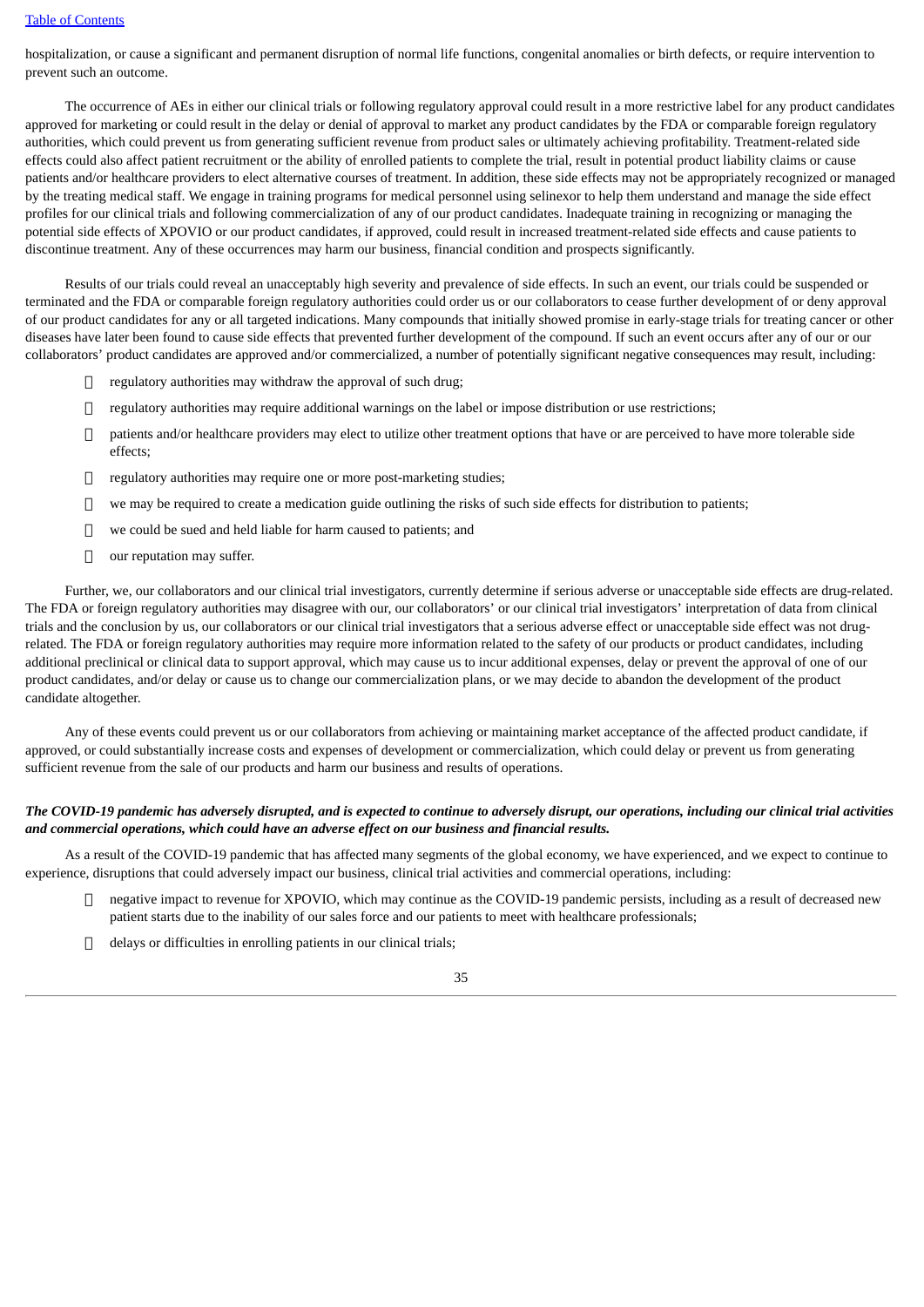- $\Box$  delays or difficulties in initiating new clinical studies, including clinical site initiation and difficulties in recruiting clinical site investigators and clinical site staff;
- $\Box$  reduction or diversion of healthcare resources away from the conduct of clinical trials, including the diversion of hospitals serving as our clinical trial sites and hospital staff supporting the conduct of our clinical trials;
- $\Box$  interruption of key clinical trial activities, such as clinical trial site data monitoring, due to limitations on travel imposed or recommended by government officials or entities, employers and others or interruption of clinical trial patient visits and study procedures (particularly any procedures that may be deemed non-essential), which may impact the integrity of clinical trial data and clinical study endpoints;
- interruption or delays in the operations of the FDA and comparable foreign regulatory agencies, including the EMA, which has and may impact regulatory review and approval timelines, such as the EMA review of our MAA for selinexor in multiple myeloma based on the results of the BOSTON study or any future MAA, including as the result of the EMA's current scheduling delays for inspections due to certain COVID-19 related restrictions;
- negative impacts on any or all aspects of our operations due to business disruptions related to COVID-19 at our third-party vendors who we rely upon in the conduct of our business; and
- $\Box$  limitations on employee resources that would otherwise be focused on the conduct of our business, including because of sickness of employees or their families, the desire of employees to avoid contact with large groups of people, and an increased reliance on working from home.

The full extent of the impact of the disruptions to our business, including commercial sales and clinical trials, as a result of the pandemic will depend on the availability, administration rates and effectiveness of vaccines and their effectiveness against the Delta variant or any other variants as new strains of the virus evolve, and therapeutics and future developments, all of which are highly uncertain and cannot be predicted with confidence, such as the duration and severity of the pandemic, and the effectiveness of actions taken in the U.S. and other countries to contain and treat the disease. Due to the ongoing uncertainty regarding the severity and duration of the COVID-19 pandemic, including the emergence of new variants of COVID-19, such as the Delta variant, we cannot predict whether our response to date or the actions we may take in the future will be effective in mitigating the effects of the COVID-19 pandemic on our business, results of operations or financial condition. Accordingly, we are unable at this time to predict the future impact of the COVID-19 pandemic on our operations, liquidity, and financial results.

#### The results of previous clinical trials may not be predictive of future trial results and interim or top-line data may be subject to change or qualification *based on the complete analyses of data.*

Clinical failure can occur at any stage of the clinical development process and, therefore, the outcome of preclinical studies and early-stage clinical trials may not be predictive of the success of later stage clinical trials. For example, certain data from our Phase 1 and Phase 2 clinical trials of selinexor are based on unaudited data provided by our clinical trial investigators. Finalization and cleaning of this data may change the conclusions drawn from this unaudited data provided by our clinical trial investigators indicating less promising results than we currently anticipate. Further, there can be significant variability in safety and/or efficacy results between different trials of the same product candidate due to numerous factors, including changes in trial protocols, differences in size and type of the patient populations, adherence to the dosing regimen and other trial protocols and the dropout rate among clinical trial participants. We do not know whether any Phase 2, Phase 3 or other clinical trials we may conduct will demonstrate consistent or adequate efficacy and safety data sufficient to obtain regulatory approval to market our product candidates, if approved. Moreover, preclinical and clinical data are often susceptible to varying interpretations and analyses, and many companies have suffered significant setbacks in late-stage clinical trials after achieving positive results in earlier development, and we could face similar setbacks.

We may publicly disclose preliminary, interim or top-line data from our clinical trials. These interim updates are based on a preliminary analysis of then-available data, and the results and related findings and conclusions are subject to change as further patient data become available and following a more comprehensive review of the data related to the particular study or trial. For example, in November 2020, we announced that our ongoing Phase 3 SIENDO study passed its planned interim futility analysis without the need to modify the study protocol or add additional patients. For this study or any other that we report preliminary, interim or top-line data, we make assumptions, estimations, calculations and conclusions as part of our analyses of data, and we may not have received or had the opportunity to fully and carefully evaluate all data. Consequently, the preliminary, interim or top-line data results that we report may differ from future results of the same studies, or different conclusions or considerations may qualify such results, once additional data have been received and fully evaluated. Preliminary, interim or top-line data also remain subject to audit and verification procedures that may result in the final data being materially different from the preliminary data we previously published. As a result, these early data points should be viewed with caution until the final data are available.

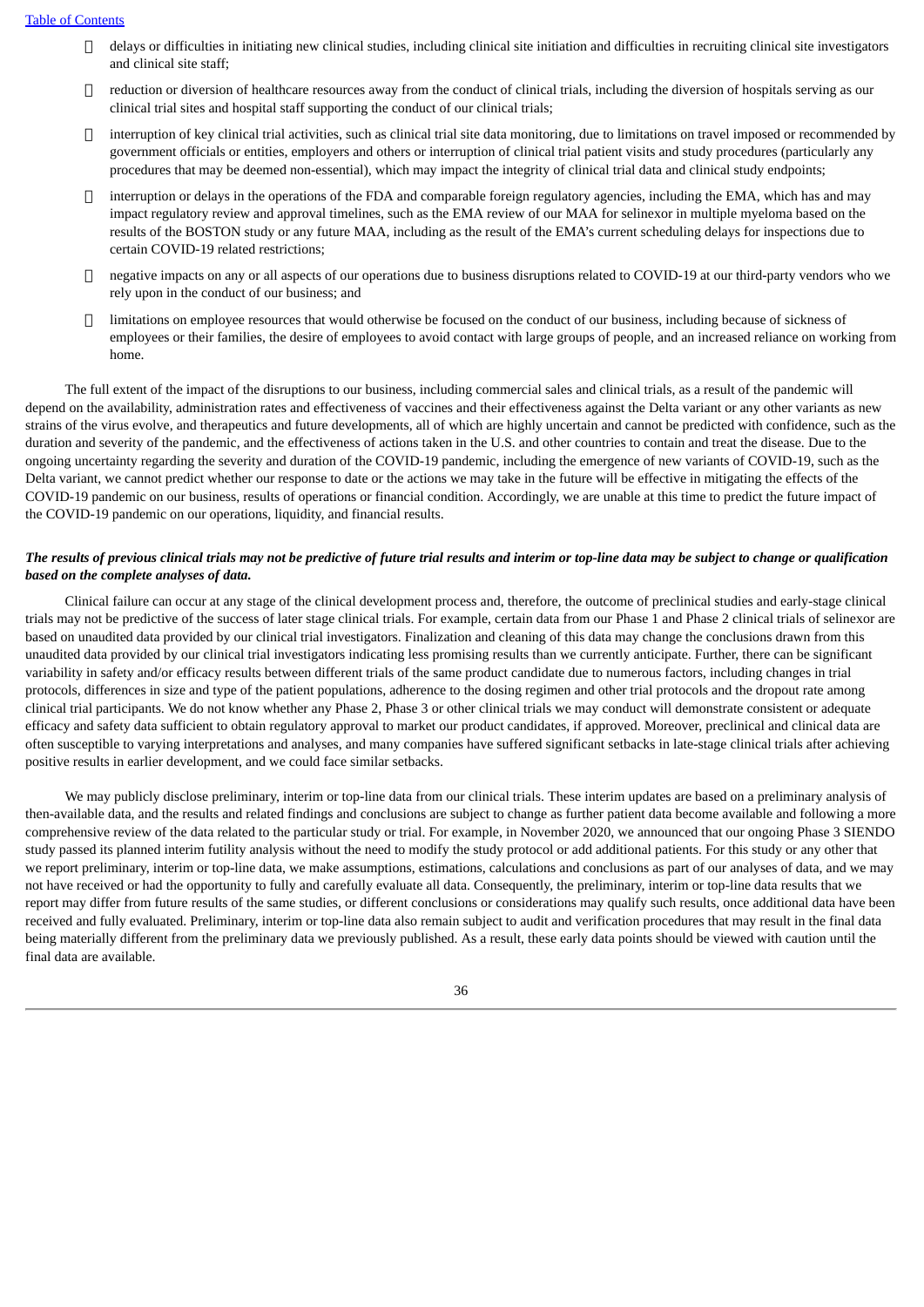Further, even if our product candidates achieve their primary endpoints in Phase 3 clinical trials or other registration trials, the FDA or foreign regulatory authorities may disagree with our trial design or our interpretation of data from preclinical studies and clinical trials. If the FDA, or other regulatory authorities, disagree about the overall benefit-risk assessment and data analyses, we may decide not to pursue regulatory approval or we may not obtain approval for our product candidates, which could harm our business, financial condition, results of operations and prospects.

We expect that in any later phase clinical trial where patients are randomized to receive either selinexor on the one hand, or standard of care, supportive care or placebo on the other hand, the primary endpoint will be either progression-free survival, meaning the length of time on treatment until objective tumor progression, or overall survival, while the primary endpoint in any later phase clinical trial that is not similarly randomized may be different. In some instances, the FDA and other regulatory bodies have accepted overall response rate as a surrogate for a clinical benefit and have granted regulatory approvals based on this or other surrogate endpoints, such as in our SADAL study and our STORM study. These clinical trials were not randomized against control arms and the primary endpoints of these trials were overall response rate. If selinexor does not demonstrate sufficient overall response rates for any other indication for which a clinical trial has overall response rate as a primary endpoint, or if the FDA or foreign regulatory authorities do not deem overall response rate a sufficient endpoint, or deem a positive overall response rate to be insufficient, selinexor will likely not be approved for that indication based on the applicable study.

Further, others, including regulatory agencies, may not accept or agree with our assumptions, estimates, calculations, conclusions or analyses or may interpret or weigh the importance of data differently, which could impact the value of the particular program, the approvability or commercialization of the particular product candidate or product and our company in general. In addition, the information we choose to publicly disclose regarding a particular study or clinical trial is typically selected from a more extensive amount of available information. Furthermore, we may report interim analyses of only certain endpoints rather than all endpoints. Investors may not agree with what we determine is the material or otherwise appropriate information to include in our disclosure, and any information we determine not to disclose may ultimately be deemed significant with respect to future decisions, conclusions, views, activities or otherwise regarding a particular product, product candidate or our business.

# We may not be successful in our efforts to identify or discover additional potential product candidates or our decisions to prioritize the development of *certain product candidates over others may later prove wrong.*

Part of our strategy involves identifying and developing product candidates to build a pipeline of product candidates. Our drug discovery efforts may not be successful in identifying compounds that are useful in treating cancer or other diseases. Our research programs may initially show promise in identifying potential product candidates, yet fail to yield product candidates for clinical development for a number of reasons, including:

- $\Box$  the research methodology used may not be successful in identifying potential product candidates;
- potential product candidates may, on further study, be shown to have harmful side effects or other characteristics that indicate that they are unlikely to be drugs that will receive marketing approval and/or achieve market acceptance; or
- potential product candidates may not be effective in treating their targeted diseases.

We are currently advancing multiple clinical development studies of selinexor and our product candidates, which may create a strain on our limited human and financial resources. As a result, we may not be able to provide sufficient resources to any single product candidate to permit the successful development and commercialization of such product candidate, which could result in material harm to our business. Further, because we have limited financial and managerial resources, we focus on research programs and product candidates that we identify for specific indications. As a result, we may forego or delay pursuit of opportunities with other product candidates or for other indications that later prove to have greater commercial potential. Our resource allocation decisions may cause us to fail to capitalize on viable commercial products or profitable market opportunities. Our spending on current and future research and development programs and product candidates for specific indications may not yield any additional commercially-viable products. If we do not accurately evaluate the commercial potential or target market for a particular product candidate, we may relinquish valuable rights to that product candidate through collaboration, licensing or other royalty arrangements in cases in which it would have been more advantageous for us to retain sole development and commercialization rights to such product candidate.

### If we are unable to maintain or expand our sales, marketing and distribution capabilities, we may not be successful in commercializing XPOVIO or *any of our products or product candidates, if approved, that we may acquire or develop.*

We have built a commercial infrastructure in the U.S. for XPOVIO, our first commercial product, in hematological malignancies and our company did not previously have any prior experience in the sales, marketing or distribution of pharmaceutical drugs. If XPOVIO or any of our product candidates is approved for additional indications beyond hematological malignancies, such as solid tumors, we will need to substantially evolve our sales, marketing and distribution capabilities and we may not be able to do so

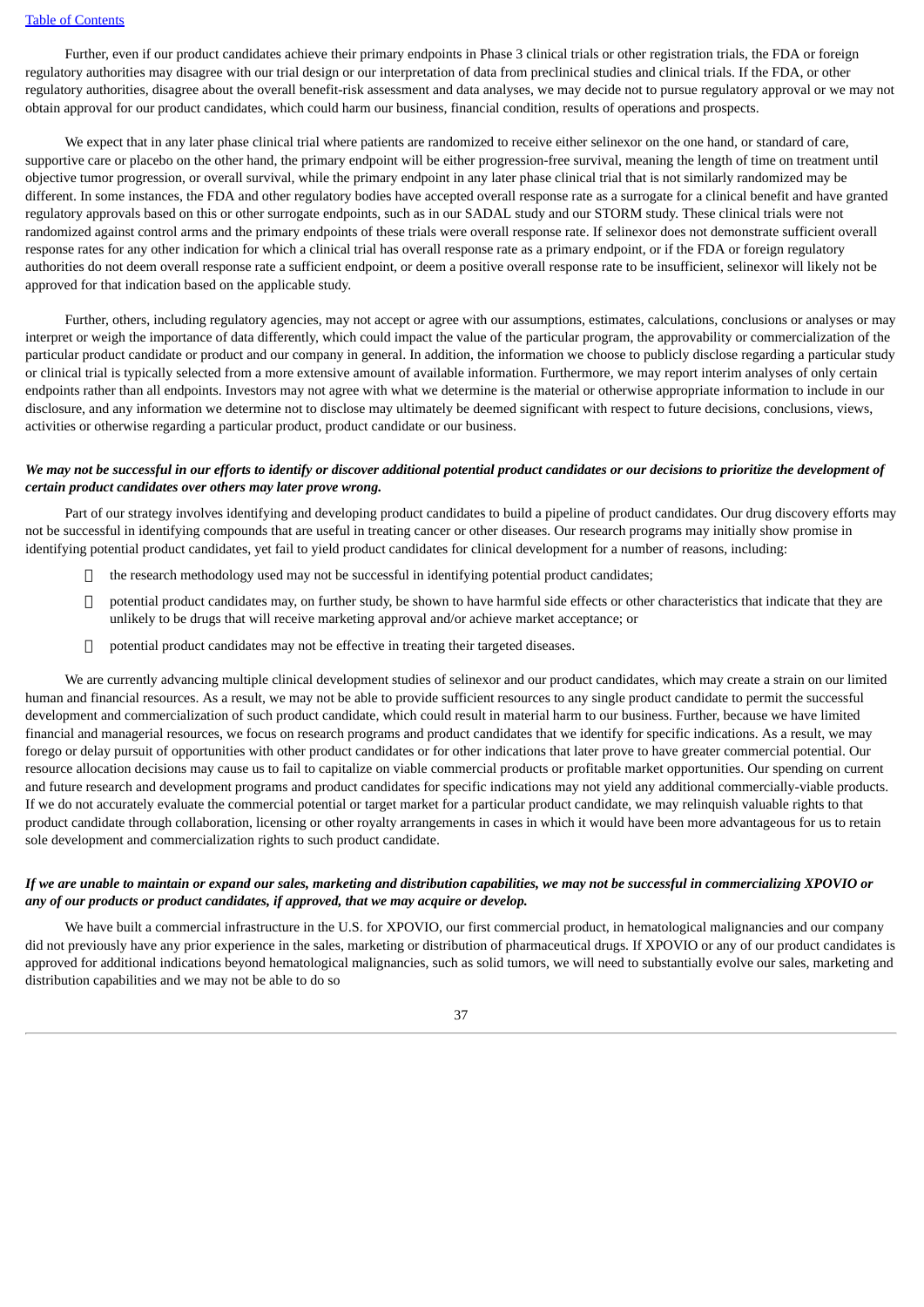successfully or on a timely basis. In the future, we may choose to expand our sales, marketing and distribution infrastructure to market or co-promote one or more of our product candidates, if and when they are approved, or enter into additional collaborations with respect to the sale, marketing and distribution of our product candidates. We are working with existing and potential partners to establish the commercial infrastructure to support a potential launch of selinexor outside of the U.S.

There are risks involved with establishing and maintaining our own sales, marketing and distribution capabilities. For example, recruiting and training a sales force is expensive and time-consuming and could delay any commercial launch of a product candidate. Further, we may underestimate the size of the sales force required for a successful product launch and we may need to expand our sales force earlier and at a higher cost than we anticipated. If the commercial launch of any of our product candidates is delayed or does not occur for any reason, including if we do not receive marketing approval in the timeframe we expect, we may have prematurely or unnecessarily incurred commercialization expenses. This may be costly, and our investment would be lost if we cannot retain or reposition our sales and marketing personnel.

Factors that may inhibit our efforts to successfully commercialize XPOVIO or any product candidates, if approved, on our own include:

- $\Box$  our inability to recruit, train and retain adequate numbers of effective sales, market access, market analytics, operations and marketing personnel;
- the inability of sales personnel to obtain access to physicians or persuade adequate numbers of physicians to prescribe current or future products;
- $\Box$  the lack of complementary drugs, which may put us at a competitive disadvantage relative to companies with more extensive drug lines;
- unforeseen costs and expenses associated with creating an independent sales, marketing and distribution organization;
- our inability to obtain sufficient coverage and reimbursement from third-party payors and governmental agencies; and
- existing or new competitors taking share from XPOVIO or any other future product or preventing XPOVIO or any other future product from gaining share in its approved indications.

# Even if we, or our collaborators, are able to effectively commercialize XPOVIO or any approved product candidate that we may develop or acquire, the products may not receive coverage or may become subject to unfavorable pricing regulations, third-party reimbursement practices or healthcare reform *initiatives, all of which would harm our business.*

The legislation and regulations that govern marketing approvals, pricing and reimbursement for new drug products vary widely from country to country. As a result, we might obtain marketing approval for a drug in a particular country, but then be subject to price regulations that delay our commercial launch of the product, possibly for lengthy time periods, and negatively impact the revenues we, or our collaborators, are able to generate from product sales in that country. In the U.S., approval and reimbursement decisions are not linked directly, but there is increasing scrutiny from the Congress, regulatory authorities, payers, patients and pathway organizations of the pricing of pharmaceutical products. Adverse pricing limitations may also hinder our ability to recoup our investment in one or more product candidates, even if our product candidates obtain marketing approval.

Our, and our collaborators', ability to successfully commercialize XPOVIO or any of our product candidates that we may develop or acquire will depend, in part, on the extent to which reimbursement for these products is available from government health administration authorities, private health insurers and other organizations. Government authorities and third-party payors, such as private health insurers and health maintenance organizations, decide which medications they will pay for and establish reimbursement levels. Obtaining and maintaining adequate reimbursement for XPOVIO and any of our product candidates, if approved, may be difficult. Moreover, the process for determining whether a third-party payor will provide coverage for a product may be separate from the process for setting the price of a product or for establishing the reimbursement rate that such a payor will pay for the product. Further, one payor's determination to provide coverage for a product does not assure that other payors will also provide coverage and reimbursement for our products by third-party payors. Even with payer coverage, patients may be unwilling or unable to pay the copay required and may choose not to take XPOVIO.

A primary trend in the healthcare industry in the U.S. and elsewhere is cost containment. Government authorities and third-party payors have attempted to control costs by limiting coverage and the amount of reimbursement for particular medications. Increasingly, third-party payors are requiring that drug companies provide them with predetermined discounts from list prices and are challenging the prices charged for medical products. Third-party payors may also seek, with respect to an approved product, additional clinical evidence that goes beyond the data required to obtain marketing approval. They may require such evidence to demonstrate clinical benefits and value in specific patient populations or they may call for costly pharmaceutical studies to justify coverage and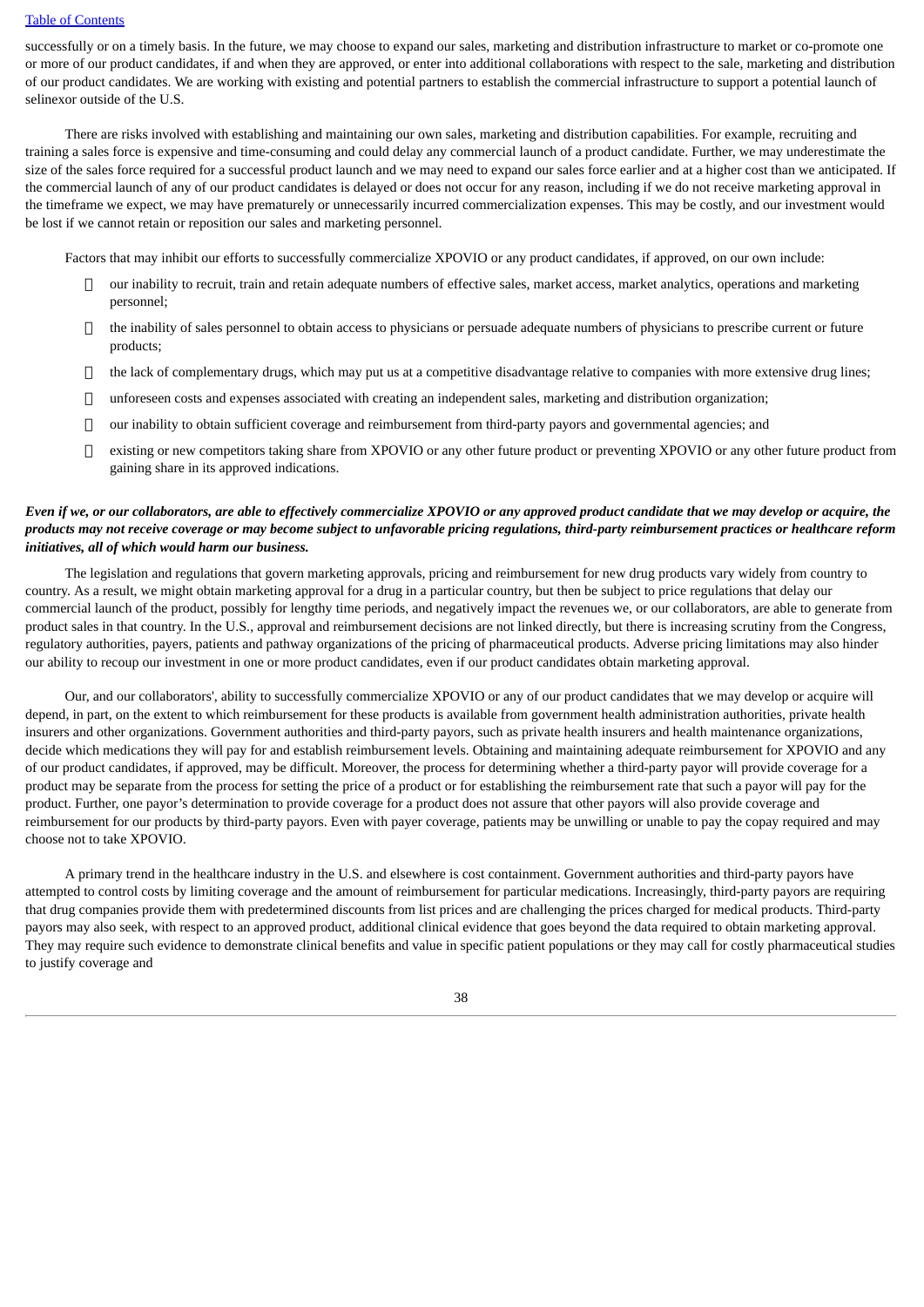reimbursement or the level of reimbursement relative to other therapies before covering our products. Accordingly, we cannot be sure that reimbursement will be or will continue to be available for XPOVIO and any product that we, or our collaborators, commercialize and, if reimbursement is available, we cannot be sure as to the level of reimbursement and whether it will be adequate. Coverage and reimbursement may impact the demand for or the price of XPOVIO or any product candidate for which we, or our collaborators, obtain marketing approval. If reimbursement is not available or is available only at limited levels, we, or our collaborators, may not be able to successfully commercialize XPOVIO or any other approved products.

There may be significant delays in obtaining reimbursement for newly-approved drugs, and coverage may be more limited than the indications for which the drug is approved by the FDA or comparable foreign regulatory authorities. Moreover, eligibility for reimbursement does not imply that any drug will be paid for in all cases or at a rate that covers our costs, including research, development, manufacture, sale and distribution. Interim reimbursement levels for new drugs, if applicable, may also not be sufficient to cover our costs and may not be made permanent. Reimbursement rates may vary according to the use of the drug and the clinical setting in which it is used, may be based on reimbursement levels already set for lower cost drugs and may be incorporated into existing payments for other services. Net prices for drugs may be reduced by mandatory discounts or rebates required by government healthcare programs or private payors and by any future relaxation of laws that presently restrict imports of drugs from countries where they may be sold at lower prices than in the U.S. Third-party payors often rely upon Medicare coverage policy and payment limitations in setting their own reimbursement policies. Our inability to promptly obtain coverage and profitable payment rates from both government-funded and private payors for any approved drugs that we develop could have a material adverse effect on our operating results, our ability to raise capital needed to commercialize our products and our overall financial condition.

### Product liability lawsuits against us could divert our resources, cause us to incur substantial liabilities and limit commercialization of XPOVIO or any *other products that we may develop or acquire.*

We face an inherent risk of product liability exposure related to our commercialization of XPOVIO and the testing of our product candidates in human clinical trials as the administration of our products to humans may expose us to liability claims, whether or not our products are actually at fault for causing any harm or injury. As XPOVIO is used over longer periods of time by a wider group of patients taking numerous other medicines or by patients with additional underlying conditions, the likelihood of adverse drug reactions or unintended side effects, including death, may increase. For example, we may be sued if any drug we develop allegedly causes injury or is found to be otherwise unsuitable during clinical testing, manufacturing, marketing or sale. Any such product liability claims may include allegations of defects in manufacturing, defects in design, a failure to warn of dangers inherent in the product, negligence, strict liability or a breach of warranties. Claims could also be asserted under state consumer protection acts. If we cannot successfully defend ourselves against claims that our products or product candidates caused injuries, we will incur substantial liabilities or be required to limit commercialization of our products. Regardless of merit or eventual outcome, liability claims may result in:

- $\Box$  decreased demand for XPOVIO and any other products that we may develop or acquire;
- injury to our reputation and significant negative media attention;
- $\Box$  withdrawal of clinical trial participants;
- $\Box$  initiation of investigations by regulators;
- $\Box$  product recalls, withdrawals or labeling, marketing or promotional restrictions;
- $\Box$  significant costs to defend the related litigation;
- $\Box$  substantial monetary awards to trial participants or patients;
- loss of revenue;
- reduced resources of our management to pursue our business strategy; and
- $\Box$  the inability to successfully commercialize XPOVIO and any other products that we may develop or acquire.

We currently hold clinical trial and general product liability insurance coverage, but that coverage may not be adequate to cover any and all liabilities that we may incur. Insurance coverage is increasingly expensive. We may not be able to maintain insurance coverage at a reasonable cost or in an amount adequate to satisfy any liability that may arise.

#### The business that we conduct outside of the U.S. may be adversely affected by international risks and uncertainties.

Although our operations are primarily based in the U.S., we conduct business outside of the U.S. and expect to continue to do so in the future. For instance, many of the sites at which our clinical trials are being conducted are located outside of the U.S. In addition,

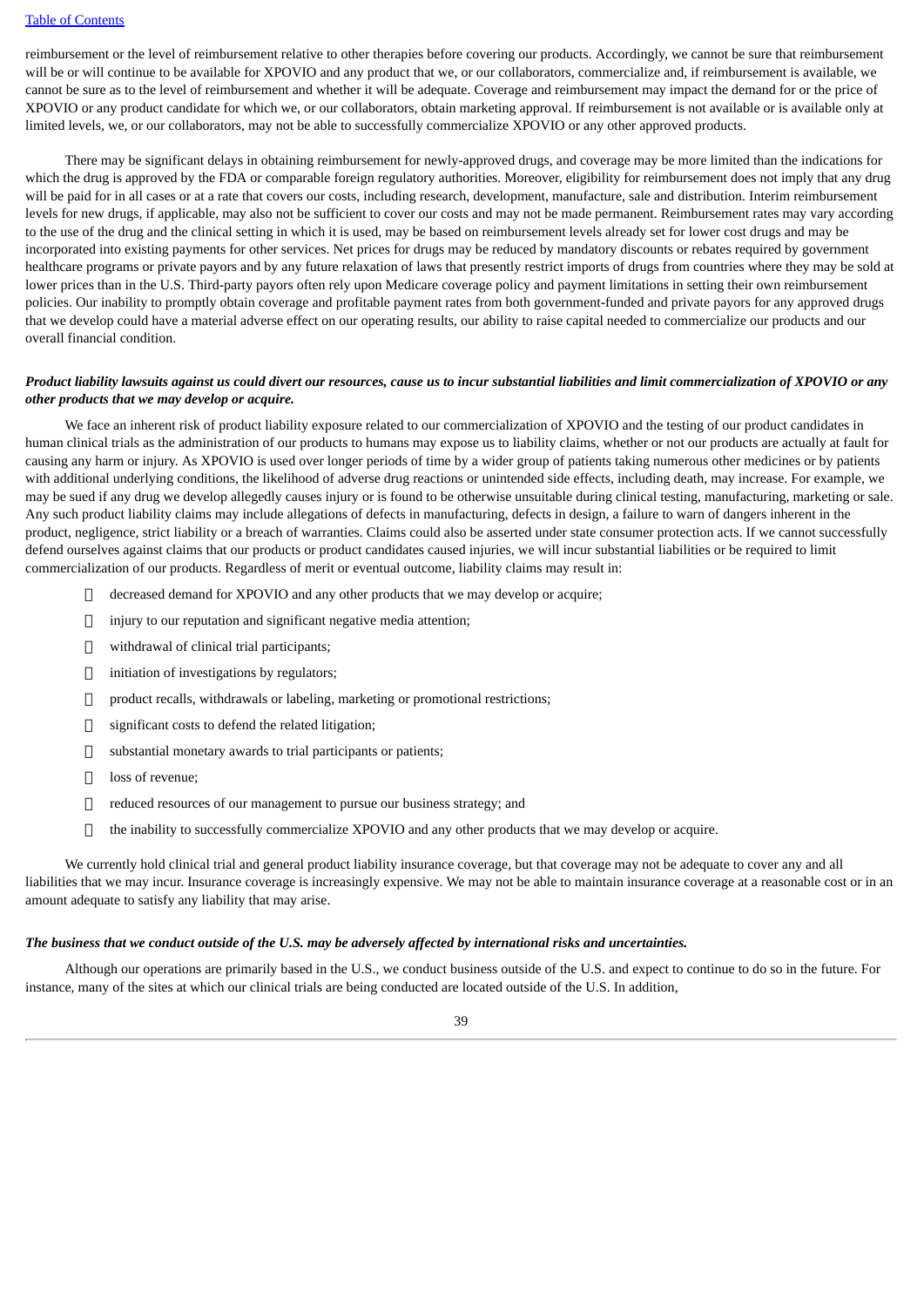we and our collaborators are seeking and continue to plan to seek approvals to sell our and their products in foreign countries. Any business that we, or our collaborators, conduct outside of the U.S. will be subject to additional risks that may materially adversely affect our or their ability to conduct business in international markets, including:

- potentially reduced protection of our intellectual property rights;
- $\Box$  the potential for so-called parallel importing, which is what happens when a local seller, faced with high or higher local prices, opts to import goods from a foreign market (with low or lower prices) rather than buying them locally;
- unexpected changes in tariffs, trade barriers or regulatory requirements;
- $\Box$  economic weakness, including inflation, volatility in currency exchange rates or political instability in particular foreign economies and markets, including as a result of the current economic situation stemming from the COVID-19 pandemic;
- $\Box$  workforce uncertainty in countries where labor unrest is more common than in the U.S.;
- $\Box$  production shortages resulting from any events affecting a product candidate and/or finished drug product supply or manufacturing capabilities abroad;
- $\Box$  business interruptions resulting from pandemics (including the COVID-19 pandemic), geo-political actions, including war and terrorism, or natural disasters, including earthquakes, hurricanes, typhoons, floods and fires; and
- failure to comply with Office of Foreign Asset Control rules and regulations and the Foreign Corrupt Practices Act ("FCPA").

#### **Risks Related to Regulatory Matters**

We, or our collaborators, may seek approval from the FDA or comparable foreign regulatory authorities to use accelerated development pathways for our product candidates. If we, or our collaborators, are not able to use such pathways, we, or they, may be required to conduct additional clinical trials beyond those that we contemplate, which would increase the expense of obtaining, and delay the receipt of, necessary marketing approvals, if we, or they, receive them at all. In addition, even if an accelerated approval pathway is available to us, or our collaborators, it may not lead to expedited *approval of our product candidates, or approval at all.*

Under the Federal Food, Drug and Cosmetic Act ("FDCA") and implementing regulations, the FDA may grant accelerated approval to a product candidate to treat a serious or life-threatening condition that provides meaningful therapeutic benefit over available therapies, upon a determination that the product has an effect on a surrogate endpoint or intermediate clinical endpoint that is reasonably likely to predict clinical benefit. The FDA considers a clinical benefit to be a positive therapeutic effect that is clinically meaningful in the context of a given disease, such as irreversible morbidity or mortality. For the purposes of accelerated approval, a surrogate endpoint is a marker, such as a laboratory measurement, radiographic image, physical sign, or other measure that is thought to predict clinical benefit, but is not itself a measure of clinical benefit. An intermediate clinical endpoint is a clinical endpoint that can be measured earlier than an effect on irreversible morbidity or mortality that is reasonably likely to predict an effect on irreversible morbidity or mortality or other clinical benefit measurement of a therapeutic effect that is considered reasonably likely to predict the clinical benefit of a drug. The accelerated approval pathway may be used in cases in which the advantage of a new drug over available therapy may not be a direct therapeutic advantage, but is a clinically important improvement from a patient and public health perspective. Prior to seeking such accelerated approval, we, or our collaborators, will continue to seek feedback from the FDA or comparable foreign regulatory agencies and otherwise evaluate our, or their, ability to seek and receive such accelerated approval.

There can be no assurance that the FDA or foreign regulatory agencies will agree with our, or our collaborators', surrogate endpoints or intermediate clinical endpoints in any of our, or their, clinical trials, or that we, or our collaborators, will decide to pursue or submit any additional New Drug Applications ("NDA") for accelerated approval or any other form of expedited development, review or approval. Similarly, there can be no assurance that, after feedback from the FDA or comparable foreign regulatory agencies, we, or our collaborators, will continue to pursue or apply for accelerated approval or any other form of expedited development, review or approval. Furthermore, for any submission of an application for accelerated approval or application under another expedited regulatory designation, there can be no assurance that such submission or application will be accepted for filing or that any expedited development, review or approval will be granted on a timely basis, or at all.

A failure to obtain accelerated approval or any other form of expedited development, review or approval for our product candidates, or withdrawal of a product candidate, would result in a longer time period until commercialization of such product candidate, could increase the cost of development of such product candidate and could harm our competitive position in the marketplace.

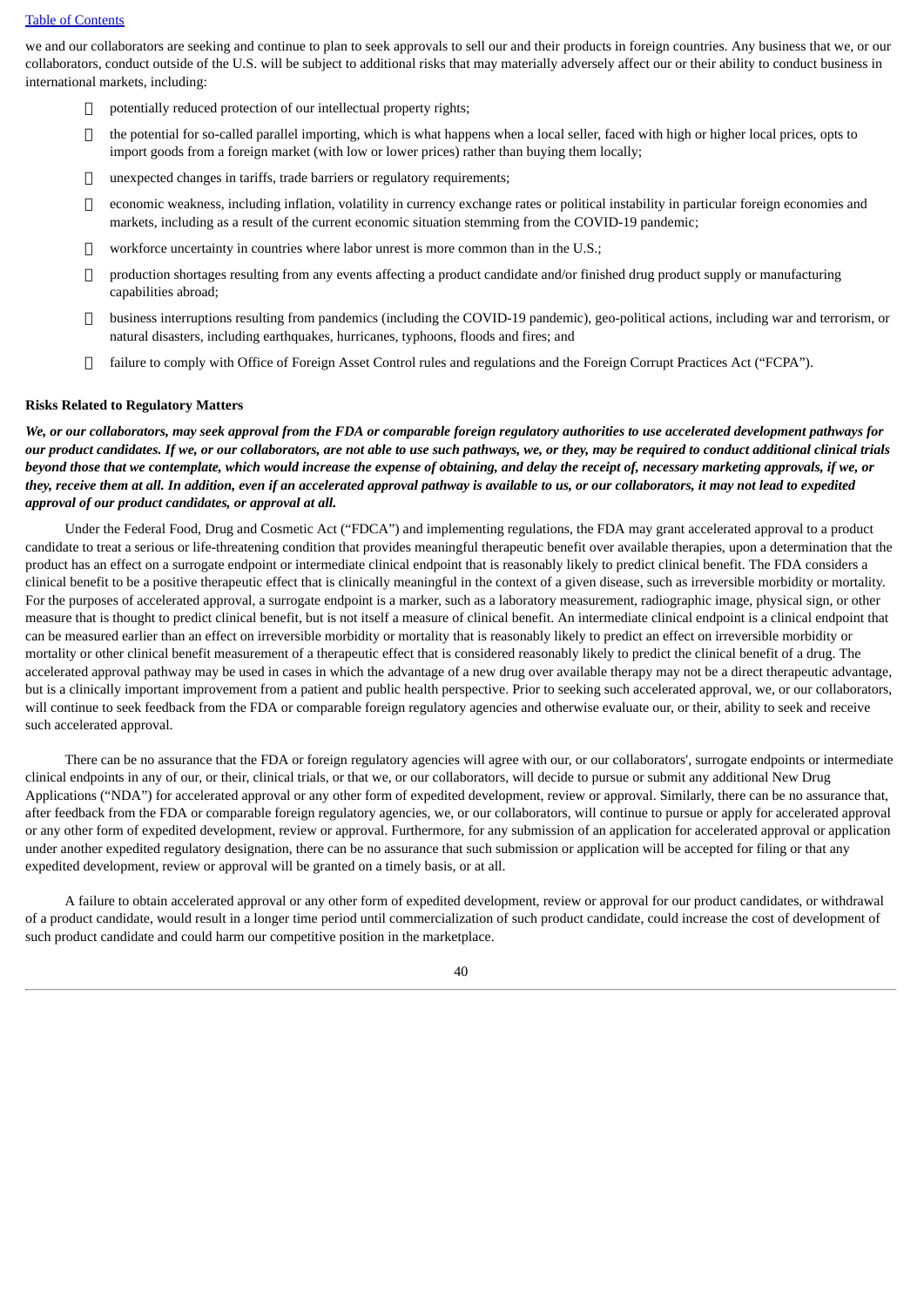# Under accelerated or conditional approval regulations of the FDA or comparable foreign regulatory authorities, we, and our collaborators, must comply with post-approval development and regulatory requirements to maintain the approval of XPOVIO or any future approved products and, if we, or our collaborators, fail to do so, the FDA or comparable foreign regulatory authorities could withdraw its approval of XPOVIO or any future approved products for the indication that received accelerated or conditional approval, which would lead to substantially lower revenues.

For drugs approved under the FDA's Accelerated Approval Program, the FDA typically requires post-marketing confirmatory trials to evaluate the anticipated effect on irreversible morbidity or mortality or other clinical benefit. These confirmatory trials must be completed with due diligence. For example, in June 2020, the FDA approved XPOVIO to treat DLBCL under the FDA's accelerated approval regulations and as a condition of the accelerated approval for this indication we are required to (i) complete and submit a final report with full datasets from a randomized, double-blind, placebo-controlled Phase 3 trial that verifies and describes the clinical benefit of selinexor in patients with relapsed or refractory DLBCL and (ii) provide the interim and final analyses of a randomized Phase 2 clinical trial of selinexor to characterize the safety and efficacy of at least two different dosing regimens of selinexor monotherapy in patients with relapsed or refractory DLBCL after at least two prior lines of systemic therapy. We intend to satisfy the Phase 3 trial requirement though our XPORT-DLBCL-030 study and we may not be able to successfully and timely complete this study or any other post-marketing confirmatory study as required to maintain approval or achieve full approval, including as a result of adverse impacts from the ongoing COVID-19 pandemic. If the required post-approval studies fail to verify the clinical benefits of XPOVIO or confirm that the surrogate marker used for accelerated approval of XPOVIO to treat DLBCL showed an adequate correlation with clinical outcomes, if a sufficient number of participants cannot be enrolled, or if we fail to perform the required post-approval studies with due diligence or on a timely basis, the FDA has the authority to withdraw approval of the drug following a hearing conducted under the FDA's regulations, which would have a material adverse impact on our business. We cannot be certain of the results of the confirmatory clinical studies for the DLBCL indication or any other future conditional approval we receive or what action the FDA may take if the results of those studies are not as expected based on clinical data that FDA has already reviewed.

Similar risks to those described above are also applicable to any application that we, or our collaborators, have submitted or may submit to the EMA to support conditional approval of selinexor to treat heavily pretreated multiple myeloma, relapsed or refractory DLBCL, or any other cancer indication. For medicinal products where the benefit of immediate availability outweighs the risk of less comprehensive data than normally required, based on the scope and criteria defined in legislation and guidelines, it is possible to obtain a conditional marketing authorization in the European Union (the "EU") with a 12 month validity period and annual renewal pursuant to Regulation No 507/2006. These are granted only if the EMA's Committee for Medicinal Products for Human Use finds that all four requirements are met: (i) the benefit-risk balance of the product is positive; (ii) it is likely that the applicant will be able to provide comprehensive data; (iii) unmet medical needs will be fulfilled; and (iv) the benefit to public health of the medicinal product's immediate availability on the market outweighs the risks due to need for further data. Once a conditional marketing authorization has been granted, the marketing authorization holder must fulfil specific obligations within defined timelines. These obligations could include completing ongoing or new studies or collecting additional data to confirm the medicine's benefit-risk balance remains positive.

In March 2021, we received conditional marketing authorization from the European Commission for NEXPOVIO to treat adult patients with multiple myeloma who have received at least four prior therapies and whose disease is refractory to at least two proteasome inhibitors, two immunomodulatory agents, and an anti-CD38 monoclonal antibody, and who have demonstrated disease progression on the last therapy. This marketing authorization, or any others we, or our collaborators, obtain from the European Commission in the future, is valid for a period for one year and could be renewed/prolonged if the conditions set out in the conditional marketing authorization are met. If we, or our collaborators, are not able to fulfill these specific obligations set out in the conditional marketing authorization requirements (which include the presentation of additional clinical data on the safety and efficacy for NEXPOVIO), the marketing authorization for the EU may not be prolonged and we, or our collaborators, will no longer be able to market NEXPOVIO in the EU.

# XPOVIO and any of our product candidates for which we, or our collaborators, obtain marketing approval in the future could be subject to postmarketing restrictions or withdrawal from the market, and we, and our collaborators, may be subject to substantial penalties if we, or they, fail to comply with requlatory requirements or if we, or they, experience unanticipated problems with our products following approval.

XPOVIO and any of our product candidates for which we, or our collaborators, obtain marketing approval in the future, as well as the manufacturing processes, post-approval studies and measures, labeling, advertising and promotional activities for such drug, among other things, will be subject to continual requirements of and review by the FDA and other regulatory authorities. These requirements include submissions of safety and other post-marketing information and reports, registration and listing requirements, requirements relating to manufacturing, quality control, quality assurance and corresponding maintenance of records and documents, and requirements regarding the distribution of samples to physicians and recordkeeping. For example, as a condition of the XPOVIO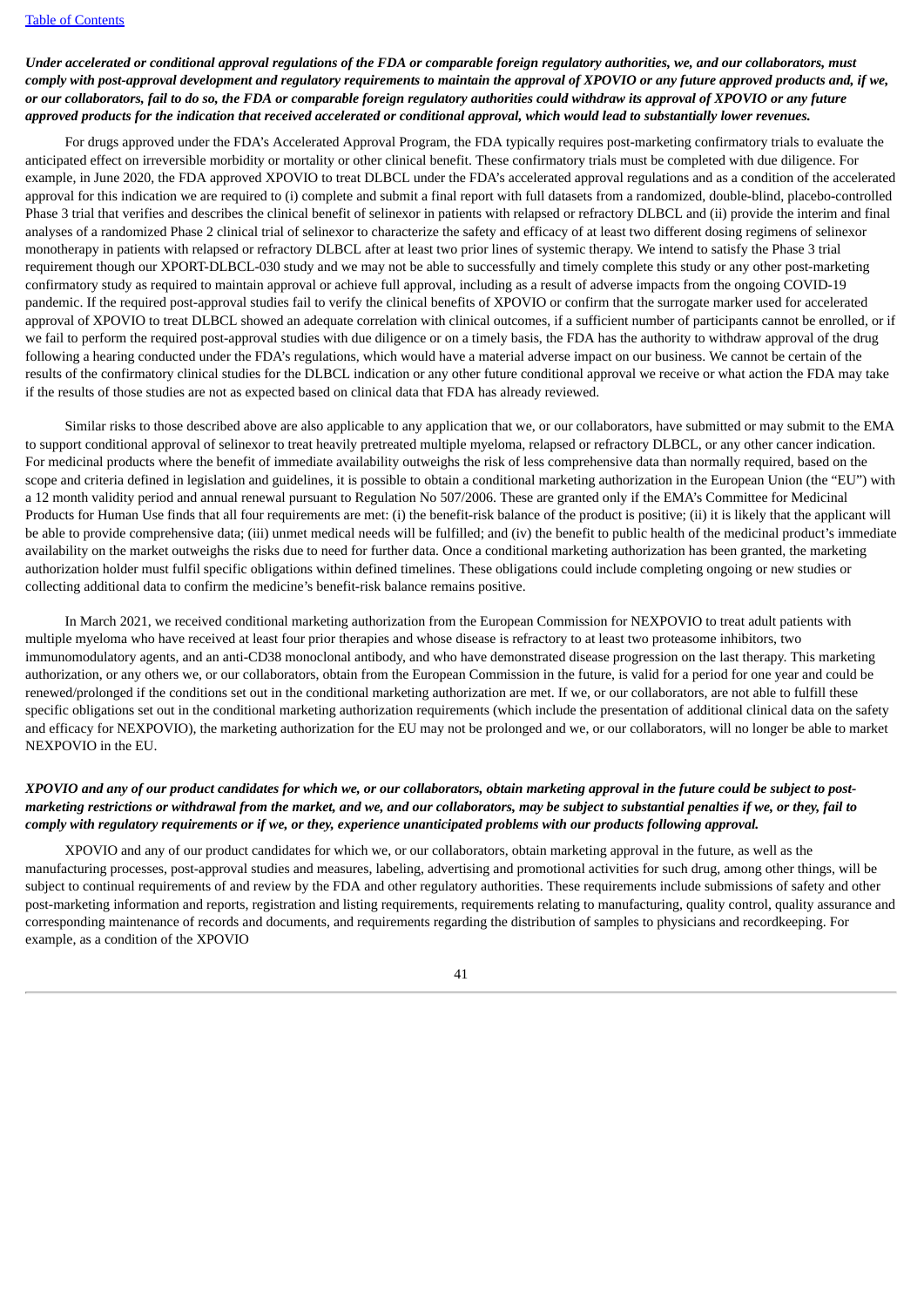approval by the FDA for the multiple myeloma and DLBCL indications, we are required to complete certain post-marketing commitments. Even if marketing approval of a product candidate is granted, the approval may be subject to limitations on the indicated uses for which the drug may be marketed or to the conditions of approval, including the requirement to implement a Risk Evaluation and Mitigation Strategy, which could include requirements for a restricted distribution system.

The FDA may also impose requirements for costly post-marketing studies or clinical trials and surveillance to monitor the safety or efficacy of a drug. The FDA and other agencies, including the Department of Justice (the "DOJ"), closely regulate and monitor the post-approval marketing and promotion of drugs to ensure that they are manufactured, marketed and distributed only for the approved indications and in accordance with the provisions of the approved labeling. The FDA imposes stringent restrictions on manufacturers' communications regarding off-label use, and if we, or our collaborators, do not market any of our product candidates for which we, or they, receive marketing approval for only their approved indications, we, or they, may be subject to warnings or enforcement action for off-label marketing. Violation of the FDCA and other statutes, including the False Claims Act (the "FCA"), relating to the promotion and advertising of prescription drugs may lead to investigations or allegations of violations of federal and state health care fraud and abuse laws and state consumer protection laws. In addition, later discovery of previously unknown AEs or other problems with our products or their manufacturers or manufacturing processes, data integrity issues with regulatory filings, or failure to comply with regulatory requirements, may yield various results, including:

- $\Box$  litigation involving patients taking our drug;
- □ restrictions on our manufacturers or manufacturing processes;
- $\Box$  restrictions on the labeling or marketing of our products;
- □ restrictions on the distribution or use of our products;
- □ requirements to conduct post-marketing studies or clinical trials;
- warning letters or untitled letters;
- $\Box$  withdrawal, recall or seizure of our products from the market;
- $\Box$  refusal to approve pending applications or supplements to approved applications that we submit;
- fines, restitution or disgorgement of profits or revenues;
- $\Box$  suspension or withdrawal of marketing approvals;
- damage to relationships with our current or potential collaborators;
- □ unfavorable press coverage and damage to our reputation;
- refusal to permit the import or export of our products; or
- $\Box$  injunctions or the imposition of civil or criminal penalties.

Similar restrictions apply to the approval of our products in the EU. The holder of the marketing authorization is required to comply with a range of requirements applicable to the manufacturing, marketing, promotion and sale of medicinal products. These include:

- $\Box$  compliance with the EU's stringent pharmacovigilance or safety reporting rules, which can impose post-authorization studies and additional monitoring obligations.
- $\Box$  the manufacturing of authorized medicinal products, for which a separate manufacturer's license is mandatory, must also be conducted in strict compliance with the applicable EU laws, regulations and guidance, including Directive 2001/83/EC, Directive 2003/94/EC, Regulation (EC) No 726/2004 and the European Commission Guidelines for Good Manufacturing Practice. These requirements include compliance with EU current Good Manufacturing Practice ("cGMP") standards when manufacturing medicinal products and active pharmaceutical ingredients, including the manufacture of active pharmaceutical ingredients outside of the EU with the intention to import the active pharmaceutical ingredients into the EU.
- $\Box$  the marketing and promotion of authorized drugs, including industry-sponsored continuing medical education and advertising directed toward the prescribers of drugs and/or the general public, are strictly regulated in the EU notably under Directive 2001/83EC, as amended, and are also subject to EU Member State laws. Direct-to-consumer advertising of prescription medicines is prohibited across the EU.

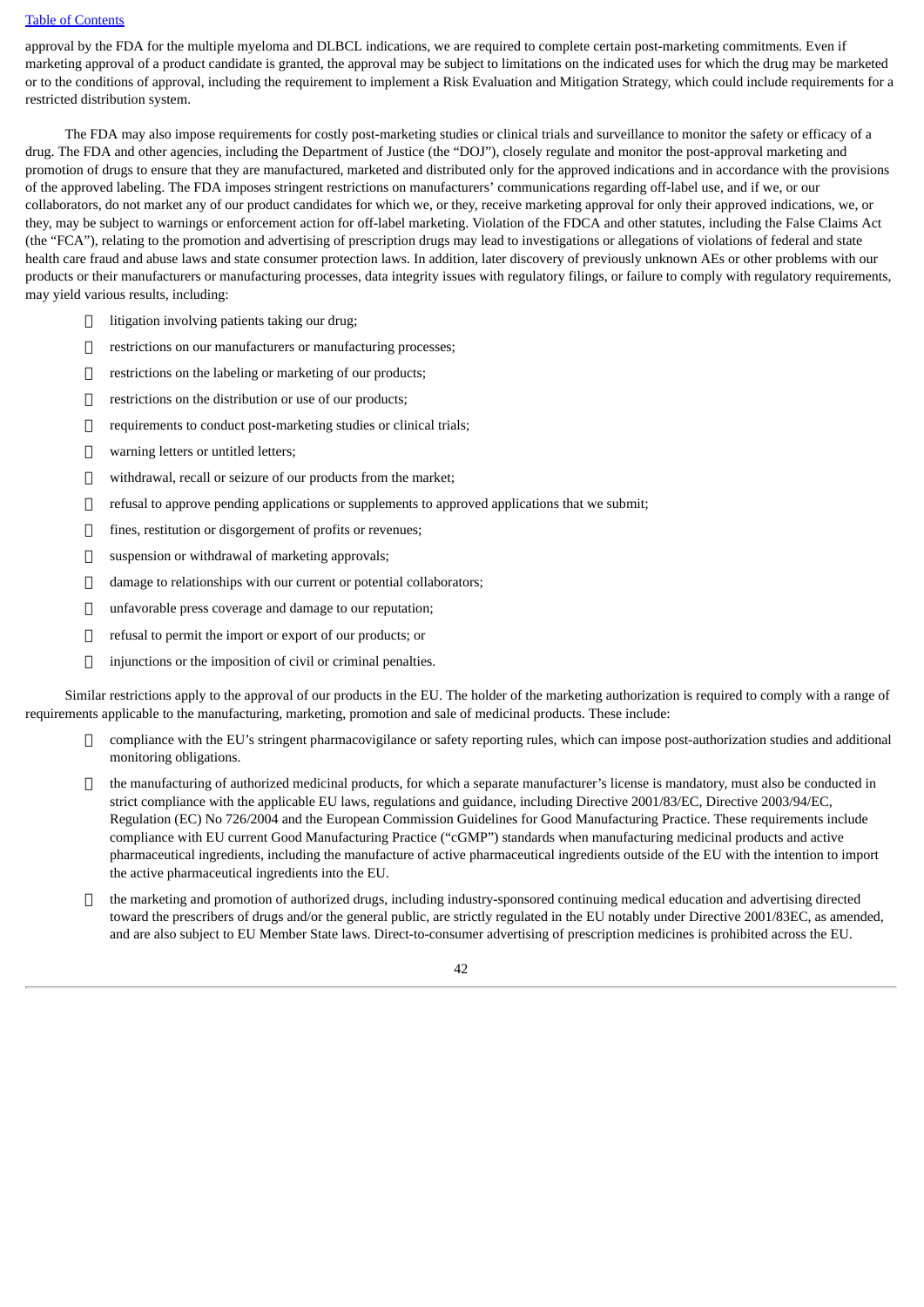If we, or our collaborators, do not comply with these and other applicable requirements, we, or they, may face enforcement actions by the European regulatory authorities that adversely affect our or their ability to market products in Europe and would have a material impact on our business.

# Our or our collaborators' failure to obtain marketing approval in foreign jurisdictions would prevent our or their product candidates from being marketed abroad, and any approval we are granted for product candidates in the U.S. does not assure approval of product candidates in foreign *jurisdictions.*

In order to market and sell our products in the EU and many other jurisdictions, we and our current or future collaborators must obtain separate marketing approvals and comply with numerous and varying regulatory requirements. The approval procedure varies among countries and can involve additional testing. The time required to obtain approval outside of the U.S. may differ substantially from that required to obtain FDA approval. The marketing approval process outside of the U.S. generally includes at least all of the risks associated with obtaining FDA approval. In addition, in many countries outside of the U.S., it is required that the drug be approved for reimbursement before the drug can be approved for sale in that country. We, and our collaborators, may not obtain approvals from regulatory authorities outside of the U.S. on a timely basis, if at all. Approval by the FDA does not ensure approval by regulatory authorities in other countries or jurisdictions, and approval by one regulatory authority outside of the U.S. does not ensure approval by regulatory authorities in other countries or jurisdictions or by the FDA. However, a failure or delay in obtaining regulatory approval in one country may have a negative effect on the regulatory process in other countries. We, or our collaborators, may not be able to file for marketing approvals and may not receive necessary approvals to commercialize our or their products in any market.

In June 2016, the electorate in the United Kingdom ("UK") voted in favor of leaving the EU, commonly referred to as "Brexit". Following protracted negotiations, the UK left the EU on January 31, 2020 and the EU rules and regulations ceased to apply to the UK starting on January 1, 2021. In December 2020, the UK government and the EU agreed on a long-term trade agreement to govern economic relations going forward. Since the existing regulatory framework for pharmaceutical products in the UK is derived from EU directives and regulations, Brexit could materially impact the future regulatory regime for pharmaceutical products in the UK, which remains uncertain. We, and our collaborators, are continuing to analyze how Brexit and the recently concluded trade agreement will affect the future regulatory regime for pharmaceutical products in the UK. Any delay in obtaining, or an inability to obtain, any marketing approvals, as a result of Brexit or otherwise, would prevent us, or our collaborators, from commercializing our product candidates in the UK and/or the EU and restrict our ability to generate revenue and achieve and sustain profitability. If any of these outcomes occur, we, or our collaborators, may be forced to restrict or delay efforts to seek regulatory approval in the UK and/or EU for our product candidates, which could significantly and materially harm our business.

Further, we expect that we, or our collaborators, will be subject to additional risks in commercializing any of our product candidates that receive marketing approval outside the U.S., including tariffs, trade barriers and regulatory requirements; economic weakness, including inflation, or political instability in particular foreign economies and markets; compliance with tax, employment, immigration and labor laws for employees living or traveling abroad; foreign currency fluctuations, which could result in increased operating expenses and reduced revenue, and other obligations incident to doing business in another country; and workforce uncertainty in countries where labor unrest is more common than in the U.S.

# We may seek certain designations for our product candidates, including Breakthrough Therapy, Fast Track and Priority Review designations, but we might not receive such designations, and even if we do, such designations may not lead to a faster development or regulatory review or approval *process.*

We may seek certain designations for one or more of our product candidates that could expedite review and approval by the FDA. A Breakthrough Therapy product is defined as a product that is intended, alone or in combination with one or more other products, to treat a serious condition, and preliminary clinical evidence indicates that the product may demonstrate substantial improvement over existing therapies on one or more clinically significant endpoints, such as substantial treatment effects observed early in clinical development. For products that have been designated as breakthrough therapies, interaction and communication between the FDA and the sponsor of the trial can help to identify the most efficient path for clinical development while minimizing the number of patients placed in ineffective control regimens.

The FDA may also designate a product for Fast Track review if it is intended, whether alone or in combination with one or more other products, for the treatment of a serious or life-threatening disease or condition, and it demonstrates the potential to address unmet medical needs for such a disease or condition. For Fast Track products, sponsors may have greater interactions with the FDA and the FDA may initiate review of sections of a Fast Track product's application before the application is complete. This rolling review may be available if the FDA determines, after preliminary evaluation of clinical data submitted by the sponsor, that a Fast Track product may be effective.

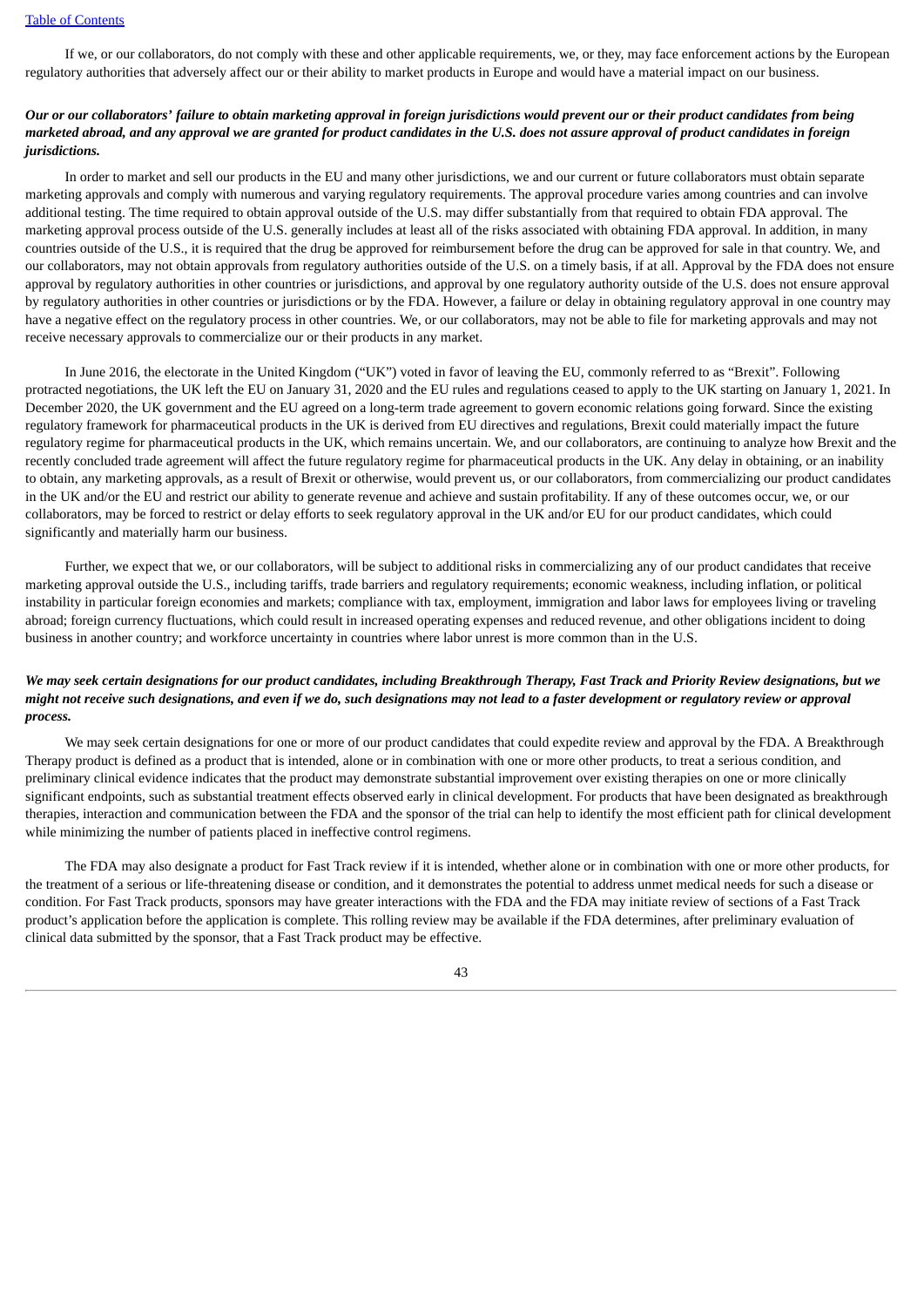We may also seek a priority review designation for one or more of our product candidates. If the FDA determines that a product candidate offers major advances in treatment or provides a treatment where no adequate therapy exists, the FDA may designate the product candidate for priority review. A priority review designation means that the goal for the FDA to review an application is six months, rather than the standard review period of ten months.

These designations are within the discretion of the FDA. Accordingly, even if we believe that one of our product candidates meets the criteria for these designations, the FDA may disagree and instead determine not to make such designation. Further, even if we receive a designation, the receipt of such designation for a product candidate may not result in a faster development or regulatory review or approval process compared to products considered for approval under conventional FDA procedures and does not assure ultimate approval by the FDA. For example, in connection with our NDA for XPOVIO, in March 2019, the FDA extended the Prescription Drug User Fee Act action date by three months following our submission of additional, existing clinical information as an amendment to the NDA, which resulted in a nine-month review cycle despite the priority review designation. In addition, even if one or more of our product candidates qualifies for these designations, the FDA may later decide that the product candidates no longer meet the conditions for qualification or decide that the time period for FDA review or approval will not be shortened.

#### *We may not be able to obtain orphan drug exclusivity for our product candidates.*

Regulatory authorities in some jurisdictions, including the U.S. and Europe, may designate drugs and biologics for relatively small patient populations as orphan drugs. Under the Orphan Drug Act, the FDA may designate a product as an orphan drug if it is a drug or biologic intended to treat a rare disease or condition, which is generally defined as a patient population of fewer than 200,000 individuals annually in the U.S.

Generally, if a product with an orphan drug designation subsequently receives the first marketing approval for the indication for which it has such designation, the product is entitled to a period of marketing exclusivity, which precludes the EMA or the FDA from approving another marketing application for the same product for that time period. The applicable period is seven years in the U.S. and ten years in Europe. The European exclusivity period can be reduced to six years if a product no longer meets the criteria for orphan drug designation or if the product is sufficiently profitable so that market exclusivity is no longer justified. Orphan drug exclusivity may be lost if the FDA or EMA determines that the request for designation was materially defective or if the manufacturer is unable to assure sufficient quantity of the product to meet the needs of patients with the rare disease or condition.

Even if we obtain orphan drug exclusivity from the FDA for a product, as we have for XPOVIO as a treatment for patients with heavily pretreated multiple myeloma and DLBCL and selinexor in acute myeloid leukemia, that exclusivity may not effectively protect the product from competition because different products can be approved for the same condition. Even after an orphan drug is approved, the FDA can subsequently approve a different product for the same condition if the FDA concludes that the later product is clinically superior in that it is shown to be safer, more effective or makes a major contribution to patient care.

#### Even if we, or any of our collaborators, obtain marketing approvals for our product candidates, the terms of approvals and ongoing regulation of our products may limit how we, or they, manufacture and market our products, which could materially impair our ability to generate revenue.

Once marketing approval has been granted, an approved product and its manufacturer and marketer are subject to ongoing review and extensive regulation. We, and our collaborators, must therefore comply with requirements concerning advertising and promotion for XPOVIO or for any of our or their approved products. Promotional communications with respect to prescription drugs are subject to a variety of legal and regulatory restrictions and must be consistent with the information in the drug's approved labeling. Thus, we, and our collaborators, may not be able to promote any product we develop for indications or uses for which they are not approved.

In addition, manufacturers of approved products and those manufacturers' facilities are required to comply with extensive FDA requirements, including ensuring that quality control and manufacturing procedures conform to cGMPs, which include requirements relating to quality control and quality assurance as well as the corresponding maintenance of records and documentation and reporting requirements. We, our contract manufacturers, our collaborators and their contract manufacturers could be subject to periodic unannounced inspections by the FDA or foreign regulatory authorities to monitor and ensure compliance with cGMPs or other regulations.

Accordingly, in connection with our currently approved products and assuming we, or our collaborators, receive marketing approval for one or more of our product candidates, we, and our collaborators, and our and their contract manufacturers will continue to expend time, money and effort in all areas of regulatory compliance, including manufacturing, production, product surveillance and quality control. If we, and our collaborators, are not able to comply with post-approval regulatory requirements, regulatory authorities could withdraw the marketing approvals of our products, and our or our collaborators' ability to market any future products could be

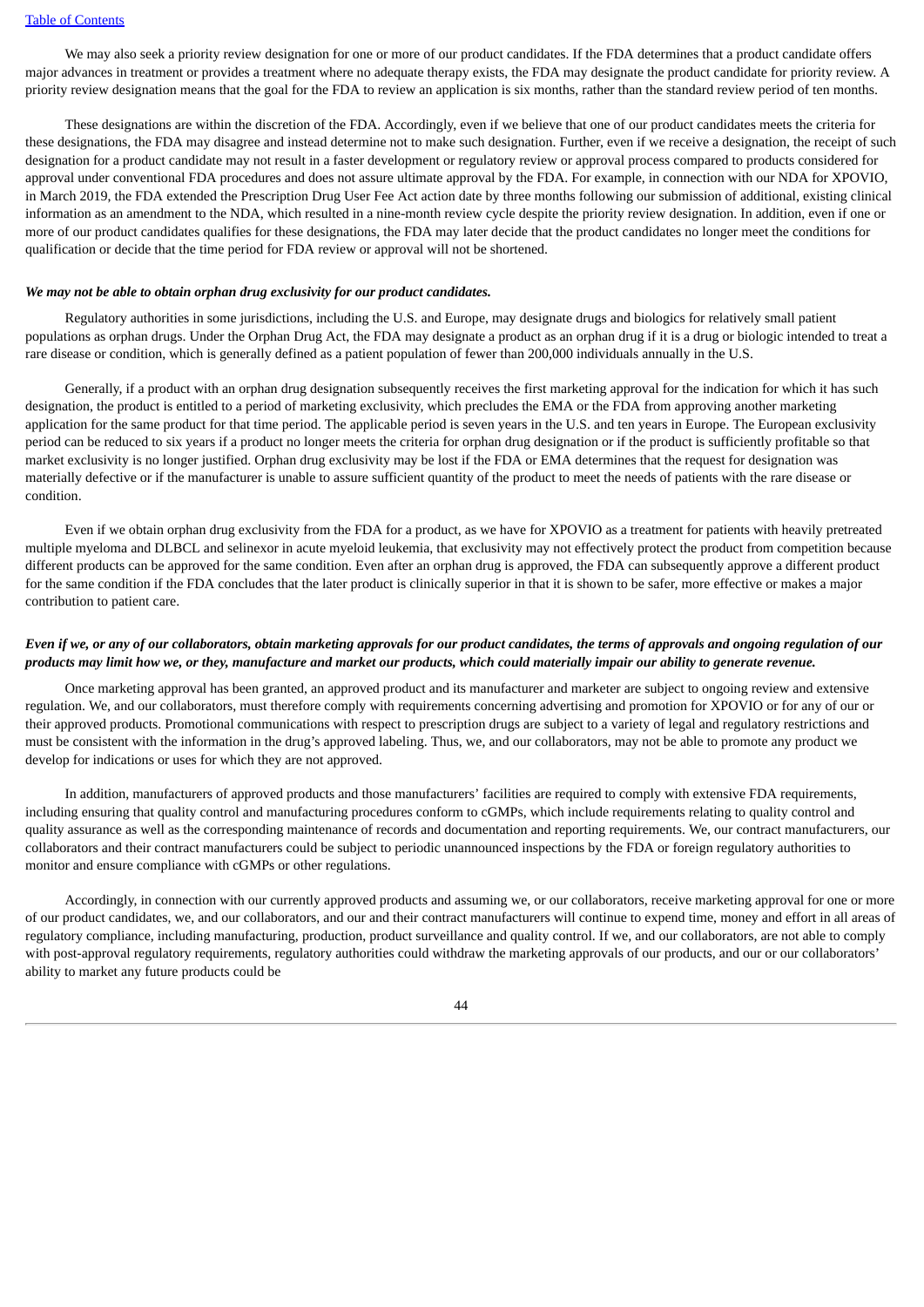limited, which could adversely affect our ability to achieve or sustain profitability. Further, the cost of compliance with post-approval regulations may have a negative effect on our operating results and financial condition.

## Current and future legislation may increase the difficulty and cost for us, and any collaborators, to obtain marketing approval and commercialize our *or their product candidates and affect the prices we, or they, may obtain.*

In the U.S. and some foreign jurisdictions, there have been a number of legislative and regulatory changes and proposed changes regarding the healthcare system that could, among other things, prevent or delay marketing approval of our or our collaborators' product candidates, restrict or regulate post-approval activities and affect our ability, or the ability of any collaborators, to profitably sell or commercialize XPOVIO or any product candidate for which we, or they, obtain marketing approval. We expect that current laws, as well as other healthcare reform measures that may be adopted in the future, may result in more rigorous coverage criteria and in additional downward pressure on the price that we, or any collaborators, may receive for any approved products. If reimbursement of our products is unavailable or limited in scope, our business could be materially harmed.

In March 2010, President Obama signed into law the Patient Protection and Affordable Care Act, as amended by the Health Care and Education Affordability Reconciliation Act (collectively the "ACA"). In addition, other legislative changes have been proposed and adopted since the ACA was enacted. In August 2011, the Budget Control Act of 2011, among other things, created measures for spending reductions by Congress. A Joint Select Committee on Deficit Reduction, tasked with recommending a targeted deficit reduction of at least \$1.2 trillion for the years 2013 through 2021, was unable to reach required goals, thereby triggering the legislation's automatic reduction to several government programs. These changes included aggregate reductions to Medicare payments to providers of up to 2% per fiscal year, which went into effect in April 2013 and will remain in effect through 2030 under the Coronavirus Aid, Relief, and Economic Security Act (the "CARES Act"). The American Taxpayer Relief Act of 2012, among other things, reduced Medicare payments to several providers and increased the statute of limitations period for the government to recover overpayments to providers from three to five years. These laws may result in additional reductions in Medicare and other healthcare funding and otherwise affect the prices we may obtain for any of our products or product candidates for which we may obtain regulatory approval or the frequency with which any such product is prescribed or used.

Since enactment of the ACA, there have been, and continue to be, numerous legal challenges and Congressional actions to repeal and replace provisions of the law. For example, with enactment of the Tax Cuts and Jobs Act of 2017, which was signed by President Trump on December 22, 2017, Congress repealed the "individual mandate." The repeal of this provision, which requires most Americans to carry a minimal level of health insurance, became effective in 2019. Further, on December 14, 2018, a U.S. District Court judge in the Northern District of Texas ruled that the individual mandate portion of the ACA is an essential and inseverable feature of the ACA, and therefore because the mandate was repealed as part of the Tax Cuts and Jobs Act, the remaining provisions of the ACA are invalid as well. On December 18, 2019, the Court of Appeals for the Fifth Circuit court affirmed the lower court's ruling that the individual mandate portion of the ACA is unconstitutional and it remanded the case to the district court for reconsideration of the severability question and additional analysis of the provisions of the ACA. Thereafter, the U.S. Supreme Court agreed to hear this case. Oral argument in the case took place on November 10, 2020. On June 17, 2021, the Court reversed and remanded the Appeals Court ruling, finding that the plaintiffs did not have standing to challenge the ACA. Litigation and legislation over the ACA are likely to continue, with unpredictable and uncertain results.

The Trump Administration also took executive actions to undermine or delay implementation of the ACA, including directing federal agencies with authorities and responsibilities under the ACA to waive, defer, grant exemptions from, or delay the implementation of any provision of the ACA that would impose a fiscal or regulatory burden on states, individuals, healthcare providers, health insurers, or manufacturers of pharmaceuticals or medical devices. On January 28, 2021, however, President Biden issued a new Executive Order which directs federal agencies to reconsider rules and other policies that limit Americans' access to health care, and consider actions that will protect and strengthen that access. Under this Order, federal agencies are directed to re-examine: policies that undermine protections for people with pre-existing conditions, including complications related to COVID-19; demonstrations and waivers under Medicaid and the ACA that may reduce coverage or undermine the programs, including work requirements; policies that undermine the health insurance marketplace or other markets for health insurance; policies that make it more difficult to enroll in Medicaid and the ACA; and policies that reduce affordability of coverage or financial assistance, including for dependents.

We expect that these healthcare reforms, as well as other healthcare reform measures that may be adopted in the future, may result in additional reductions in Medicare and other healthcare funding, more rigorous coverage criteria and new payment methodologies that govern XPOVIO or any other approved product and/or the level of reimbursement physicians receive for administering XPOVIO or any other approved product we, or our collaborators, might bring to market. Reductions in reimbursement levels may negatively impact the prices we receive or the frequency with which our products are prescribed or administered. Any reduction in reimbursement from Medicare or other government programs may result in a similar reduction in payments from private payors. Accordingly, such reforms, if enacted, could have an adverse effect on anticipated revenue from XPOVIO or from product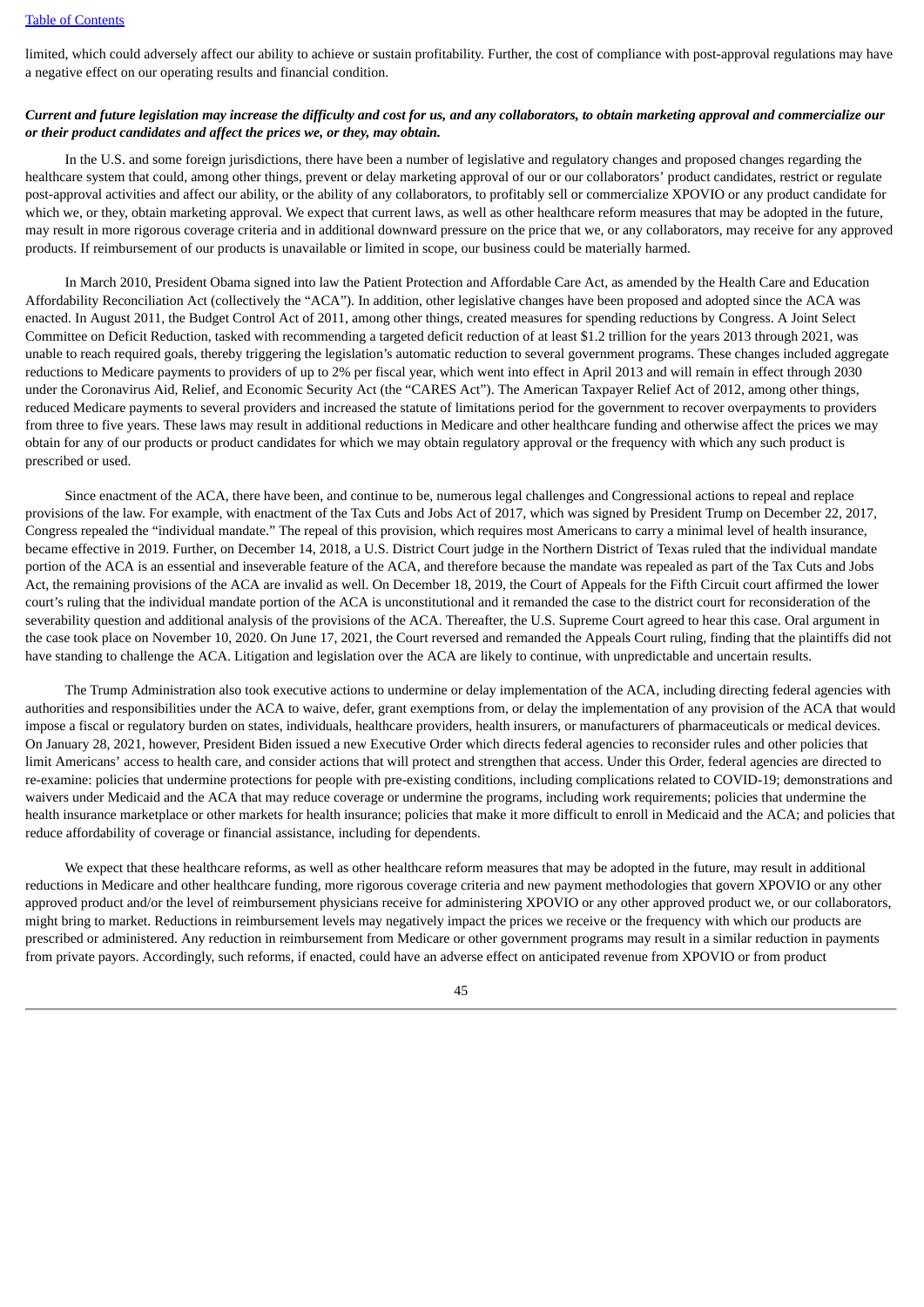candidates for which we, or our collaborators, may obtain marketing approval and may affect our overall financial condition and ability to develop or commercialize product candidates.

Further, outside of the US, including the countries of the EU, the pricing of prescription pharmaceuticals is subject to governmental control. In these countries, pricing negotiations with governmental authorities can take considerable time after the receipt of marketing approval for a drug. To obtain reimbursement or pricing approval in some countries, we, or our collaborators, may be required to conduct a clinical trial that compares the costeffectiveness of our products to other available therapies. If reimbursement of our products is unavailable or limited in scope or amount, or if pricing is set at unsatisfactory levels, our business could be materially harmed.

### Current and future legislative efforts may limit the costs for our products, if and when they are approved for marketing, and that could materially *impact our ability to generate revenues.*

The containment of healthcare costs has become a priority of federal, state and foreign governments and the prices of pharmaceutical products have been a focus in this effort. Governments have shown significant interest in implementing cost-containment programs, including rebate programs, price controls, restrictions on reimbursement and requirements for substitution of generic products. Controlling drug pricing has garnered bipartisan support in U.S. Congress. To that end, the Trump Administration published final rules that would allow states or certain other non-federal government entities to submit importation program proposals to the FDA for review and approval. Applicants would be required to demonstrate that their importation plans pose no additional risk to public health and safety and will result in significant cost savings for consumers. Earlier, the FDA had issued draft guidance that would allow manufacturers to import their own FDA-approved drugs that are authorized for sale in other countries (multi-market approved products). Further, President Trump issued five executive orders intended to lower the costs of prescription drug products. Several of these orders are reflected in recently promulgated regulations, and one of these regulations is currently subject to a nationwide preliminary injunction.

The Biden Administration has frozen certain of the previous administration's measures to reform drug prices, pending further review. It remains to be seen how the Biden Administration will address this issue but, under Medicare Part D, the new administration may seek to establish a ceiling for the launch prices of all branded, biologic, and certain generic drugs by referencing the average price of these drugs in other developed countries. At the same time, the administration may seek to limit Medicare Part D and public option drug prices through a tax penalty on manufacturers for increases in the cost of drugs and biologics above the general inflation rate. The Biden administration has agreed to delay for a year the implementation of one of President Trump's signature drug pricing policies, from January 2022 to 2023. The policy at issue would have prevented drug makers and middlemen from negotiating rebates on prescription drugs.

Further, on July 9, 2021, President Biden signed Executive Order 14063, which focuses on, among other things, the price of pharmaceuticals. To address these costs, the Order directs the Department of Health and Human Services to create a plan within 45 days to combat "excessive pricing of prescription drugs and enhance domestic pharmaceutical supply chains, to reduce the prices paid by the federal government for such drugs, and to address the recurrent problem of price gouging." More recently, on August 21, 2021, the Centers for Medicare & Medicaid Services ("CMS") issued a new proposed rule similar to the previous administration's "Most Favored Nation" drug pricing initiative under which Medicare Part B reimbursement for certain drugs would be based on lower prices in other countries. The proposed rule is meant to address certain legal issues by codifying the earlier interim rule, which had been the subject of substantial litigation. With issuance of the proposed rule, CMS stated that it will "carefully consider the comments we received on the November 2020 interim final rule as we explore all options to incorporate value into payments for Medicare Part B drugs and improve beneficiaries' access to evidence-based care."

At the state level, legislatures are increasingly passing legislation and implementing regulations designed to control pharmaceutical and biological product pricing, including price or patient reimbursement constraints, discounts, restrictions on certain product access and marketing cost disclosure and transparency measures, and, in some cases, designed to encourage importation from other countries and bulk purchasing. In addition, regional health care authorities and individual hospitals are increasingly using bidding procedures to determine what pharmaceutical products and which suppliers will be included in their prescription drug and other health care programs. These measures could reduce the ultimate demand for our approved products or put pressure on our product pricing. We expect that additional state and federal healthcare reform measures will be adopted in the future, any of which could limit the amounts that federal and state governments will pay for healthcare products and services, which could result in reduced demand for our products or additional pricing pressures.

Finally, outside the U.S., in some nations, including those of the EU, the pricing of prescription pharmaceuticals is subject to governmental control and access. In these countries, pricing negotiations with governmental authorities can take considerable time after the receipt of marketing approval for a product. To obtain reimbursement or pricing approval in some countries, we, or our

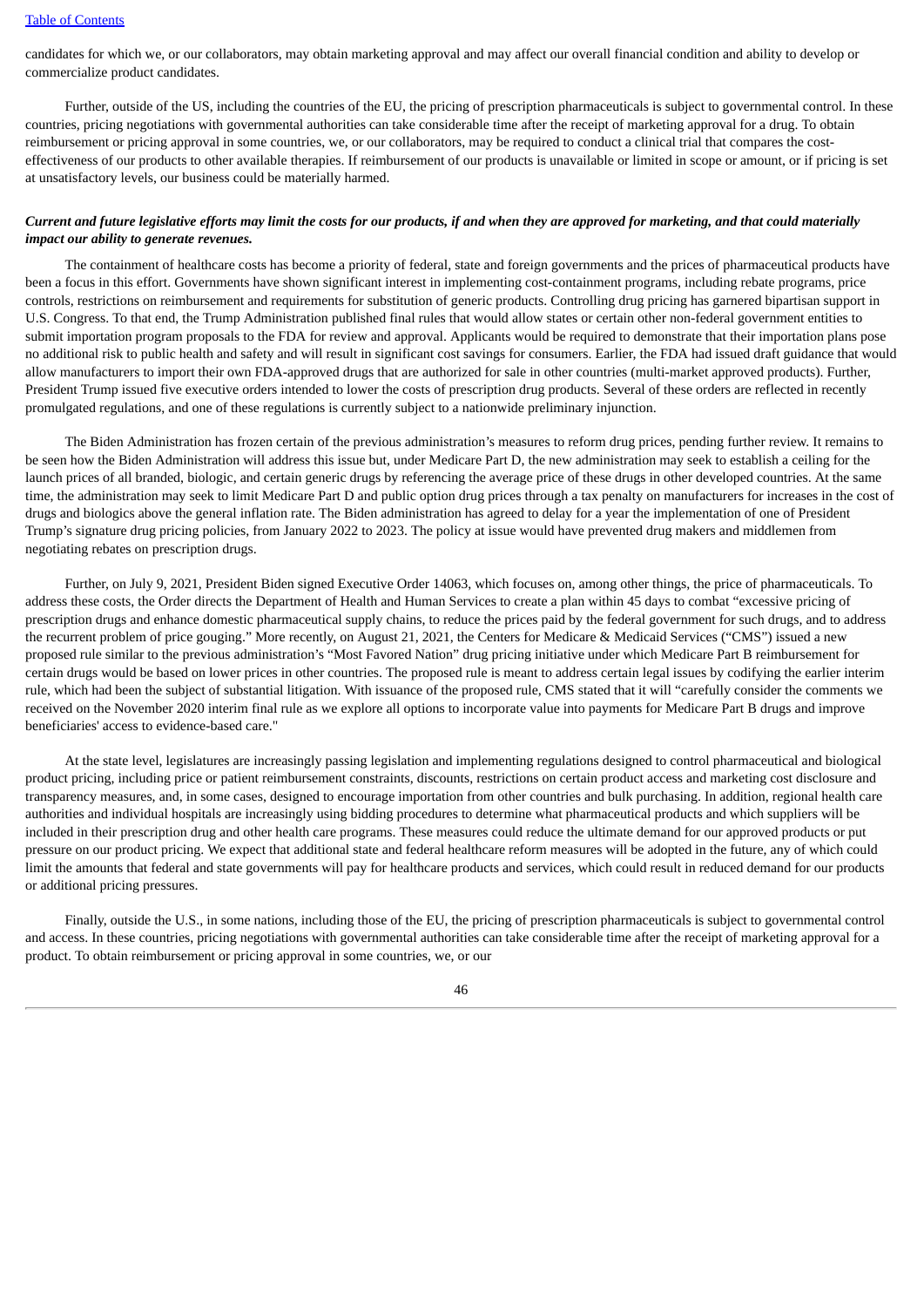collaborators, may be required to conduct a clinical trial that compares the cost-effectiveness of our product to other available therapies.

These measures, as well as others adopted in the future, may result in additional downward pressure on the price that we receive for XPOVIO or any other approved product we might bring to market. Accordingly, such reforms, if enacted, could have an adverse effect on anticipated revenue from XPOVIO or from product candidates that we, or our collaborators, may successfully develop and for which we, or they, may obtain marketing approval and may affect our overall financial condition and ability to develop or commercialize product candidates.

# Our reporting and payment obligations under the Medicaid Drug Rebate Program and other governmental drug pricing programs are complex and may involve subjective decisions. Any failure to comply with those obligations could subject us to penalties and sanctions.

As a condition of reimbursement by various federal and state health insurance programs, we are required to calculate and report certain pricing information to federal and state agencies. The regulations governing the calculations, price reporting and payment obligations are complex and subject to interpretation by various government and regulatory agencies, as well as the courts. Reasonable assumptions have been made where there is lack of regulations or clear guidance and such assumptions involve subjective decisions and estimates. We are required to report any revisions to our calculation, price reporting and payment obligations previously reported or paid. Such revisions could affect our liability to federal and state payers and also adversely impact our reported financial results of operations in the period of such restatement.

Uncertainty exists as new laws, regulations, judicial decisions, or new interpretations of existing laws, or regulations related to our calculations, price reporting or payments obligations increases the chances of a legal challenge, restatement or investigation. If we become subject to investigations, restatements, or other inquiries concerning our compliance with price reporting laws and regulations, we could be required to pay or be subject to additional reimbursements, penalties, sanctions or fines, which could have a material adverse effect on our business, financial condition and results of operations. In addition, it is possible that future healthcare reform measures could be adopted, which could result in increased pressure on pricing and reimbursement of our products and thus have an adverse impact on our financial position or business operations.

Further, state Medicaid programs may be slow to invoice pharmaceutical companies for calculated rebates resulting in a lag between the time a sale is recorded and the time the rebate is paid. This results in us having to carry a liability on our consolidated balance sheets for the estimate of rebate claims expected for Medicaid patients. If actual claims are higher than current estimates, our financial position and results of operations could be adversely affected.

In addition to retroactive rebates and the potential for 340B Program refunds, if we are found to have knowingly submitted any false price information related to the Medicaid Drug Rebate Program to CMS, we may be liable for civil monetary penalties. Such failure could also be grounds for CMS to terminate our Medicaid drug rebate agreement, pursuant to which we participate in the Medicaid program. In the event that CMS terminates our rebate agreement, federal payments may not be available under government programs, including Medicaid or Medicare Part B, for our covered outpatient drugs.

Additionally, if we overcharge the government in connection with the FSS program or Tricare Retail Pharmacy Program, whether due to a misstated Federal Ceiling Price or otherwise, we are required to refund the difference to the government. Failure to make necessary disclosures and/or to identify contract overcharges can result in allegations against us under the FCA and other laws and regulations. Unexpected refunds to the government, and responding to a government investigation or enforcement action, would be expensive and time-consuming, and could have a material adverse effect on our business, financial condition, results of operations and growth prospects.

Our collaborators are also subject to similar requirements outside of the U.S. and thus the attendant risks and uncertainties. If our collaborators suffer material and adverse effects from such risks and uncertainties, our rights and benefits for our licensed products could be negatively impacted, which could have a material and adverse impact on our revenues.

# Our relationships with healthcare providers and physicians and third-party payors are subject to applicable anti-kickback, fraud and abuse and other healthcare laws and regulations, which could expose us to criminal sanctions, civil penalties, contractual damages, reputational harm and diminished *profits and future earnings.*

Healthcare providers, physicians and third-party payors play a primary role in the recommendation and prescription of our approved products. Our arrangements with third-party payors, healthcare providers and physicians may expose us to broadly applicable fraud and abuse and other healthcare laws and regulations that may constrain the business or financial arrangements and relationships through which we market, sell and distribute any approved product. These include the Federal Anti-Kickback Statute, the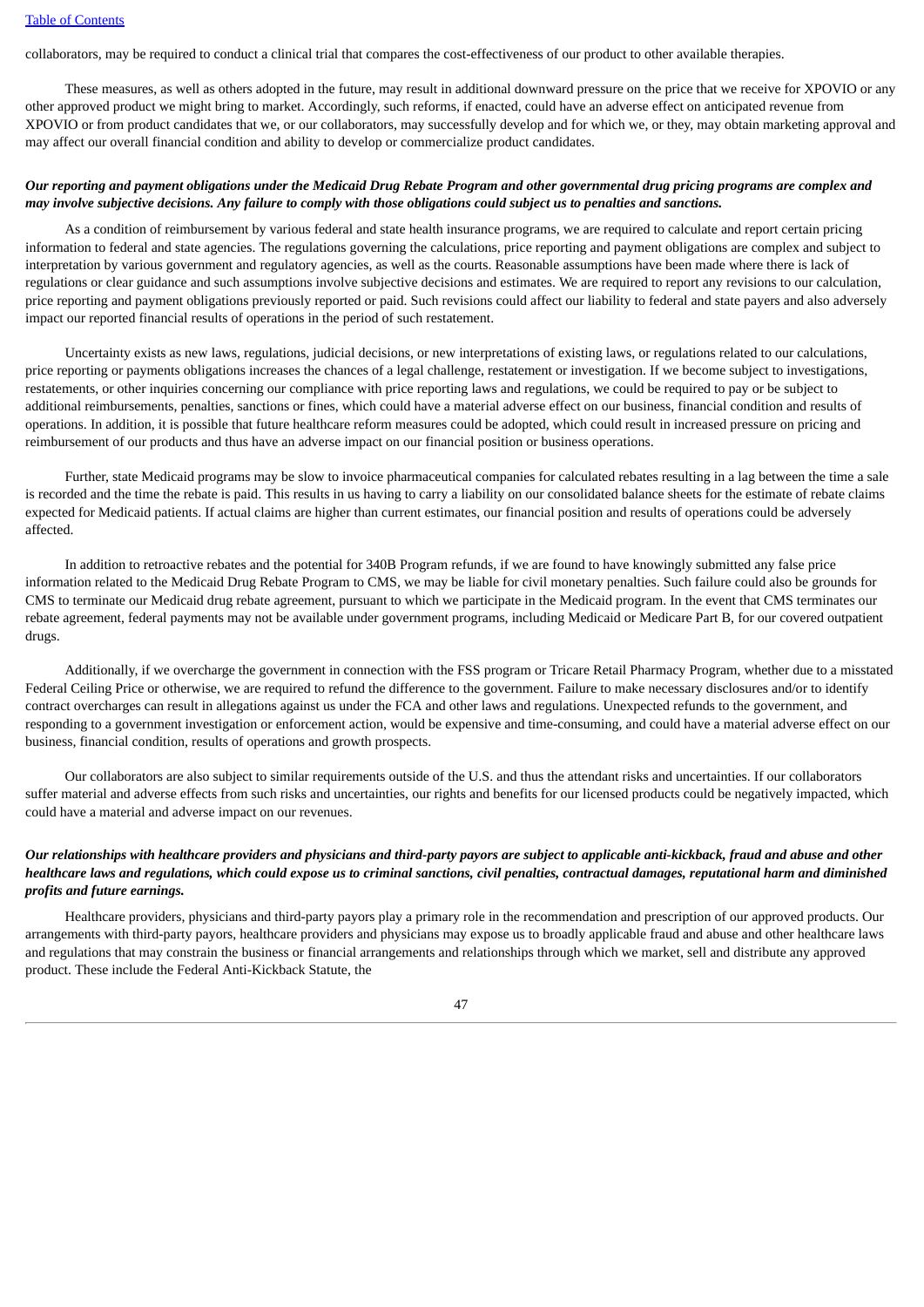FCA and federal transparency requirements (and their state analogues), as discussed in Item 1 under the heading "*Healthcare Law and Regulation*" in our Annual Report.

Some state laws require pharmaceutical companies to comply with the pharmaceutical industry's voluntary compliance guidelines and the relevant compliance guidance promulgated by the federal government and require drug manufacturers to report information related to payments and other transfers of value to physicians and other healthcare providers or marketing expenditures. State and foreign laws also govern the privacy and security of health information in some circumstances, many of which differ from each other in significant ways and often are not pre-empted by the Health Insurance Portability and Accountability Act of 1996 ("HIPAA"), as amended by the Health Information Technology for Economic and Clinical Health Act of 2009 ("HITECH"), thus complicating compliance efforts.

Efforts to ensure that our business arrangements with third parties will comply with applicable healthcare laws and regulations involve substantial costs. It is possible that governmental authorities will conclude that our business practices may not comply with current or future statutes, regulations or case law involving applicable fraud and abuse or other healthcare laws and regulations. If our operations are found to be in violation of any of these laws or any other governmental regulations that may apply to us, we may be subject to significant civil, criminal and administrative penalties, damages, fines, imprisonment, exclusion of drugs from government funded healthcare programs, such as Medicare and Medicaid, and the curtailment or restructuring of our operations. If any of the physicians or other healthcare providers or entities with whom we do business is found to be not in compliance with applicable laws, they may be subject to criminal, civil or administrative sanctions, including exclusions from government funded healthcare programs.

The provision of benefits or advantages to physicians to induce or encourage the prescription, recommendation, endorsement, purchase, supply, order or use of medicinal products is also prohibited in the EU. The provision of benefits or advantages to physicians is governed by the national antibribery laws of EU Member States. Infringement of these laws could result in substantial fines and imprisonment.

Payments made to physicians in certain EU Member States must be publicly disclosed. Moreover, agreements with physicians often must be the subject of prior notification and approval by the physician's employer, his or her competent professional organization and/or the regulatory authorities of the individual EU Member States. These requirements are provided in the national laws, industry codes or professional codes of conduct, applicable in the EU Member States. Failure to comply with these requirements could result in reputational risk, public reprimands, administrative penalties, fines or imprisonment.

# Compliance with global privacy and data security requirements could result in additional costs and liabilities to us or inhibit our ability to collect and process data globally, and the failure to comply with such requirements could subject us to significant fines and penalties, which may have a material *adverse effect on our business, financial condition or results of operations.*

We are subject to a significant number of privacy and data protection laws and regulations globally, many of which place restrictions on our ability to transfer, access and use personal data across our business. The legislative and regulatory landscape for privacy and data protection is rapidly evolving and is likely to remain uncertain for the foreseeable future. Globally, virtually every jurisdiction in which we operate has established its own data security and privacy frameworks with which we must comply, with additional laws and amendments being passed on a regular basis. For example, the EU General Data Protection Regulation (the "GDPR") imposes strict requirements on data controllers and processors of personal data, including personal health data, and penalties for noncompliance may include fines of up to four percent of a company's global annual revenue. The GDPR increases our obligations with respect to clinical trials conducted in the European Economic Area ("EEA") by expanding the definition of personal data to include coded data and requiring changes to informed consent practices and more detailed notices for clinical trial subjects and investigators. In addition, the GDPR also imposes strict rules on the transfer of personal data to countries outside of the EU, including the U.S. and, as a result, increases the scrutiny that clinical trial sites located in the EEA should apply to transfers of personal data from such sites to countries that are considered to lack an adequate level of data protection, such as the U.S.

In the U.S., there are a broad variety of data protection laws that are applicable to our activities, and a wide range of enforcement agencies at both the state and federal levels that can review companies for privacy and data security concerns based on general consumer protection laws. For example, the California Consumer Privacy Act (the "CCPA"), which went into effect on January 1, 2020, creates similar risks and obligations as those created by GDPR, though the CCPA does exempt certain information collected as part of a clinical trial subject to the Federal Policy for the Protection of Human Subjects (the "Common Rule"). The California Privacy Rights Act, which took effect on January 1, 2021, significantly expands the CCPA. Many other states are considering similar legislation and a broad range of legislative measures also have been introduced at the federal level. In addition, the Federal Trade Commission and state Attorneys General all are aggressive in reviewing privacy and data security protections for consumers.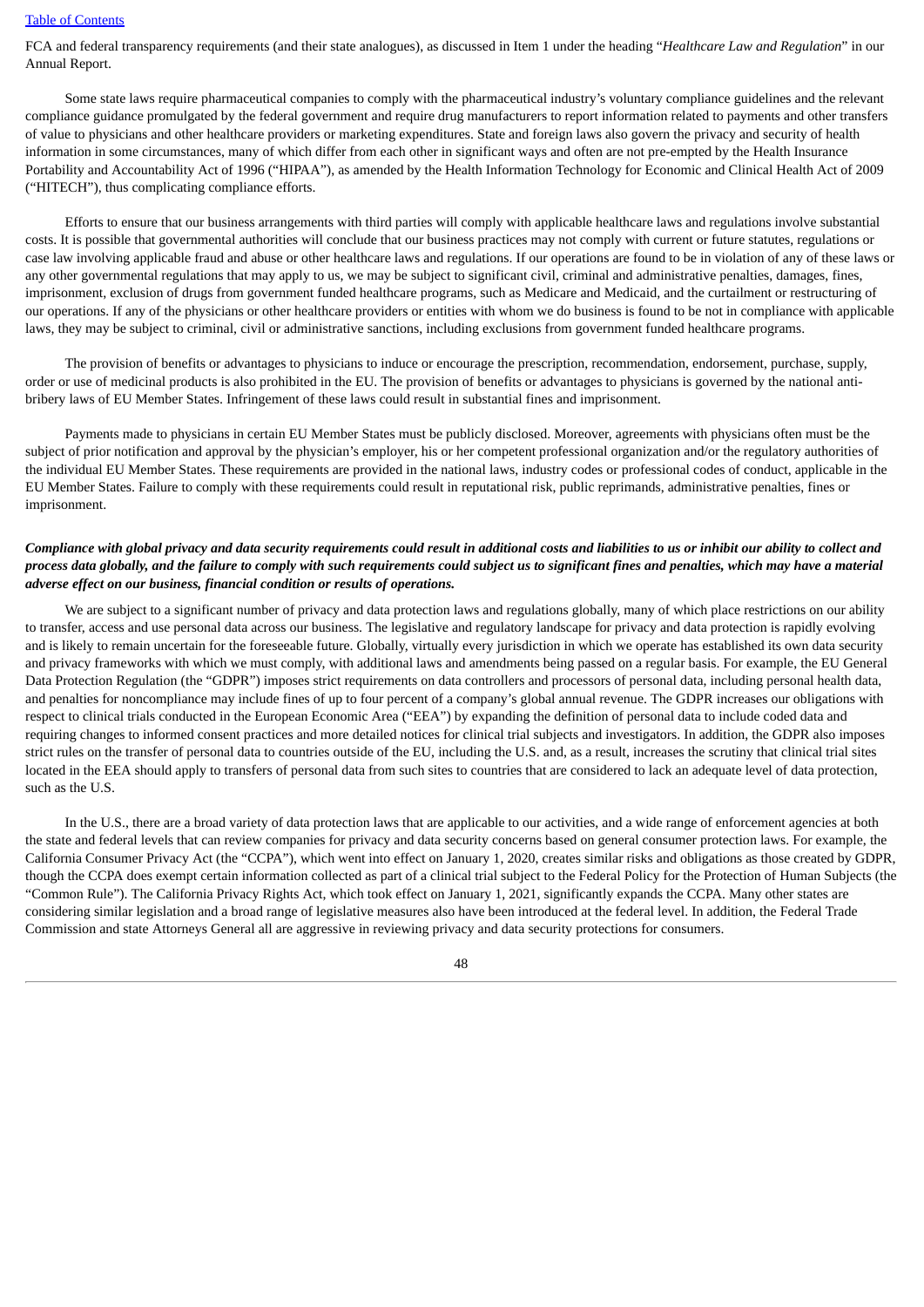Any inability to comply with applicable laws, regulations, policies, industry standards or other legal obligations regarding data protection or privacy either in the U.S. or in other jurisdictions where we do business could result in the imposition of fines, penalties, orders to stop non-compliant activities, or other liabilities, and could harm our reputation and our business.

#### Our employees, independent contractors, consultants and vendors may engage in misconduct or other improper activities, including non-compliance with regulatory standards and requirements and insider trading, which could cause significant liability for us and harm our reputation.

We are exposed to the risk of fraud or other misconduct by our employees, independent contractors, consultants and vendors. Misconduct by these partners could include intentional failures to comply with FDA regulations or similar regulations of comparable foreign regulatory authorities, provide accurate information to the FDA or comparable foreign regulatory authorities, comply with manufacturing standards, comply with federal and state healthcare fraud and abuse laws and regulations and similar laws and regulations established and enforced by comparable foreign regulatory authorities, report financial information or data accurately or disclose unauthorized activities to us. Employee misconduct could also involve the improper use of information obtained in the course of clinical trials, which could result in regulatory sanctions and serious harm to our reputation. This could include violations of HIPAA, other U.S. federal and state laws, and requirements of foreign jurisdictions, including the GDPR. We are also exposed to risks in connection with any insider trading violations by employees or others affiliated with us. It is not always possible to identify and deter employee misconduct, and the precautions we take to detect and prevent this activity may not be effective in controlling unknown or unmanaged risks or losses or in protecting us from governmental investigations or other actions or lawsuits stemming from a failure to be in compliance with such laws, standards, regulations, guidance or codes of conduct. If any such actions are instituted against us, and we are not successful in defending ourselves or asserting our rights, those actions could have a significant impact on our business and results of operations, including the imposition of significant fines or other sanctions.

#### If we fail to comply with environmental, health and safety laws and regulations, we could become subject to fines or penalties or incur costs that could *have a material adverse effect on our business.*

We are subject to numerous environmental, health and safety laws and regulations, including those governing laboratory procedures and the handling, use, storage, treatment and disposal of hazardous materials and wastes. Our operations involve the use of hazardous and flammable materials, including chemicals and biological and radioactive materials. Our operations also produce hazardous waste products. We generally contract with third parties for the disposal of these materials and wastes. We cannot eliminate the risk of contamination or injury from these materials. In the event of contamination or injury resulting from our use of hazardous materials, we could be held liable for any resulting damages, and any liability could exceed our resources. We also could incur significant costs associated with civil or criminal fines and penalties.

Although we maintain workers' compensation insurance to cover us for costs and expenses we may incur due to injuries to our employees resulting from the use of hazardous materials, this insurance may not provide adequate coverage against potential liabilities. We do not maintain insurance for environmental liability or toxic tort claims that may be asserted against us in connection with our storage or disposal of biological, hazardous or radioactive materials.

In addition, we may incur substantial costs in order to comply with current or future environmental, health and safety laws and regulations. These current or future laws and regulations may impair our research, development or commercialization efforts. Failure to comply with these laws and regulations also may result in substantial fines, penalties or other sanctions.

# Laws and regulations governing international operations we may have in the future may preclude us from developing, manufacturing and selling *certain products outside of the U.S. and require us to develop and implement costly compliance programs.*

We are subject to numerous laws and regulations in each jurisdiction outside of the U.S. in which we operate. The creation, implementation and maintenance of international business practices compliance programs is costly and such programs are difficult to enforce, particularly where reliance on third parties is required.

The FCPA prohibits any U.S. individual or business from paying, offering, authorizing payment or offering of anything of value, directly or indirectly, to any foreign official, political party or candidate for the purpose of influencing any act or decision of the foreign entity in order to assist the individual or business in obtaining or retaining business. The FCPA also obligates companies whose securities are listed in the U.S. to comply with certain accounting provisions requiring us to maintain books and records that accurately and fairly reflect all transactions of the corporation, including international subsidiaries, and to devise and maintain an adequate system of internal accounting controls. The FCPA is enforced by the DOJ and the SEC.

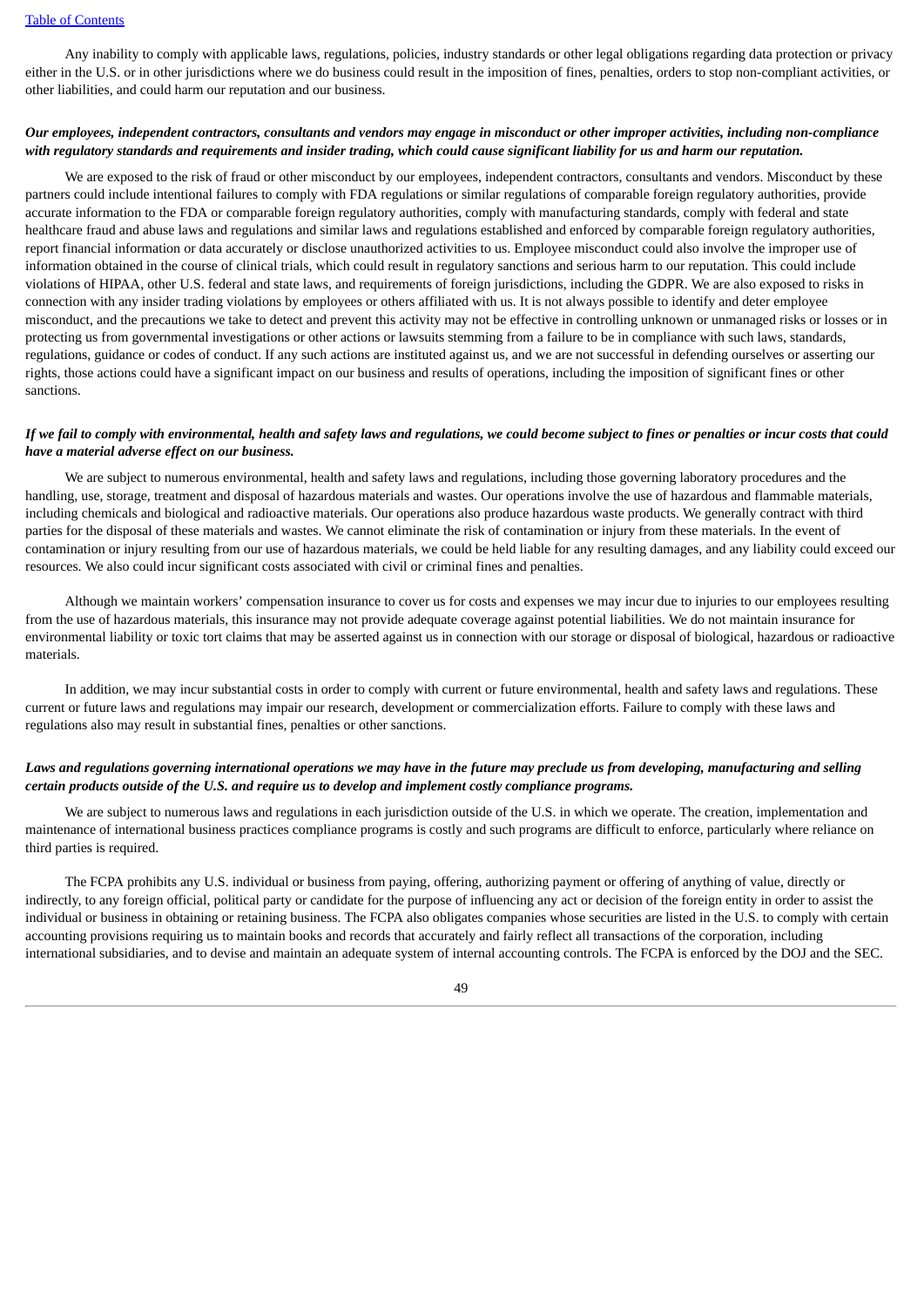Compliance with the FCPA is expensive and difficult, particularly in countries in which corruption is a recognized problem. In addition, the FCPA presents particular challenges in the pharmaceutical industry, because, in many countries, hospitals, clinics, universities and similar institutions are operated by the government, and doctors and other healthcare professionals are considered foreign officials. Certain payments to healthcare professionals in connection with clinical trials, regulatory approvals, sales and marketing, and other work have been deemed to be improper payments to government officials and have led to FCPA enforcement actions. Because the FCPA applies to indirect payments, the use of third parties and other collaborators can increase potential FCPA risk, as we could be held liable for the acts of third parties that do not comply with the FCPA's requirements.

The failure to comply with laws governing international business practices may result in substantial penalties, including suspension or debarment from government contracting. Violation of the FCPA can result in significant civil and criminal penalties. Indictment alone under the FCPA can lead to suspension of the right to do business with the U.S. government until the pending claims are resolved. Conviction of a violation of the FCPA can result in long-term disqualification as a government contractor. The termination of a government contract or relationship as a result of our failure to satisfy any of our obligations under laws governing international business practices would have a negative impact on our operations and harm our reputation and ability to procure government contracts. The SEC also may suspend or bar issuers from trading securities on U.S. exchanges for violations of the FCPA's accounting provisions.

Like the FCPA, the UK Bribery Act and other anti-corruption laws throughout the world similarly prohibit offers and payments made to obtain improper business advantages, including offers or payments to healthcare professionals and other government and non-government officials. These other anti-corruption laws also can result in substantial financial penalties and other collateral consequences.

Various laws, regulations and executive orders also restrict the use and dissemination outside of the U.S., or the sharing with certain non-U.S. nationals, of information classified for national security purposes, as well as certain products and technical data relating to those products. Our expansion outside of the U.S., has required, and will continue to require, us to dedicate additional resources to comply with these laws, and these laws may preclude us from developing, manufacturing, or selling certain drugs and product candidates outside of the U.S., which could limit our growth potential and increase our development costs.

# With the passage of the CREATES Act, we are exposed to possible litigation and damages by competitors who may claim that we are not providing sufficient quantities of our approved products on commercially reasonable, market-based terms for testing in support of their ANDAs and 505(b)(2) *applications.*

On December 20, 2019, President Trump signed legislation intended to facilitate the development of generic and biosimilar products. The bill, previously known as the CREATES Act, authorizes sponsors of abbreviated new drug applications ("ANDAs") and 505(b)(2) applications to file lawsuits against companies holding NDAs that decline to provide sufficient quantities of an approved reference drug on commercially reasonable, market-based terms. Drug products on FDA's drug shortage list are exempt from these new provisions unless the product has been on the list for more than six continuous months or the FDA determines that the supply of the product will help alleviate or prevent a shortage.

To bring an action under the statute, an ANDA or 505(b)(2) applicant must take certain steps to request the reference product, which, in the case of products covered by a Risk Evaluation and Mitigation Strategy with elements to assure safe use, include obtaining authorization from the FDA for the acquisition of the reference product. If the applicant does bring an action for failure to provide a reference product, there are certain affirmative defenses available to the NDA holder, which must be shown by a preponderance of evidence. If the applicant prevails in litigation, it is entitled to a court order directing the NDA holder to provide, without delay, sufficient quantities of the applicable product on commercially reasonable, market-based terms, plus reasonable attorney fees and costs.

Additionally, the new statutory provisions authorize a federal court to award the product developer an amount "sufficient to deter" the NDA holder from refusing to provide sufficient product quantities on commercially reasonable, market-based terms if the court finds, by a preponderance of the evidence, that the NDA holder did not have a legitimate business justification to delay providing the product or failed to comply with the court's order. For the purposes of the statute, the term "commercially reasonable, market-based terms" is defined as (1) the nondiscriminatory price at or below the most recent wholesale acquisition cost for the product, (2) a delivery schedule that meets the statutorily defined timetable, and (3) no additional conditions on the sale.

Although we intend to comply fully with the terms of these new statutory provisions, we are still exposed to potential litigation and damages by competitors who may claim that we are not providing sufficient quantities of our approved products on commercially reasonable, market-based terms for testing in support of ANDAs and 505(b)(2) applications. Such litigation would subject us to additional litigation costs, damages and reputational harm, which could lead to lower revenues. The CREATES Act may enable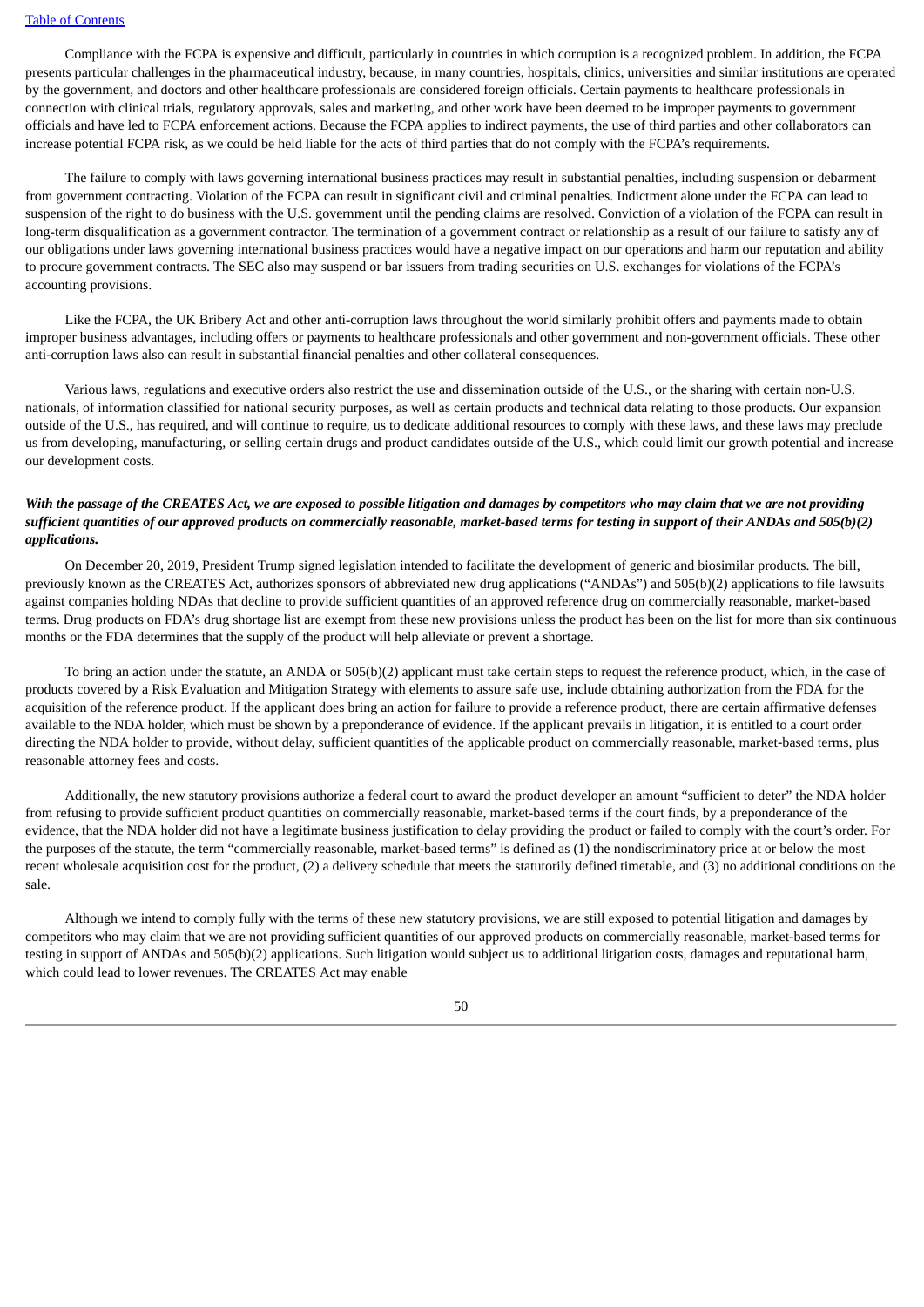generic competition with XPOVIO and any of our product candidates, if approved, which could impact our ability to maximize product revenue.

# We are subject to governmental export and import controls that could impair our ability to compete in international markets due to licensing *requirements and subject us to liability if we are not in compliance with applicable laws.*

Our products are subject to export control and import laws and regulations, including the U.S. Export Administration Regulations, U.S. Customs regulations, and various economic and trade sanctions regulations administered by the U.S. Treasury Department's Office of Foreign Assets Controls. Exports of our products outside of the U.S. must be made in compliance with these laws and regulations. If we fail to comply with these laws and regulations, we and certain of our employees could be subject to substantial civil or criminal penalties, including the possible loss of export or import privileges; fines, which may be imposed on us and responsible employees or managers; and, in extreme cases, the incarceration of responsible employees or managers.

In addition, changes in our products or changes in applicable export or import laws and regulations may create delays in the introduction, provision, or sale of our products in international markets, prevent customers from using our products or, in some cases, prevent the export or import of our products to certain countries, governments or persons altogether. Any limitation on our ability to export, provide, or sell our products could adversely affect our business, financial condition and results of operations.

#### **Risks Related to Our Financial Position and Capital Requirements**

#### We have incurred significant losses since inception, expect to continue to incur significant losses, and may never achieve or maintain profitability.

Since inception, we have incurred significant operating losses. Our net loss was \$162.8 million for the nine months ended September 30, 2021. As of September 30, 2021, we had an accumulated deficit of \$1.2 billion. Although we received our first FDA-approval for XPOVIO in July 2019, we may never attain profitability or positive cash flows from operations. We have historically financed our operations principally through product sales, private placements of our preferred stock, proceeds from our initial public offering and follow-on offerings of common stock, issuance of convertible debt, proceeds from a revenue interest financing agreement and cash generated from our business development activities. Substantially all of our operating losses have resulted from costs incurred in connection with our research and development programs, the pursuit of regulatory approvals within and outside of the U.S., and the commercialization of XPOVIO. We expect to continue to incur significant expenses and operating losses as we continue to commercialize XPOVIO in the U.S. and outside of the U.S. and engage in activities to prepare for the potential approval and commercialization of additional indications for selinexor as well as our product candidates. The net losses we incur may fluctuate significantly from quarter to quarter.

While we began to generate revenue from the sales of XPOVIO in July 2019 and have received revenue from our license arrangements, such as the partnership we have with Antengene Therapeutics Limited ("Antengene") for our programs across most of the Asia-Pacific region, there can be no assurance as to the amount or timing of future product or license and other revenues, and we may not achieve profitability for several years, if at all. Our ability to become and remain profitable depends significantly on our success in many areas, including:

- effectively commercializing XPOVIO or any future products either on our own or with a collaborator, including by maintaining a full commercial organization required to market, sell and distribute our products, and achieving an adequate level of market acceptance;
- □ the impact of current or future competing products on product sales of XPOVIO or any of our future products;
- $\Box$  obtaining sufficient pricing, coverage and reimbursement for XPOVIO and any of our other approved products from private and government payers and the impact of any pricing changes;
- $\Box$  initiating and successfully completing clinical trials required to file for, obtain and maintain marketing approval for our product candidates;
- $\Box$  obtaining and maintaining regulatory approvals, either by us or our collaborators, and the timing of such approvals;
- manufacturing at commercial scale;
- $\Box$  establishing and managing any collaborations for the development, marketing and/or commercialization of our products and product candidates, including the level of success of our collaborators' efforts and the timing and amount of any milestone or royalty payments we may receive;
- obtaining, maintaining and protecting our intellectual property rights; and

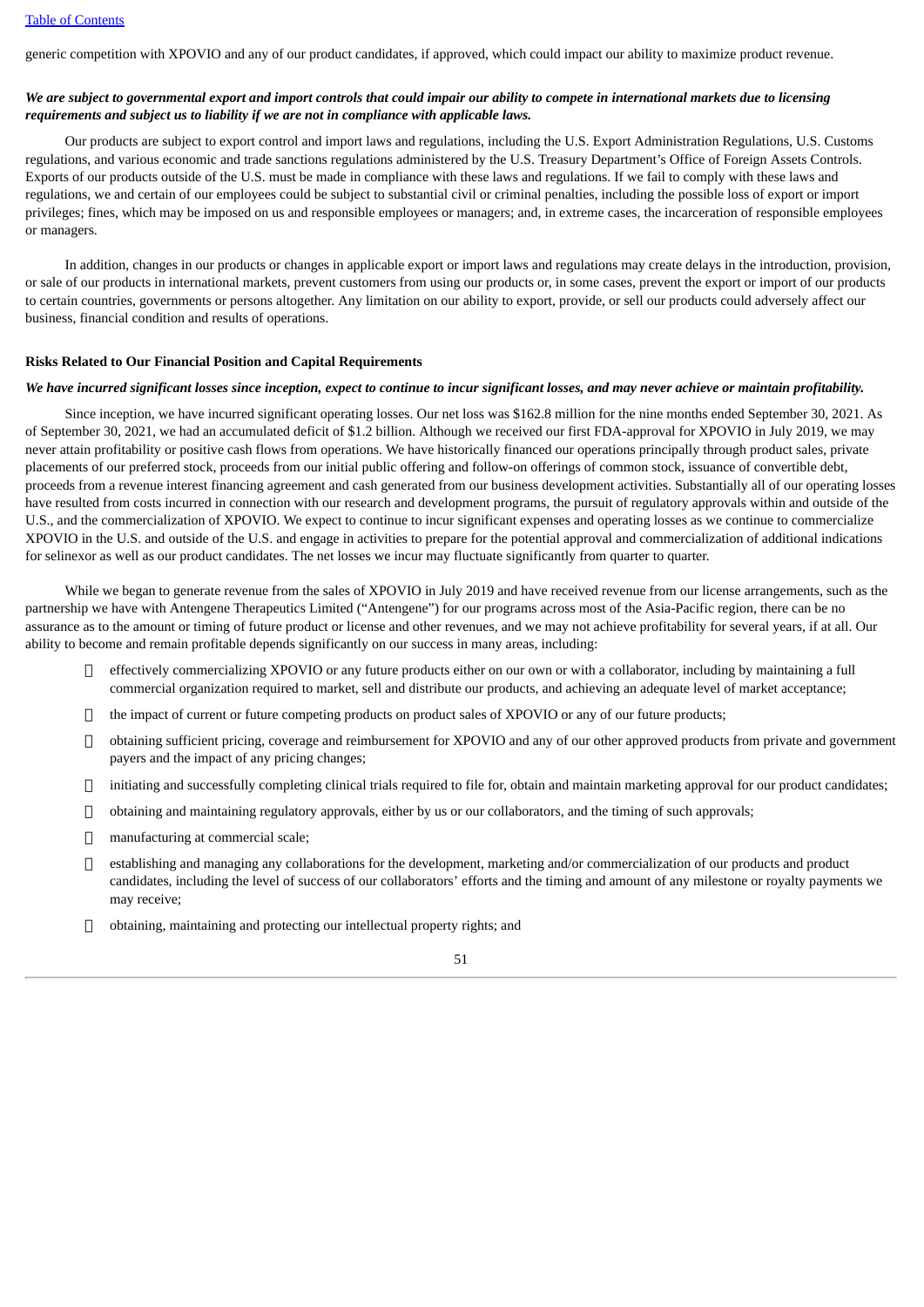$\Box$  navigating the negative impacts resulting from the ongoing COVID-19 pandemic to the healthcare systems, the ability of our clinical trial sites to conduct current or future trials and the regulatory review process.

We anticipate that our operating and capital expenses will increase as we continue to:

- commercialize XPOVIO in the U.S., including maintaining or growing our commercial infrastructure;
- obtain and maintain regulatory approval for XPOVIO, including completing any required post-marketing requirements to the satisfaction of the FDA or other regulatory agencies;
- expand our research and development programs, identify additional product candidates and initiate and conduct clinical trials, including clinical trials required by the FDA or other regulatory agencies in addition to those that have been or are currently expected to be conducted;
- maintain, expand and protect our intellectual property portfolio;
- manufacture XPOVIO and our product candidates;
- □ acquire or in-license other products, product candidates or technologies;
- $\Box$  add operational, financial and management information systems and personnel, including clinical, quality control, scientific, commercial and management personnel, to support our development and commercialization efforts and other operations required as a public company; and
- increase our insurance coverage as we grow our commercialization efforts.

Because of the numerous risks and uncertainties associated with pharmaceutical product development and commercialization, we are unable to accurately predict the timing or amount of our revenue and expenses or when, or if, we will be able to achieve profitability. We cannot be certain that our revenue from sales of XPOVIO alone, in the currently approved indications, will be sufficient for us to become profitable for several years, if at all. We may never generate revenues that are significant or large enough to achieve profitability. Even if we do achieve profitability, we may not be able to sustain or increase profitability on a quarterly or annual basis. Our failure to become and remain profitable would decrease the value of our company and could impair our ability to raise capital, maintain our research and development and commercialization efforts, expand our business and/or continue our operations. A decline in the value of our company could also cause our stockholders to lose all or part of their investment.

#### We will need additional funding to achieve our business objectives. If we are unable to raise capital when needed or on acceptable terms, we would be *forced to delay, reduce or eliminate our research and development programs and/or commercialization efforts.*

Discovering, developing and commercializing products involve time-consuming, expensive and uncertain processes that take years to complete. We have used substantial funds to develop XPOVIO and expect our operating expenses to continue to increase as we continue to commercialize XPOVIO, including for the recently approved indication based on the BOSTON study, conduct further research and development of our product candidates, seek marketing approval and prepare for commercialization of selinexor in additional indications or for our other product candidates, if approved, to the extent that such functions are not the responsibility of a collaborator. Furthermore, we will continue to incur additional costs associated with operating as a public company, hiring additional personnel and expanding our geographical reach. Although currently XPOVIO is commercially available in three indications, we do not anticipate that our revenue from product sales of XPOVIO or any funds we may receive from our collaborators will be sufficient for us to become profitable for several years, if at all. Accordingly, we will need to continue to rely on additional financing to achieve our business objectives.

As of September 30, 2021, we believe that our existing cash, cash equivalents and investments will enable us to fund our current operating and capital expenditure plans for at least twelve months from the date of issuance of the financial statements contained in this Quarterly Report on Form 10-Q. The amount and timing of our future capital requirements will depend on many factors, including, but not limited to:

- $\Box$  the scope, progress, results, timing and costs of our current and planned development efforts and regulatory review of our product candidates;
- □ the amount and timing of revenues from sales of XPOVIO, or any other product candidate that we develop or acquire;
- $\Box$  the cost of, and our ability to expand and maintain, the commercial infrastructure required to support the commercialization of XPOVIO and any other product for which we receive marketing approval, including medical affairs, manufacturing, marketing and distribution functions;

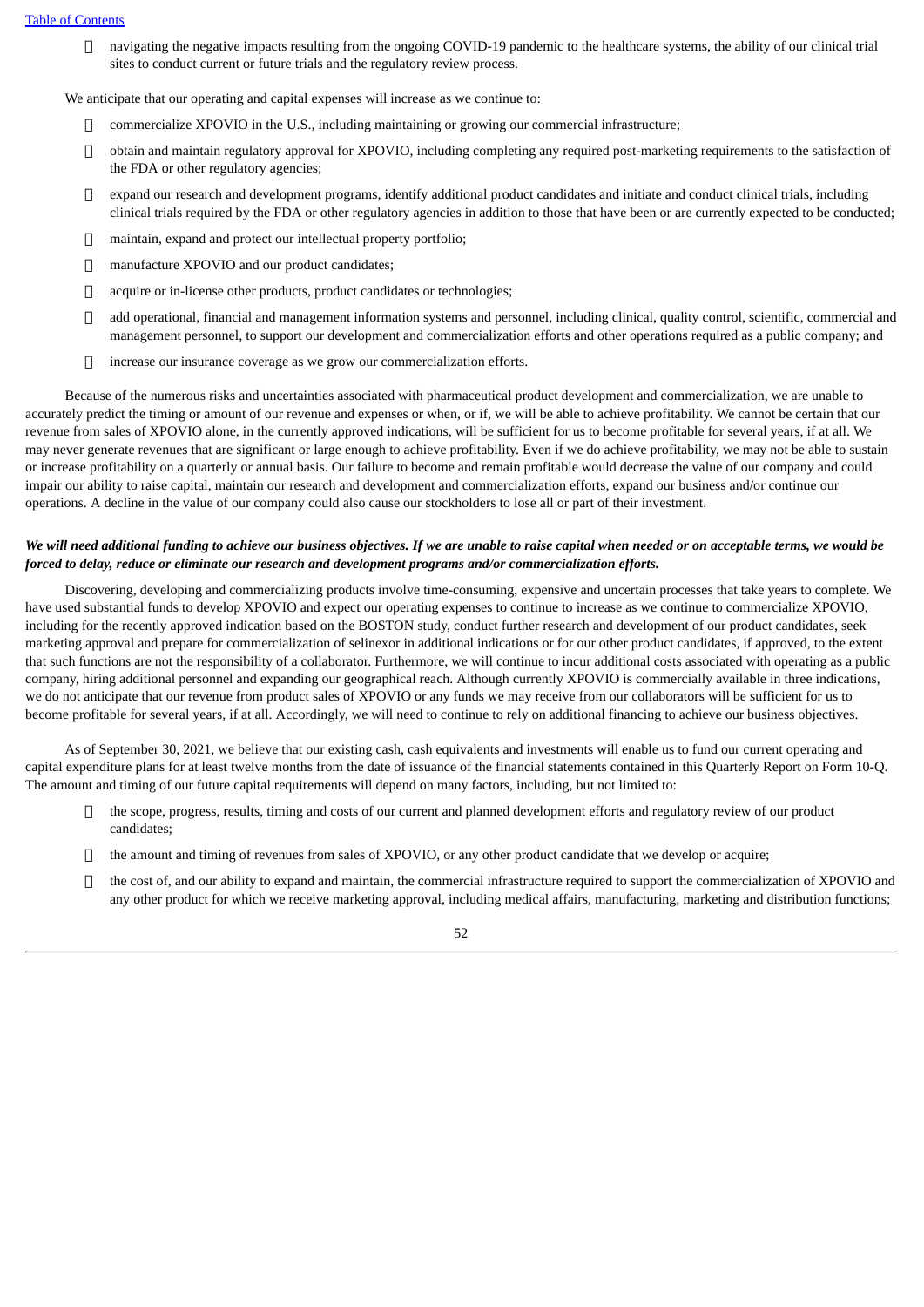- our ability to establish and maintain collaboration, partnership, licensing, marketing, distribution or other arrangements on favorable terms and the level and timing of success of these arrangements;
- $\Box$  the extent to which we acquire or in-license other products, product candidates and technologies; and
- $\Box$  the costs and timing of preparing, filing and prosecuting patent applications, maintaining and enforcing our intellectual property rights and defending intellectual property-related claims.

In addition, the terms of any financing may adversely affect the holdings or the rights of our stockholders. If we raise additional funds by issuing equity securities, dilution to our existing stockholders will result. In addition, as a condition to providing additional funding to us, future investors may demand, and may be granted, rights superior to those of existing stockholders. Moreover, any debt financing, if available, may involve restrictive covenants that could limit our flexibility in conducting future business activities and, in the event of insolvency, would be paid before holders of equity securities received any distribution of corporate assets. Our ability to satisfy and meet any future debt service obligations will depend upon our future performance, which will be subject to financial, business and other factors affecting our operations, many of which are beyond our control.

Even if we believe we have sufficient funds for our current or future operating plans, we may seek additional capital due to favorable market conditions or strategic considerations. Any future fundraising efforts could divert our management's attention away from their day-to-day activities. Further, adequate additional financing may not be available to us on acceptable terms, or at all. In addition, raising funds in the current economic environment may present additional challenges. For example, any sustained disruption in the capital markets from the COVID-19 pandemic could negatively impact our ability to raise capital and we cannot predict the extent or duration of the macro-economic disruption stemming from the COVID-19 pandemic. If adequate funds are not available to us on a timely basis or on attractive terms, we may be required to delay, reduce or eliminate our research and development programs or any current or future commercialization efforts for one or more of our products or product candidates, any of which could have a material adverse effect on our business, operating results and prospects.

### Our Revenue Interest Agreement with HCR, as amended, contains various covenants and other provisions, which, if violated, could result in the acceleration of payments due under such agreement or the foreclosure on the pledged collateral, including all of our present and future assets relating *to XPOVIO.*

In September 2019, we entered into the Revenue Interest Financing Agreement ("Revenue Interest Agreement") with HealthCare Royalty Partners III, L.P. and HealthCare Royalty Partners IV, L.P. ("HCR") and which was amended in June 2021 (the "Amended Revenue Interest Agreement"). Pursuant to the Amended Revenue Interest Agreement, we are required to comply with various covenants relating to the conduct of our business and the commercialization of XPOVIO, including obligations to use commercially reasonable efforts to commercialize our products and limits on our ability to incur or prepay indebtedness, create or incur liens, pay dividends on or repurchase outstanding shares of our capital stock or dispose of assets. In addition, the Amended Revenue Interest Agreement includes customary events of default upon the occurrence of enumerated events, including non-payment of revenue interests, failure to perform certain covenants and the occurrence of insolvency proceedings, specified judgments, specified cross-defaults or specified revocations, or withdrawals or cancellations of regulatory approval for XPOVIO. Upon the occurrence of an event of default and in the event of a change of control, HCR may accelerate payments due under the Amended Revenue Interest Agreement up to \$249.8 million, less the aggregate of all of the payments previously paid to HCR. Upon the occurrence of specified material adverse events or the material breach of specified representations and warranties, which will not be considered events of default, HCR may elect to terminate the Amended Revenue Interest Agreement and require us to make payments necessary for HCR to receive \$135.0 million, less the aggregate of all of the payments made to date, plus a specified annual rate of return. In the event that we are unable to make such payment, then HCR may be able to foreclose on the collateral that was pledged to HCR, which consists of all of our present and future assets relating to XPOVIO. Any such foreclosure remedy would significantly and adversely affect us and could result in us losing our interest in such assets.

### Our indebtedness could limit cash flow available for our operations, expose us to risks that could adversely affect our business, financial condition and results of operations and impair our ability to satisfy our obligations under the Convertible Senior Notes due 2025 (the "Notes").

We incurred \$172.5 million of indebtedness as a result of the sale of the Notes, \$75.0 million as a result of the initial closing pursuant to the Revenue Interest Agreement and \$60.0 million following the closing of the Amended Revenue Interest Agreement. We may also incur additional indebtedness to meet future financing needs. Our indebtedness could have significant negative consequences for our security holders and our business, results of operations and financial condition by, among other things:

- $\Box$  increasing our vulnerability to adverse economic and industry conditions;
- $\Box$  limiting our ability to obtain additional financing:

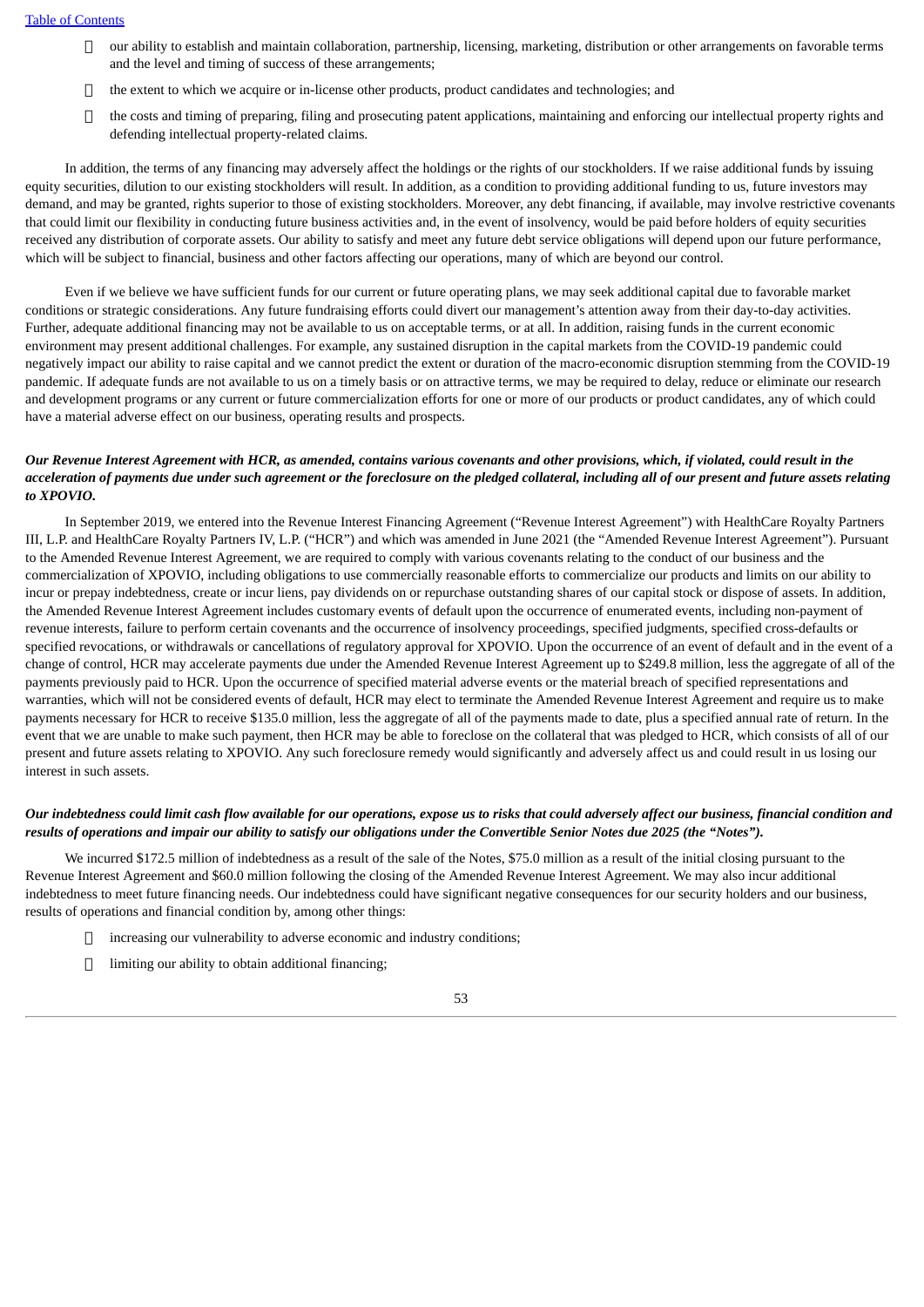- $\Box$  requiring the dedication of a substantial portion of our cash flow from operations to service our indebtedness, which would reduce the amount of cash available for other purposes;
- $\Box$  limiting our flexibility to plan for, or react to, changes in our business;
- $\Box$  diluting the interests of our existing stockholders as a result of issuing shares of our common stock upon conversion of the Notes; and
- $\Box$  placing us at a possible competitive disadvantage with competitors that are less leveraged than us or have better access to capital.

Our ability to pay the principal of or interest on the Notes or to make cash payments in connection with any conversion of the Notes depends on our future performance, which is subject to economic, financial, competitive and other factors beyond our control. Our business may not generate cash flow from operations in the future sufficient to service the Notes or other future indebtedness and make necessary capital expenditures. In addition, if the impact of the COVID-19 pandemic to our results of operations and business prospects is more severe and prolonged than we currently anticipate, our ability to repay the Notes could be impaired.

### We may not have the ability to raise the funds necessary to settle conversions of the Notes in cash, to repurchase the Notes for cash upon a fundamental change, to pay the redemption price for any Notes we redeem or to refinance the Notes, and any future debt we incur may contain *limitations on our ability to pay cash upon conversion or repurchase of the Notes.*

Holders may require us to repurchase their Notes following a fundamental change at a cash repurchase price generally equal to the principal amount of the Notes to be repurchased, plus accrued and unpaid interest. In addition, upon conversion, unless we elect to deliver solely shares of our common stock to settle conversions (other than paying cash in lieu of delivering any fractional share), we must satisfy the conversion in cash. If we do not have enough available cash at the time we are required to repurchase the Notes, pay cash amounts due upon conversion or redemption of the Notes or refinance the Notes, we may be required to adopt one or more alternatives, such as selling assets, restructuring indebtedness or obtaining additional debt financing or equity capital on terms that may be onerous or highly dilutive. Our ability to refinance the Notes or other future indebtedness will depend on the capital markets, our financial condition at such time and our obligations under any other existing indebtedness in effect at such time. We may not be able to engage in any of these activities on desirable terms, or at all, which could result in a default on our debt obligations, including the Notes. In addition, our ability to repurchase the Notes, to pay cash upon conversion or redemption of the Notes or to refinance the Notes may be limited by law, regulatory authority or agreements governing any future indebtedness that we may incur. Our failure to repurchase the Notes at a time when the repurchase is required by the indenture governing the Notes or to pay cash upon conversion of the Notes as required by the indenture would constitute a default under the indenture. A default under the indenture or the fundamental change itself could also lead to a default under agreements governing our future indebtedness, if any. Moreover, the occurrence of a fundamental change under the indenture could constitute an event of default under any such agreements. If the repayment of the related indebtedness were to be accelerated after any applicable notice or grace periods, we may not have sufficient funds to repay the indebtedness and repurchase the Notes or to pay cash upon conversion of the Notes.

#### The conditional conversion feature of the Notes, if triggered, may adversely affect our financial condition and operating results.

In the event the conditional conversion feature of the Notes is triggered, holders of Notes will be entitled to convert the Notes at any time during specified periods at their option. If one or more holders elect to convert their Notes, unless we elect to satisfy our conversion obligation by delivering solely shares of our common stock (other than paying cash in lieu of delivering any fractional share), we would be required to settle a portion or all of our conversion obligation in cash, which could adversely affect our liquidity. In addition, even if holders do not elect to convert their Notes, we could be required under applicable accounting rules to reclassify all or a portion of the outstanding principal amount of the Notes as a current rather than long-term liability, which would result in a material reduction of our net working capital.

# The accounting method for convertible debt securities that may be settled in cash, such as the Notes, could have a material effect on our reported *financial results.*

Convertible debt instruments (such as the Notes) that may be settled entirely or partly in cash are currently eligible to be accounted for utilizing the treasury stock method, the effect of which is that the shares issuable upon conversion of the Notes are not included in the calculation of diluted earnings per share except to the extent that the conversion value of the Notes exceeds their principal amount. Under the treasury stock method, for diluted earnings per share purposes, the transaction is accounted for as if the number of shares of common stock that would be necessary to settle such excess, if we elected to settle such excess in shares, are issued. We cannot be sure that the accounting standards in the future will continue to permit the use of the treasury stock method. If we are unable to use the treasury stock method in accounting for the shares issuable upon conversion of the Notes, then our diluted earnings per share would be adversely affected.

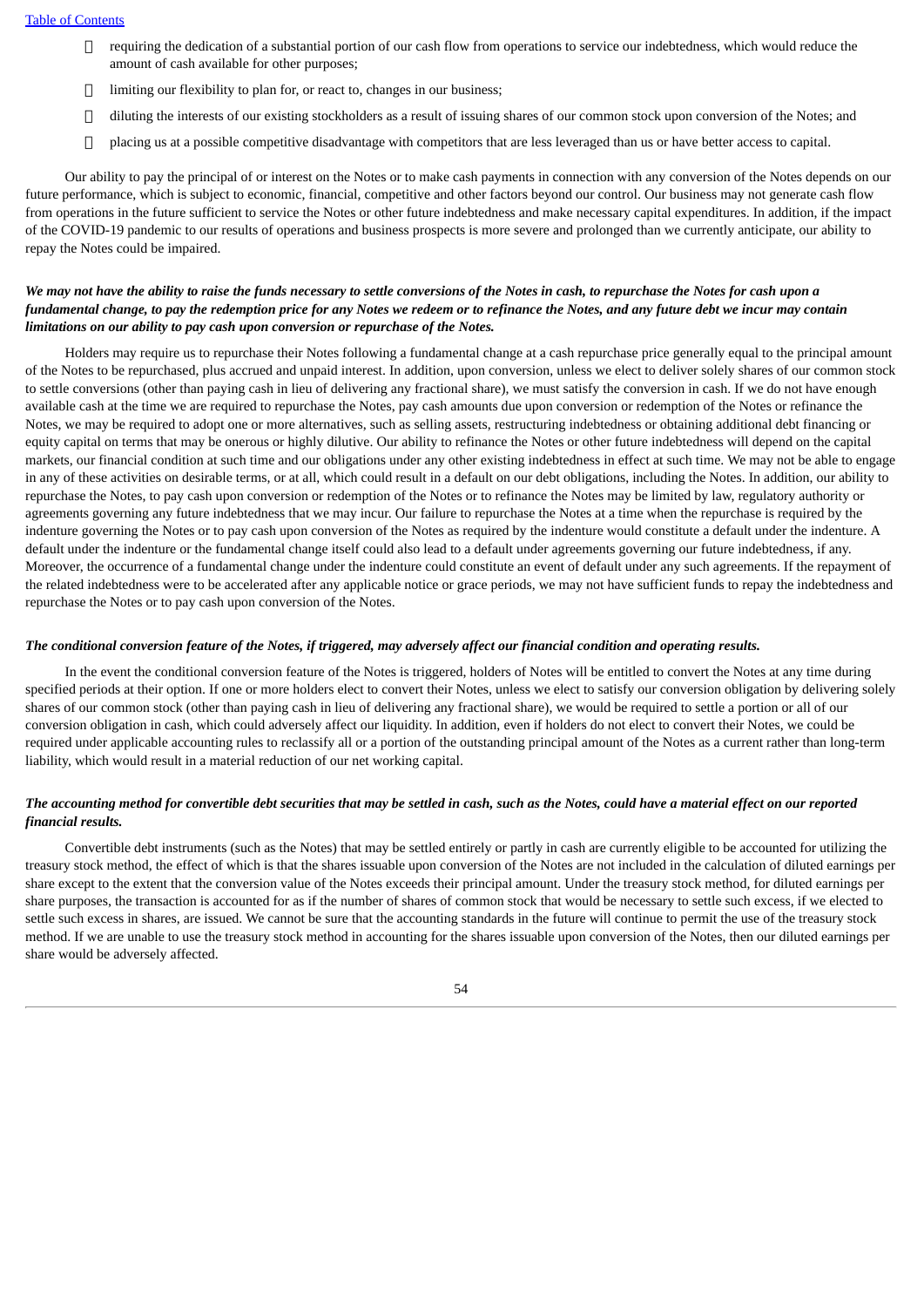Furthermore, if any of the conditions to the convertibility of the Notes is satisfied, then we may be required under applicable accounting standards to reclassify the liability carrying value of the Notes as a current, rather than a long-term, liability. This reclassification could be required even if no holders convert their Notes and could materially reduce our reported working capital.

# Raising additional capital may cause dilution to our stockholders, restrict our operations or require us to relinquish rights to our product candidates.

Until such time, if ever, as we can generate substantial revenues from the sale of our products, we expect to finance our cash needs through a combination of equity offerings, debt financings, collaborations, strategic alliances and/or licensing arrangements. We do not have any committed external source of funds. To the extent that we raise additional capital through the sale of equity or convertible debt securities, the ownership interests of stockholders will be diluted, and the terms of these securities may include liquidation or other preferences that adversely affect the rights of common stockholders. Debt financing, if available, may involve agreements that include covenants limiting or restricting our ability to take specific actions, such as incurring additional debt, making capital expenditures or declaring dividends. For example, during the term of the Amended Revenue Interest Agreement, we cannot make any voluntary or optional cash payment or prepayment on our existing convertible debt and cannot enter into any new debt without the consent of HCR.

If we raise funds through further collaborations, strategic alliances or licensing arrangements with third parties, we may have to relinquish valuable rights to our future revenue streams, research programs or product candidates or to grant licenses on terms that may not be favorable to us. If we are unable to raise additional funds through equity or debt financings when needed, we may be required to delay, limit, reduce or terminate our research and drug development or current or future commercialization efforts or grant rights to develop and market product candidates that we would otherwise prefer to develop and market ourselves.

#### Unstable market and economic conditions may have serious adverse consequences on our business, financial condition and stock price.

Global credit and financial markets have experienced extreme disruptions over the past several years. Such disruptions have resulted, and could in the future result, in diminished liquidity and credit availability, declines in consumer confidence, declines in economic growth, increases in unemployment rates and uncertainty about economic stability. For example, the COVID-19 pandemic has resulted in businesses suspending or terminating global operations and travel, self-imposed or government-mandated quarantines, and an overall slowdown of economic activity in many areas. Our general business strategy may be compromised by economic downturns, a volatile business environment and unpredictable and unstable market conditions, such as the current global situation resulting from the COVID-19 pandemic. If the equity and credit markets deteriorate, it may make any necessary equity or debt financing more difficult to secure, more costly or more dilutive. Failure to secure any necessary financing in a timely manner and on favorable terms could harm our growth strategy, financial performance and stock price and could require us to delay or abandon plans with respect to our business, including clinical development plans. In addition, there is a risk that one or more of our current service providers, manufacturers or other third parties with which we conduct business may not survive difficult economic times, including the current global situation resulting from the COVID-19 pandemic, which could directly affect our ability to attain our operating goals on schedule and on budget.

#### **Risks Related to Our Dependence on Third Parties**

We depend on collaborations with third parties for certain aspects of the development, marketing and/or commercialization of XPOVIO and/or our product candidates. If those collaborations are not successful, or if we are not able to maintain our existing collaborations or establish additional collaborations, we may have to alter our development and commercialization plans and may not be able to capitalize on the market potential of *XPOVIO or our product candidates.*

Our drug development programs and the commercialization of our products and product candidates, if approved, require substantial additional cash to fund expenses. We expect to maintain our existing collaborations and collaborate with additional pharmaceutical and biotechnology companies for certain aspects of the development, marketing and/or commercialization of our products and product candidates. For example, we are parties to a license arrangement with Antengene and distribution agreements with Promedico Ltd. and FORUS Therapeutics Inc. for the development, marketing and/or commercialization of selinexor in certain geographies outside of the U.S. In addition, we intend to seek one or more collaborators to aid in the further development, marketing and/or commercialization of selinexor and our other SINE compounds for indications outside of oncology. For example, we expect to rely on additional partners to develop and commercialize our products outside of the U.S. All of the risks relating to product development, regulatory approval and commercialization described in this Quarterly Report on Form 10-Q also apply to the activities of our collaborators.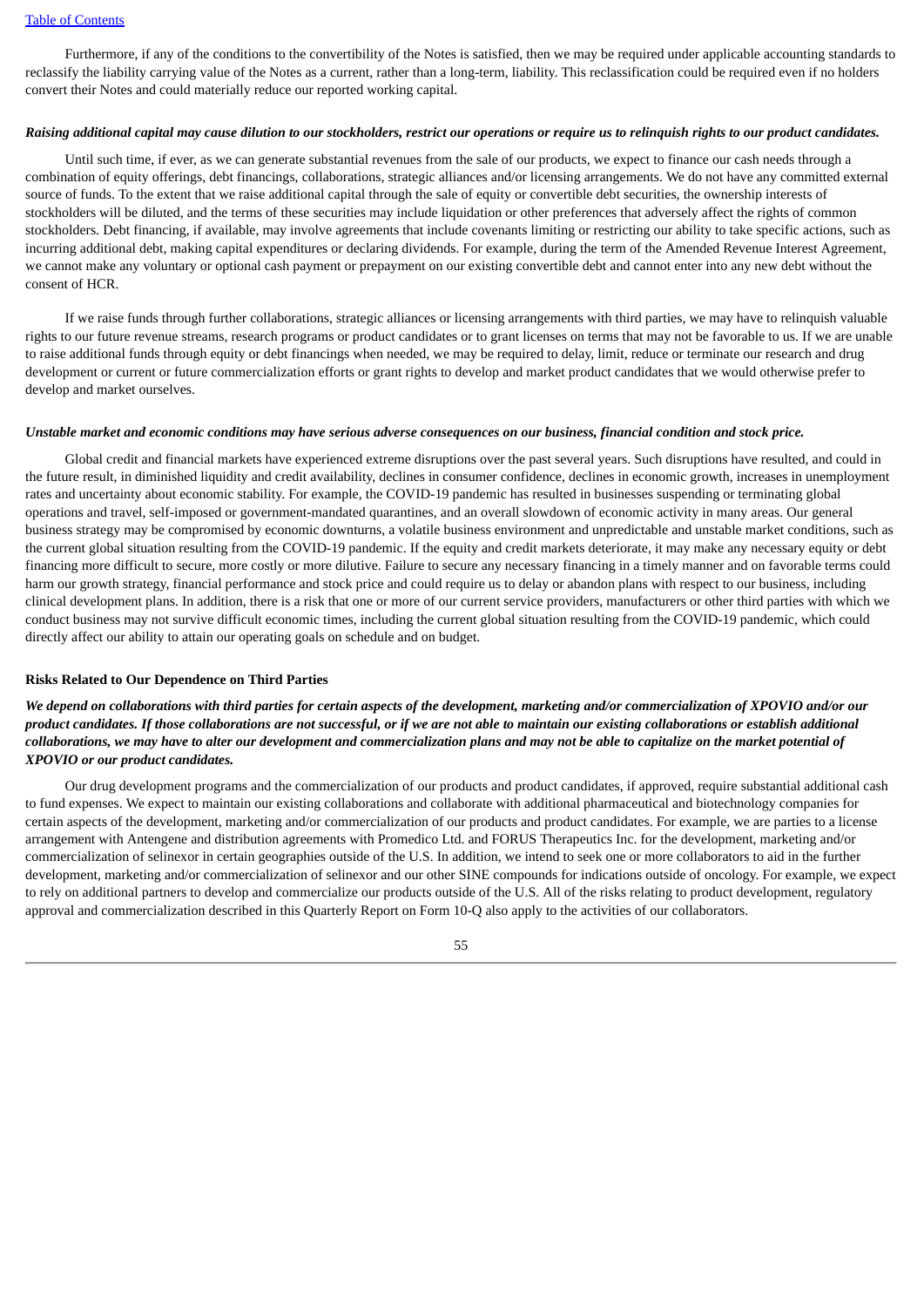Potential collaborators include large and mid-size pharmaceutical companies, regional and national pharmaceutical companies and biotechnology companies and we face significant competition in seeking appropriate collaborators, including as a result of a significant number of recent business combinations among large pharmaceutical companies that have reduced the number of potential collaborators. Whether we reach a definitive agreement for a collaboration will depend, among other things, upon our assessment of the collaborator's resources and expertise, the terms and conditions of the proposed collaboration and the proposed collaborator's evaluation of a number of factors. Those factors may include the design or results of clinical trials, the likelihood of approval by the FDA or foreign regulatory authorities, the potential market for the product or product candidate, the costs and complexities of manufacturing and delivering such product or product candidate to patients, the potential of competing products, the existence of uncertainty with respect to our ownership of intellectual property, which can exist if there is a challenge to such ownership without regard to the merits of the challenge, and industry and market conditions generally. The collaborator may also consider alternative product candidates or technologies for similar indications that may be available to collaborate on and whether such a collaboration could be more attractive than the one with us.

Collaborations are complex and time-consuming to negotiate and document. We may not be able to negotiate collaborations on a timely basis, on acceptable terms, or at all, or we may be restricted under then-existing collaboration agreements from entering into future agreements on certain terms with potential collaborators. If we are unable to maintain our current collaboration agreements or enter into new collaboration agreements, we may have to curtail, reduce or delay the development or commercialization programs for our products or product candidates, or increase our expenditures and undertake development or commercialization activities at our own expense. If we elect to increase our expenditures to fund and undertake development or commercialization activities on our own, we may need to obtain additional expertise and additional capital, which may not be available to us on acceptable terms, or at all. If we do not have sufficient funds or expertise to undertake the necessary development and commercialization activities, we may not be able to further develop our product candidates or bring them to market and generate product revenue.

Our ability to generate revenues from these arrangements will depend on our collaborators' abilities to successfully perform the functions assigned to them in these arrangements and our collaboration agreements may not lead to the development or commercialization of our products or product candidates in the most efficient manner, or at all, and may result in lower product revenues or profitability to us than if we were to market and sell these products ourselves. In connection with any such arrangements with third parties, we will likely have limited control over the amount and timing of resources that our collaborators dedicate to the development, marketing and/or commercialization of our products or product candidates. Further, if our collaborations do not result in the successful development and commercialization of our products or product candidates or if one of our collaborators terminates its agreement with us, we may not receive any future milestone or royalty payments under the collaboration. If we do not receive the funding we expect under these agreements, the development and commercialization of our products or product candidates could be delayed and we may need additional resources to develop product candidates.

Further, our ability to enter into new collaboration arrangements and the successful execution of our current arrangements by our collaborators could be negatively impacted by the COVID-19 pandemic, including as a result of businesses suspending or terminating global operations and travel, selfimposed or government-mandated quarantines, and a prolonged economic downturn. If our or our third-party collaborators are so affected, our business prospects and results of operations could be severely adversely impacted.

Collaborations involving our products and product candidates pose the following risks to us:

- $\Box$  collaborators have significant discretion in determining the efforts and resources that they will apply to these collaborations;
- $\Box$  collaborators may not perform their obligations as expected or in compliance with applicable regulatory requirements;
- $\Box$  collaborators may not pursue development, marketing and/or commercialization of our products or product candidates or may elect not to continue or renew development, marketing or commercialization programs based on clinical trial results, changes in the collaborator's strategic focus or available funding or external factors such as an acquisition that diverts resources or creates competing priorities;
- collaborators may delay clinical trials, provide insufficient funding for a clinical trial program, stop a clinical trial or abandon a product candidate, repeat or conduct new clinical trials or require a new formulation of a product candidate for clinical testing;
- collaborators could independently develop, or develop with third parties, products that compete directly or indirectly with our products or product candidates if the collaborators believe that competitive products are more likely to be successfully developed or can be commercialized under terms that are more economically attractive than ours;

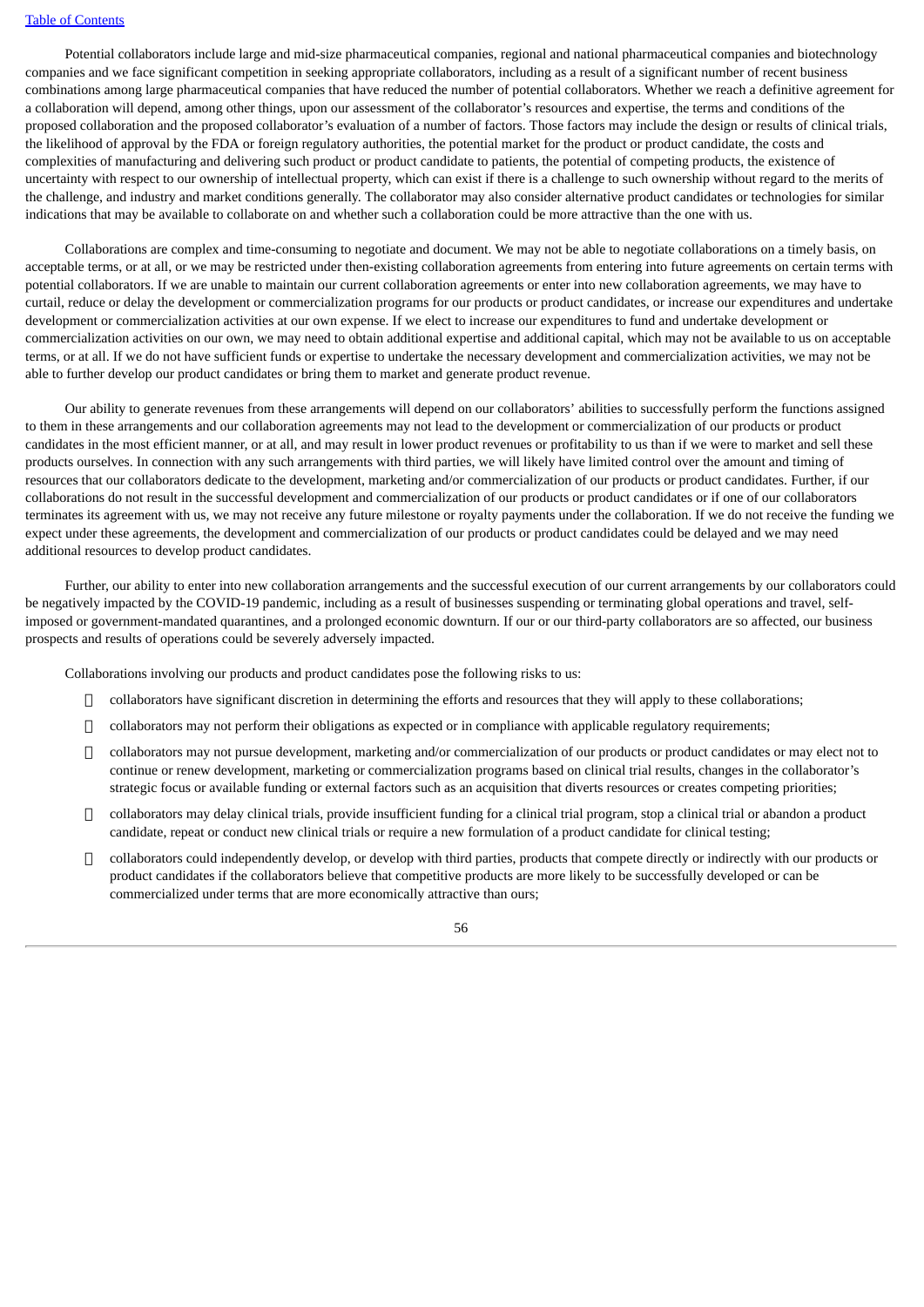- $\Box$  a collaborator with marketing and distribution rights to one or more products or product candidates may not commit sufficient resources to the marketing and distribution of our products or product candidates;
- $\Box$  disagreements with collaborators, including disagreements over proprietary rights, contract interpretation or the preferred course of development, might cause delays or termination of the research, development or commercialization of product candidates, might lead to additional responsibilities for us with respect to our products or product candidates, or might result in litigation or arbitration, any of which would be time-consuming and expensive;
- $\Box$  collaborators may not properly maintain or defend our intellectual property rights or may use our proprietary information in such a way as to invite litigation that could jeopardize or invalidate our intellectual property or proprietary information or expose us to potential litigation;
- $\Box$  collaborators may infringe the intellectual property rights of third parties, which may expose us to litigation and potential liability;
- $\Box$  we may lose certain valuable rights under circumstances identified in any collaboration arrangement that we enter into, such as if we undergo a change of control;
- $\Box$  collaborations may be terminated and, if terminated, may result in a need for additional capital to pursue further development, marketing and/or commercialization of the applicable products or product candidates or to enter into new collaboration agreements;
- collaborators may learn about our discoveries and use this knowledge to compete with us in the future; and
- $\Box$  the number and type of our collaborations could adversely affect our attractiveness to other collaborators or acquirers.

If any of these events occurs, the market potential of our products and product candidates could be reduced, and our business could be materially harmed.

### If we are unable to establish and maintain our agreements with third parties to distribute XPOVIO to patients, our results of operations and business *could be adversely affected.*

We rely on third parties to commercially distribute XPOVIO to patients. For example, we have contracted with a limited number of specialty pharmacies, which sell XPOVIO directly to patients, and specialty distributors, which sell XPOVIO to healthcare entities who then resell XPOVIO to patients. While we have entered into agreements with each of these pharmacies and distributors to distribute XPOVIO in the U.S., they may not perform as agreed or they may terminate their agreements with us. We may also need to enter into agreements with additional pharmacies or distributors, and there is no guarantee that we will be able to do so on a timely basis, at commercially reasonable terms, or at all. If we are unable to maintain and, if needed, expand, our network of specialty pharmacies and specialty distributors, we would be exposed to substantial distribution risk.

The use of specialty pharmacies and specialty distributors involves certain risks, including, but not limited to, risks that these organizations will:

- not provide us accurate or timely information regarding their inventories, the number of patients who are using XPOVIO or serious adverse reactions, events and/or product complaints regarding XPOVIO;
- not effectively sell or support XPOVIO or communicate publicly concerning XPOVIO in a manner that is contrary to FDA rules and regulations;
- $\Box$  reduce their efforts or discontinue to sell or support, or otherwise not effectively sell or support, XPOVIO;
- $\Box$  not devote the resources necessary to sell XPOVIO in the volumes and within the time frames that we expect;
- $\Box$  be unable to satisfy financial obligations to us or others; or
- $\Box$  cease operations.

Any such events may result in decreased product sales, which would harm our results of operations and business.

### We rely on third parties as we conduct our clinical trials and some aspects of our research and preclinical studies, and those third parties may not perform satisfactorily, including failing to meet deadlines for the completion of such trials, research or testing.

We rely on some third parties, such as CROs, clinical data management organizations, medical institutions and clinical investigators, as we conduct our clinical trials. We currently rely and expect to continue to rely on third parties to conduct some

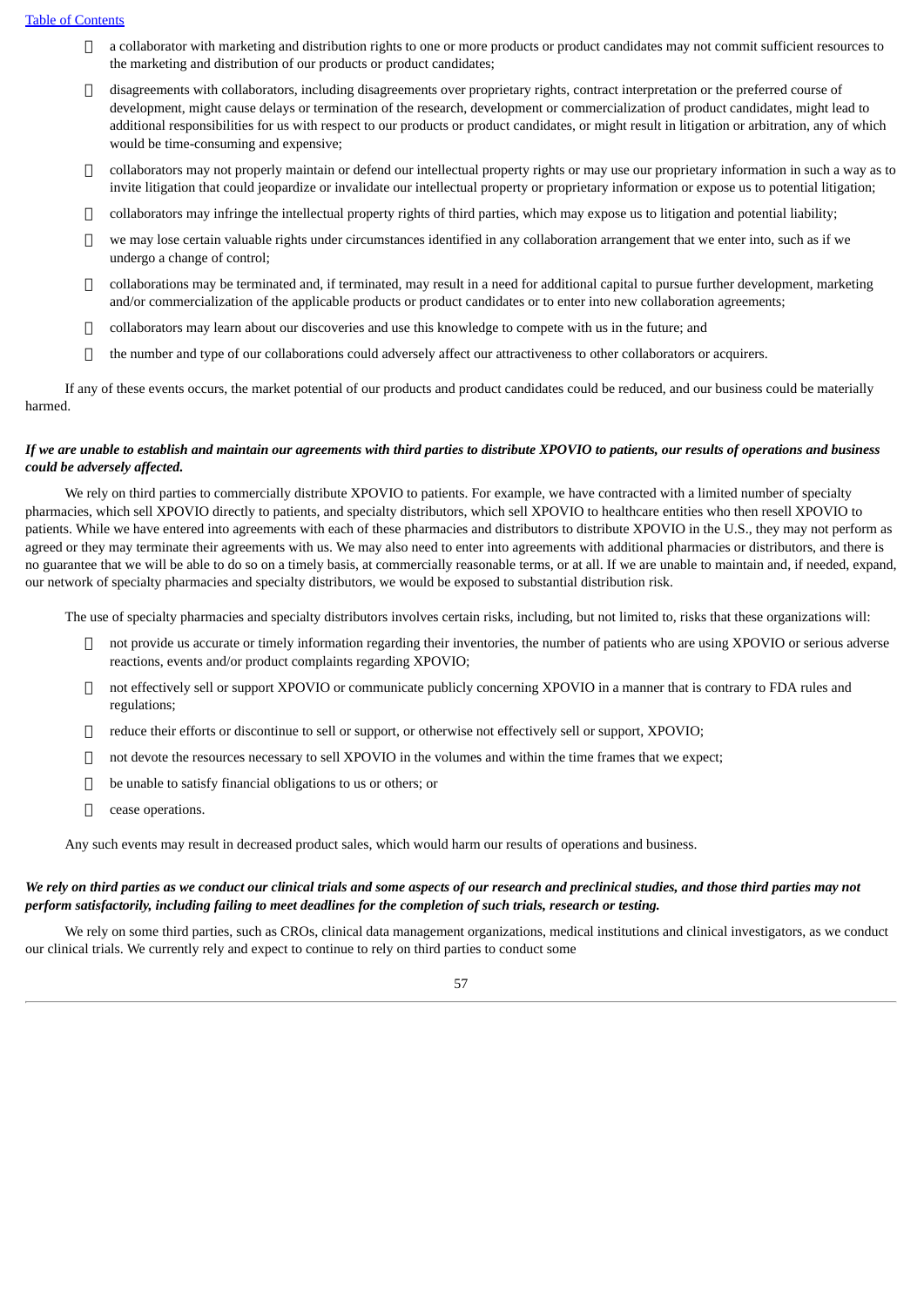aspects of our research and preclinical studies. Any of these third parties may terminate their engagements with us at any time. If we need to enter into alternative arrangements, it would delay our drug development activities.

Our reliance on these third parties for research and development activities reduces our control over these activities but does not relieve us of our responsibilities. For example, we remain responsible for ensuring that each of our clinical trials is conducted in accordance with the general investigational plan and protocols for the trial. Moreover, the FDA requires us to comply with GCP standards when conducting, recording and reporting the results of clinical trials to assure that data and reported results are credible and accurate and that the rights, integrity and confidentiality of trial participants are protected. The EMA also requires us to comply with comparable standards. Regulatory authorities ensure compliance with these requirements through periodic inspections of trial sponsors, principal investigators and trial sites. Our reliance on third parties that we do not control does not relieve us of these responsibilities and requirements. If we or any of the third parties that we rely on in connection with our clinical trials fail to comply with applicable requirements, the clinical data generated in our clinical trials may be deemed unreliable and the FDA, EMA or other comparable foreign regulatory authorities may require us to perform additional clinical trials before approving our marketing applications. We cannot assure you that upon inspection by a given regulatory authority, such regulatory authority will determine that any of our clinical trials comply with such requirements. We also are required to register ongoing clinical trials and post the results of completed clinical trials on a government-sponsored database, ClinicalTrials.gov, within certain timeframes. Failure to do so can result in fines, adverse publicity and civil and criminal sanctions.

Furthermore, these third parties may also have relationships with other entities, some of which may be our competitors. If these third parties do not successfully carry out their contractual duties, meet expected deadlines or conduct our clinical trials in accordance with regulatory requirements or our stated protocols, we will not be able to obtain, or may be delayed in obtaining, marketing approvals for our product candidates and will not be able to, or may be delayed in our efforts to, successfully commercialize our products. In such an event, our financial results and the commercial prospects for our product candidates could be harmed, our costs could increase and our ability to generate revenues could be delayed, impaired or foreclosed.

We also expect to rely on other third parties to store and distribute drug supplies for our clinical trials. Any performance failure on the part of such third parties could delay clinical development or marketing approval of our product candidates or commercialization of our products, producing additional losses and depriving us of potential product revenue.

In addition, as discussed above, the third-parties upon whom we rely to conduct our clinical trials could be negatively impacted as a result of disruptions caused by the COVID-19 pandemic, including difficulties in initiating clinical sites or enrolling participants, diversion of healthcare resources away from clinical trials, travel or quarantine policies, and other factors. If these third parties are so affected, our business prospects and results of operations could be severely adversely impacted.

# We rely on third parties to conduct investigator-sponsored clinical trials of selinexor and our product candidates. Any failure by a third party to meet its obligations with respect to the clinical development of our product candidates may delay or impair our ability to obtain regulatory approval for *selinexor and our product candidates.*

We rely on academic and private non-academic institutions to conduct and sponsor clinical trials relating to selinexor and our product candidates. We do not control the design or conduct of the investigator-sponsored trials, and it is possible that the FDA or foreign regulatory authorities will not view these investigator-sponsored trials as providing adequate support for future clinical trials, whether controlled by us or third parties, for any one or more reasons, including elements of the design, execution of the trials, safety concerns or other trial results.

Such arrangements will provide us certain information rights with respect to the investigator-sponsored trials, including access to and the ability to use and reference the data, including for our own regulatory filings, resulting from the investigator-sponsored trials. However, we do not have control over the timing and reporting of the data from investigator-sponsored trials, nor do we own the data from the investigator-sponsored trials. If we are unable to confirm or replicate the results from the investigator-sponsored trials or if negative results are obtained, we would likely be further delayed or prevented from advancing clinical development of our product candidates. Further, if investigators or institutions breach their obligations with respect to the clinical development of our product candidates, or if the data proves to be inadequate compared to the first-hand knowledge we might have gained had the investigator-sponsored trials been sponsored and conducted by us, then our ability to design and conduct any future clinical trials ourselves may be adversely affected.

Additionally, the FDA or foreign regulatory authorities may disagree with the sufficiency of our right to reference the preclinical, manufacturing or clinical data generated by these investigator-sponsored trials, or our interpretation of preclinical, manufacturing or clinical data from these investigatorsponsored trials. If so, the FDA or foreign regulatory authorities may require us to obtain and submit additional preclinical, manufacturing, or clinical data before we may initiate our planned trials and/or may not accept such additional data as adequate to initiate our planned trials.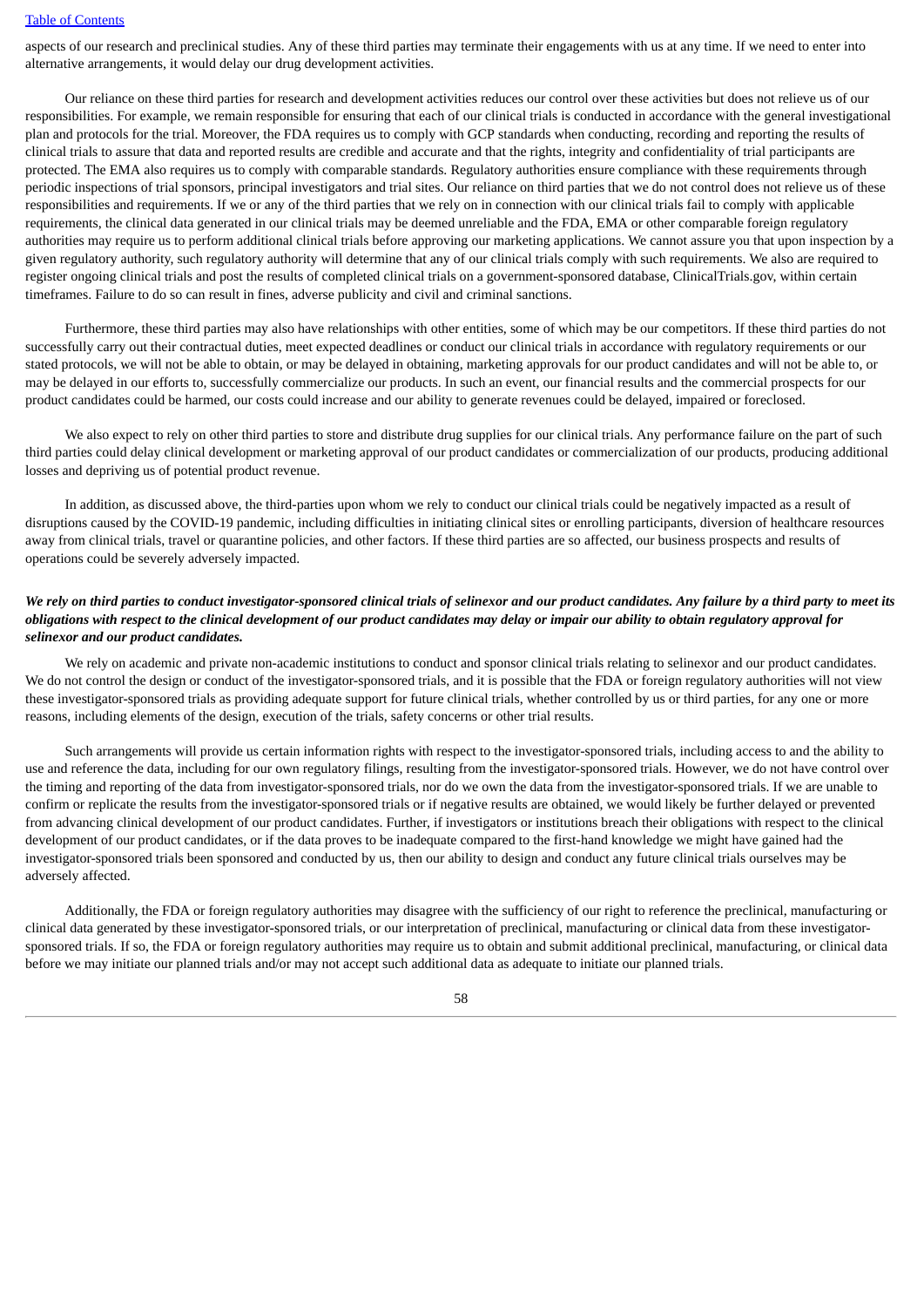#### We are completely dependent on third parties for the manufacture of our products and product candidates and any difficulties, disruptions, delays or unexpected costs, or the need to find alternative sources, could adversely affect our results of operations, profitability and future business prospects.

We do not own or operate, and currently have no plans to establish, any manufacturing facilities for our products or product candidates. We currently rely, and expect to continue to rely, on third-party contract manufacturers to manufacture our products and product candidates for our commercial and clinical use.

Facilities used by our third-party manufacturers may be inspected by the FDA after we submit an NDA and before potential approval of the product candidate and are also subject to ongoing periodic unannounced inspections by the FDA for compliance with cGMP and other regulatory requirements following approval. Similar regulations apply to manufacturers of our product candidates for use or sale in foreign countries. We do not control the manufacturing processes of, and are completely dependent on, our third-party manufacturers for compliance with the applicable regulatory requirements for the manufacture of our products and product candidates. Third-party manufacturers may not be able to comply with cGMP regulations or similar regulatory requirements outside of the U.S. If our manufacturers cannot successfully manufacture material that conforms to our specifications and the strict regulatory requirements of the FDA and any applicable foreign regulatory authority, they will not be able to secure and/or maintain regulatory approval for their manufacturing facilities. If these facilities are not approved for commercial manufacture or are not able to maintain approval, we may need to find alternative manufacturing facilities, which could significantly impact our ability to develop, obtain regulatory approval for or market our products or product candidates as alternative qualified manufacturing facilities may not be available on a timely or cost-efficient basis, or at all. Failure by any of our manufacturers to comply with applicable cGMP regulations or other regulatory requirements could result in sanctions being imposed on us or the contract manufacturer, including fines, injunctions, civil penalties, delays, suspensions or withdrawals of approvals, operating restrictions, interruptions in supply and criminal prosecutions, any of which could significantly and adversely affect supplies of our products or product candidates and have a material adverse impact on our business, financial condition and results of operations.

We currently have long-term supply agreements with our third-party contract manufacturers to manufacture the clinical and commercial supplies of the drug product for XPOVIO. Our ability to have our products manufactured in sufficient quantities and at acceptable costs to meet our commercial demand and clinical development needs is dependent on the uninterrupted and efficient operation of our third-party contract manufacturers' facilities. Reliance on third-party manufacturers entails risks, including:

- $\Box$  reliance on the third party for regulatory compliance and quality assurance;
- $\Box$  the possible breach, termination or nonrenewal of a manufacturing agreement by the third party, including at a time that is costly or inconvenient to us;
- $\Box$  the possible failure of the third party to manufacture our products or product candidates according to our schedule, or at all, including if the third-party manufacturer gives greater priority to the supply of other products over our products and product candidates, or otherwise does not satisfactorily perform according to the terms of the manufacturing agreement;
- $\Box$  equipment malfunctions, power outages or other general disruptions experienced by our third-party manufacturers to their respective operations and other general problems with a multi-step manufacturing process; and
- $\Box$  the possible misappropriation or disclosure by the third party or others of our proprietary information, including our trade secrets and knowhow.

We currently rely on a single source supplier for our active pharmaceutical ingredient and our drug product manufacturing requirements. Any performance failure on the part of our existing or future manufacturers could delay clinical development, marketing approval or commercialization of our products or product candidates. For example, as a result of the COVID-19 pandemic, our suppliers and contract manufacturers could be disrupted by worker absenteeism, quarantines, or other travel or health-related restrictions or could incur increased costs associated with ensuring the safety and health of their personnel. If our suppliers or contract manufacturers are so affected, our supply chain could be disrupted, our product shipments could be delayed, our costs could be increased and our business could be adversely affected. If our current contract manufacturers cannot perform as agreed, we may be required to replace those manufacturers. Although we believe that there are several potential alternative manufacturers who could manufacture our products and product candidates, we could incur added costs and delays in identifying and qualifying any such replacement. Consequently, we may not be able to reach agreement with third-party manufacturers on satisfactory terms, which could negatively impact our XPOVIO revenues or delay commercialization of any product candidates that are subsequently approved.

If, because of the factors discussed above, we are unable to have our products manufactured on a timely or sufficient basis, we may not be able to meet clinical development needs or commercial demand for our products or product candidates or we may not be able to manufacture our products in a cost-effective manner. As a result, we may lose sales, fail to generate projected revenues or suffer development or regulatory setbacks, any of which could have an adverse impact on our profitability and future business prospects.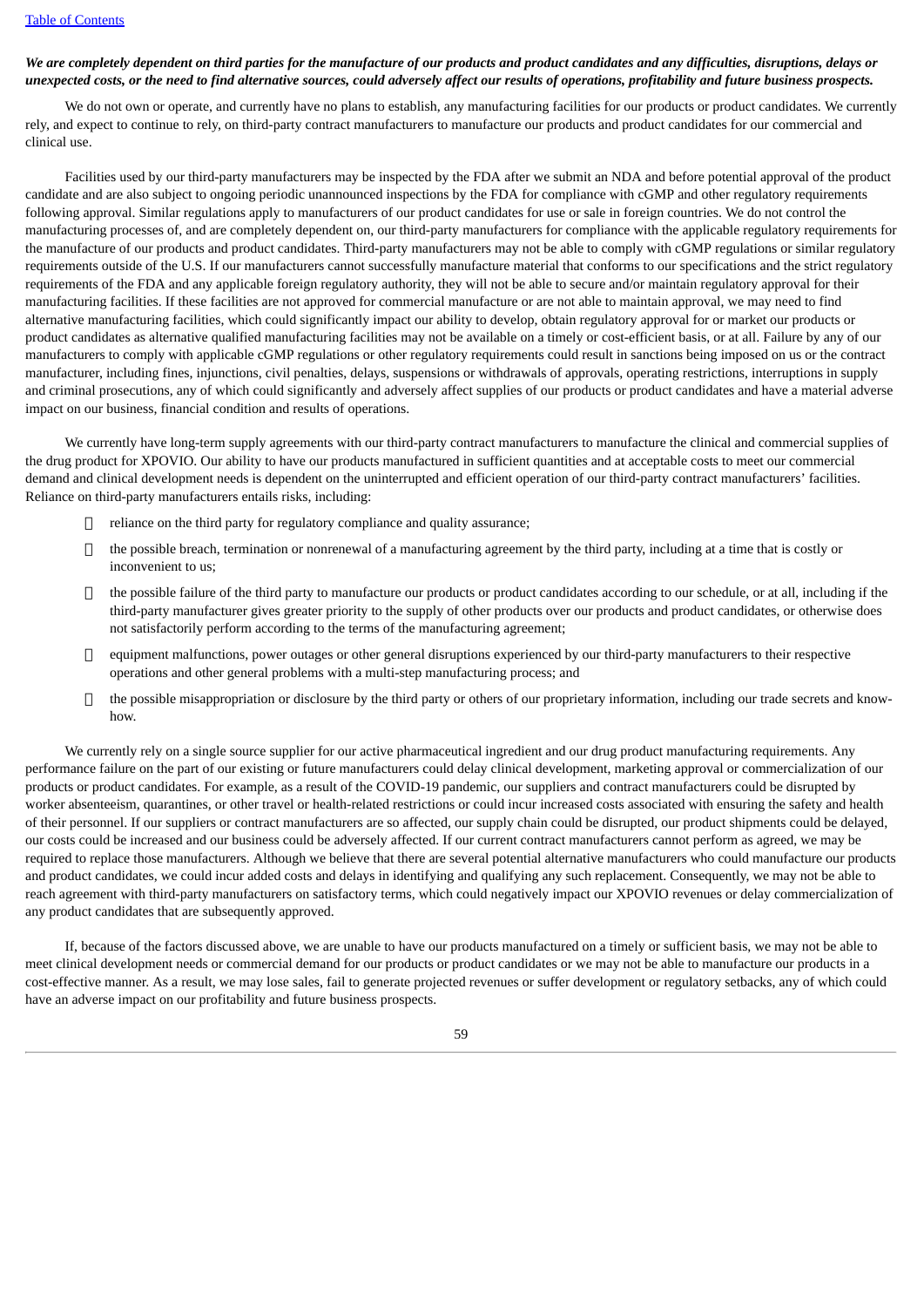# **Risks Related to Our Intellectual Property**

If we are unable to obtain and maintain patent protection for our products or product candidates and other discoveries, or if the scope of the patent protection obtained is not sufficiently broad, our competitors could develop and commercialize drugs and other discoveries similar or identical to ours, and our ability to successfully commercialize our products or product candidates and other discoveries may be adversely affected.

Our success depends in large part on our ability to obtain and maintain patent protection in the U.S. and other countries with respect to our proprietary products and product candidates and other discoveries. We seek to protect our proprietary position by filing patent applications in the U.S. and abroad related to our novel products and product candidates and other discoveries that are important to our business. As of October 27, 2021, 90 patents were in force that relate to XPO1 inhibitors, including composition of matter patents for selinexor, verdinexor and eltanexor in the U.S., and their use in targeted therapeutics. In addition, 22 patents were in force that relate to our PAK4/NAMPT inhibitors, including two composition of matter patents for KPT-9274 in the U.S. and its use in targeted therapeutics. We cannot be certain that any other patents will issue with claims that cover any of our key products, product candidates or other discoveries.

The patent prosecution process is expensive and time-consuming, and we may not be able to file and prosecute all necessary or desirable patent applications at a reasonable cost or in a timely manner. It is also possible that we will fail to identify patentable aspects of our research and development output before it is too late to obtain patent protection.

The patent position of biotechnology and pharmaceutical companies generally is highly uncertain, involves complex legal and factual questions and has in recent years been the subject of much litigation. As a result, the issuance, scope, validity, enforceability and commercial value of our patent rights are highly uncertain. Our pending and future patent applications may not result in patents being issued which protect our product candidates or other discoveries, or which effectively prevent others from commercializing competitive drugs and discoveries. Changes in either the patent laws or interpretation of the patent laws in the U.S. and other countries may diminish the value of our patents or narrow the scope of our patent protection.

The laws of foreign countries may not protect our rights to the same extent as the laws of the U.S. For example, in some foreign jurisdictions, our ability to secure patents based on our filings in the U.S. may depend, in part, on our ability to timely obtain assignment of rights to the invention from the employees and consultants who invented the technology. Publications of discoveries in the scientific literature often lag behind the actual discoveries, and patent applications in the U.S. and other jurisdictions are typically not published until 18 months after filing, or in some cases not at all. Therefore, we cannot be certain that we were the first to make the inventions claimed in our patents or pending patent applications, or that we were the first to file for patent protection of such inventions.

Assuming the other requirements for patentability are met, prior to March 2013, in the U.S., the first to invent the claimed invention was entitled to the patent, while outside of the U.S., the first to file a patent application is entitled to the patent. In March 2013, the U.S. transitioned to a first-inventor-tofile system in which, assuming the other requirements for patentability are met, the first inventor to file a patent application is entitled to the patent. We may be subject to a third-party preissuance submission of prior art to the U.S. Patent and Trademark Office ("USPTO") or become involved in opposition, derivation, revocation, reexamination, or post-grant or *inter partes* review or interference proceedings challenging our patent rights or the patent rights of others. An adverse determination in any such submission, proceeding or litigation could reduce the scope of, or invalidate, our patent rights, allow third parties to commercialize our discoveries or drugs and compete directly with us, without payment to us, or result in our inability to manufacture or commercialize drugs without infringing third-party patent rights.

Even if our patent applications issue as patents, they may not issue in a form that will provide us with any meaningful protection, prevent competitors from competing with us or otherwise provide us with any competitive advantage. Our competitors may be able to circumvent our patents by developing similar or alternative discoveries or drugs in a non-infringing manner.

The issuance of a patent is not conclusive as to its inventorship, scope, validity or enforceability, and our patents may be challenged in the courts or patent offices in the U.S. and abroad. Such challenges may result in loss of exclusivity or in patent claims being narrowed, invalidated or held unenforceable, which could limit our ability to stop others from using or commercializing similar or identical discoveries and drugs, or limit the duration of the patent protection of our products, product candidates and discoveries. Given the amount of time required for the development, testing and regulatory review of new product candidates, patents protecting such candidates might expire before or shortly after such candidates are commercialized. As a result, our patent portfolio may not provide us with sufficient rights to exclude others from commercializing drugs similar or identical to ours.

We may become involved in lawsuits to protect or enforce our patents and other intellectual property rights, which could be expensive, time-consuming *and unsuccessful.*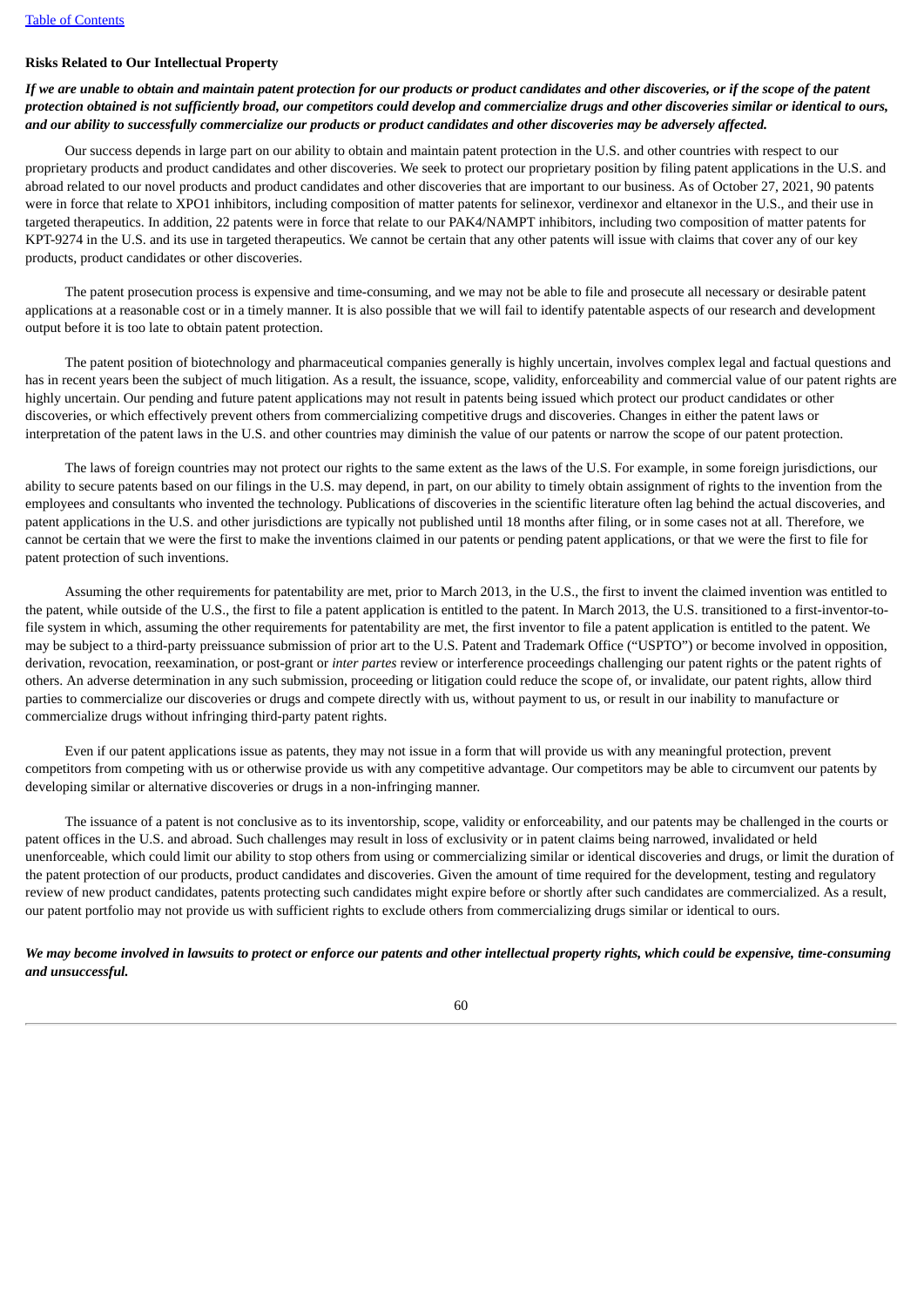Competitors or commercial supply companies or others may infringe our patents and other intellectual property rights. For example, we are aware of third parties selling a version of our lead product candidate for research purposes, which may infringe our intellectual property rights. To counter such infringement, we may advise such companies of our intellectual property rights, including, in some cases, intellectual property rights that provide protection for our lead product candidates, and demand that they stop infringing those rights. Such demand may provide such companies the opportunity to challenge the validity of certain of our intellectual property rights, or the opportunity to seek a finding that their activities do not infringe our intellectual property rights. We may also be required to file infringement actions, which can be expensive and time-consuming. In an infringement proceeding, a defendant may assert and a court may agree with a defendant that a patent of ours is invalid or unenforceable, or may refuse to stop the other party from using the intellectual property at issue. An adverse result in any litigation could put one or more of our patents at risk of being invalidated or interpreted narrowly. Furthermore, because of the substantial amount of discovery required in connection with intellectual property litigation, there is a risk that some of our confidential information could be compromised by disclosure during this type of litigation.

## Third parties may initiate legal proceedings alleging that we are infringing their intellectual property rights, the outcome of which would be uncertain *and could have a material adverse effect on the success of our business.*

Our commercial success depends upon our ability and the ability of any current and future collaborators to develop, manufacture, market and sell XPOVIO and our product candidates and use our proprietary technologies without infringing the proprietary rights of third parties. We may become party to, or threatened with, future adversarial proceedings or litigation regarding intellectual property rights with respect to our products or product candidates and technology, including interference proceedings before the USPTO. Third parties may assert infringement claims against us based on existing patents or patents that may be granted in the future. No litigation asserting such infringement claims is currently pending against us, and we have not been found by a court of competent jurisdiction to have infringed a third party's intellectual property rights. If we are found to infringe or think there is a risk we may be found to infringe, a third party's intellectual property rights, we could be required or choose to obtain a license from such third party to continue developing, marketing and selling our drugs, product candidates and technology. However, we may not be able to obtain any required license on commercially reasonable terms, or at all. Even if we were able to obtain a license, it could be non-exclusive, thereby giving our competitors access to the same intellectual property licensed to us. We could be forced, including by court order, to cease commercializing the infringing intellectual property or drug or to cease using the infringing technology. In addition, we could be found liable for monetary damages. A finding of infringement could prevent us from commercializing our products or product candidates or force us to cease some of our business operations, which could materially harm our business. Claims that we have misappropriated the confidential information or trade secrets of third parties could have a similar negative impact on our business.

#### We may be subject to claims that our employees have wrongfully used or disclosed alleged trade secrets of their former employers.

Many of our employees were previously employed at universities or other biotechnology or pharmaceutical companies, including our competitors or potential competitors. Although we try to ensure that our employees do not use the proprietary information or know-how of others in their work for us, we may be subject to claims that we or these employees have used or disclosed intellectual property, including trade secrets or other proprietary information, of any such employee's former employer. Although we have no knowledge of any such claims being alleged to date, if such claims were to arise, litigation may be necessary to defend against any such claims. If we fail in defending any such claims, in addition to paying monetary damages, we may lose valuable intellectual property rights or personnel. Even if we are successful in defending against such claims, litigation could result in substantial costs and be a distraction to management.

#### Intellectual property litigation could cause us to spend substantial resources and distract our personnel from their normal responsibilities.

Even if resolved in our favor, litigation or other legal proceedings relating to intellectual property claims may cause us to incur significant expenses and could distract our technical and management personnel from their normal responsibilities. In addition, there could be public announcements of the results of hearings, motions or other interim proceedings or developments and if securities analysts or investors perceive these results to be negative, it could have a material adverse effect on the price of our common stock. Such litigation or proceedings could substantially increase our operating losses and reduce the resources available for development activities or any future sales, marketing or distribution activities. We may not have sufficient financial or other resources to adequately conduct such litigation or proceedings. Some of our competitors may be able to sustain the costs of such litigation or proceedings more effectively than we can because of their greater financial resources. Uncertainties resulting from the initiation and continuation of patent litigation or other proceedings could have a material adverse effect on our ability to compete in the marketplace.

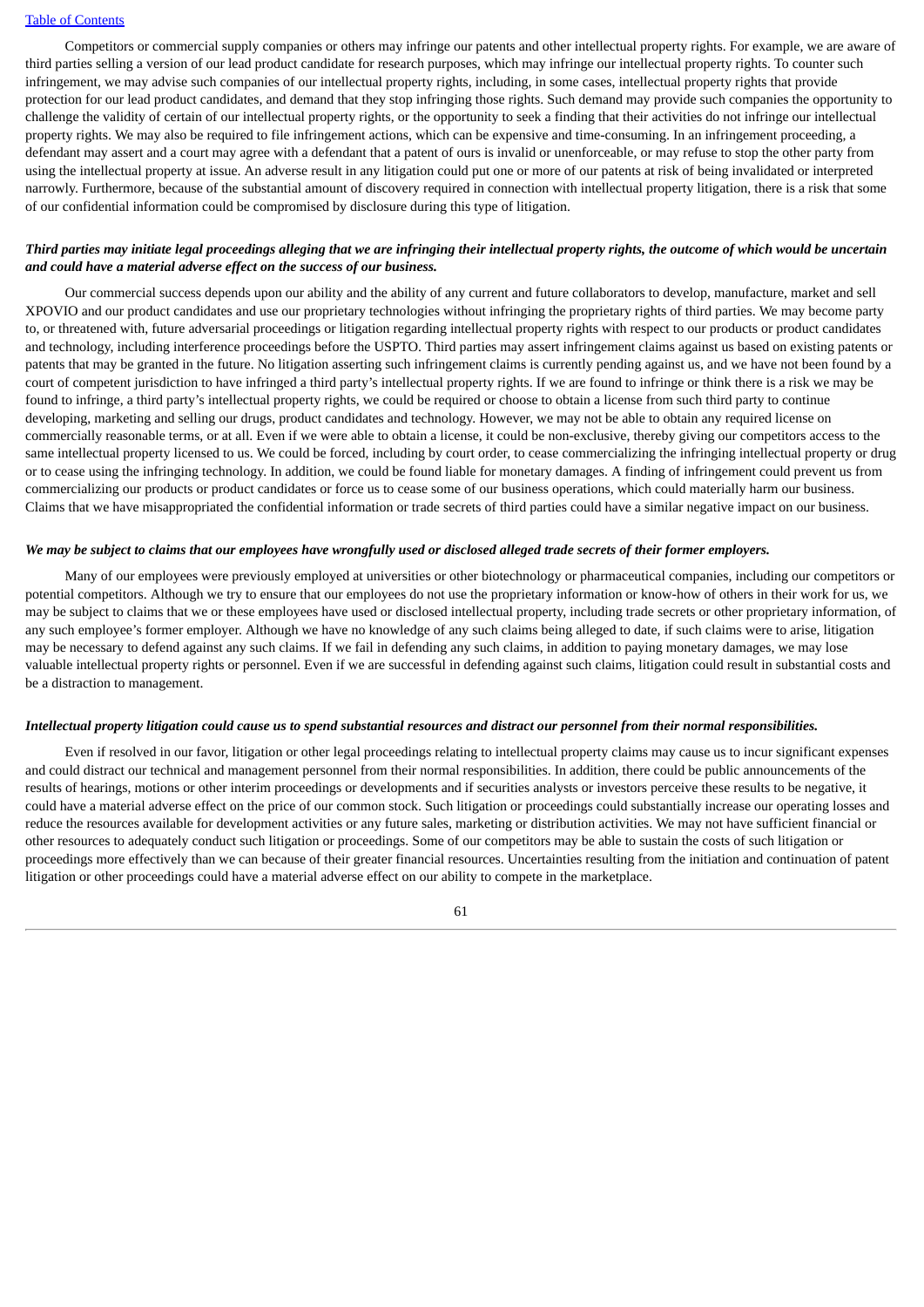# Obtaining and maintaining our patent protection depends on compliance with various procedural, documentary, fee payment and other requirements imposed by governmental patent agencies, and our patent protection could be reduced or eliminated for non-compliance with these reauirements.

Periodic maintenance fees, renewal fees, annuity fees and various other governmental fees on patents and/or applications will be due to the USPTO and various foreign patent offices at various points over the lifetime of the patents and/or applications. We have systems in place to remind us to pay these fees, and we rely on our outside counsel to pay these fees when due. Additionally, the USPTO and various foreign patent offices require compliance with a number of procedural, documentary, fee payment and other similar provisions during the patent application process. We employ reputable law firms and other professionals to help us comply with such provisions, and in many cases, an inadvertent lapse can be cured by payment of a late fee or by other means in accordance with rules applicable to the particular jurisdiction. However, there are situations in which non-compliance can result in abandonment or lapse of the patent or patent application, resulting in partial or complete loss of patent rights in the relevant jurisdiction. If such an event were to occur, it could have a material adverse effect on our business.

### If we do not successfully extend the term of patents covering our product candidates under the Hatch-Waxman Amendments and similar foreign *legislation, our business may be materially harmed.*

Depending upon the timing, duration and conditions of FDA marketing approval, if any, of our products or product candidates, one or more of our U.S. patents may be eligible for patent term extension under the Drug Price Competition and Patent Term Restoration Act of 1984, referred to as the Hatch-Waxman Amendments. The Hatch-Waxman Amendments permit a patent term extension of up to five years for one patent covering an approved product as compensation for effective patent term lost during product development and the FDA regulatory review process. However, we may not receive an extension if we fail to apply within applicable deadlines, fail to apply prior to expiration of relevant patents or otherwise fail to satisfy applicable requirements. Moreover, the length of the extension could be less than we request. The total patent term, including the extension period, may not exceed 14 years following FDA approval. Accordingly, the length of the extension, or the ability to even obtain an extension, depends on many factors.

In the U.S., only a single patent can be extended for each qualifying FDA approval, and any patent can be extended only once and only for a single product. Laws governing analogous patent term extensions in foreign jurisdictions vary widely, as do laws governing the ability to obtain multiple patents from a single patent family. Because both selinexor and verdinexor are protected by a single family of patents and applications, we may not be able to secure patent term extensions for both of these product candidates in all jurisdictions where these product candidates are approved.

If we are unable to obtain a patent term extension for a product or product candidate or the term of any such extension is less than we request, the period during which we can enforce our patent rights for that product or product candidate, if any, in that jurisdiction will be shortened and our competitors may obtain approval to market competing products sooner. As a result, our revenue could be materially reduced.

#### If we are unable to protect the confidentiality of our trade secrets, our business and competitive position would be harmed.

In addition to seeking patents for our products, product candidates and other discoveries, we also rely on trade secrets, including unpatented knowhow, technology and other proprietary information, to maintain our competitive position. We seek to protect these trade secrets, in part, by entering into non-disclosure and confidentiality agreements with parties who have access to them, such as our employees, outside scientific collaborators, CROs, contract manufacturers, consultants, advisors and other third parties. We also enter into confidentiality and invention or patent assignment agreements with our employees and consultants. Despite these efforts, any of these parties may breach the agreements and disclose our proprietary information, including our trade secrets, and we may not be able to obtain adequate remedies for such breaches. To the extent that we are unable to timely enter into confidentiality and invention or patent assignment agreements with our employees and consultants, our ability to protect our business through trade secrets and patents may be harmed. Enforcing a claim that a party illegally disclosed or misappropriated a trade secret is difficult, expensive and time-consuming, and the outcome is unpredictable. In addition, some courts inside and outside of the U.S. are less willing or unwilling to protect trade secrets. If any of our trade secrets were to be lawfully obtained or independently developed by a competitor, we would have no right to prevent them from using that technology or information to compete with us. If any of our trade secrets were to be disclosed to or independently developed by a competitor, our competitive position would be harmed. To the extent inventions are made by a third party under an agreement that does not grant us an assignment of their rights in inventions, we may choose or be required to obtain a license.

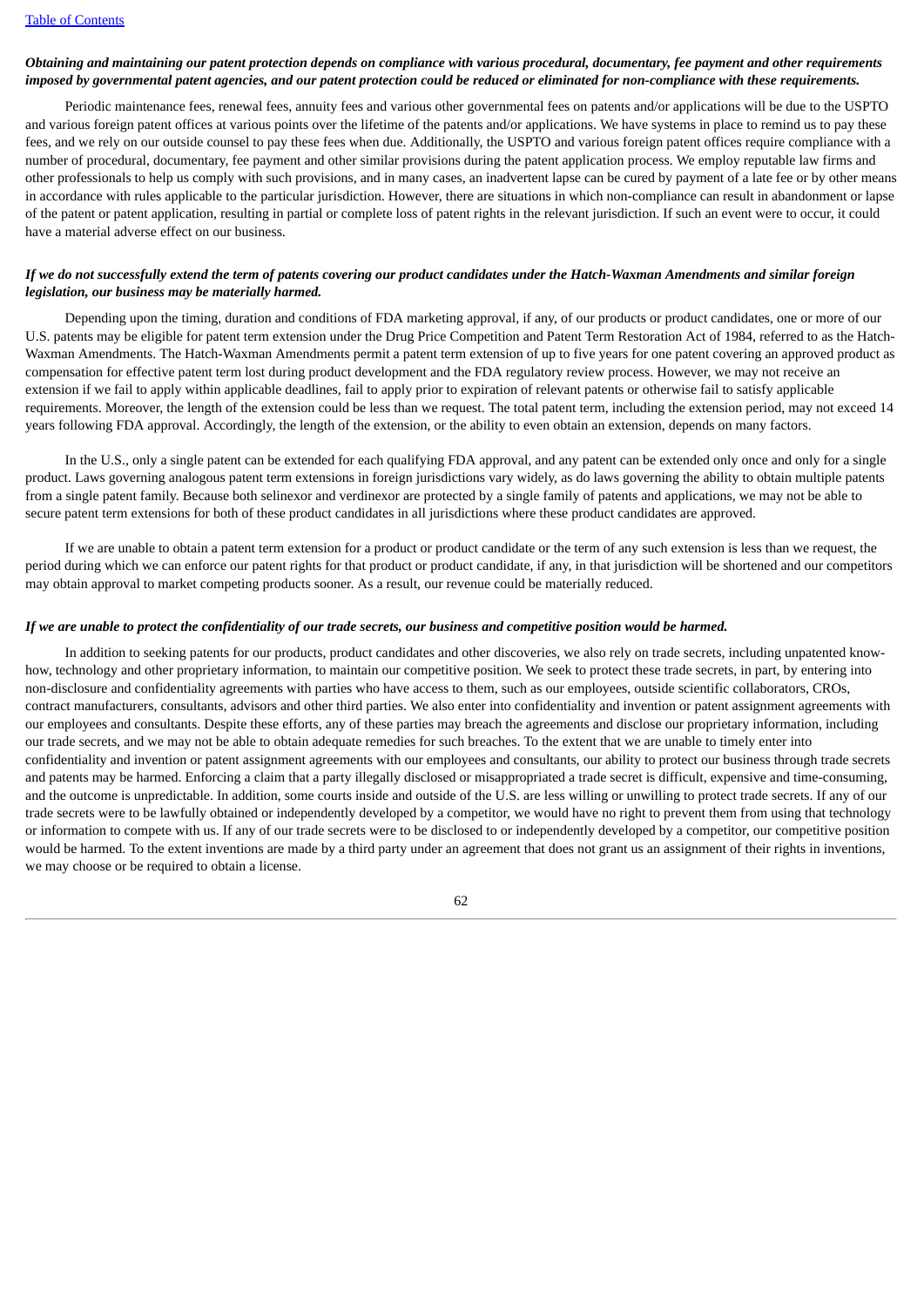#### Not all of our trademarks are registered. Failure to secure those registrations could adversely affect our business.

As of October 27, 2021, we have trademark registrations in the U.S. for KARYOPHARM THERAPEUTICS, our color logo, and a combination of the two, XPOVIO, PORE for our online research portal, and KARYFORWARD and our KARYFORWARD logo for our financial aid and charitable services. We also have pending applications in the U.S. to register KARYOPHARM alone, and our logo in greyscale, for pharmaceuticals. Outside the U.S., XPOVIO is registered or pending in 46 additional jurisdictions, and is registered in Katakana in Japan, Hangul in South Korea, and Chinese characters in Taiwan. KARYOPHARM, the greyscale logo, KARYOPHARM THERAPEUTICS with the color logo, and the KARYFORWARD logo are each registered or pending in four jurisdictions outside the U.S. We also have registrations or applications for eight additional possible drug names in numerous foreign jurisdictions. If we do not secure registrations for our trademarks, we may encounter more difficulty in enforcing them against third parties than we otherwise would, which could adversely affect our business. During trademark registration proceedings in the U.S. and foreign jurisdictions, we may receive rejections. We are given an opportunity to respond to those rejections, but we may not be able to overcome such rejections. In addition, in the USPTO and in comparable agencies in many foreign jurisdictions, third parties are given an opportunity to oppose pending trademark applications and to seek to cancel registered trademarks. Opposition or cancellation proceedings may be filed against our trademarks, and our trademarks may not survive such proceedings.

In addition, any proprietary name we propose to use with our key product candidates in the U.S. must be approved by the FDA, regardless of whether we have registered it, or applied to register it, as a trademark. The FDA typically conducts a review of proposed drug names, including an evaluation of potential for confusion with other drug names. If the FDA objects to any of our proposed proprietary drug names for any of our product candidates, if approved, we may be required to expend significant additional resources in an effort to identify a suitable proprietary drug name that would qualify under applicable trademark laws, not infringe the existing rights of third parties and be acceptable to the FDA.

#### **Risks Related to Employee Matters and Managing Growth**

#### Our future success depends on our ability to retain key members of our management team and to attract, retain and motivate qualified personnel.

We are highly dependent on the management, technical and scientific expertise of principal members of our management and scientific teams, including our Chief Executive Officer. Although we have entered into formal employment agreements with our executive officers, these agreements do not prevent them from terminating their employment with us at any time. We do not maintain "key person" insurance for any of our executives or other employees. The loss of the services of any of our key employees could impede the achievement of our research, development, commercialization and other business objectives.

Recruiting and retaining qualified scientific, clinical, manufacturing and sales and marketing personnel is critical to our success. We may not be able to attract and retain these personnel on acceptable terms given the competition among numerous pharmaceutical and biotechnology companies for similar personnel. We also experience competition for the hiring of scientific and clinical personnel from universities and research institutions. In addition, we rely on consultants and advisors, including scientific and clinical advisors, to assist us in formulating our research and development and commercialization strategies. Our consultants and advisors may be employed by employers other than us and may have commitments under consulting or advisory contracts with other entities that may limit their availability to us.

In addition, Dr. Kauffman, a member of our Board, and Dr. Shacham, our Chief Scientific Officer, are married to each other. Our business may be harmed if there are personal or professional conflicts between them, and their relationship could negatively impact the operations of the Company or our working environment.

## We have expanded and expect to continue to expand our development, reaulatory and sales, marketing and distribution capabilities, and as a result, we *may encounter difficulties in managing our growth, which could disrupt our operations.*

We have experienced and expect to continue to experience significant growth in the number of our employees and the scope of our operations, particularly in the areas of drug development, clinical operations, regulatory affairs, sales, marketing and distribution. To manage our current and anticipated future growth, we must continue to implement and improve our managerial, operational and financial systems, expand our facilities and continue to recruit and train additional qualified personnel. Due to our limited financial resources and the limited experience of our management team in managing such growth, we may not be able to effectively manage the expansion of our operations or recruit and train additional qualified personnel. The expansion of our operations may lead to significant costs and may divert our management and business development resources. Any inability to manage growth could delay the execution of our business plans or disrupt our operations.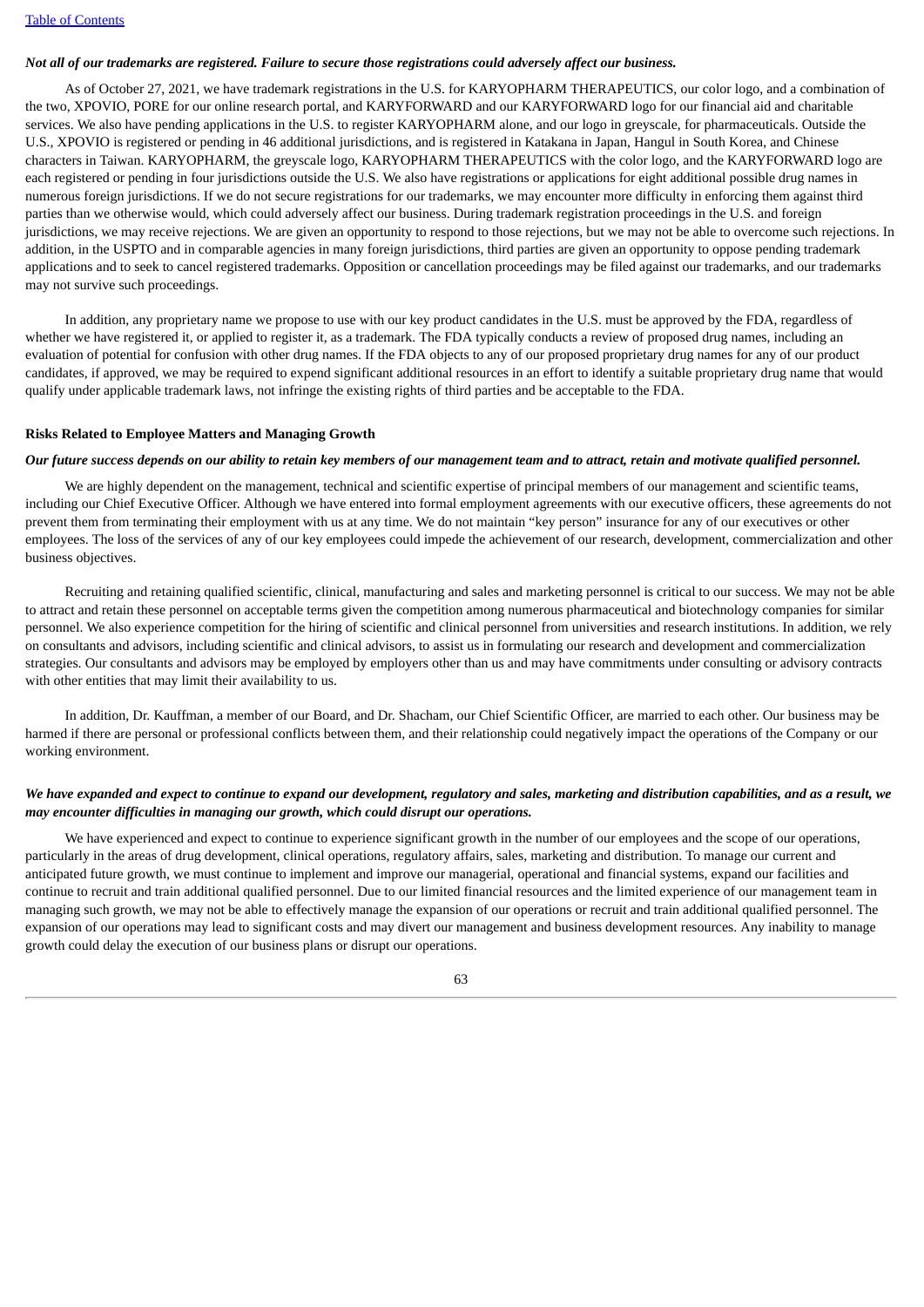### Our business and operations may be materially adversely affected in the event of information technology system failures or security breaches, and the *costs and consequences of implementing data protection measures could be significant.*

Despite the implementation of security measures, our internal computer systems, and those of our CROs and other third parties on which we rely, are vulnerable to damage from computer viruses, unauthorized access, natural disasters, fire, terrorism, war and telecommunication and electrical failures. Such systems are also vulnerable to service interruptions or to security breaches from inadvertent or intentional actions by our employees, third-party vendors and/or business partners, or from cyber incidents by malicious third parties. Cyber incidents are increasing in their frequency, sophistication and intensity, and have become increasingly difficult to detect. Cyber incidents could include the deployment of harmful malware, ransomware, denial-ofservice attacks, unauthorized access to or deletion of files, social engineering and other means to affect service reliability and threaten the confidentiality, integrity and availability of information. Cyber incidents also could include phishing attempts or e-mail fraud to cause payments or information to be transmitted to an unintended recipient. We could be subject to risks caused by misappropriation, misuse, leakage, falsification or intentional or accidental release or loss of information maintained in the information systems and networks of our company, including personal data of our employees. In addition, we face other kinds of risks related to our commercial and personal data, including lost or stolen devices or other systems (including paper records) that collect and store our personal and commercial information.

If such an event were to occur and cause interruptions in our operations, it could result in a material disruption of our development and commercialization programs and our business operations, whether due to a loss of our trade secrets or other proprietary information or other similar disruptions. For example, the loss of clinical trial data from completed, ongoing or planned clinical trials could result in delays in our regulatory approval efforts and significantly increase our costs to recover or reproduce the data. To the extent that any disruption or security breach were to result in a loss of, or damage to, our data or applications, or inappropriate disclosure of confidential or proprietary information, we could incur liability, our reputation or competitive position could be damaged, and the further development and commercialization of our products or product candidates could be delayed or halted. In addition, we may in certain instances be required to provide notification to individuals or others in connection with the loss of their personal or commercial information.

If a material breach of our security or that of our vendors occurs, our financial or other confidential information could be compromised and could adversely affect our business or result in legal proceedings. In addition, the cost and operational consequences of implementing further data protection measures could be significant. The development and maintenance of these systems, controls and processes is costly and requires ongoing monitoring and updating as technologies change and efforts to overcome security measures become more sophisticated. Moreover, the possibility of these events occurring cannot be eliminated entirely.

#### **Risks Related to Our Common Stock**

# Provisions in our corporate charter documents and under Delaware law could make an acquisition of us, which may be beneficial to our stockholders, *more difficult and may prevent attempts by our stockholders to replace or remove our current management.*

Provisions in our corporate charter and our bylaws may discourage, delay or prevent a merger, acquisition or other change in control of us that stockholders may consider favorable, including transactions in which stockholders might otherwise receive a premium for their shares. These provisions could also limit the price that investors might be willing to pay in the future for shares of our common stock, thereby depressing the market price of our common stock. In addition, because our board of directors is responsible for appointing the members of our management team, these provisions may frustrate or prevent any attempts by our stockholders to replace or remove our current management by making it more difficult for stockholders to replace members of our board of directors. Among other things, these provisions:

- $\Box$  establish a classified board of directors such that not all members of the board are elected at one time;
- $\Box$  allow the authorized number of our directors to be changed only by resolution of our board of directors;
- $\Box$  limit the manner in which stockholders can remove directors from the board;
- establish advance notice requirements for stockholder proposals that can be acted on at stockholder meetings and nominations to our board of directors;
- require that stockholder actions must be effected at a duly called stockholder meeting and prohibit actions by our stockholders by written consent;
- $\Box$  limit who may call stockholder meetings;
- $\Box$  authorize our board of directors to issue preferred stock without stockholder approval, which could be used to institute a "poison pill" that would work to dilute the stock ownership of a potential hostile acquirer, effectively preventing acquisitions that have not been approved by our board of directors; and

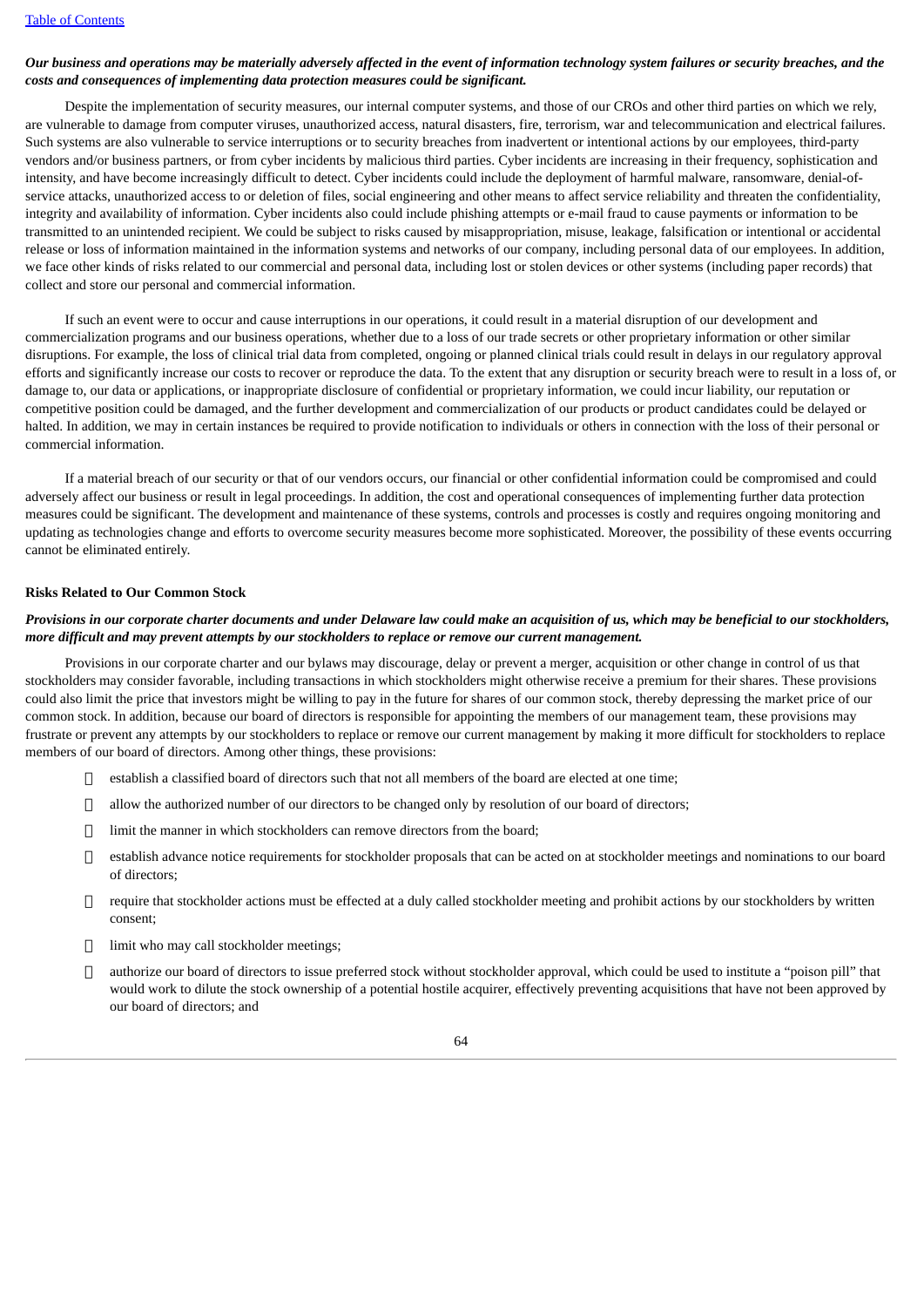$\Box$  require the approval of the holders of at least 75% of the votes that all our stockholders would be entitled to cast to amend or repeal certain provisions of our charter or bylaws.

Moreover, because we are incorporated in Delaware, we are governed by the provisions of Section 203 of the Delaware General Corporation Law, which prohibits a person who owns in excess of 15% of our outstanding voting stock from merging or combining with us for a period of three years after the date of the transaction in which the person acquired in excess of 15% of our outstanding voting stock, unless the merger or combination is approved in a prescribed manner.

## The price of our common stock has been and may continue to be volatile and your investment in our stock could decline in value or fluctuate *significantly, including as a result of analysts' activities.*

Our stock price has been, and may continue to be, volatile and your investment in our stock could decline or fluctuate significantly. Our common stock price has ranged from \$4.42 to \$18.00 in the 52 week period ended October 27, 2021. On October 27, 2021, the closing sale price of our common stock on the Nasdaq Global Select Market was \$5.21 per share. The stock market in general and the market for pharmaceutical and biotechnology companies in particular have experienced extreme volatility that has often been unrelated to the operating performance of particular companies, such as the response to the ongoing COVID-19 pandemic and related world-wide economic disruptions. The market price for our common stock may be influenced by many factors, including:

- $\Box$  our failure to successfully execute on our commercialization strategy for XPOVIO or our product candidates, if approved;
- $\Box$  the level of success of competitive products or technologies;
- $\Box$  results, delays in, or the halting of our clinical trials or those of our competitors, including reports of AEs related to the use of our products;
- announcements by us or our competitors of new products, significant mergers, acquisitions, licenses or joint ventures;
- $\Box$  commencement or termination of collaborations for our development programs and the commercialization of our products;
- $\Box$  adverse regulatory or legal developments in the U.S. and other countries;
- $\Box$  developments or disputes concerning patent applications, issued patents or other proprietary rights;
- additions or departures of key personnel;
- $\Box$  the level of expenses related to the commercialization of XPOVIO and clinical development programs for any of our product candidates;
- $\Box$  the results of our efforts to discover, develop, acquire or in-license additional products or product candidates;
- $\Box$  actual or anticipated changes in estimates of financial results or guidance, development timelines or recommendations by securities analysts;
- $\Box$  actual or anticipated fluctuations in our quarterly or annual financial results;
- changes in healthcare laws affecting pricing, reimbursement or access;
- market conditions in the pharmaceutical and biotechnology sectors, including as the result of uncertainties due to the ongoing COVID-19 pandemic;
- **general economic, industry and market conditions;**
- $\Box$  our ability to raise additional capital and the terms on which we can raise it;
- $\Box$  sales of large blocks of our common stock, including by our executive officers, directors and significant shareholders; and
- the other risks and uncertainties described in this "Risk Factors" section.

In addition, the trading market for our common stock relies, in part, on the research and reports that industry or financial analysts publish about us or our business. Our stock price could decline significantly if we fail to meet or exceed analysts' forecasts and expectations or if one or more of the analysts covering our business downgrade their evaluations of our stock. Further, if one or more of these analysts cease to cover our stock, we could lose visibility in the market for our stock, which in turn could cause our stock price to decline.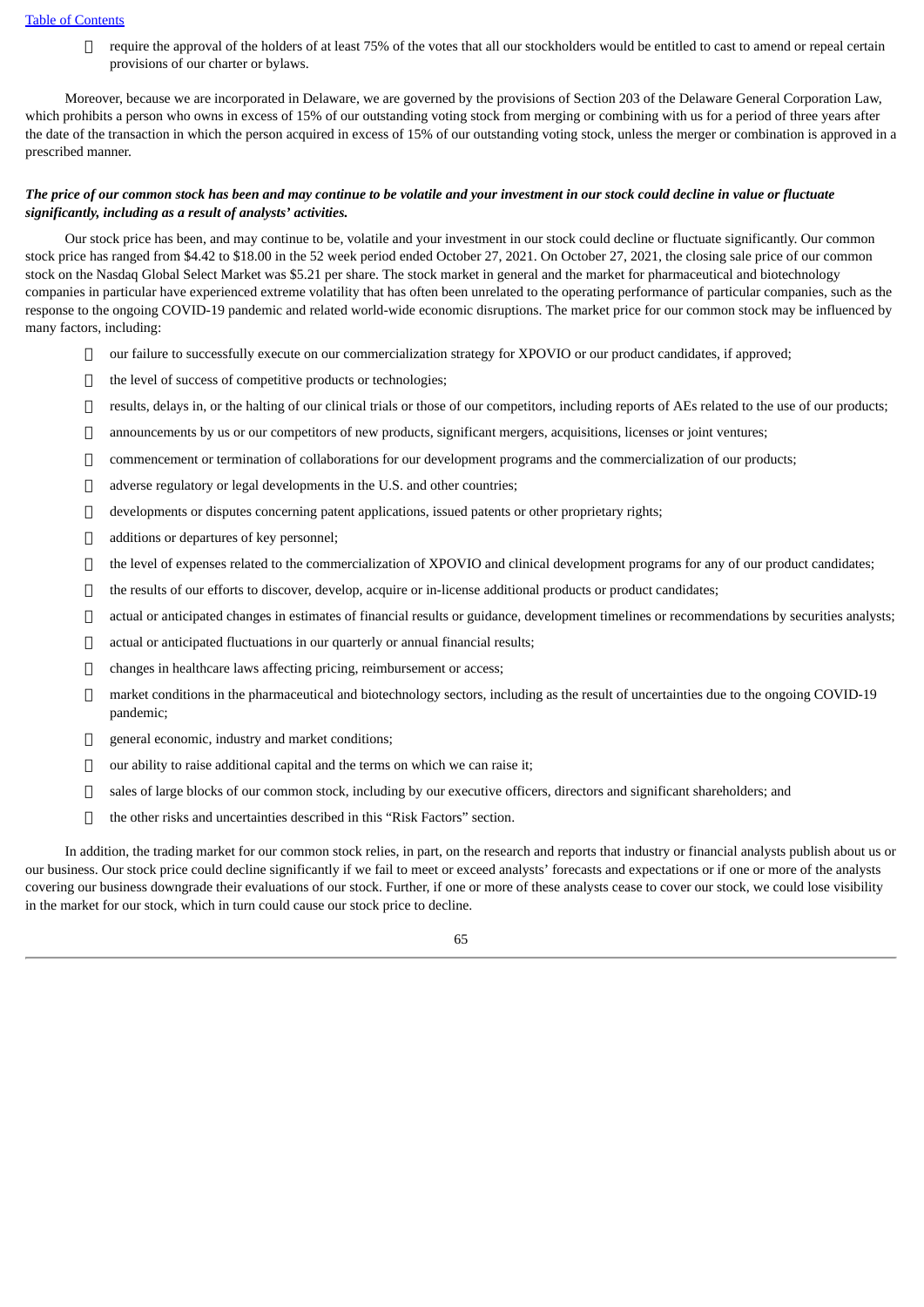#### Securities or other litigation could result in substantial costs and may divert management's time and attention from our business.

Securities class action litigation is often brought against a company following a decline in the market price of its securities. This risk is especially relevant for us because pharmaceutical companies have experienced significant stock price volatility in recent years and we are therefore a target of this type of litigation. For example, we are currently subject to a shareholder derivative lawsuit initiated against us and certain of our executive officers and directors and certain other defendants, as described further in Part II, Item 1, "*Legal Proceedings*" in Part II, Item 1, "*Legal Proceedings*" in this Quarterly Report on Form 10-Q. We may face additional securities class action litigation or other litigation if we fail to successfully commercialize XPOVIO, or if we cannot obtain regulatory approvals for, or if we otherwise fail to successfully commercialize and launch, our product candidates.

The outcome of litigation is necessarily uncertain, and we could be forced to expend significant resources in the defense of such suits, and we may not prevail. Monitoring and defending against legal actions is time-consuming for our management and detracts from our ability to fully focus our internal resources on our business activities. In addition, we may incur substantial legal fees and costs in connection with any such litigation. We have not established any reserves for any potential liability relating to any such potential lawsuits. It is possible that we could, in the future, incur judgments or enter into settlements of claims for monetary damages. We currently maintain insurance coverage for some of these potential liabilities. Other potential liabilities may not be covered by insurance, insurers may dispute coverage or the amount of insurance may not be enough to cover damages awarded. In addition, certain types of damages may not be covered by insurance, and insurance coverage for all or certain forms of liability may become unavailable or prohibitively expensive in the future. A decision adverse to our interests on one or more legal matters or litigation could result in the payment of substantial damages, or possibly fines, and could have a material adverse effect on our reputation, financial condition and results of operations.

#### We have broad discretion in the use of our cash, cash equivalents and investments and may not use them effectively.

Our management has broad discretion to use our cash, cash equivalents and investments to fund our operations and could spend these funds in ways that do not improve our results of operations or enhance the value of our common stock. The failure by our management to apply these funds effectively could result in financial losses that could have a material adverse effect on our business, cause the price of our common stock to decline and delay the development of our product candidates. Pending their use to fund our operations, we may invest our cash and cash equivalents in a manner that does not produce income or that loses value.

# If we identify a material weakness in our internal control over financial reporting, it could have an adverse effect on our business and financial results and our ability to meet our reporting obligations could be negatively affected, each of which could negatively affect the trading price of our common *stock.*

A material weakness is a deficiency, or a combination of deficiencies, in internal control over financial reporting, such that there is a reasonable possibility that a material misstatement of our annual or interim financial statements will not be prevented or detected on a timely basis. Accordingly, a material weakness increases the risk that the financial information we report contains material errors.

We regularly review and update our internal controls, disclosure controls and procedures, and corporate governance policies. In addition, we are required under the Sarbanes-Oxley Act of 2002 to report annually on our internal control over financial reporting. Any system of internal controls, however well designed and operated, is based in part on certain assumptions and can provide only reasonable, not absolute, assurances that the objectives of the system are met. If we, or our independent registered public accounting firm, determine that our internal control over our financial reporting is not effective, or we discover areas that need improvement in the future, or we experience high turnover of our personnel in our financial reporting functions, these shortcomings could have an adverse effect on our business and financial results, and the price of our common stock could be negatively affected.

If we cannot conclude that we have effective internal control over our financial reporting, or if our independent registered public accounting firm is unable to provide an unqualified opinion regarding the effectiveness of our internal control over financial reporting, investors could lose confidence in the reliability of our financial statements, which could lead to a decline in our stock price. Failure to comply with reporting requirements could also subject us to sanctions and/or investigations by the SEC, the Nasdaq Stock Market or other regulatory authorities.

# If the estimates we make, or the assumptions on which we rely, in preparing our consolidated financial statements, our projected guidance and/or our projected market opportunities prove inaccurate, our actual results may vary from those reflected in our projections and accruals.

Our consolidated financial statements have been prepared in accordance with accounting principles generally accepted in the United States of America ("GAAP"). The preparation of these consolidated financial statements requires us to make estimates and judgments that affect the reported amounts of our assets, liabilities, revenues and expenses, the amounts of charges accrued by us and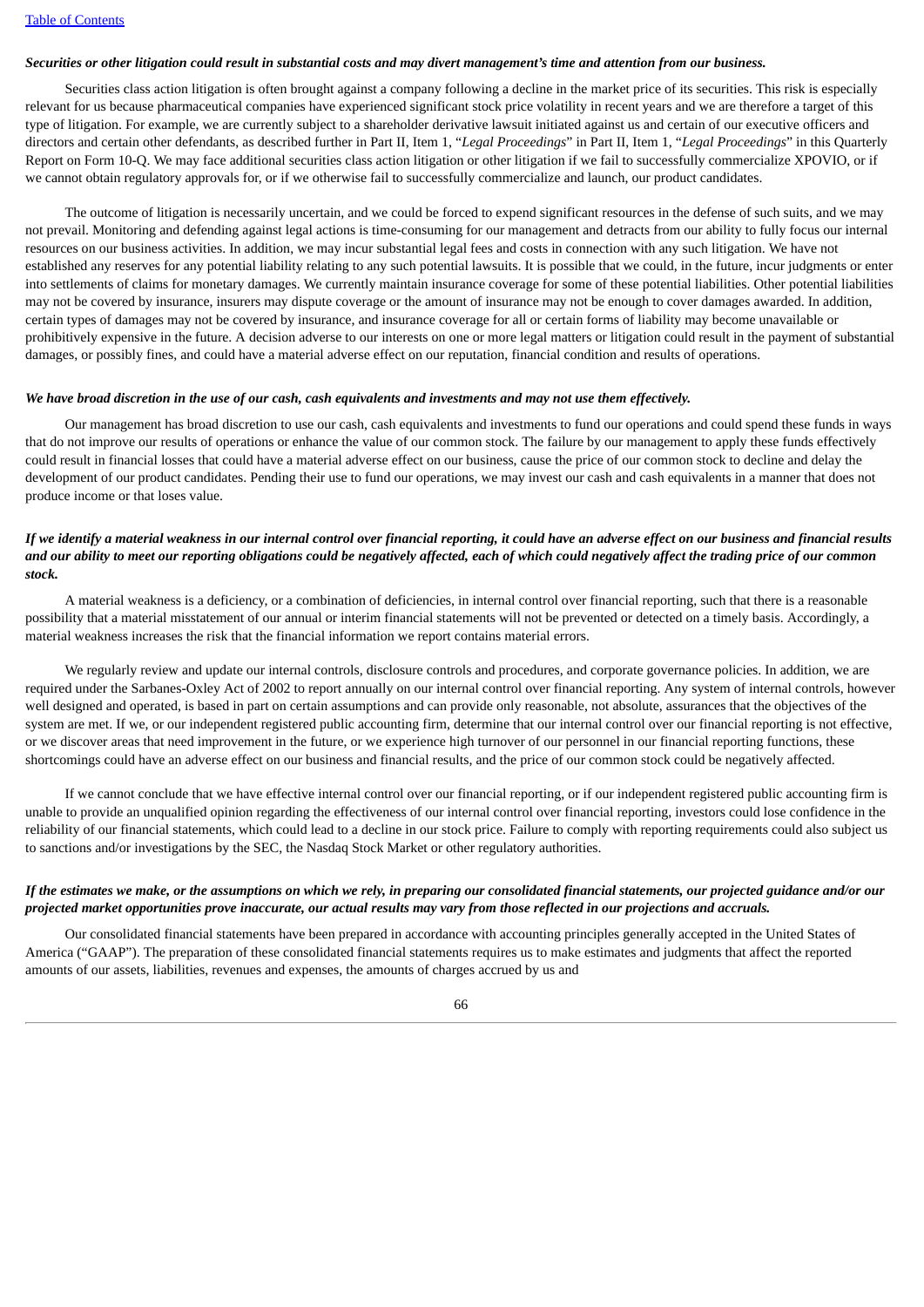related disclosure of contingent assets and liabilities. We base our estimates on historical experience and on various other assumptions that we believe to be reasonable under the circumstances.

We cannot assure you, however, that our estimates, or the assumptions underlying them, will be correct. Further, from time to time we issue guidance on our expected financial performance for future periods, such as our expectations regarding our non-GAAP research and development and selling, general and administrative expenses, and expectations for our cash, cash equivalents and investments available for operations, which guidance is based on estimates and the judgment of management. If, for any reason, our actual results differ materially from our guidance, we may have to adjust our publicly announced financial guidance. If we fail to meet, or if we are required to change or update any element of, our publicly disclosed financial guidance or other expectations about our business, our stock price could decline.

Further our estimates of the potential market opportunities for XPOVIO and our product candidates include several key assumptions based on our industry knowledge, industry publications, third-party research and other surveys, which may be based on a small sample size and fail to accurately reflect market opportunities. While we believe that our internal assumptions are reasonable, these assumptions involve the exercise of significant judgment on the part of our management, are inherently uncertain and the reasonableness of these assumptions has not been assessed by an independent source. If any of our assumptions or estimates, or these publications, research, surveys or studies prove to be inaccurate, then the actual market for XPOVIO, selinexor or any other products or product candidates may be smaller than we expect, and as a result our product revenue may be limited and it may be more difficult for us to achieve profitability.

#### Our ability to use our net operating loss carryforwards and tax credit carryforwards to offset future taxable income may be subject to certain *limitations.*

Under the provisions of the Internal Revenue Code of 1986, as amended (the "Code"), our net operating loss and tax credit carryforwards are subject to review and possible adjustment by the Internal Revenue Service (and state tax authorities under relevant state tax rules). In addition, as described below in "Changes in tax laws or in their implementation or interpretation may adversely affect our business and financial condition," the Tax Cuts and Jobs Act of 2017 (the "TCJA") (as amended by the CARES Act) includes changes to U.S. federal tax rates and the rules governing net operating loss carryforwards that may significantly impact our ability to utilize our net operating losses to offset taxable income in the future. Furthermore, the use of net operating loss and tax credit carryforwards may become subject to an annual limitation under Sections 382 and 383 of the Code, respectively, and similar state provisions in the event of certain cumulative changes in the ownership interest of significant shareholders in excess of 50 percent over a three-year period. This could limit the amount of tax attributes that can be utilized annually to offset future taxable income or tax liabilities. The amount of the annual limitation is determined based on the value of a company immediately prior to the ownership change. Subsequent ownership changes may further affect the limitation in future years. Our company has completed several financings since its inception which resulted in an ownership change under Sections 382 and 383 of the Code. In addition, future changes in our stock ownership, some of which are outside of our control, could result in ownership changes in the future. For these reasons, we may not be able to use some or all of our net operating loss and tax credit carryforwards, even if we attain profitability.

#### Changes in tax laws or in their implementation or interpretation may adversely affect our business and financial condition.

Changes in tax law may adversely affect our business or financial condition. The TCJA, as amended by the CARES Act, significantly revises the Code. The TCJA, among other things, contains significant changes to corporate taxation, including reduction of the corporate tax rate from a top marginal rate of 35% to a flat rate of 21%, limitation of the tax deduction for net interest expense to 30% of adjusted taxable income (except for certain small businesses), limitation of the deduction for net operating losses to 80% of current year taxable income and elimination of net operating loss carrybacks, in each case, for losses arising in taxable years beginning after December 31, 2017 (though any such net operating losses may be carried forward indefinitely and such NOLs arising in taxable years beginning after January 1, 2021 are generally eligible to be carried back up to five years), one time taxation of offshore earnings at reduced rates regardless of whether they are repatriated, elimination of U.S. tax on foreign earnings (subject to certain important exceptions), immediate deductions for certain new investments instead of deductions for depreciation expense over time, and modifying or repealing many business deductions and credits.

In addition to the CARES Act, as part of Congress' response to the COVID-19 pandemic, economic relief legislation has been enacted in 2020 and 2021 containing tax provisions. Regulatory guidance under the TCJA and such additional legislation is and continues to be forthcoming, and such guidance could ultimately increase or lessen their impact on our business and financial condition. Also, as a result of the changes in the U.S. presidential administration and control of the U.S. Senate, additional tax legislation may be enacted; any such additional legislation could have an impact on us. In addition, it is uncertain if and to what extent various states will conform to the TCJA and additional tax legislation.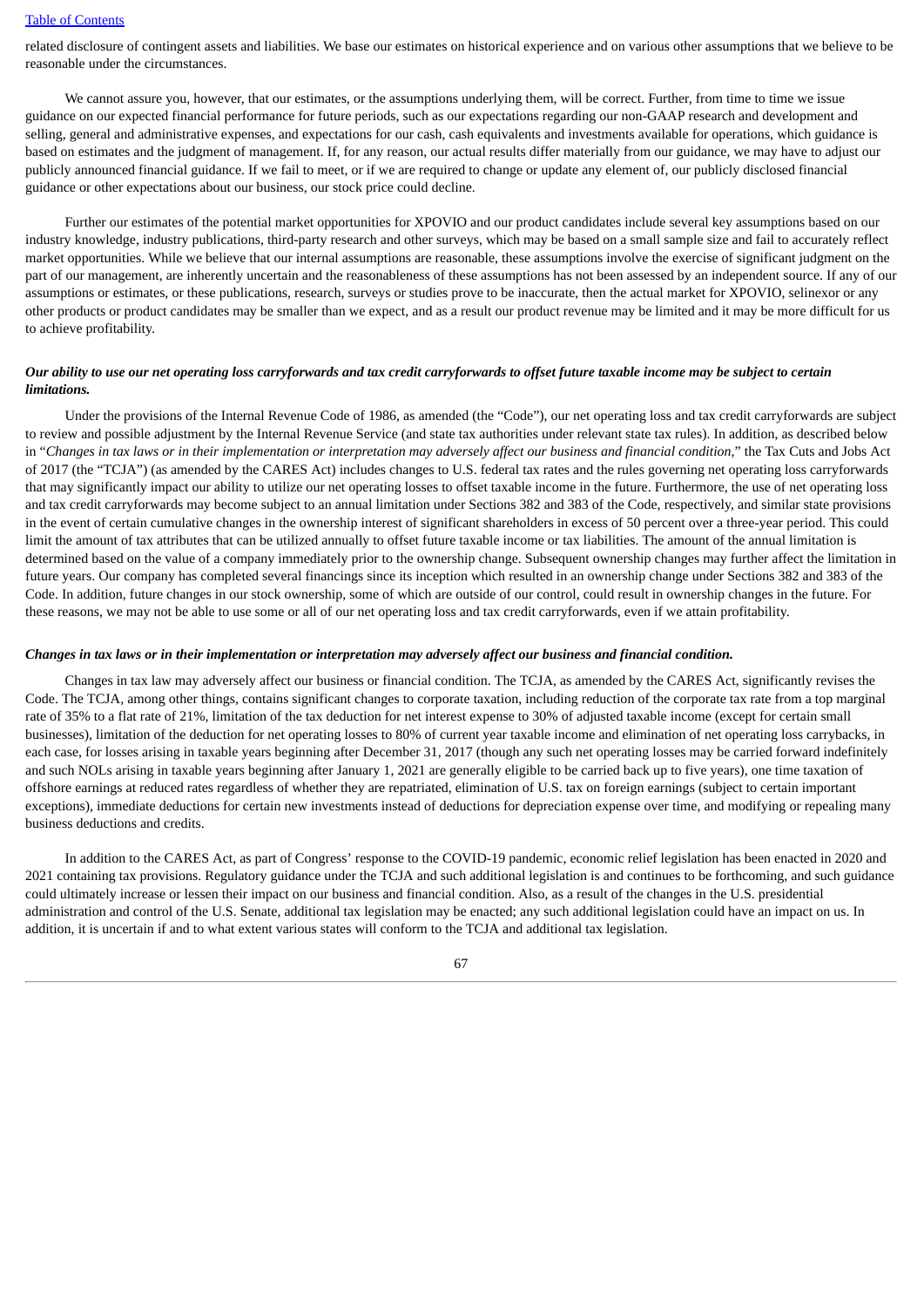# **Item 6. Exhibits.**

| <b>Exhibit Number</b> | <b>Description of Exhibit</b>                                                                                                                                            |  |  |
|-----------------------|--------------------------------------------------------------------------------------------------------------------------------------------------------------------------|--|--|
| $10.1*$               | Amendment to Asset Purchase Agreement, dated as of July 17, 2019, by and between the Registrant and Biogen MA Inc.                                                       |  |  |
| $31.1*$               | <u>Certification of principal executive officer pursuant to Rule 13a-14(a)/15d-14(a) of the Securities Exchange Act of 1934, as</u><br>amended.                          |  |  |
| $31.2*$               | Certification of principal financial officer pursuant to Rule 13a-14(a)/15d-14(a) of the Securities Exchange Act of 1934, as<br>amended.                                 |  |  |
| $32.1**$              | Certification of principal executive officer pursuant to 18 U.S.C. §1350, as adopted pursuant to Section 906 of the Sarbanes-Oxley<br>Act of 2002.                       |  |  |
| $32.2**$              | Certification of principal financial officer pursuant to 18 U.S.C. §1350, as adopted pursuant to Section 906 of the Sarbanes-Oxley<br>Act of 2002.                       |  |  |
| 101.INS               | Inline XBRL Instance Document. The instance document does not appear in the Interactive Data File because its XBRL tags are<br>embedded within the Inline XBRL document. |  |  |
| 101.SCH               | Inline XBRL Taxonomy Extension Schema Document.                                                                                                                          |  |  |
| 101.CAL               | Inline XBRL Taxonomy Extension Calculation Linkbase Document.                                                                                                            |  |  |
| 101.DEF               | Inline XBRL Taxonomy Extension Definition Linkbase Document.                                                                                                             |  |  |
| 101.LAB               | Inline XBRL Taxonomy Extension Label Linkbase Document.                                                                                                                  |  |  |
| 101.PRE               | Inline XBRL Taxonomy Extension Presentation Linkbase Document.                                                                                                           |  |  |
| 104                   | Cover Page Interactive Data File (formatted as inline XBRL with applicable taxonomy extension information contained in Exhibits<br>101)                                  |  |  |

\* Filed herewith.

\*\* Furnished herewith.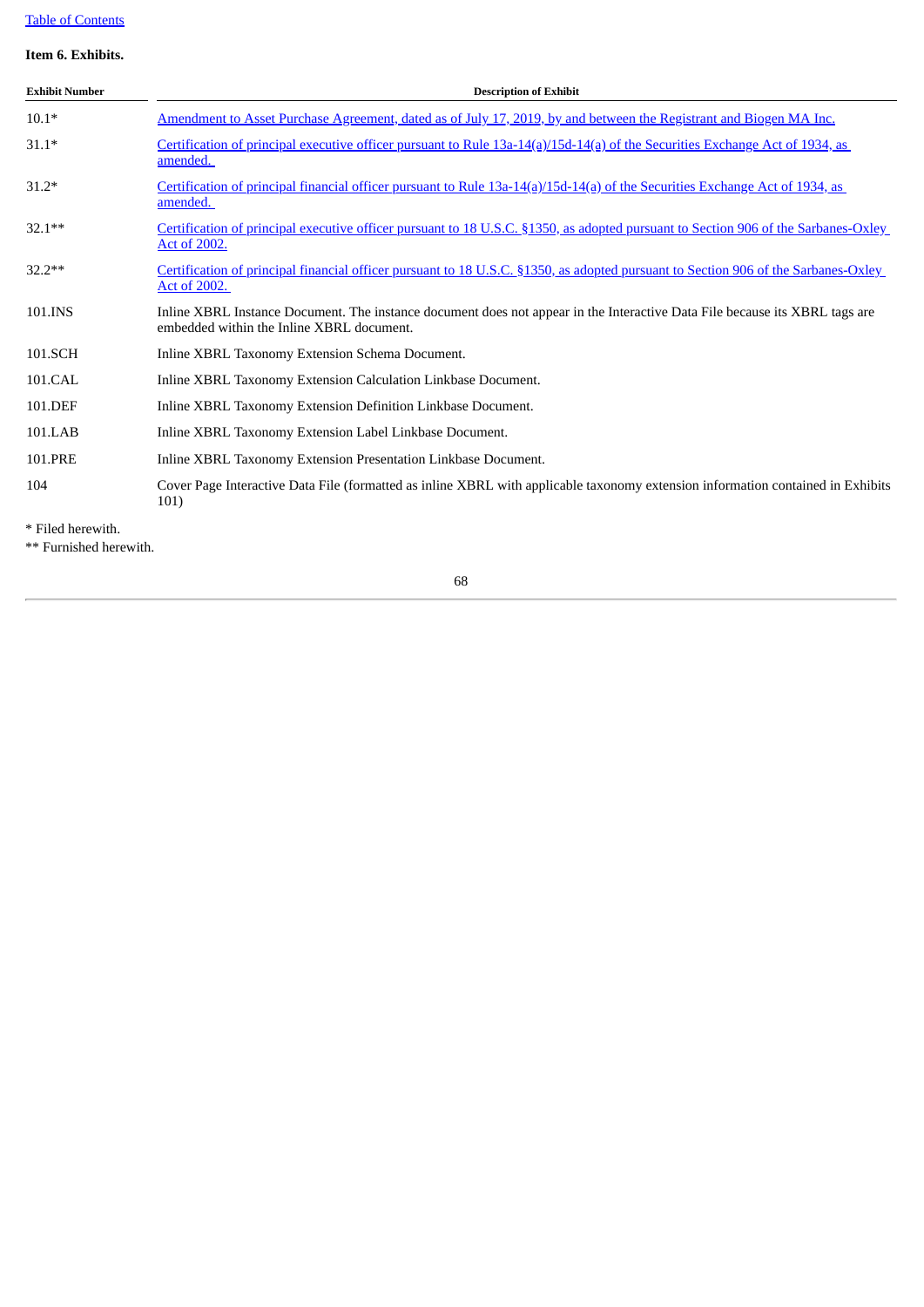### **SIGNATURES**

Pursuant to the requirements of the Securities Exchange Act of 1934, the registrant has duly caused this report to be signed on its behalf by the undersigned thereunto duly authorized.

# **KARYOPHARM THERAPEUTICS INC.**

| Date: November 3, 2021 | By: | /s/ RICHARD PAULSON                                             |
|------------------------|-----|-----------------------------------------------------------------|
|                        |     | Richard Paulson                                                 |
|                        |     | President and Chief Executive Officer                           |
|                        |     | (Principal executive officer)                                   |
| Date: November 3, 2021 | By: | /s/ MICHAEL MASON                                               |
|                        |     | Michael Mason                                                   |
|                        |     | Executive Vice President, Chief Financial Officer and Treasurer |
|                        |     | (Principal financial and accounting officer)                    |
|                        |     |                                                                 |
|                        | 69  |                                                                 |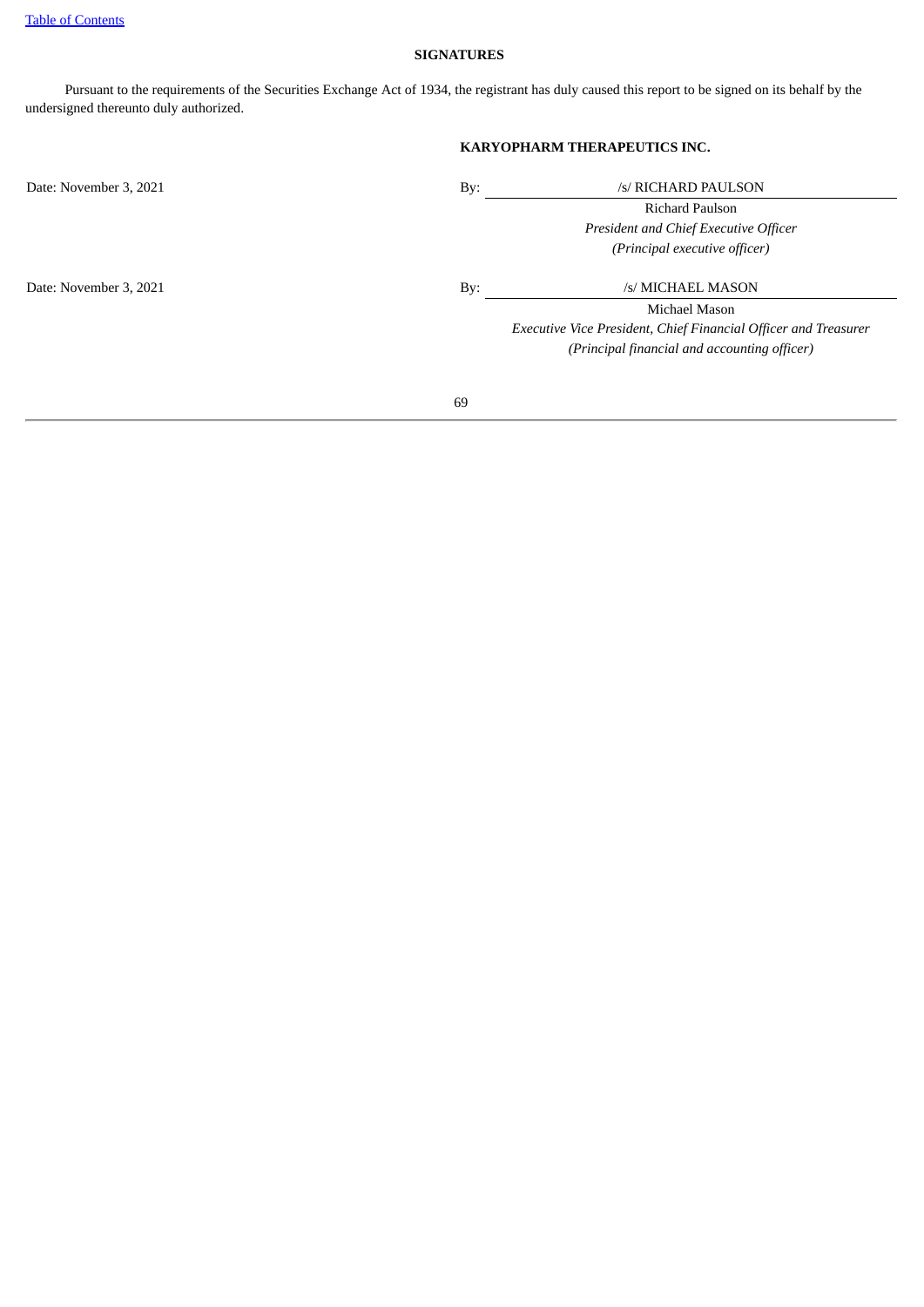# AMENDMENT TO ASSET PURCHASE AGREEMENT by and between BIOGEN MA INC. and KARYOPHARM THERAPEUTICS INC.

<span id="page-69-0"></span>WHEREAS, the parties desire to amend the Asset Purchase Agreement dated January 24, 2018 between Biogen MA Inc. and Karyopharm Therapeutics Inc. (the "Agreement") to address rights as to potential new inventions that may arise out of the manufacturing process in connection with the parties' manufacturing activities as set out below.

Now, therefore, the Parties agree to amend the Agreement, effective July 17, 2019 (the "Effective Date"), as follows:

1) Article VI, INTELLECTUAL PROPERTY; KNOW-HOW TRANSFER is amended by adding the following new Section 6.13 to follow after Section 6.12, Know-How Transfer:

Section 6.13. Manufacturing Improvements. "Manufacturing Improvements" shall mean any inventions related to the Manufacture of Purchased Assets (including the KPT-350 molecule (also known as BIIB100) and the KPT 420 molecule) or of any other Manufacturing Intermediate made by Seller or Purchaser after the date of the Agreement that are created or developed in connection with the manufacturing activities for the Purchased Assets. Any Manufacturing Improvements solely related to Purchased Assets ("Purchaser's Manufacturing Improvements") shall be assigned to Purchaser. Ownership of all other Manufacturing Improvements ("Other Manufacturing Improvements") shall be determined in accordance with U.S. inventorship laws. In addition, Seller hereby grants to Purchaser a non-exclusive, irrevocable, worldwide license to its ownership interest in any Other Manufacturing Improvements related to the Purchased Assets solely for the Manufacture of any Purchased Asset.

Purchaser, in turn, hereby grants to Seller a non-exclusive, irrevocable, worldwide license to its ownership interest in any Other Manufacturing Improvements solely for the Manufacture of any compounds that contain a shared intermediate or a similar synthetic step with any Purchased Asset.

2) Reference in this Amendment to terms written in upper case in shall have the meaning as set out in the Agreement.

3) In all other respects, the Agreement shall remain in full force and effect.

*[Signature page follows]*

Whereas, each of the Parties has caused this First Amendment to be executed and delivered by its duly authorized representatives to be effective as of the Effective Date.

KARYOPHARM THERAPEUTICS INC. BIOGEN MA INC.

By: /s/ Christopher B. Primiano By: /s/ Nicole Murphy Name: Christopher B. Primiano Name: Nicole Murphy Title: EVP, Chief Business Officer & Title: Senior Vice President

General Counsel General Counsel General Counsel General Counsel General Counsel General Counsel General Counsel **Operations** Date: 7/17/2019 Date: September 25, 2019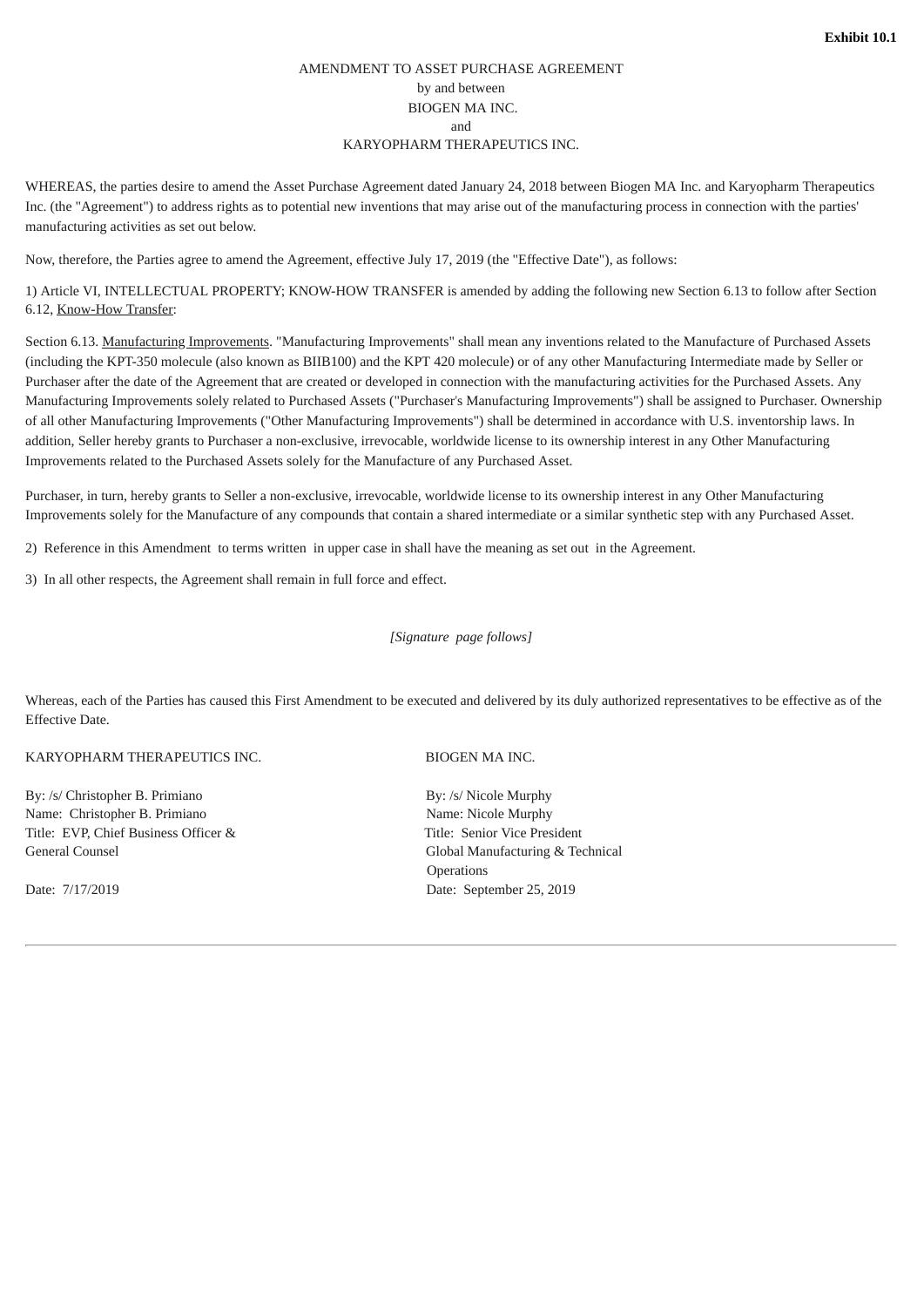#### **CERTIFICATIONS**

<span id="page-70-0"></span>I, Richard Paulson, certify that:

1. I have reviewed this Quarterly Report on Form 10-Q of Karyopharm Therapeutics Inc.;

2. Based on my knowledge, this report does not contain any untrue statement of a material fact or omit to state a material fact necessary to make the statements made, in light of the circumstances under which such statements were made, not misleading with respect to the period covered by this report;

3. Based on my knowledge, the financial statements, and other financial information included in this report, fairly present in all material respects the financial condition, results of operations and cash flows of the registrant as of, and for, the periods presented in this report;

4. The registrant's other certifying officer and I are responsible for establishing and maintaining disclosure controls and procedures (as defined in Exchange Act Rules 13a-15(e) and 15d-15(e)) and internal control over financial reporting (as defined in Exchange Act Rules 13a-15(f) and 15d-15(f)) for the registrant and have:

a) Designed such disclosure controls and procedures, or caused such disclosure controls and procedures to be designed under our supervision, to ensure that material information relating to the registrant, including its consolidated subsidiaries, is made known to us by others within those entities, particularly during the period in which this report is being prepared;

b) Designed such internal control over financial reporting, or caused such internal control over financial reporting to be designed under our supervision, to provide reasonable assurance regarding the reliability of financial reporting and the preparation of financial statements for external purposes in accordance with generally accepted accounting principles;

c) Evaluated the effectiveness of the registrant's disclosure controls and procedures and presented in this report our conclusions about the effectiveness of the disclosure controls and procedures, as of the end of the period covered by this report based on such evaluation; and

d) Disclosed in this report any change in the registrant's internal control over financial reporting that occurred during the registrant's most recent fiscal quarter (the registrant's fourth fiscal quarter in the case of an annual report) that has materially affected, or is reasonably likely to materially affect, the registrant's internal control over financial reporting; and

5. The registrant's other certifying officer and I have disclosed, based on our most recent evaluation of internal control over financial reporting, to the registrant's auditors and the audit committee of the registrant's board of directors (or persons performing the equivalent functions):

a) All significant deficiencies and material weaknesses in the design or operation of internal control over financial reporting which are reasonably likely to adversely affect the registrant's ability to record, process, summarize and report financial information; and

b) Any fraud, whether or not material, that involves management or other employees who have a significant role in the registrant's internal control over financial reporting.

# /s/ RICHARD PAULSON

Richard Paulson *President and Chief Executive Officer (Principal executive officer)*

Date: November 3, 2021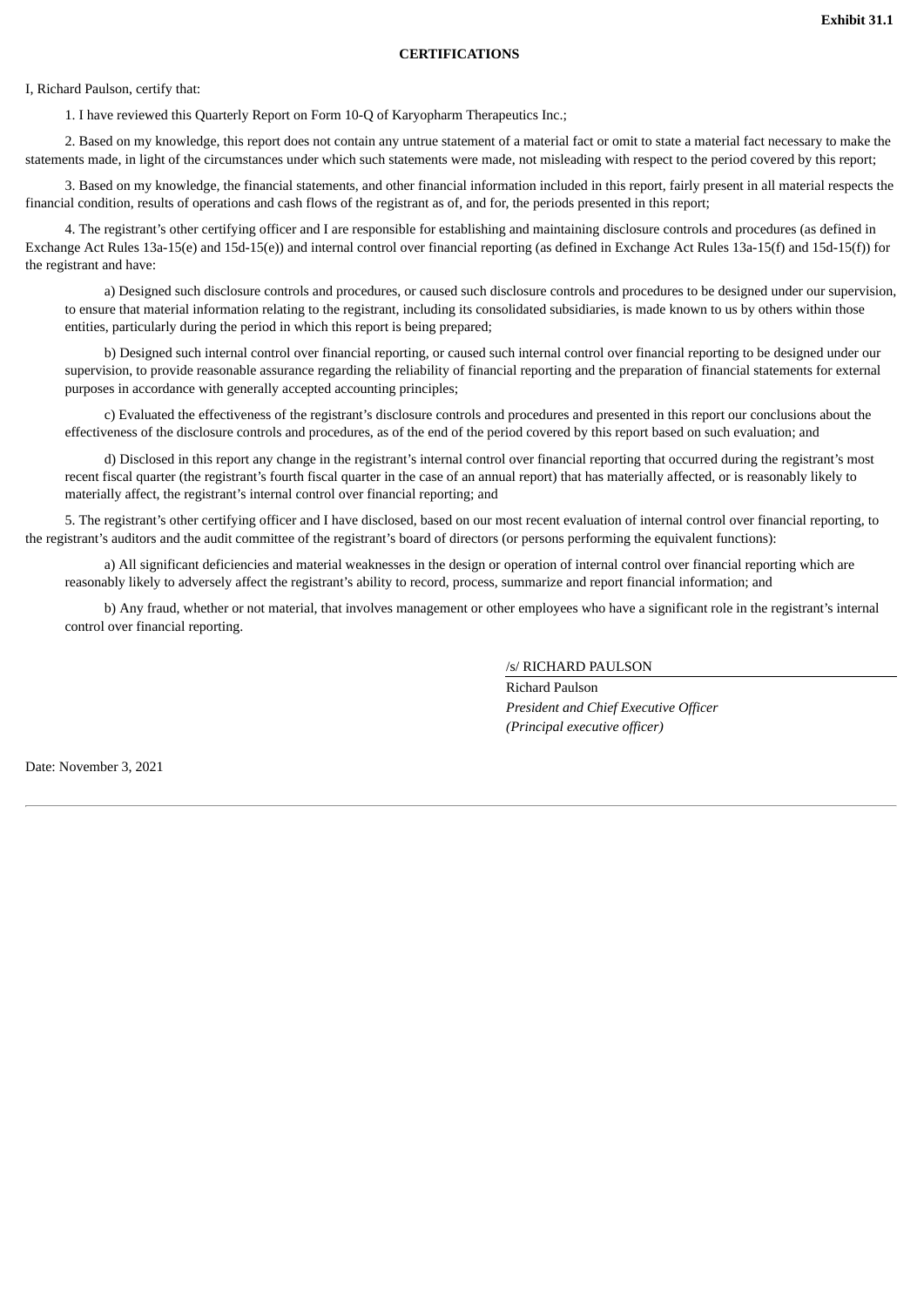#### **CERTIFICATIONS**

<span id="page-71-0"></span>I, Michael Mason, certify that:

1. I have reviewed this Quarterly Report on Form 10-Q of Karyopharm Therapeutics Inc.;

2. Based on my knowledge, this report does not contain any untrue statement of a material fact or omit to state a material fact necessary to make the statements made, in light of the circumstances under which such statements were made, not misleading with respect to the period covered by this report;

3. Based on my knowledge, the financial statements, and other financial information included in this report, fairly present in all material respects the financial condition, results of operations and cash flows of the registrant as of, and for, the periods presented in this report;

4. The registrant's other certifying officer and I are responsible for establishing and maintaining disclosure controls and procedures (as defined in Exchange Act Rules 13a-15(e) and 15d-15(e)) and internal control over financial reporting (as defined in Exchange Act Rules 13a-15(f) and 15d-15(f)) for the registrant and have:

a) Designed such disclosure controls and procedures, or caused such disclosure controls and procedures to be designed under our supervision, to ensure that material information relating to the registrant, including its consolidated subsidiaries, is made known to us by others within those entities, particularly during the period in which this report is being prepared;

b) Designed such internal control over financial reporting, or caused such internal control over financial reporting to be designed under our supervision, to provide reasonable assurance regarding the reliability of financial reporting and the preparation of financial statements for external purposes in accordance with generally accepted accounting principles;

c) Evaluated the effectiveness of the registrant's disclosure controls and procedures and presented in this report our conclusions about the effectiveness of the disclosure controls and procedures, as of the end of the period covered by this report based on such evaluation; and

d) Disclosed in this report any change in the registrant's internal control over financial reporting that occurred during the registrant's most recent fiscal quarter (the registrant's fourth fiscal quarter in the case of an annual report) that has materially affected, or is reasonably likely to materially affect, the registrant's internal control over financial reporting; and

5. The registrant's other certifying officer and I have disclosed, based on our most recent evaluation of internal control over financial reporting, to the registrant's auditors and the audit committee of the registrant's board of directors (or persons performing the equivalent functions):

a) All significant deficiencies and material weaknesses in the design or operation of internal control over financial reporting which are reasonably likely to adversely affect the registrant's ability to record, process, summarize and report financial information; and

b) Any fraud, whether or not material, that involves management or other employees who have a significant role in the registrant's internal control over financial reporting.

#### /s/ MICHAEL MASON

Michael Mason *Executive Vice President, Chief Financial Officer and Treasurer (Principal financial and accounting officer)*

Date: November 3, 2021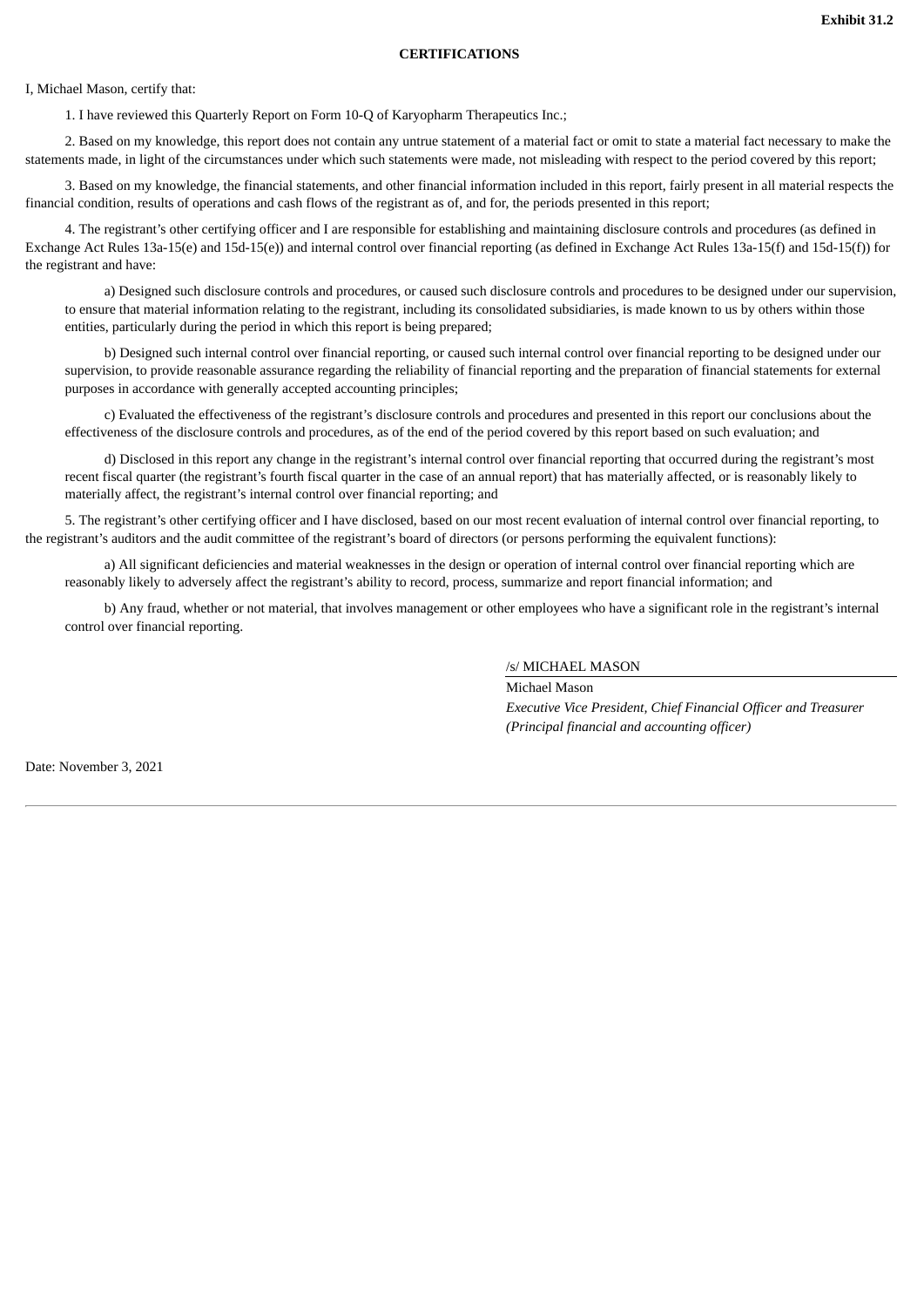## **CERTIFICATION PURSUANT TO 18 U.S.C. SECTION 1350, AS ADOPTED PURSUANT TO SECTION 906 OF THE SARBANES-OXLEY ACT OF 2002**

In connection with the Quarterly Report on Form 10-Q of Karyopharm Therapeutics Inc. (the "Company") for the period ended September 30, 2021, as filed with the Securities and Exchange Commission on the date hereof (the "Report"), the undersigned, Richard Paulson, President and Chief Executive Officer of the Company, hereby certifies, pursuant to 18 U.S.C. Section 1350, as adopted pursuant to Section 906 of the Sarbanes-Oxley Act of 2002, that to his knowledge:

- (1) the Report fully complies with the requirements of Section 13(a) or 15(d) of the Securities Exchange Act of 1934; and
- (2) the information contained in the Report fairly presents, in all material respects, the financial condition and results of operations of the Company.

/s/ RICHARD PAULSON

Richard Paulson *President and Chief Executive Officer (Principal executive officer)*

Date: November 3, 2021